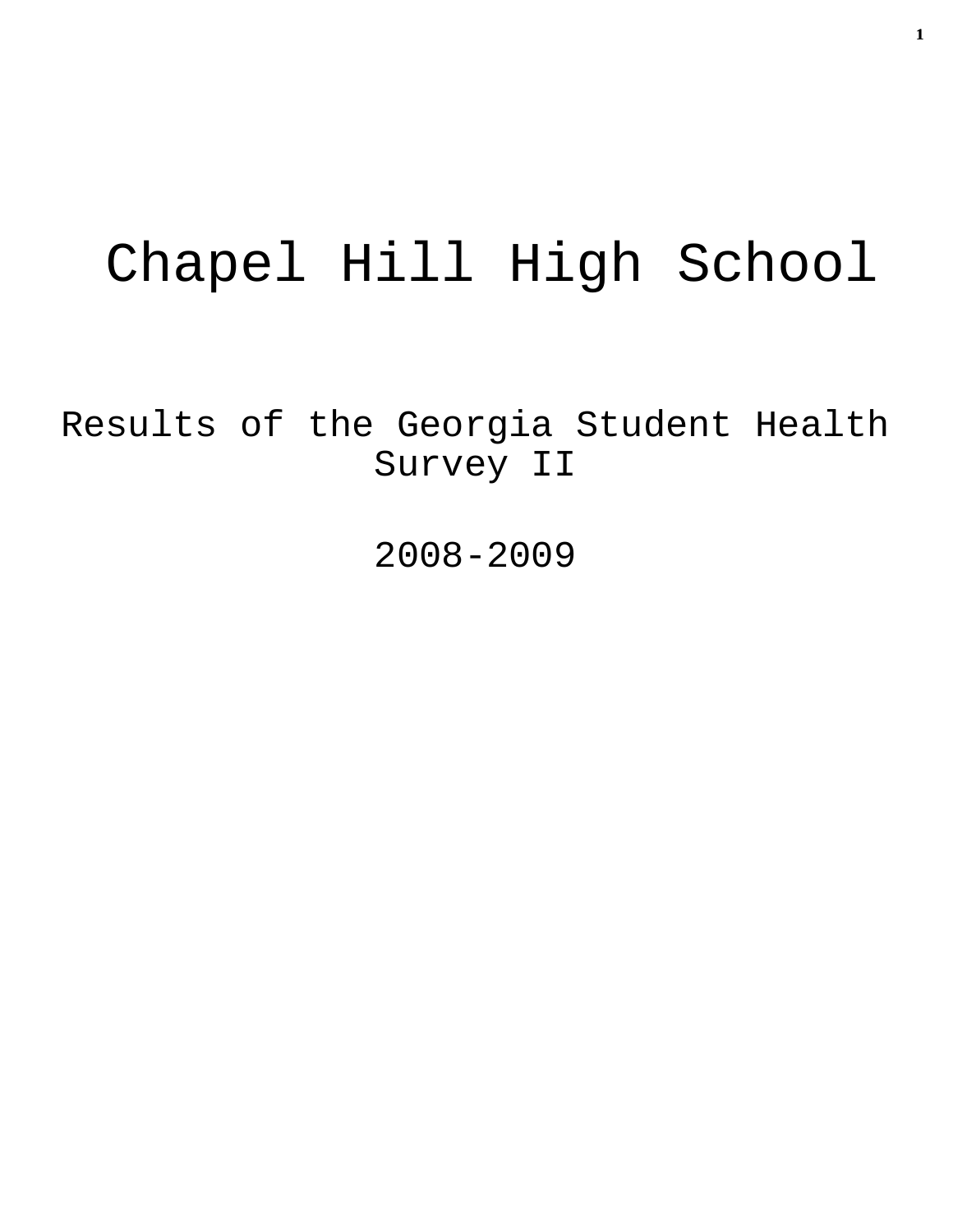# *Demographics* **2**

| Grade                  |     |  |  |  |
|------------------------|-----|--|--|--|
| <b>Grade</b> Frequency |     |  |  |  |
| 10                     | 171 |  |  |  |
| 12                     | 221 |  |  |  |

| <b>Frequency</b> | <b>Table of Gender by Grade</b> |              |              |              |  |
|------------------|---------------------------------|--------------|--------------|--------------|--|
| <b>Col Pct</b>   |                                 | Grade(Grade) |              |              |  |
|                  | Gender(Gender)                  | <b>10</b>    | 12           | <b>Total</b> |  |
|                  | <b>Female</b>                   | 93<br>54.39  | 123<br>55.66 | 216          |  |
|                  | <b>Male</b>                     | 78<br>45.61  | 98<br>44.34  | 176          |  |
|                  | <b>Total</b>                    | 171          | 221          | 392          |  |

| <b>Frequency</b> |
|------------------|
| <b>Col Pct</b>   |

| <b>Table of Ethnicity by Grade</b> |              |              |              |  |  |  |
|------------------------------------|--------------|--------------|--------------|--|--|--|
|                                    | Grade(Grade) |              |              |  |  |  |
| <b>Ethnicity</b> (Ethnicity)       | 10           | 12           | <b>Total</b> |  |  |  |
| <b>Black</b>                       | 106<br>61.99 | 117<br>52.94 | 223          |  |  |  |
| <b>Hispanic</b>                    | 6<br>3.51    | 15<br>6.79   | 21           |  |  |  |
| White                              | 46<br>26.90  | 69<br>31.22  | 115          |  |  |  |
| <b>Asian</b>                       | 3<br>1.75    | 5<br>2.26    | 8            |  |  |  |
| <b>Other</b>                       | 10<br>5.85   | 15<br>6.79   | 25           |  |  |  |
| <b>Total</b>                       | 171          | 221          | 392          |  |  |  |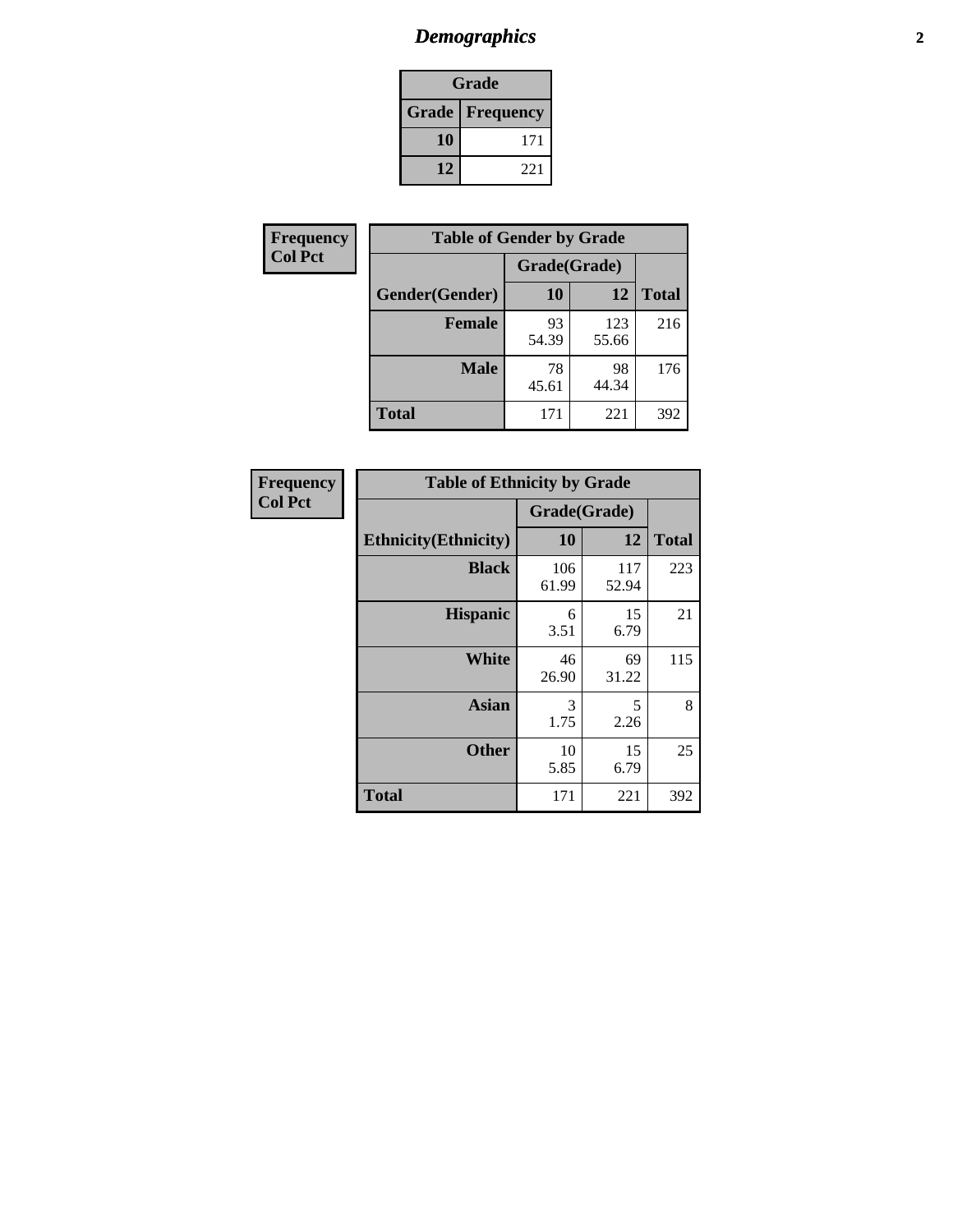### *Title IV, Part A, Schedule A* **3** *Goal 1: Ensure that all schools are drug-free Baseline Data: Year 2008-2009 Prevalence of Drug Use*

| Frequency<br><b>Col Pct</b> | <b>Table of AlcoholAlt by Grade</b> |              |              |              |  |
|-----------------------------|-------------------------------------|--------------|--------------|--------------|--|
|                             | AlcoholAlt(Alcohol                  | Grade(Grade) |              |              |  |
|                             | use, past 30 days)                  | <b>10</b>    | 12           | <b>Total</b> |  |
|                             | Yes                                 | 33<br>19.30  | 37<br>16.74  | 70           |  |
|                             | N <sub>0</sub>                      | 138<br>80.70 | 184<br>83.26 | 322          |  |
|                             | Total                               | 171          | 221          | 392          |  |

| Frequency      | <b>Table of TobaccoAny by Grade</b> |              |              |              |  |
|----------------|-------------------------------------|--------------|--------------|--------------|--|
| <b>Col Pct</b> | <b>TobaccoAny(Tobacco</b>           | Grade(Grade) |              |              |  |
|                | use, past 30 days)                  | <b>10</b>    | 12           | <b>Total</b> |  |
|                | Yes                                 | 14<br>8.19   | 32<br>14.48  | 46           |  |
|                | N <sub>0</sub>                      | 157<br>91.81 | 189<br>85.52 | 346          |  |
|                | Total                               | 171          | 221          | 392          |  |

| Frequency      | <b>Table of MarijuanaAlt by Grade</b> |              |              |              |  |
|----------------|---------------------------------------|--------------|--------------|--------------|--|
| <b>Col Pct</b> | MarijuanaAlt(Marijuana                | Grade(Grade) |              |              |  |
|                | use, past 30 days)                    | 10           | 12           | <b>Total</b> |  |
|                | Yes                                   | 11<br>6.43   | 18<br>8.14   | 29           |  |
|                | N <sub>0</sub>                        | 160<br>93.57 | 203<br>91.86 | 363          |  |
|                | <b>Total</b>                          | 171          | 221          | 392          |  |

| Frequency<br><b>Col Pct</b> | <b>Table of OtherDrugAny by Grade</b>  |              |              |              |  |
|-----------------------------|----------------------------------------|--------------|--------------|--------------|--|
|                             | <b>OtherDrugAny(Other</b><br>drug use, | Grade(Grade) |              |              |  |
|                             | past 30 days)                          | 10           | 12           | <b>Total</b> |  |
|                             | Yes                                    | 10<br>5.85   | 11<br>4.98   | 21           |  |
|                             | N <sub>0</sub>                         | 161<br>94.15 | 210<br>95.02 | 371          |  |
|                             | <b>Total</b>                           | 171          | 221          | 392          |  |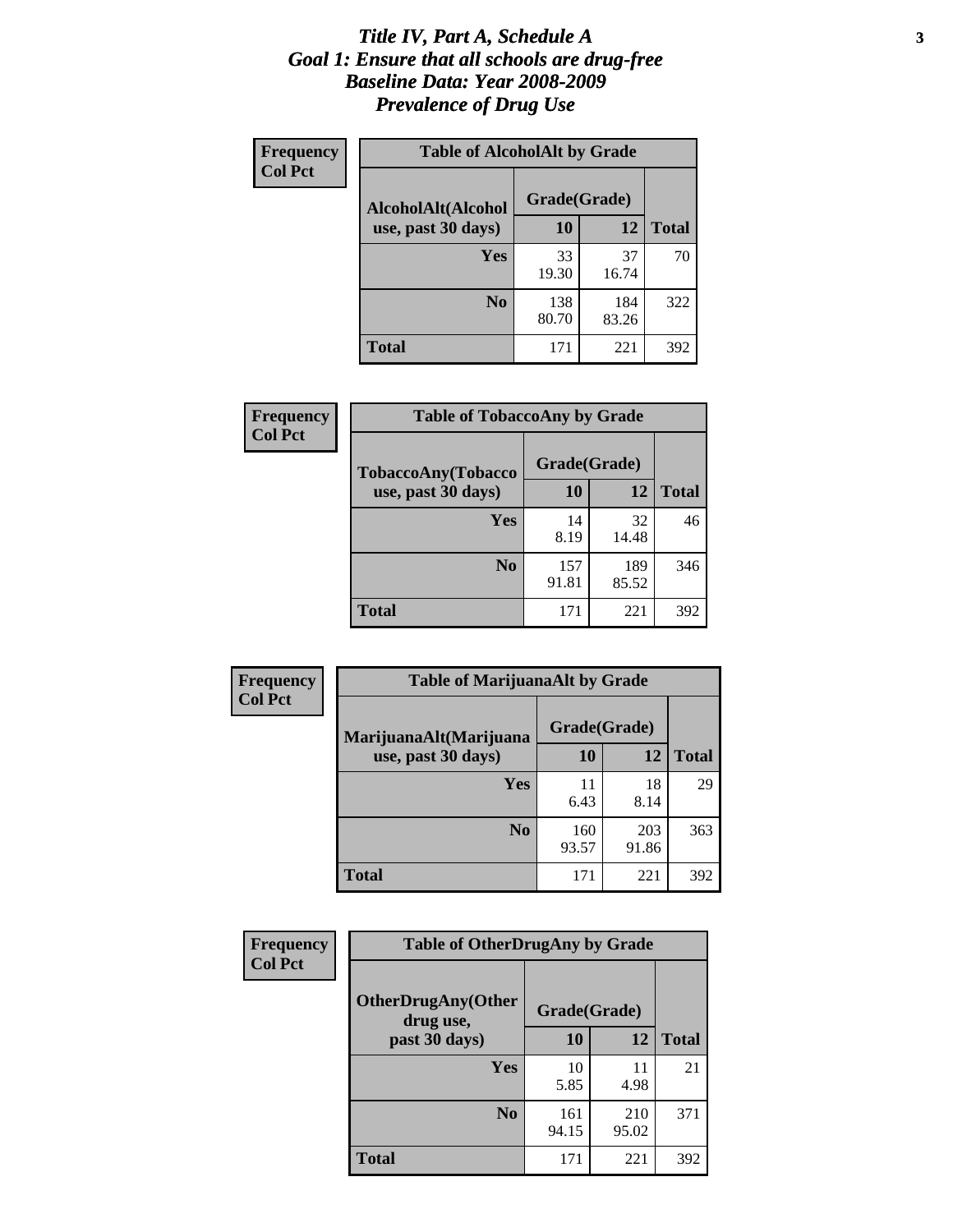### *Average Age of Onset of Use* **4** *Results for "Average Age of Onset of Use" questions exclude students who said they did not use that substance*

| <b>Variable</b>    | Label                                                              | <b>Mean</b> |
|--------------------|--------------------------------------------------------------------|-------------|
| Alcoholinit2       | I started using alcohol when I was                                 | 13.49       |
| Cigarettesinit2    | I started smoking tobacco when I was                               | 13.42       |
| Smokelessinit2     | I started chewing tobacco when I was                               | 14.18       |
| Marijuanainit2     | I started using marijuana when I was                               | 13.78       |
| Cocaineinit2       | I started using cocaine when I was                                 | 12.75       |
| Inhalantsinit2     | I started using inhalants when I was                               | 10.55       |
| Steroidsinit2      | I started using steroids when I was                                | 12.45       |
| Ecstasyinit2       | I started using ecstasy when I was                                 | 13.50       |
| Methinit2          | I started using methamphetamines when I was                        | 10.67       |
| Hallucinogensinit2 | I started using hallucinogens when I was                           | 12.67       |
| Prescriptioninit2  | I started using prescription drugs not prescribed to me when I was | 12.40       |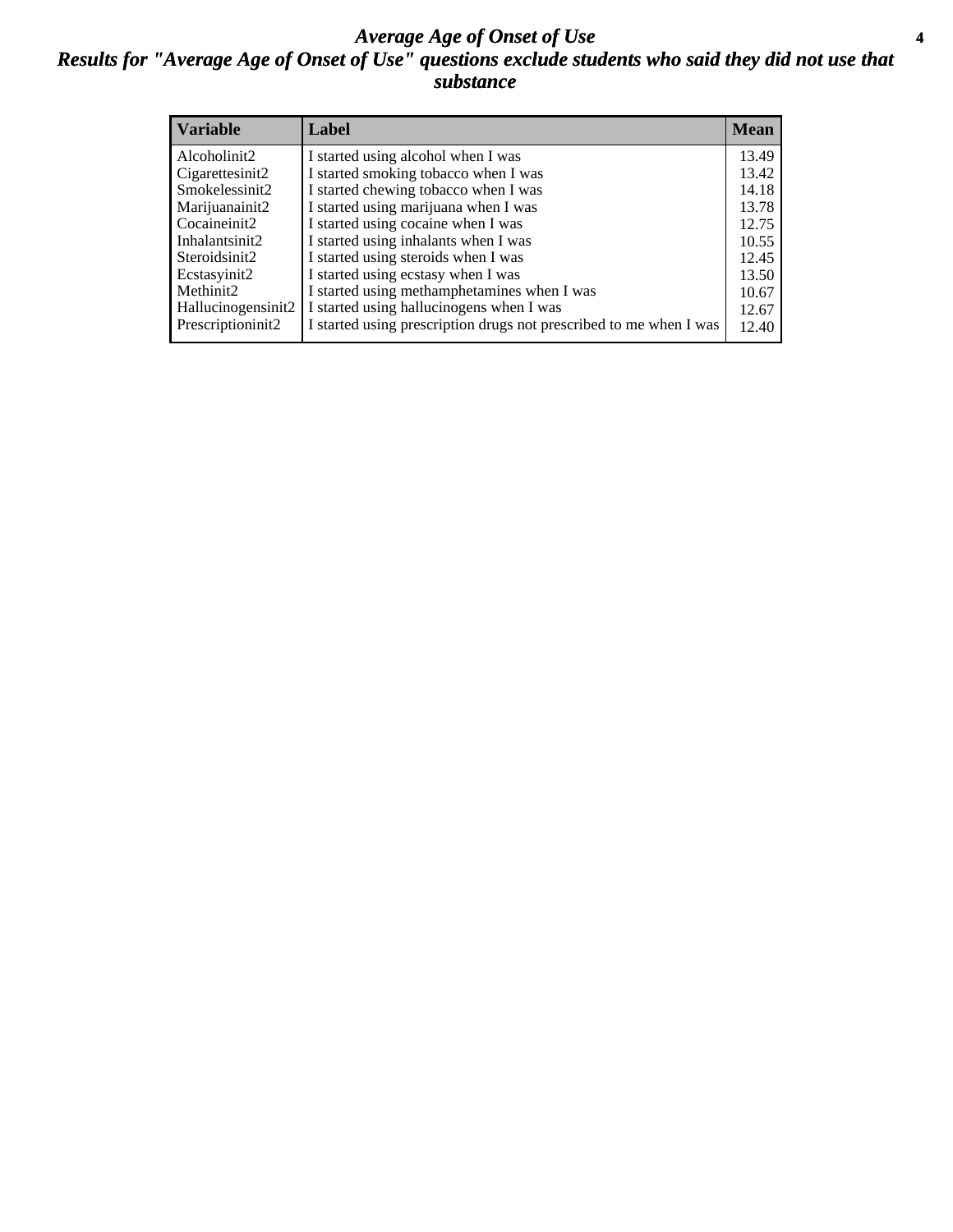# *Perception of Health Risk* **5**

| Frequency      | <b>Table of Alcoholharmdich by Grade</b> |              |              |              |  |
|----------------|------------------------------------------|--------------|--------------|--------------|--|
| <b>Col Pct</b> | Alcoholharmdich(I<br>think alcohol is    | Grade(Grade) |              |              |  |
|                | harmful)                                 | 10           | 12           | <b>Total</b> |  |
|                | Yes                                      | 139<br>81.29 | 173<br>78.28 | 312          |  |
|                | N <sub>0</sub>                           | 32<br>18.71  | 48<br>21.72  | 80           |  |
|                | <b>Total</b>                             | 171          | 221          | 392          |  |

| Frequency      | <b>Table of Tobaccoharmdich by Grade</b> |              |              |              |  |
|----------------|------------------------------------------|--------------|--------------|--------------|--|
| <b>Col Pct</b> | Tobaccoharmdich(I<br>think tobacco is    | Grade(Grade) |              |              |  |
|                | harmful)                                 | 10           | 12           | <b>Total</b> |  |
|                | Yes                                      | 159<br>92.98 | 208<br>94.12 | 367          |  |
|                | N <sub>0</sub>                           | 12<br>7.02   | 13<br>5.88   | 25           |  |
|                | <b>Total</b>                             | 171          | 221          | 392          |  |

| <b>Frequency</b> | <b>Table of Marijuanaharmdich by Grade</b> |              |              |              |  |  |
|------------------|--------------------------------------------|--------------|--------------|--------------|--|--|
| <b>Col Pct</b>   | Marijuanaharmdich(I<br>think marijuana is  | Grade(Grade) |              |              |  |  |
|                  | harmful)                                   | 10           | 12           | <b>Total</b> |  |  |
|                  | Yes                                        | 143<br>83.63 | 175<br>79.19 | 318          |  |  |
|                  | N <sub>0</sub>                             | 28<br>16.37  | 46<br>20.81  | 74           |  |  |
|                  | <b>Total</b>                               | 171          | 221          | 392          |  |  |

| Frequency      | <b>Table of Otherdrugharmdich by Grade</b>   |              |              |              |  |  |  |
|----------------|----------------------------------------------|--------------|--------------|--------------|--|--|--|
| <b>Col Pct</b> | Otherdrugharmdich(I<br>think other drugs are | Grade(Grade) |              |              |  |  |  |
|                | harmful)                                     | 10           | 12           | <b>Total</b> |  |  |  |
|                | <b>Yes</b>                                   | 161<br>94.15 | 213<br>96.38 | 374          |  |  |  |
|                | N <sub>0</sub>                               | 10<br>5.85   | 8<br>3.62    | 18           |  |  |  |
|                | <b>Total</b>                                 | 171          | 221          | 392          |  |  |  |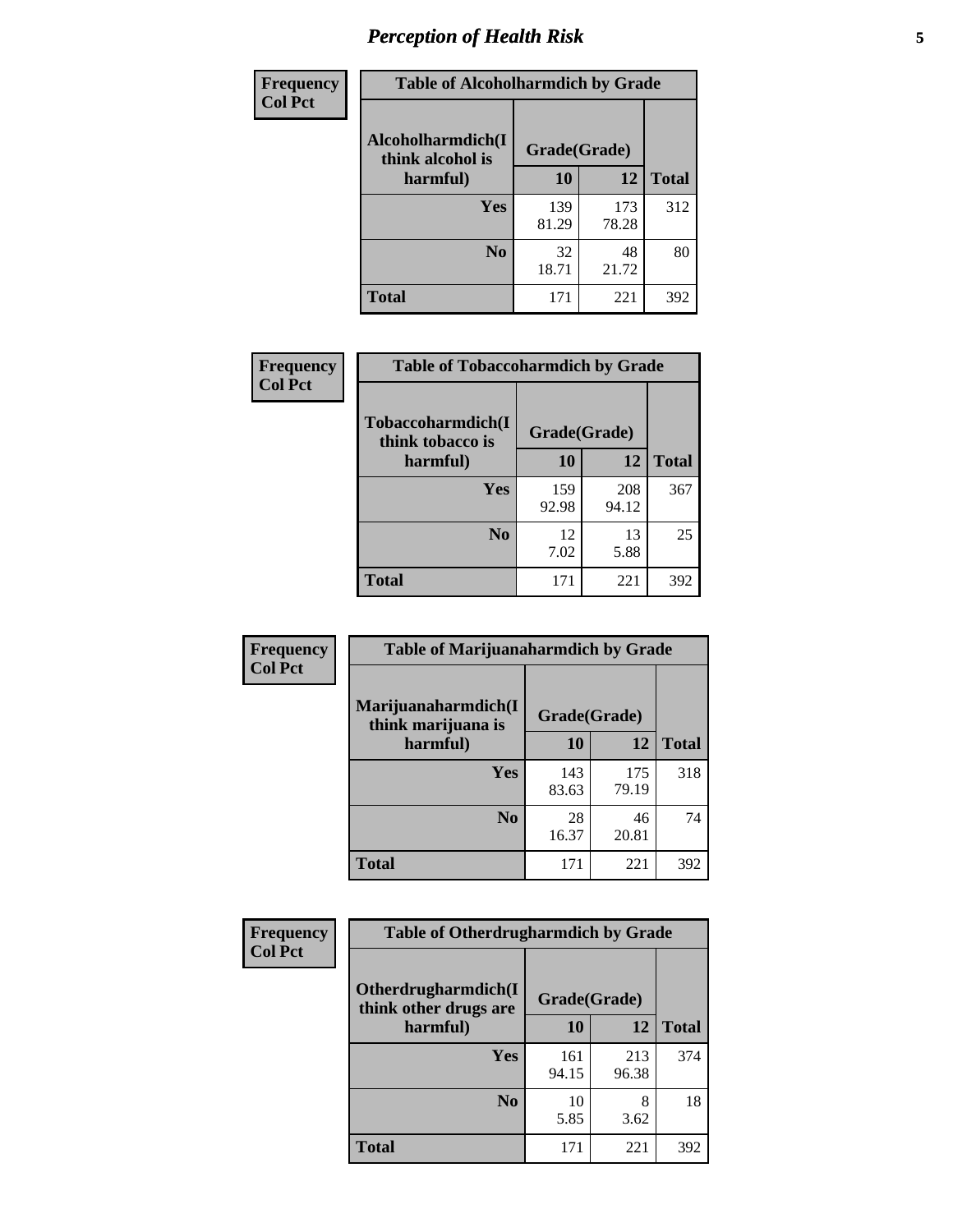# *Social Disapproval* **6**

| Frequency      | <b>Table of Alcoholpeerdich by Grade</b>                    |              |              |              |
|----------------|-------------------------------------------------------------|--------------|--------------|--------------|
| <b>Col Pct</b> | Alcoholpeerdich(My<br>friends would<br>disapprove if I used | Grade(Grade) |              |              |
|                | alcohol)                                                    | 10           | 12           | <b>Total</b> |
|                | <b>Yes</b>                                                  | 78<br>45.61  | 91<br>41.18  | 169          |
|                | N <sub>0</sub>                                              | 93<br>54.39  | 130<br>58.82 | 223          |
|                | <b>Total</b>                                                | 171          | 221          | 392          |

| <b>Frequency</b> |
|------------------|
| <b>Col Pct</b>   |

| <b>Table of Tobaccopeerdich by Grade</b>                    |              |              |              |  |  |  |
|-------------------------------------------------------------|--------------|--------------|--------------|--|--|--|
| Tobaccopeerdich(My<br>friends would<br>disapprove if I used | Grade(Grade) |              |              |  |  |  |
| tobacco)                                                    | 10           | 12           | <b>Total</b> |  |  |  |
| Yes                                                         | 112<br>65.50 | 132<br>59.73 | 244          |  |  |  |
| N <sub>0</sub>                                              | 59<br>34.50  | 89<br>40.27  | 148          |  |  |  |
| <b>Total</b>                                                | 171          | 221          | 392          |  |  |  |

| Frequency      | <b>Table of Marijuanapeerdich by Grade</b>                    |              |              |              |  |  |  |
|----------------|---------------------------------------------------------------|--------------|--------------|--------------|--|--|--|
| <b>Col Pct</b> | Marijuanapeerdich(My<br>friends would<br>disapprove if I used | Grade(Grade) |              |              |  |  |  |
|                | marijuana)                                                    | 10           | 12           | <b>Total</b> |  |  |  |
|                | <b>Yes</b>                                                    | 111<br>64.91 | 133<br>60.18 | 244          |  |  |  |
|                | N <sub>0</sub>                                                | 60<br>35.09  | 88<br>39.82  | 148          |  |  |  |
|                | <b>Total</b>                                                  | 171          | 221          | 392          |  |  |  |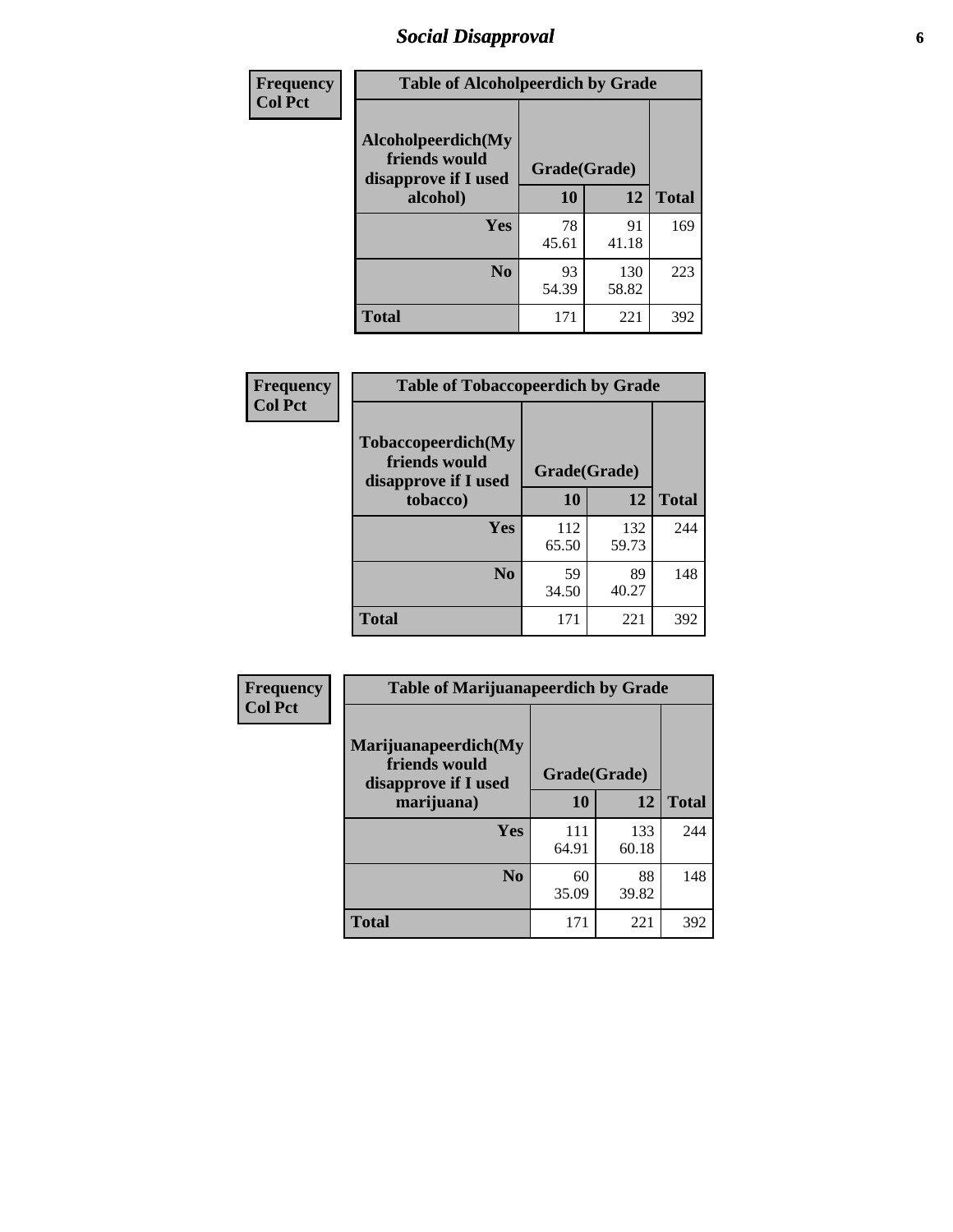# *Social Disapproval* **7**

| Frequency      | <b>Table of Otherdrugpeerdich by Grade</b>                    |              |              |              |  |  |  |
|----------------|---------------------------------------------------------------|--------------|--------------|--------------|--|--|--|
| <b>Col Pct</b> | Otherdrugpeerdich(My<br>friends would<br>disapprove if I used | Grade(Grade) |              |              |  |  |  |
|                | other drugs)                                                  | 10           | 12           | <b>Total</b> |  |  |  |
|                | Yes                                                           | 128<br>74.85 | 172<br>77.83 | 300          |  |  |  |
|                | N <sub>0</sub>                                                | 43<br>25.15  | 49<br>22.17  | 92           |  |  |  |
|                | <b>Total</b>                                                  | 171          | 221          | 392          |  |  |  |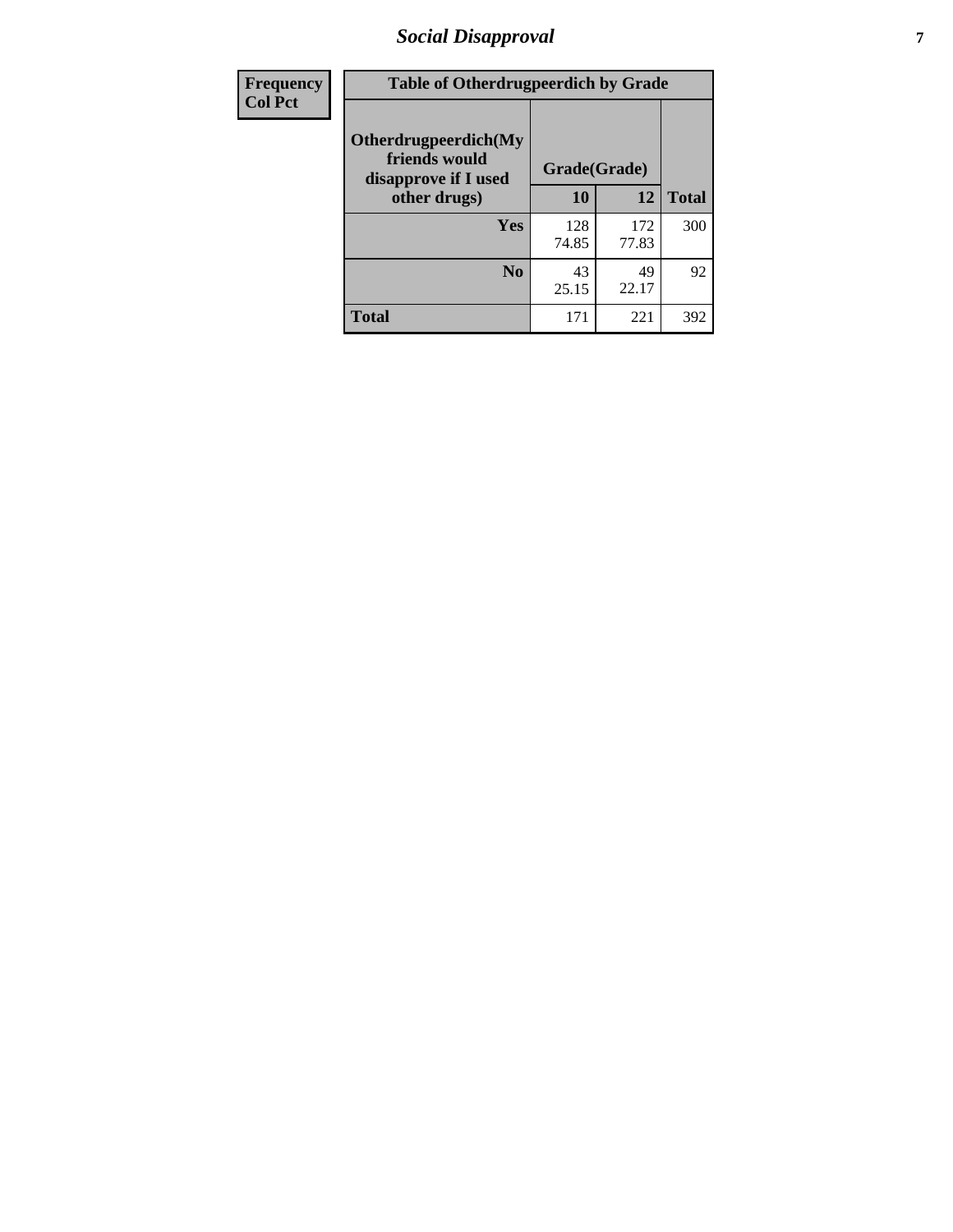### Title IV, Part A, Schedule A **8** *Goal 2: To help ensure that all schools are safe and disciplined Baseline Data: Year 2008-2009 Student Involvement in Gang Activity*

| Frequency      | <b>Table of Gangself by Grade</b>                                                                 |                    |              |              |
|----------------|---------------------------------------------------------------------------------------------------|--------------------|--------------|--------------|
| <b>Col Pct</b> | Gangself(I<br>have<br>participated<br>in illegal<br>gang<br>activities in<br>the past 30<br>days) | Grade(Grade)<br>10 | 12           | <b>Total</b> |
|                | Yes                                                                                               | 8<br>4.68          | 16<br>7.24   | 24           |
|                | N <sub>0</sub>                                                                                    | 163<br>95.32       | 205<br>92.76 | 368          |
|                | <b>Total</b>                                                                                      | 171                | 221          | 392          |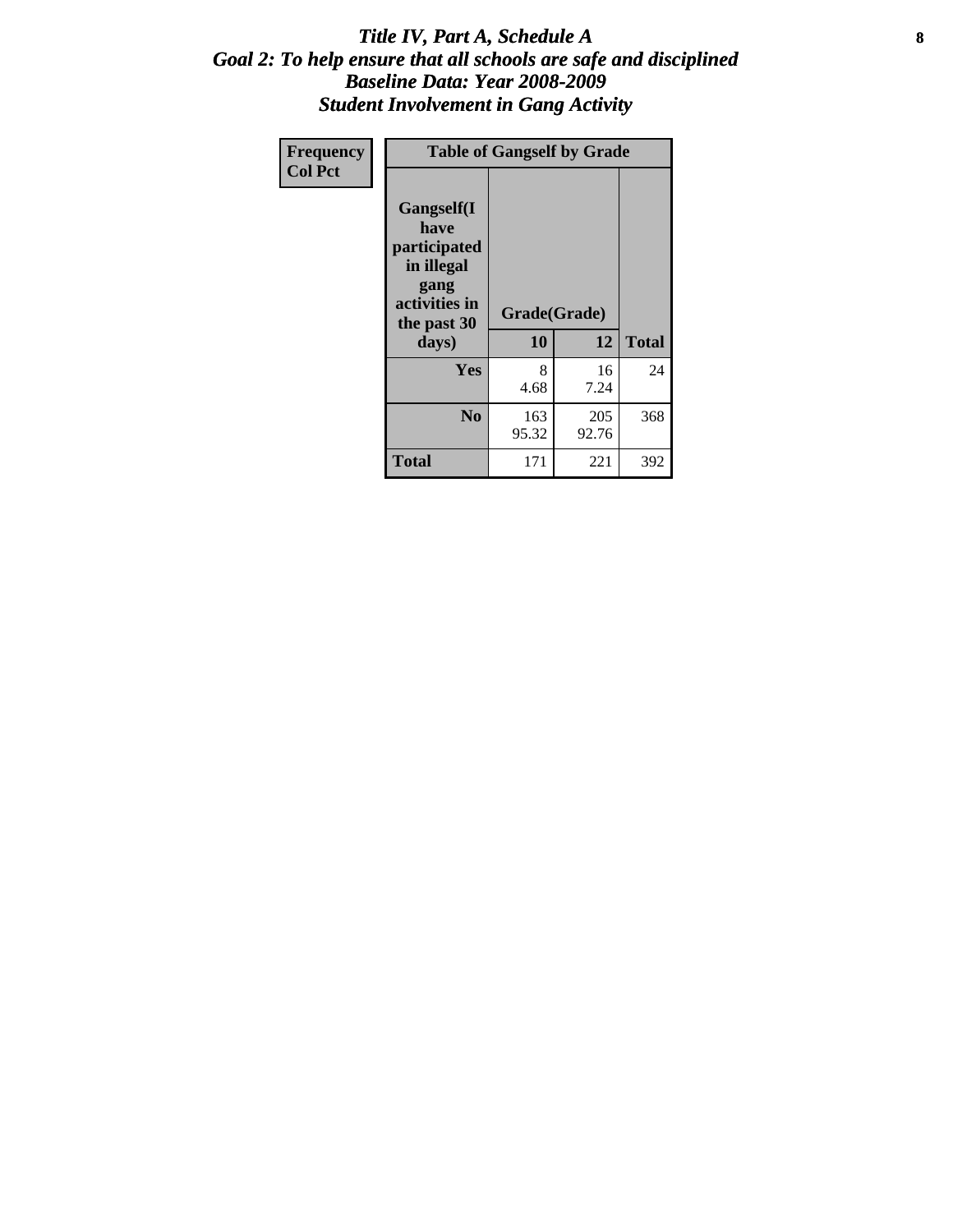# *Student Perception of School Safety* **9**

| <b>Frequency</b><br>Row Pct |
|-----------------------------|
|                             |

| <b>Table of Grade by Safeschool</b> |                          |                                                        |                               |                                    |              |  |  |
|-------------------------------------|--------------------------|--------------------------------------------------------|-------------------------------|------------------------------------|--------------|--|--|
|                                     |                          | Safeschool (School is a place at which I feel<br>safe) |                               |                                    |              |  |  |
| Grade(Grade)                        | <b>Strongly</b><br>Agree | Agree                                                  | Somewhat Somewhat<br>Disagree | <b>Strongly</b><br><b>Disagree</b> | <b>Total</b> |  |  |
| 10                                  | 21<br>12.28              | 91<br>53.22                                            | 40<br>23.39                   | 19<br>11.11                        | 171          |  |  |
| 12                                  | 39<br>17.65              | 121<br>54.75                                           | 26<br>11.76                   | 35<br>15.84                        | 221          |  |  |
| <b>Total</b>                        | 60                       | 212                                                    | 66                            | 54                                 | 392          |  |  |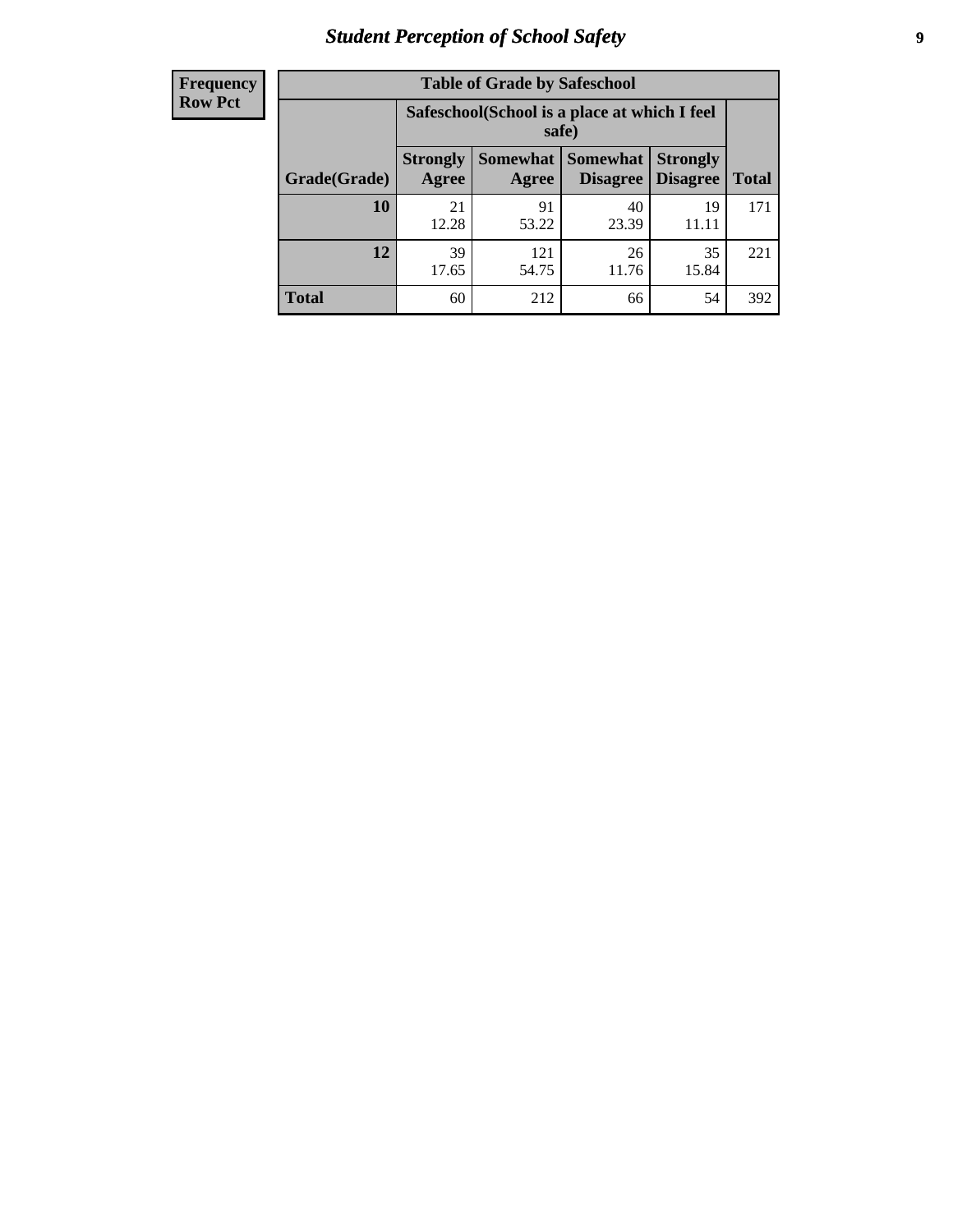### *Students Who Have Been Bullied* **10**

#### **Frequency Row Pct**

| <b>Table of Grade by Bullied</b> |                  |                                                                               |                              |                          |                        |                        |                   |              |
|----------------------------------|------------------|-------------------------------------------------------------------------------|------------------------------|--------------------------|------------------------|------------------------|-------------------|--------------|
|                                  |                  | <b>Bullied</b> (I have been bullied by other<br>students in the past 30 days) |                              |                          |                        |                        |                   |              |
| Grade(Grade)                     | 0<br><b>Days</b> | 1 or<br>2<br>days                                                             | 3 <sub>to</sub><br>5<br>days | <b>6 to</b><br>9<br>days | 10<br>to<br>19<br>days | 20<br>to<br>29<br>days | All<br>30<br>days | <b>Total</b> |
| 10                               | 152<br>88.89     | 7<br>4.09                                                                     | 5<br>2.92                    | 0.58                     | 0.58                   | 0.58                   | 4<br>2.34         | 171          |
| 12                               | 206<br>93.21     | 5<br>2.26                                                                     | 0.45                         | $\overline{2}$<br>0.90   | 2<br>0.90              | 4<br>1.81              | 0.45              | 221          |
| <b>Total</b>                     | 358              | 12                                                                            | 6                            | 3                        | 3                      | 5                      | 5                 | 392          |

 $\blacksquare$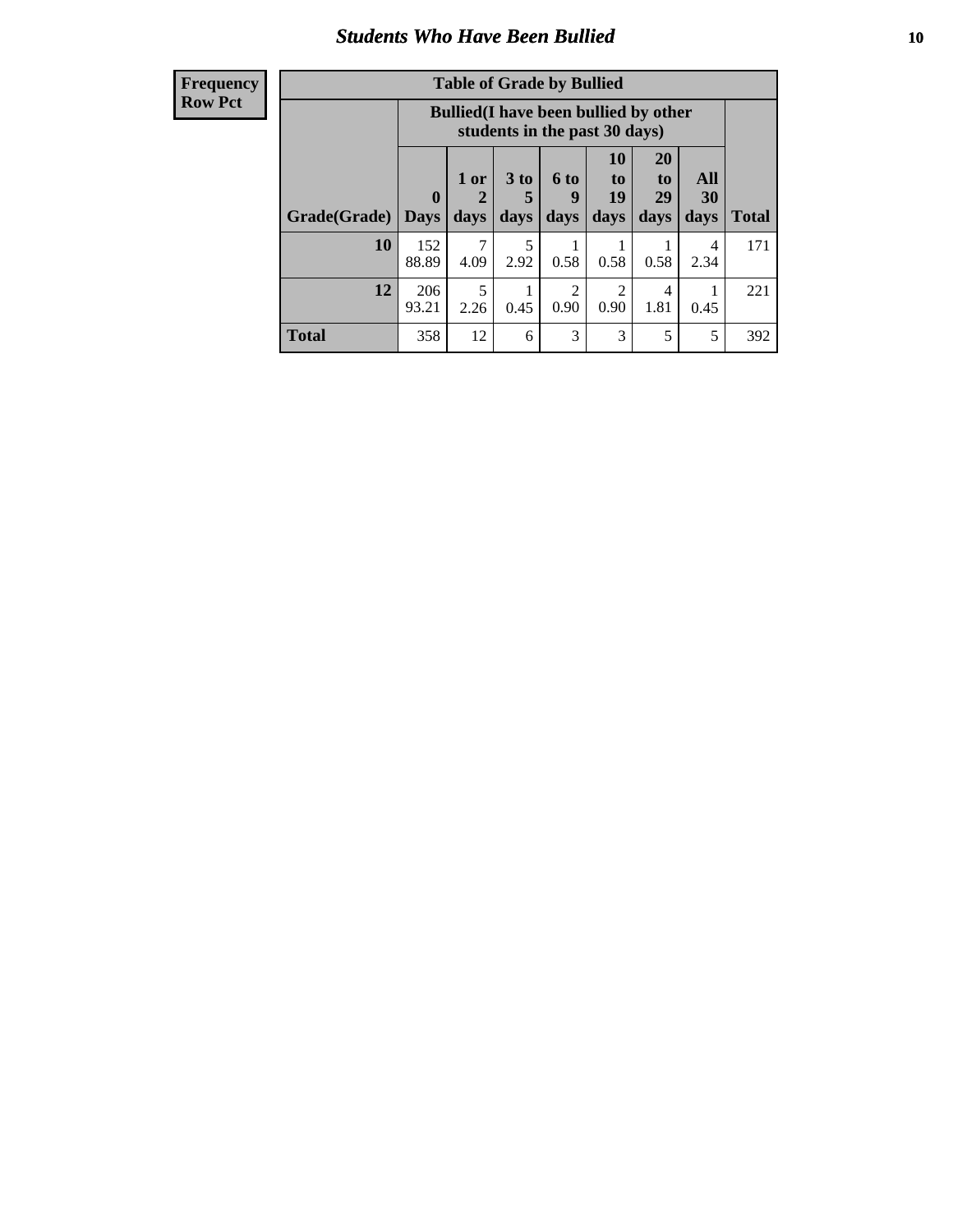### *School Climate* **11**

| Frequency      | <b>Table of SchoolClimate1 by Grade</b> |                    |              |              |  |  |
|----------------|-----------------------------------------|--------------------|--------------|--------------|--|--|
| <b>Col Pct</b> | SchoolClimate1(I<br>like school)        | Grade(Grade)<br>10 | 12           | <b>Total</b> |  |  |
|                | <b>Strongly Agree</b>                   | 26<br>15.20        | 36<br>16.29  | 62           |  |  |
|                | <b>Somewhat Agree</b>                   | 105<br>61.40       | 135<br>61.09 | 240          |  |  |
|                | <b>Somewhat Disagree</b>                | 24<br>14.04        | 31<br>14.03  | 55           |  |  |
|                | <b>Strongly Disagree</b>                | 16<br>9.36         | 19<br>8.60   | 35           |  |  |
|                | <b>Total</b>                            | 171                | 221          | 392          |  |  |

| Frequency<br>Col Pct |  |
|----------------------|--|
|                      |  |

| <b>Table of SchoolClimate2 by Grade</b>           |                    |              |              |  |
|---------------------------------------------------|--------------------|--------------|--------------|--|
| SchoolClimate2(I<br>feel successful at<br>school) | Grade(Grade)<br>10 | 12           | <b>Total</b> |  |
| <b>Strongly Agree</b>                             | 57<br>33.33        | 78<br>35.29  | 135          |  |
| <b>Somewhat Agree</b>                             | 90<br>52.63        | 120<br>54.30 | 210          |  |
| <b>Somewhat Disagree</b>                          | 19<br>11.11        | 17<br>7.69   | 36           |  |
| <b>Strongly Disagree</b>                          | 5.<br>2.92         | 6<br>2.71    | 11           |  |
| <b>Total</b>                                      | 171                | 221          | 392          |  |

| Frequency      | <b>Table of SchoolClimate3 by Grade</b>                               |                    |             |              |  |
|----------------|-----------------------------------------------------------------------|--------------------|-------------|--------------|--|
| <b>Col Pct</b> | SchoolClimate3(My<br>school has high<br>standards for<br>achievement) | Grade(Grade)<br>10 | 12          | <b>Total</b> |  |
|                |                                                                       |                    |             |              |  |
|                | <b>Strongly Agree</b>                                                 | 70<br>40.94        | 82<br>37.10 | 152          |  |
|                | <b>Somewhat Agree</b>                                                 | 74<br>43.27        | 97<br>43.89 | 171          |  |
|                | <b>Somewhat Disagree</b>                                              | 21<br>12.28        | 26<br>11.76 | 47           |  |
|                | <b>Strongly Disagree</b>                                              | 6<br>3.51          | 16<br>7.24  | 22           |  |
|                | Total                                                                 | 171                | 221         | 392          |  |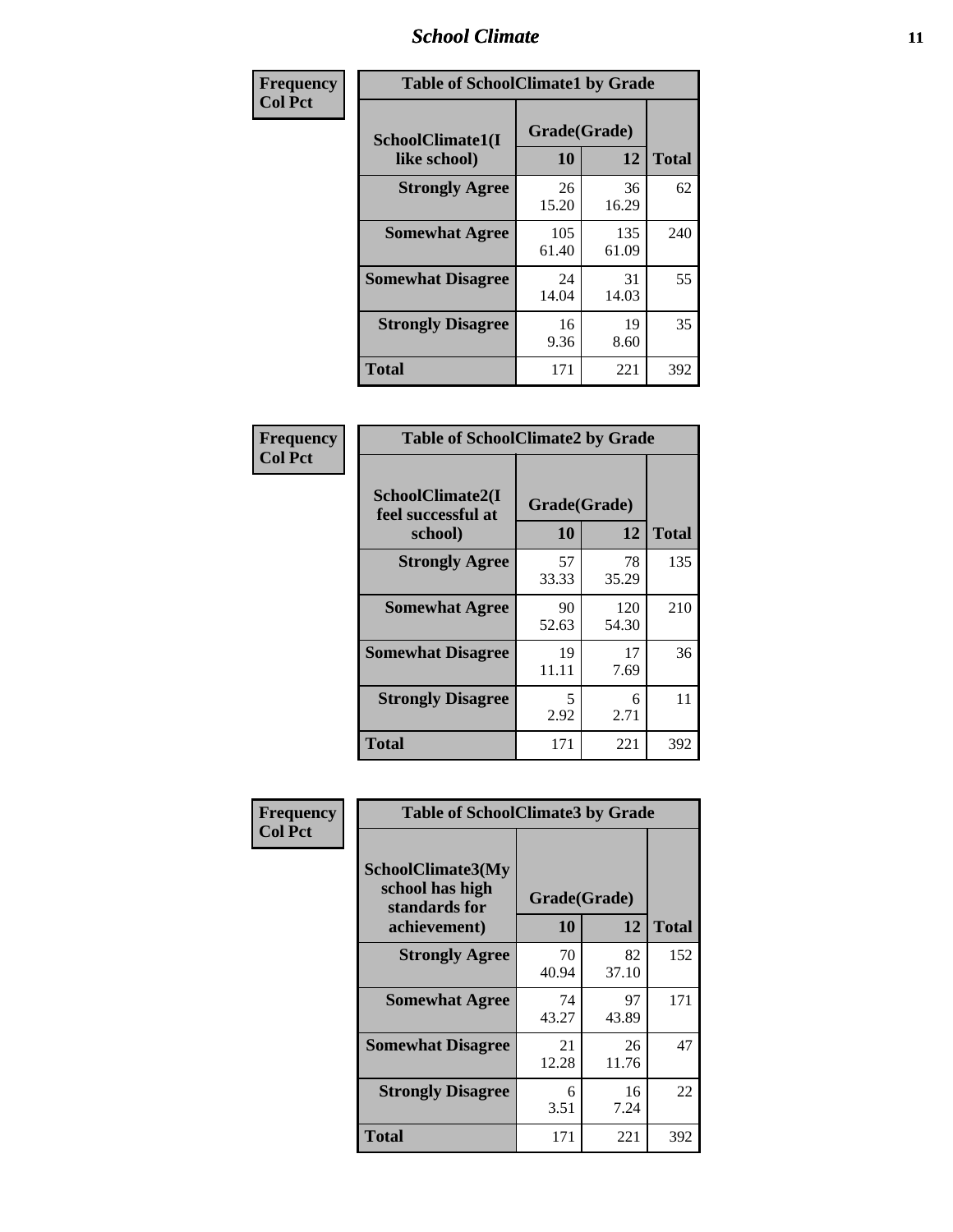### *School Climate* **12**

| Frequency      | <b>Table of SchoolClimate4 by Grade</b>                       |                    |              |              |
|----------------|---------------------------------------------------------------|--------------------|--------------|--------------|
| <b>Col Pct</b> | SchoolClimate4(My<br>school sets clear<br>rules for behavior) | Grade(Grade)<br>10 | 12           | <b>Total</b> |
|                | <b>Strongly Agree</b>                                         | 100<br>58.48       | 147<br>66.52 | 247          |
|                | <b>Somewhat Agree</b>                                         | 53<br>30.99        | 51<br>23.08  | 104          |
|                | <b>Somewhat Disagree</b>                                      | 13<br>7.60         | 16<br>7.24   | 29           |
|                | <b>Strongly Disagree</b>                                      | 5<br>2.92          | 3.17         | 12           |
|                | <b>Total</b>                                                  | 171                | 221          | 392          |

| <b>Table of SchoolClimate5 by Grade</b>                   |              |              |              |  |  |
|-----------------------------------------------------------|--------------|--------------|--------------|--|--|
| SchoolClimate5(I<br>know what to do in<br>an emergency at | Grade(Grade) |              |              |  |  |
| school)                                                   | 10           | 12           | <b>Total</b> |  |  |
| <b>Strongly Agree</b>                                     | 83<br>48.54  | 132<br>59.73 | 215          |  |  |
| <b>Somewhat Agree</b>                                     | 62<br>36.26  | 69<br>31.22  | 131          |  |  |
| <b>Somewhat Disagree</b>                                  | 20<br>11.70  | 7<br>3.17    | 27           |  |  |
| <b>Strongly Disagree</b>                                  | 6<br>3.51    | 13<br>5.88   | 19           |  |  |
| Total                                                     | 171          | 221          | 392          |  |  |

| Frequency      | <b>Table of SchoolClimate6 by Grade</b>                  |                    |             |              |
|----------------|----------------------------------------------------------|--------------------|-------------|--------------|
| <b>Col Pct</b> | <b>SchoolClimate6(Teachers</b><br>treat me with respect) | Grade(Grade)<br>10 | 12          | <b>Total</b> |
|                | <b>Strongly Agree</b>                                    | 49<br>28.65        | 66<br>29.86 | 115          |
|                | <b>Somewhat Agree</b>                                    | 67<br>39.18        | 96<br>43.44 | 163          |
|                | <b>Somewhat Disagree</b>                                 | 35<br>20.47        | 37<br>16.74 | 72           |
|                | <b>Strongly Disagree</b>                                 | 20<br>11.70        | 22<br>9.95  | 42           |
|                | <b>Total</b>                                             | 171                | 221         | 392          |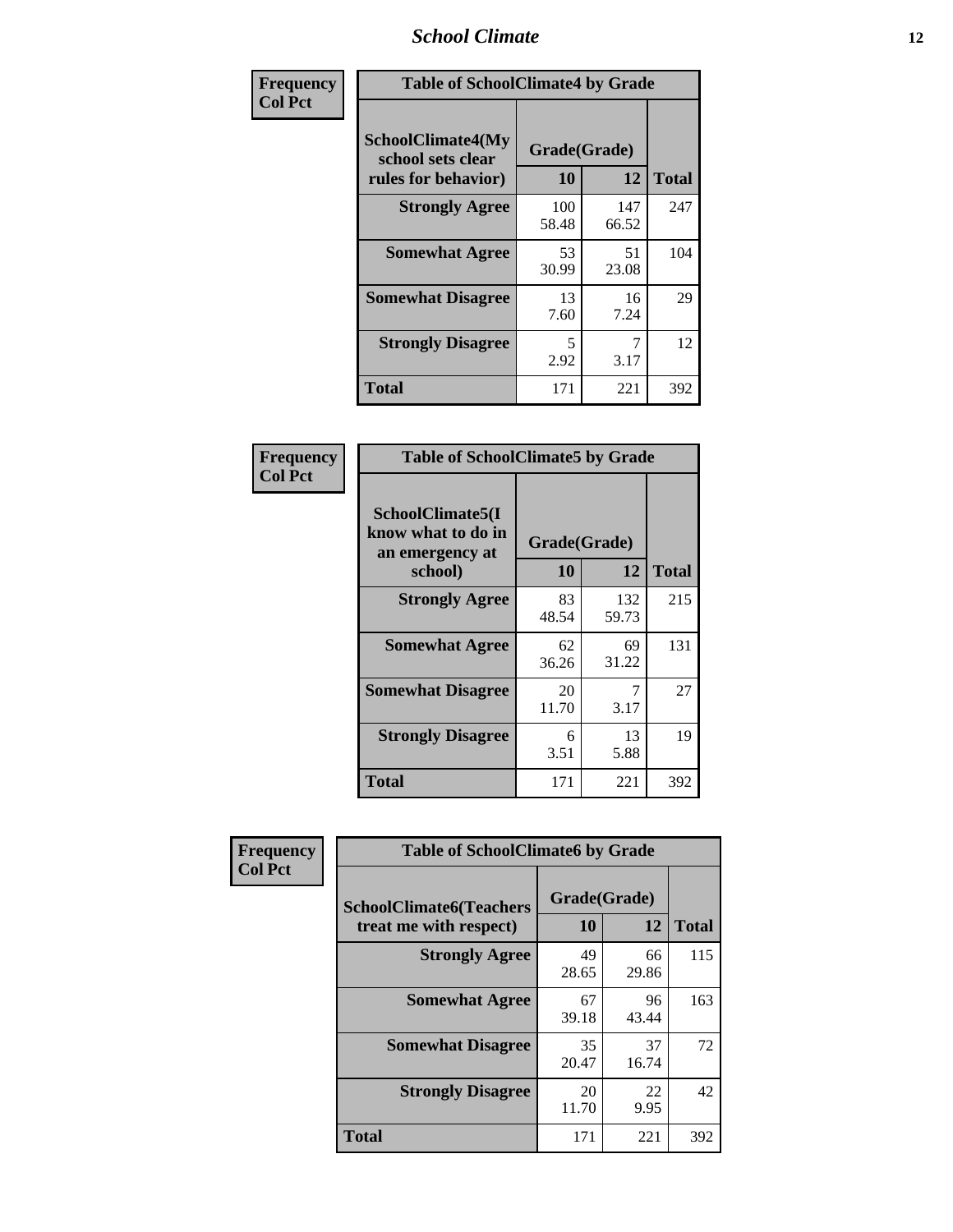### *School Climate* **13**

| Frequency      | <b>Table of SchoolClimate7 by Grade</b>                                       |                           |              |              |
|----------------|-------------------------------------------------------------------------------|---------------------------|--------------|--------------|
| <b>Col Pct</b> | <b>SchoolClimate7(Behaviors</b><br>in my class allow the<br>teacher to teach) | Grade(Grade)<br><b>10</b> | 12           | <b>Total</b> |
|                | <b>Strongly Agree</b>                                                         | 36<br>21.05               | 53<br>23.98  | 89           |
|                | <b>Somewhat Agree</b>                                                         | 85<br>49.71               | 119<br>53.85 | 204          |
|                | <b>Somewhat Disagree</b>                                                      | 36<br>21.05               | 37<br>16.74  | 73           |
|                | <b>Strongly Disagree</b>                                                      | 14<br>8.19                | 12<br>5.43   | 26           |
|                | <b>Total</b>                                                                  | 171                       | 221          | 392          |

| Frequency      | <b>Table of SchoolClimate8 by Grade</b>                                              |                    |             |              |
|----------------|--------------------------------------------------------------------------------------|--------------------|-------------|--------------|
| <b>Col Pct</b> | <b>SchoolClimate8(Students</b><br>are frequently<br>recognized for good<br>behavior) | Grade(Grade)<br>10 | 12          | <b>Total</b> |
|                | <b>Strongly Agree</b>                                                                | 17<br>9.94         | 43<br>19.46 | 60           |
|                | <b>Somewhat Agree</b>                                                                | 74<br>43.27        | 90<br>40.72 | 164          |
|                | <b>Somewhat Disagree</b>                                                             | 46<br>26.90        | 67<br>30.32 | 113          |
|                | <b>Strongly Disagree</b>                                                             | 34<br>19.88        | 21<br>9.50  | 55           |
|                | <b>Total</b>                                                                         | 171                | 221         | 392          |

| Frequency<br><b>Col Pct</b> | <b>Table of SchoolClimate9 by Grade</b>                                           |                    |              |              |
|-----------------------------|-----------------------------------------------------------------------------------|--------------------|--------------|--------------|
|                             | SchoolClimate9(School<br>counselor would be<br>helpful if I needed<br>assistance) | Grade(Grade)<br>10 | 12           | <b>Total</b> |
|                             | <b>Strongly Agree</b>                                                             | 64<br>37.43        | 134<br>60.63 | 198          |
|                             | <b>Somewhat Agree</b>                                                             | 64<br>37.43        | 65<br>29.41  | 129          |
|                             | <b>Somewhat Disagree</b>                                                          | 28<br>16.37        | 12<br>5.43   | 40           |
|                             | <b>Strongly Disagree</b>                                                          | 15<br>8.77         | 10<br>4.52   | 25           |
|                             | Total                                                                             | 171                | 221          | 392          |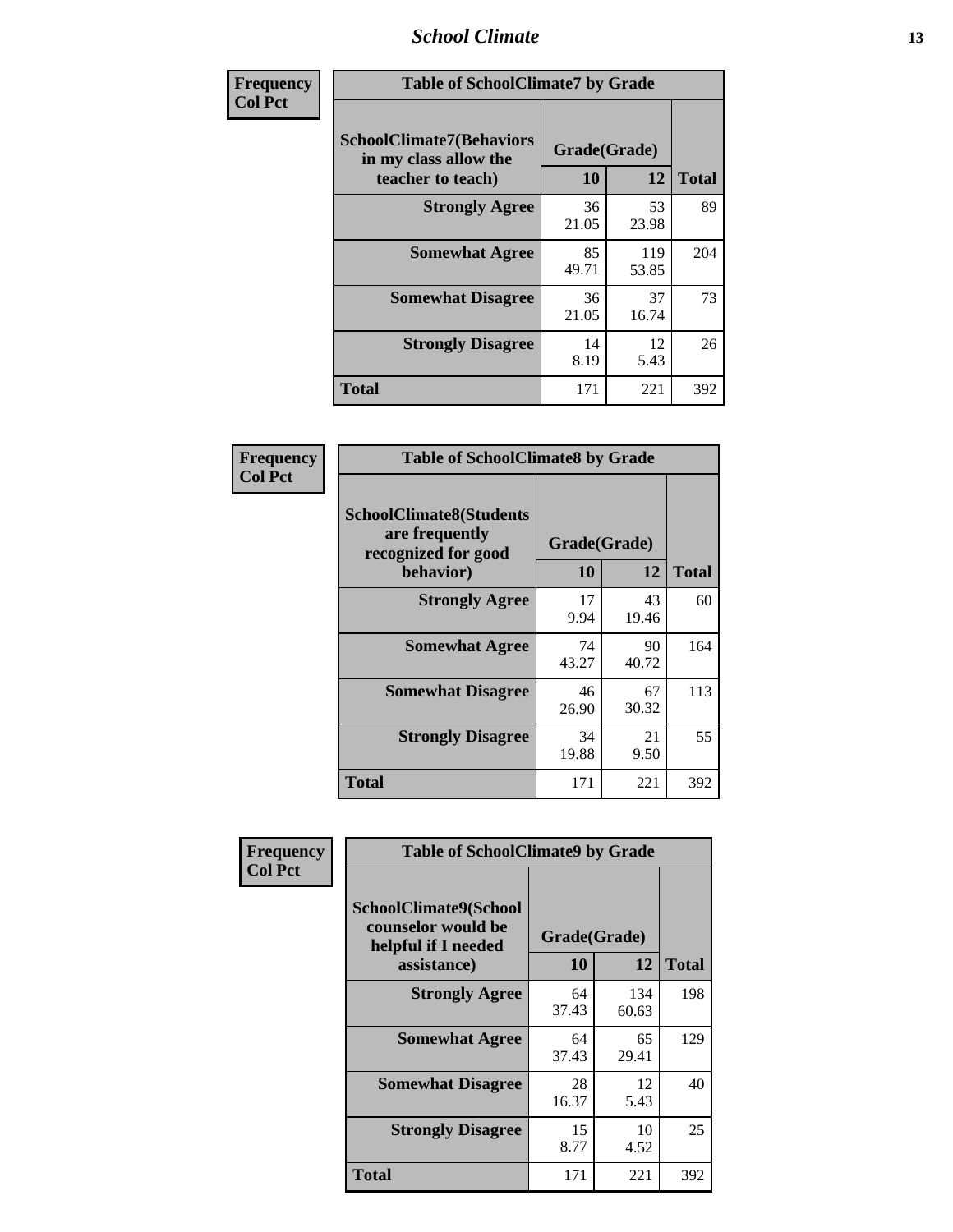### *Reasons for Dropping Out* **14**

| Frequency      | <b>Table of Dropoutreason by Grade</b>                                   |                    |              |              |
|----------------|--------------------------------------------------------------------------|--------------------|--------------|--------------|
| <b>Col Pct</b> | Dropoutreason(If<br>I dropped out the<br>reason would<br>most likely be) | Grade(Grade)<br>10 | 12           | <b>Total</b> |
|                | Won't Drop out                                                           | 108<br>63.16       | 148<br>66.97 | 256          |
|                | <b>Bored</b>                                                             | 20<br>11.70        | 23<br>10.41  | 43           |
|                | <b>Family Reasons</b>                                                    | 9<br>5.26          | 16<br>7.24   | 25           |
|                | <b>Being Bullied</b>                                                     | 0.58               | 0.45         | 2            |
|                | <b>Other</b>                                                             | 33<br>19.30        | 33<br>14.93  | 66           |
|                | <b>Total</b>                                                             | 171                | 221          | 392          |

| Frequency      | <b>Table of Dropout by Grade</b>                                       |                    |              |              |
|----------------|------------------------------------------------------------------------|--------------------|--------------|--------------|
| <b>Col Pct</b> | Dropout(I<br>have<br>thought<br>about<br>dropping<br>out of<br>school) | Grade(Grade)<br>10 | 12           | <b>Total</b> |
|                | Yes                                                                    | 47<br>27.49        | 43<br>19.46  | 90           |
|                | N <sub>0</sub>                                                         | 124<br>72.51       | 178<br>80.54 | 302          |
|                | <b>Total</b>                                                           | 171                | 221          | 392          |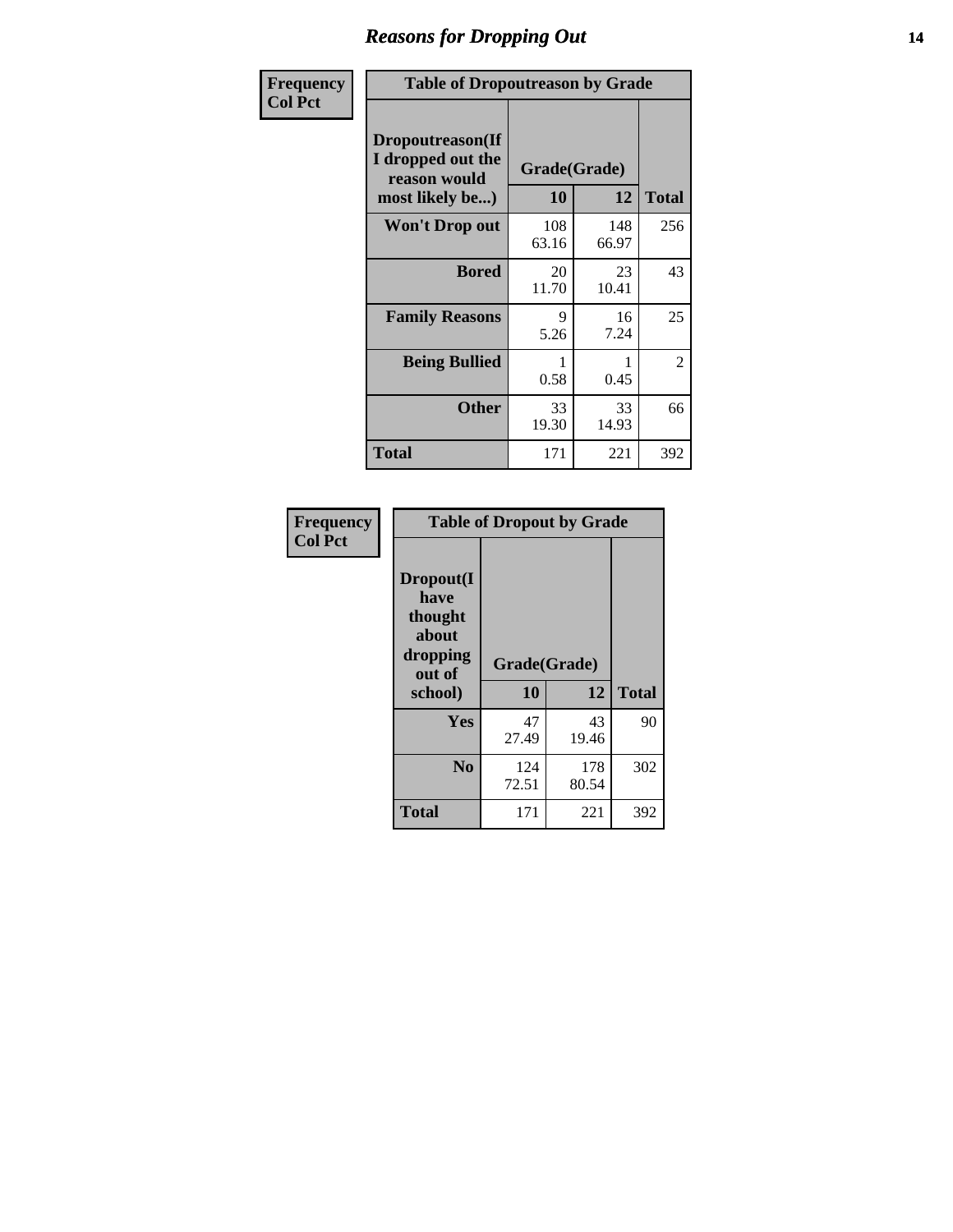*School Safety* **15**

| Frequency      | <b>Table of Gangself by Grade</b>                                                                 |                    |              |              |
|----------------|---------------------------------------------------------------------------------------------------|--------------------|--------------|--------------|
| <b>Col Pct</b> | Gangself(I<br>have<br>participated<br>in illegal<br>gang<br>activities in<br>the past 30<br>days) | Grade(Grade)<br>10 | 12           | <b>Total</b> |
|                | Yes                                                                                               | 8<br>4.68          | 16<br>7.24   | 24           |
|                | N <sub>0</sub>                                                                                    | 163<br>95.32       | 205<br>92.76 | 368          |
|                | <b>Total</b>                                                                                      | 171                | 221          | 392          |

| Frequency<br><b>Col Pct</b> | <b>Table of Gangpeers by Grade</b>                                                                                             |                    |              |              |
|-----------------------------|--------------------------------------------------------------------------------------------------------------------------------|--------------------|--------------|--------------|
|                             | <b>Gangpeers</b> (I<br>have friends<br>who have<br>participated<br>in illegal<br>gang<br>activities in<br>the past 30<br>days) | Grade(Grade)<br>10 | 12           | <b>Total</b> |
|                             | <b>Yes</b>                                                                                                                     | 69<br>40.35        | 55<br>24.89  | 124          |
|                             | N <sub>0</sub>                                                                                                                 | 102<br>59.65       | 166<br>75.11 | 268          |
|                             | <b>Total</b>                                                                                                                   | 171                | 221          | 392          |

| Frequency      |                                                                    | <b>Table of Pickedon by Grade</b> |             |              |  |  |  |  |  |  |  |
|----------------|--------------------------------------------------------------------|-----------------------------------|-------------|--------------|--|--|--|--|--|--|--|
| <b>Col Pct</b> | <b>Pickedon(I have</b><br>been picked on or<br>teased at school in | Grade(Grade)                      |             |              |  |  |  |  |  |  |  |
|                | the past 30 days)                                                  | 10                                | 12          | <b>Total</b> |  |  |  |  |  |  |  |
|                | <b>Strongly Agree</b>                                              | 17<br>9.94                        | 13<br>5.88  | 30           |  |  |  |  |  |  |  |
|                | <b>Somewhat Agree</b>                                              | 27<br>15.79                       | 24<br>10.86 | 51           |  |  |  |  |  |  |  |
|                | <b>Somewhat Disagree</b>                                           | 31<br>18.13                       | 34<br>15.38 | 65           |  |  |  |  |  |  |  |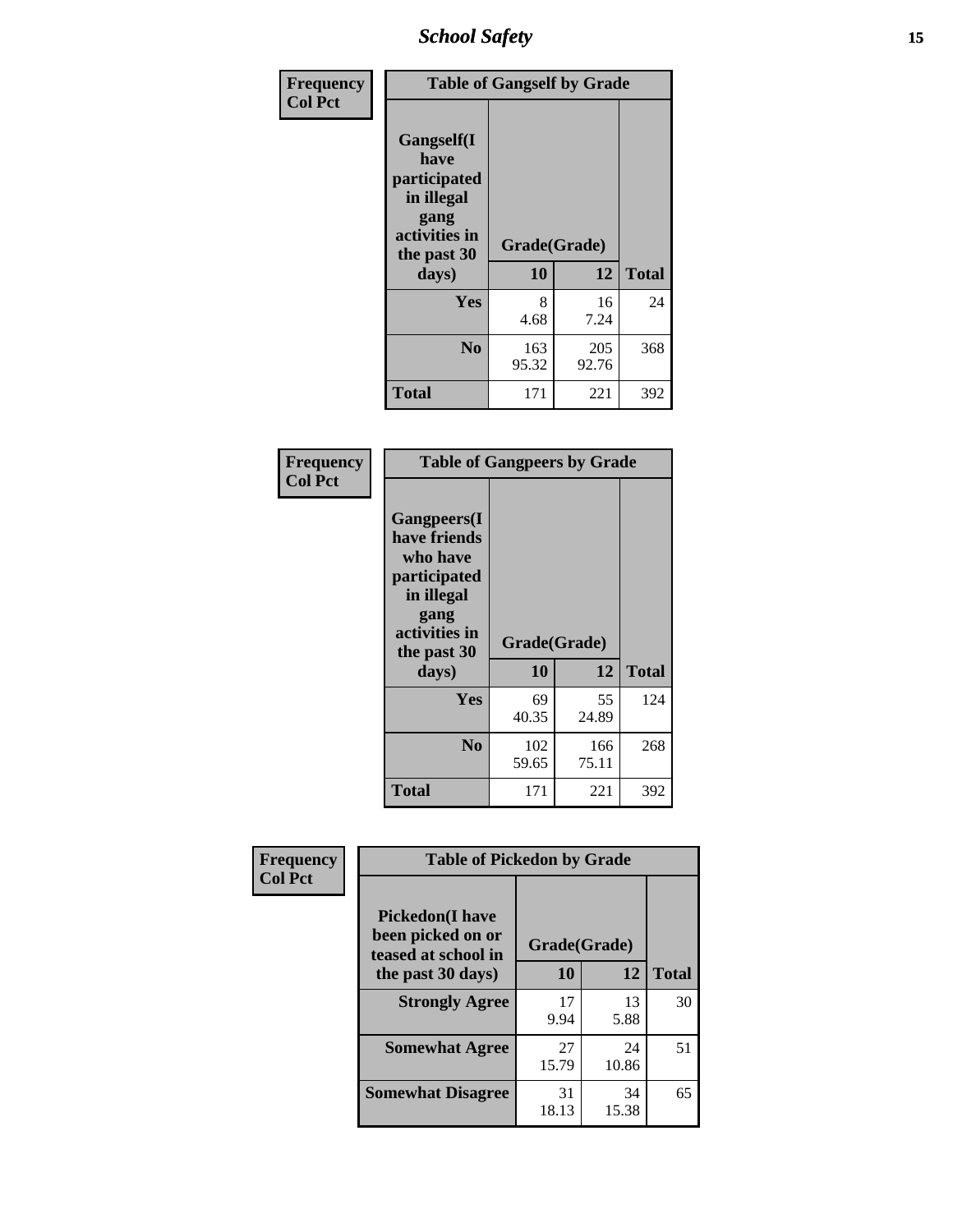# *School Safety* **16**

| <b>Frequency</b> | <b>Table of Pickedon by Grade</b>                                                        |                    |              |              |
|------------------|------------------------------------------------------------------------------------------|--------------------|--------------|--------------|
| <b>Col Pct</b>   | <b>Pickedon</b> (I have<br>been picked on or<br>teased at school in<br>the past 30 days) | Grade(Grade)<br>10 | 12           | <b>Total</b> |
|                  | <b>Strongly Disagree</b>                                                                 | 96<br>56.14        | 150<br>67.87 | 246          |
|                  | Total                                                                                    | 171                | 221          | 392          |

| Frequency      | <b>Table of Safeschool by Grade</b>                      |                    |              |     |
|----------------|----------------------------------------------------------|--------------------|--------------|-----|
| <b>Col Pct</b> | Safeschool(School<br>is a place at which I<br>feel safe) | Grade(Grade)<br>10 | <b>Total</b> |     |
|                | <b>Strongly Agree</b>                                    | 21<br>12.28        | 39<br>17.65  | 60  |
|                | <b>Somewhat Agree</b>                                    | 91<br>53.22        | 121<br>54.75 | 212 |
|                | <b>Somewhat Disagree</b>                                 | 40<br>23.39        | 26<br>11.76  | 66  |
|                | <b>Strongly Disagree</b>                                 | 19<br>11.11        | 35<br>15.84  | 54  |
|                | <b>Total</b>                                             | 171                | 221          | 392 |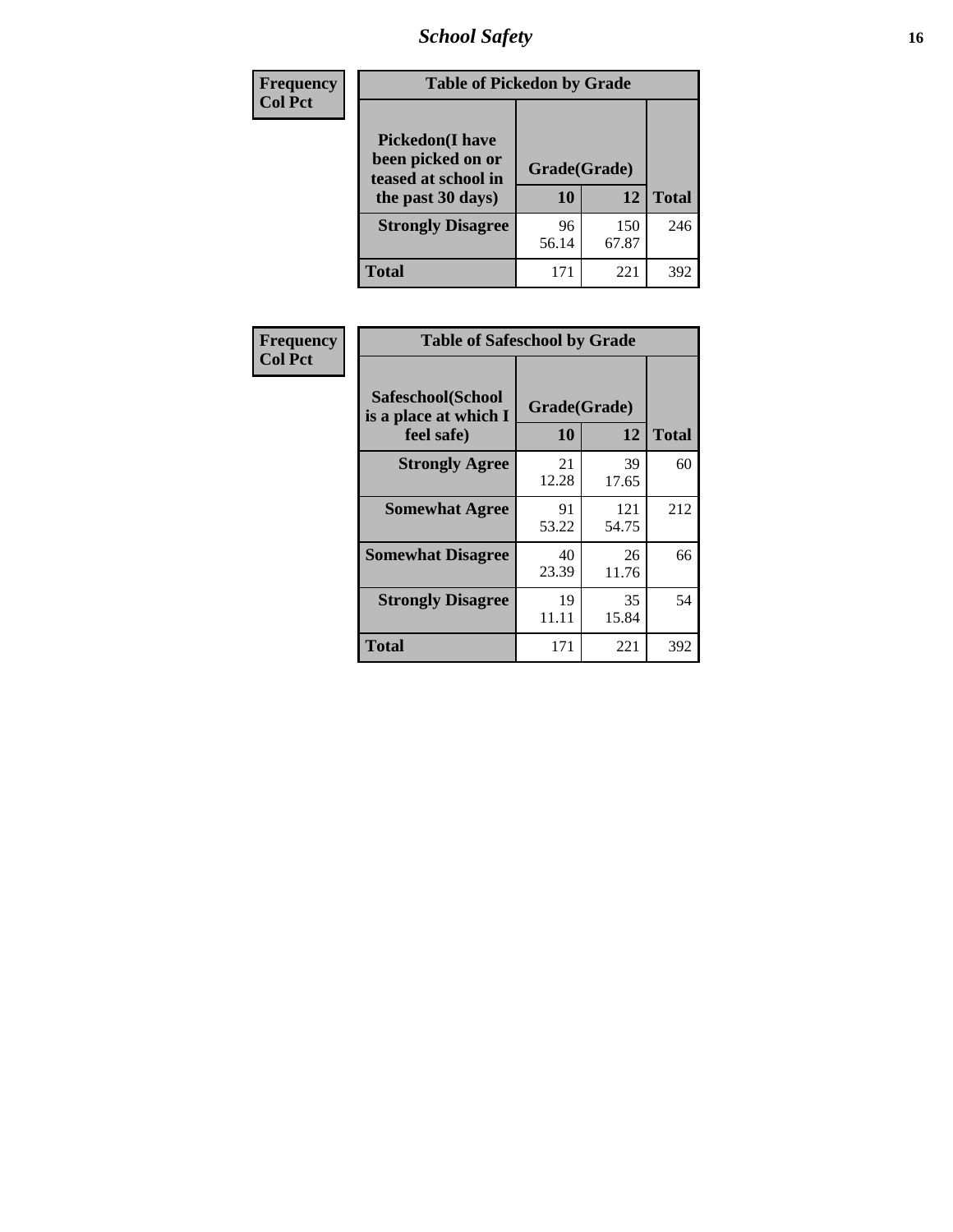*School Safety* **17**

| <b>Frequency</b> |
|------------------|
| Row Pct          |

| <b>Table of Grade by Bullied</b> |                                                                               |           |                      |           |                |                |           |              |  |  |  |
|----------------------------------|-------------------------------------------------------------------------------|-----------|----------------------|-----------|----------------|----------------|-----------|--------------|--|--|--|
|                                  | <b>Bullied</b> (I have been bullied by other<br>students in the past 30 days) |           |                      |           |                |                |           |              |  |  |  |
|                                  | $\mathbf 0$                                                                   | $1$ or    | 3 <sub>to</sub><br>5 | 6 to<br>q | 10<br>to<br>19 | 20<br>to<br>29 | All<br>30 |              |  |  |  |
| Grade(Grade)   Days              |                                                                               | days      | days                 | days      | days           | days           | days      | <b>Total</b> |  |  |  |
| 10                               | 152<br>88.89                                                                  | 4.09      | 5<br>2.92            | 0.58      | 0.58           | 0.58           | 4<br>2.34 | 171          |  |  |  |
| 12                               | 206<br>93.21                                                                  | 5<br>2.26 | 0.45                 | 2<br>0.90 | 2<br>0.90      | 4<br>1.81      | 0.45      | 221          |  |  |  |
| <b>Total</b>                     | 358                                                                           | 12        | 6                    | 3         | 3              | 5              | 5         | 392          |  |  |  |

| <b>Frequency</b> | <b>Table of Grade by Bulliedothers</b> |                                                                         |              |                         |                                 |                        |                               |                   |              |  |  |  |  |
|------------------|----------------------------------------|-------------------------------------------------------------------------|--------------|-------------------------|---------------------------------|------------------------|-------------------------------|-------------------|--------------|--|--|--|--|
| <b>Row Pct</b>   |                                        | <b>Bulliedothers</b> (I bullied others in the past<br>$30 \text{ days}$ |              |                         |                                 |                        |                               |                   |              |  |  |  |  |
|                  | Grade(Grade)                           | $\mathbf{0}$<br><b>Days</b>                                             | 1 or<br>days | 3 <sub>to</sub><br>days | <b>6 to</b><br><b>Q</b><br>days | 10<br>to<br>19<br>days | <b>20</b><br>to<br>29<br>days | All<br>30<br>days | <b>Total</b> |  |  |  |  |
|                  | 10                                     | 143<br>83.63                                                            | 13<br>7.60   | 6<br>3.51               | $\Omega$<br>0.00                | 4<br>2.34              | 2<br>1.17                     | 3<br>1.75         | 171          |  |  |  |  |
|                  | 12                                     | 201<br>90.95                                                            | 7<br>3.17    | $\mathfrak{D}$<br>0.90  | 0.45                            | ာ<br>0.90              | $\mathfrak{D}$<br>0.90        | 6<br>2.71         | 221          |  |  |  |  |
|                  | <b>Total</b>                           | 344                                                                     | 20           | 8                       |                                 | 6                      | 4                             | 9                 | 392          |  |  |  |  |

| <b>Frequency</b> |              | <b>Table of Grade by Weaponschool</b>                              |                        |                                     |                        |                                    |                   |              |  |  |  |  |
|------------------|--------------|--------------------------------------------------------------------|------------------------|-------------------------------------|------------------------|------------------------------------|-------------------|--------------|--|--|--|--|
| <b>Row Pct</b>   |              | Weaponschool (I brought a weapon<br>to school in the past 30 days) |                        |                                     |                        |                                    |                   |              |  |  |  |  |
|                  | Grade(Grade) | $\mathbf{0}$<br><b>Days</b>                                        | 1 or<br>days           | 3 to<br>days                        | 10<br>to<br>19<br>days | 20<br>t <sub>0</sub><br>29<br>days | All<br>30<br>days | <b>Total</b> |  |  |  |  |
|                  | 10           | 166<br>97.08                                                       | $\overline{4}$<br>2.34 | 0<br>0.00                           | 0<br>0.00              | 0.58                               | $\Omega$<br>0.00  | 171          |  |  |  |  |
|                  | 12           | 216<br>97.74                                                       | 0.45                   | $\mathcal{D}_{\mathcal{A}}$<br>0.90 | 0.45                   | 0<br>0.00                          | 0.45              | 221          |  |  |  |  |
|                  | <b>Total</b> | 382                                                                | 5                      | $\mathfrak{D}$                      |                        |                                    |                   | 392          |  |  |  |  |

ï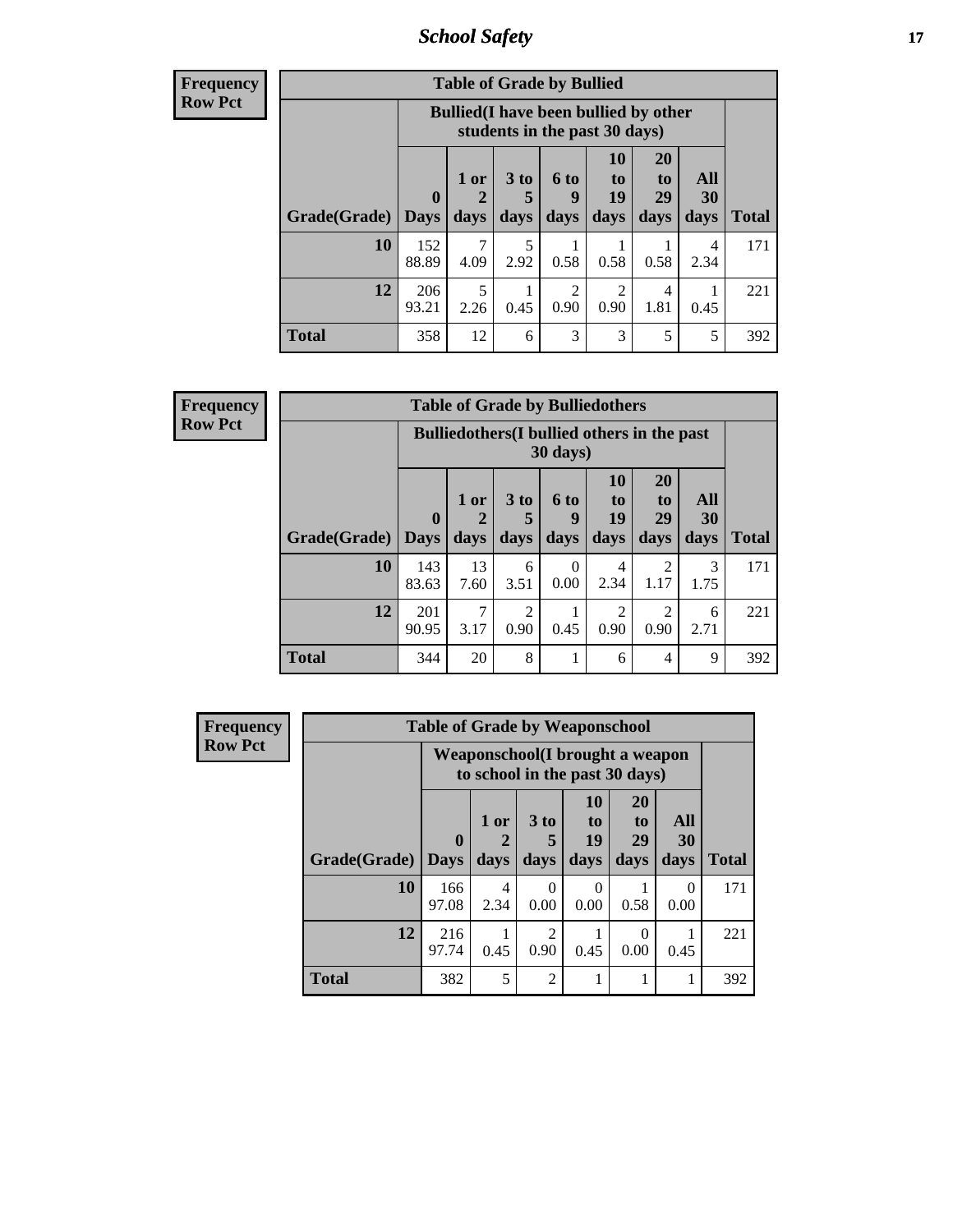*School Safety* **18**

| <b>Frequency</b> |              | <b>Table of Grade by Absentunsafe</b>                                |                   |                   |                        |                        |              |
|------------------|--------------|----------------------------------------------------------------------|-------------------|-------------------|------------------------|------------------------|--------------|
| <b>Row Pct</b>   |              | <b>Absentunsafe(I have missed</b><br>school because I felt unsafe in |                   |                   |                        |                        |              |
|                  | Grade(Grade) | 0<br><b>Days</b>                                                     | 1 or<br>2<br>days | 3 to<br>5<br>days | 20<br>to<br>29<br>days | All<br>30<br>days      | <b>Total</b> |
|                  | 10           | 162<br>94.74                                                         | 6<br>3.51         | 0.58              | 0.58                   | 0.58                   | 171          |
|                  | 12           | 212<br>95.93                                                         | 6<br>2.71         | 0.45              | ∩<br>0.00              | $\mathfrak{D}$<br>0.90 | 221          |
|                  | <b>Total</b> | 374                                                                  | 12                | $\mathfrak{D}$    | 1                      | 3                      | 392          |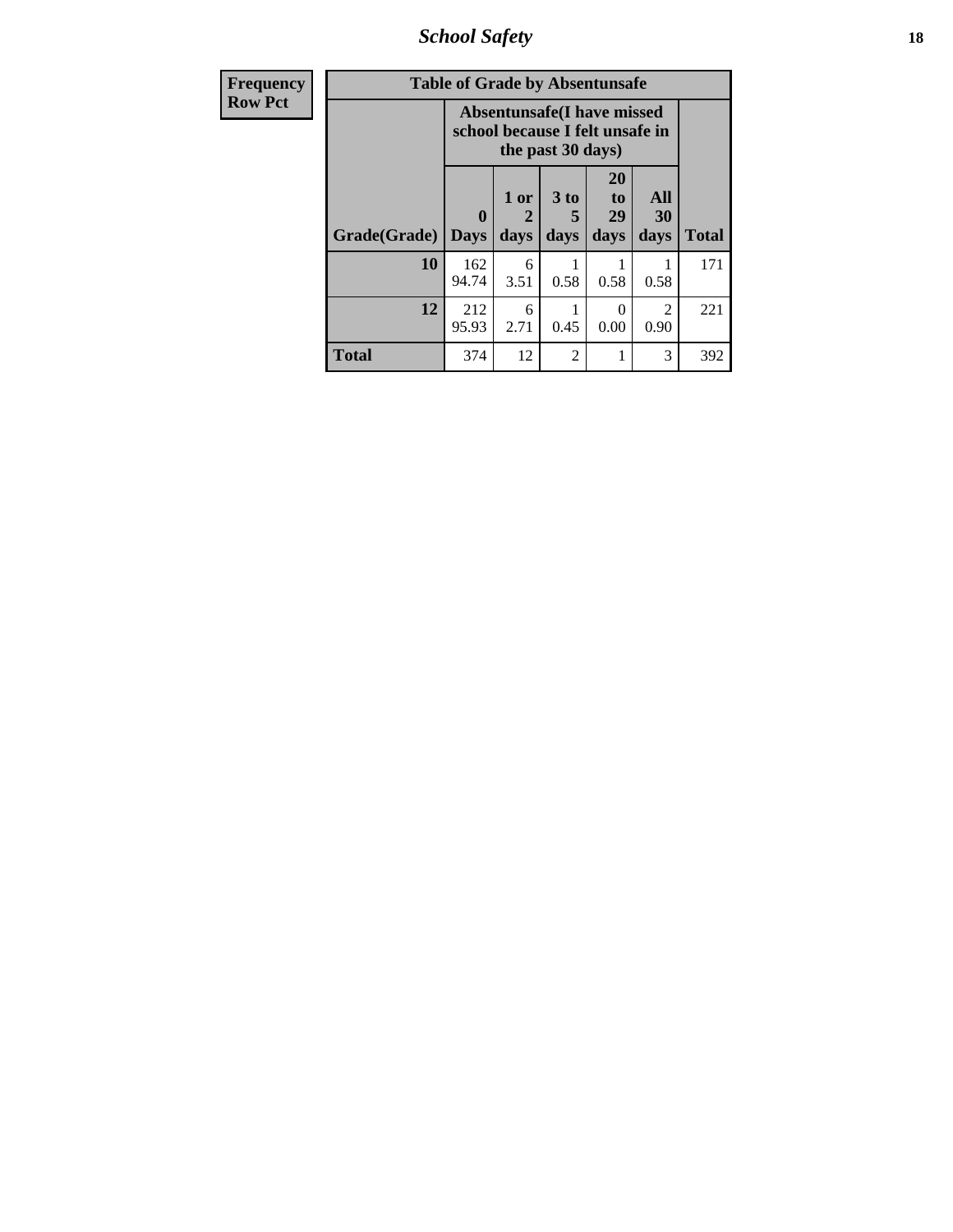# *Drug Use During Last 30 Days* **19**

#### **Frequency Row Pct**

| <b>Table of Grade by Alcohol</b> |                                 |                                    |                 |               |                        |                        |              |              |  |  |  |  |
|----------------------------------|---------------------------------|------------------------------------|-----------------|---------------|------------------------|------------------------|--------------|--------------|--|--|--|--|
|                                  |                                 | Alcohol(Alcohol use, past 30 days) |                 |               |                        |                        |              |              |  |  |  |  |
| Grade(Grade)                     | <b>Did</b><br>not<br><b>use</b> | $1-2$<br>days                      | $3 - 5$<br>days | $6-9$<br>days | $10-19$<br>days        | 20-29<br>days          | Every<br>day | <b>Total</b> |  |  |  |  |
| 10                               | 138<br>80.70                    | 8<br>4.68                          | 8<br>4.68       | 6<br>3.51     | 6<br>3.51              | $\overline{2}$<br>1.17 | 3<br>1.75    | 171          |  |  |  |  |
| 12                               | 184<br>83.26                    | 9<br>4.07                          | 8<br>3.62       | 10<br>4.52    | $\overline{2}$<br>0.90 | 3<br>1.36              | 5<br>2.26    | 221          |  |  |  |  |
| <b>Total</b>                     | 322                             | 17                                 | 16              | 16            | 8                      | 5                      | 8            | 392          |  |  |  |  |

#### **Frequency Row Pct**

| <b>Table of Grade by Cigarettes</b> |                          |                                                          |                        |                |                 |                   |                     |       |  |  |  |
|-------------------------------------|--------------------------|----------------------------------------------------------|------------------------|----------------|-----------------|-------------------|---------------------|-------|--|--|--|
|                                     |                          | <b>Cigarettes (Smoking tobacco use,</b><br>past 30 days) |                        |                |                 |                   |                     |       |  |  |  |
| Grade(Grade)                        | Did<br>not<br><b>use</b> | $1 - 2$<br>days                                          | $3 - 5$<br>days        | $6-9$<br>days  | $10-19$<br>days | $20 - 29$<br>days | <b>Every</b><br>day | Total |  |  |  |
| 10                                  | 158<br>92.40             | $\mathfrak{D}$<br>1.17                                   | $\overline{2}$<br>1.17 | 0.58           | 0.58            | 4<br>2.34         | 3<br>1.75           | 171   |  |  |  |
| 12                                  | 194<br>87.78             | 13<br>5.88                                               | 2<br>0.90              | 0.45           | 0.45            | 4<br>1.81         | 6<br>2.71           | 221   |  |  |  |
| <b>Total</b>                        | 352                      | 15                                                       | $\overline{4}$         | $\overline{2}$ | $\overline{2}$  | 8                 | 9                   | 392   |  |  |  |

| <b>Table of Grade by Smokeless</b> |                                 |                                                        |               |                        |                   |                     |              |  |  |  |
|------------------------------------|---------------------------------|--------------------------------------------------------|---------------|------------------------|-------------------|---------------------|--------------|--|--|--|
|                                    |                                 | <b>Smokeless</b> (Chewing tobaccouse,<br>past 30 days) |               |                        |                   |                     |              |  |  |  |
| Grade(Grade)                       | <b>Did</b><br>not<br><b>use</b> | $1 - 2$<br>days                                        | $6-9$<br>days | $10-19$<br>days        | $20 - 29$<br>days | <b>Every</b><br>day | <b>Total</b> |  |  |  |
| 10                                 | 167<br>97.66                    | $\mathfrak{D}$<br>1.17                                 | 0<br>0.00     | 0.58                   | 0.58              | 0<br>0.00           | 171          |  |  |  |
| 12                                 | 211<br>95.48                    | 4<br>1.81                                              | 0.45          | $\mathfrak{D}$<br>0.90 | 0.00              | 3<br>1.36           | 221          |  |  |  |
| <b>Total</b>                       | 378                             | 6                                                      |               | 3                      | 1                 | 3                   | 392          |  |  |  |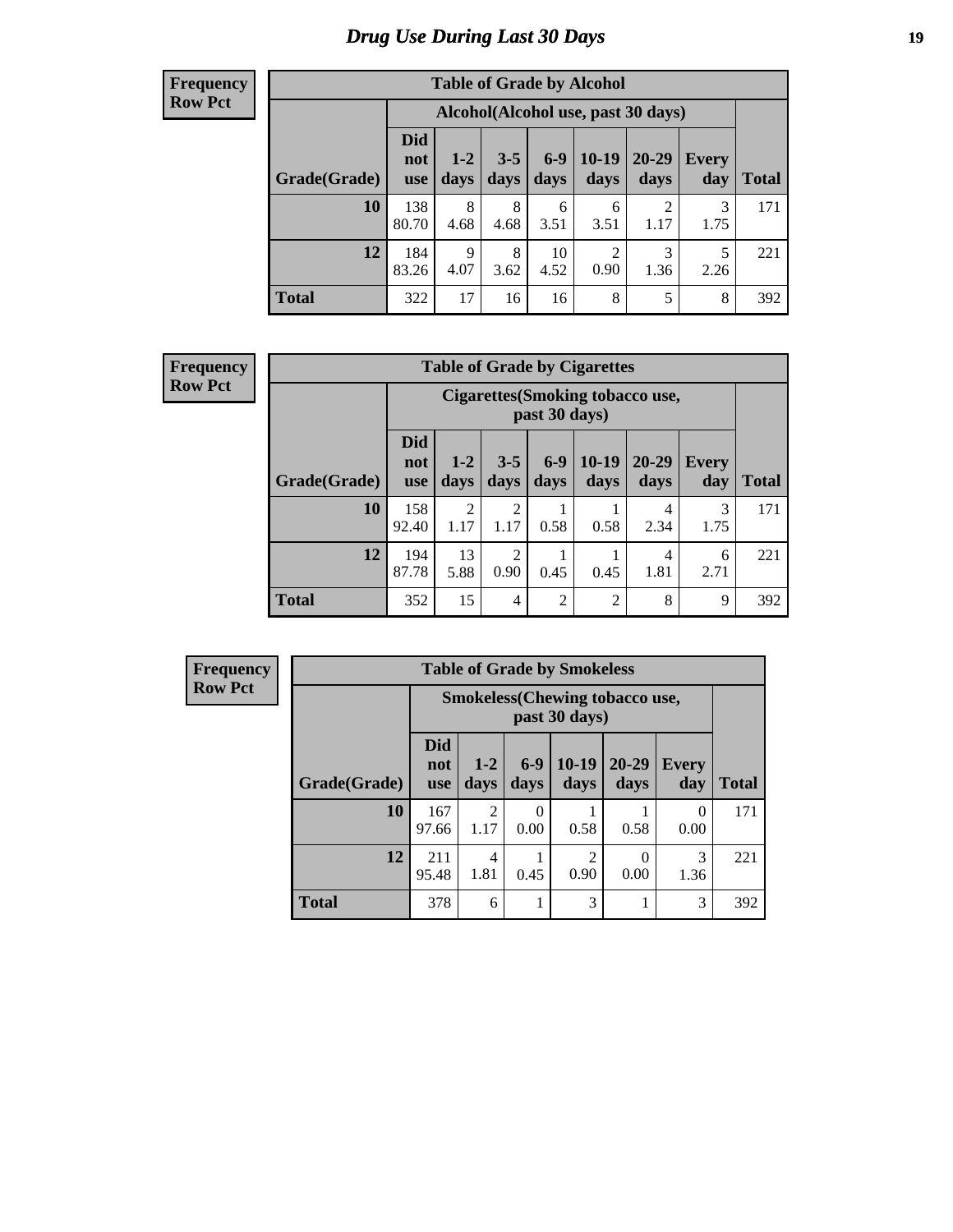| <b>Table of Grade by Marijuana</b> |                                 |                                         |                 |                 |                 |                        |              |       |  |  |  |  |
|------------------------------------|---------------------------------|-----------------------------------------|-----------------|-----------------|-----------------|------------------------|--------------|-------|--|--|--|--|
|                                    |                                 | Marijuana (Marijuana use, past 30 days) |                 |                 |                 |                        |              |       |  |  |  |  |
| Grade(Grade)                       | <b>Did</b><br>not<br><b>use</b> | $1 - 2$<br>days                         | $3 - 5$<br>days | $6 - 9$<br>days | $10-19$<br>days | 20-29<br>days          | Every<br>day | Total |  |  |  |  |
| 10                                 | 160<br>93.57                    | $\overline{2}$<br>1.17                  | 0.58            | 0<br>0.00       | 5<br>2.92       | 0.58                   | 2<br>1.17    | 171   |  |  |  |  |
| 12                                 | 203<br>91.86                    | 4<br>1.81                               | 4<br>1.81       | 0.45            | 4<br>1.81       | $\mathfrak{D}$<br>0.90 | 3<br>1.36    | 221   |  |  |  |  |
| <b>Total</b>                       | 363                             | 6                                       | 5               |                 | 9               | 3                      | 5            | 392   |  |  |  |  |

| <b>Frequency</b> | <b>Table of Grade by Cocaine</b> |                                 |                       |                  |               |              |              |
|------------------|----------------------------------|---------------------------------|-----------------------|------------------|---------------|--------------|--------------|
| <b>Row Pct</b>   |                                  |                                 | Cocaine (Cocaine use, | past 30 days)    |               |              |              |
|                  | Grade(Grade)                     | <b>Did</b><br>not<br><b>use</b> | $1-2$<br>days         | $3 - 5$<br>days  | $6-9$<br>days | Every<br>day | <b>Total</b> |
|                  | 10                               | 169<br>98.83                    | 0.58                  | $\Omega$<br>0.00 | 0.58          | 0<br>0.00    | 171          |
|                  | 12                               | 219<br>99.10                    | 0<br>0.00             | 0.45             | 0.00          | 0.45         | 221          |
|                  | <b>Total</b>                     | 388                             |                       | 1                |               |              | 392          |

| Frequency      |              | <b>Table of Grade by Inhalants</b>            |                  |                       |                 |                   |                     |              |  |  |  |
|----------------|--------------|-----------------------------------------------|------------------|-----------------------|-----------------|-------------------|---------------------|--------------|--|--|--|
| <b>Row Pct</b> |              | <b>Inhalants</b> (Inhalant use, past 30 days) |                  |                       |                 |                   |                     |              |  |  |  |
|                | Grade(Grade) | <b>Did</b><br>not<br><b>use</b>               | $1 - 2$<br>days  | $3 - 5$<br>days       | $10-19$<br>days | $20 - 29$<br>days | <b>Every</b><br>day | <b>Total</b> |  |  |  |
|                | 10           | 167<br>97.66                                  | 2<br>1.17        | $\mathcal{O}$<br>0.00 | 0.58            | 0.58              | $\Omega$<br>0.00    | 171          |  |  |  |
|                | 12           | 218<br>98.64                                  | $\Omega$<br>0.00 | 0.45                  | 0<br>0.00       | 0.45              | 0.45                | 221          |  |  |  |
|                | <b>Total</b> | 385                                           | $\mathfrak{D}$   |                       |                 | $\mathfrak{D}$    |                     | 392          |  |  |  |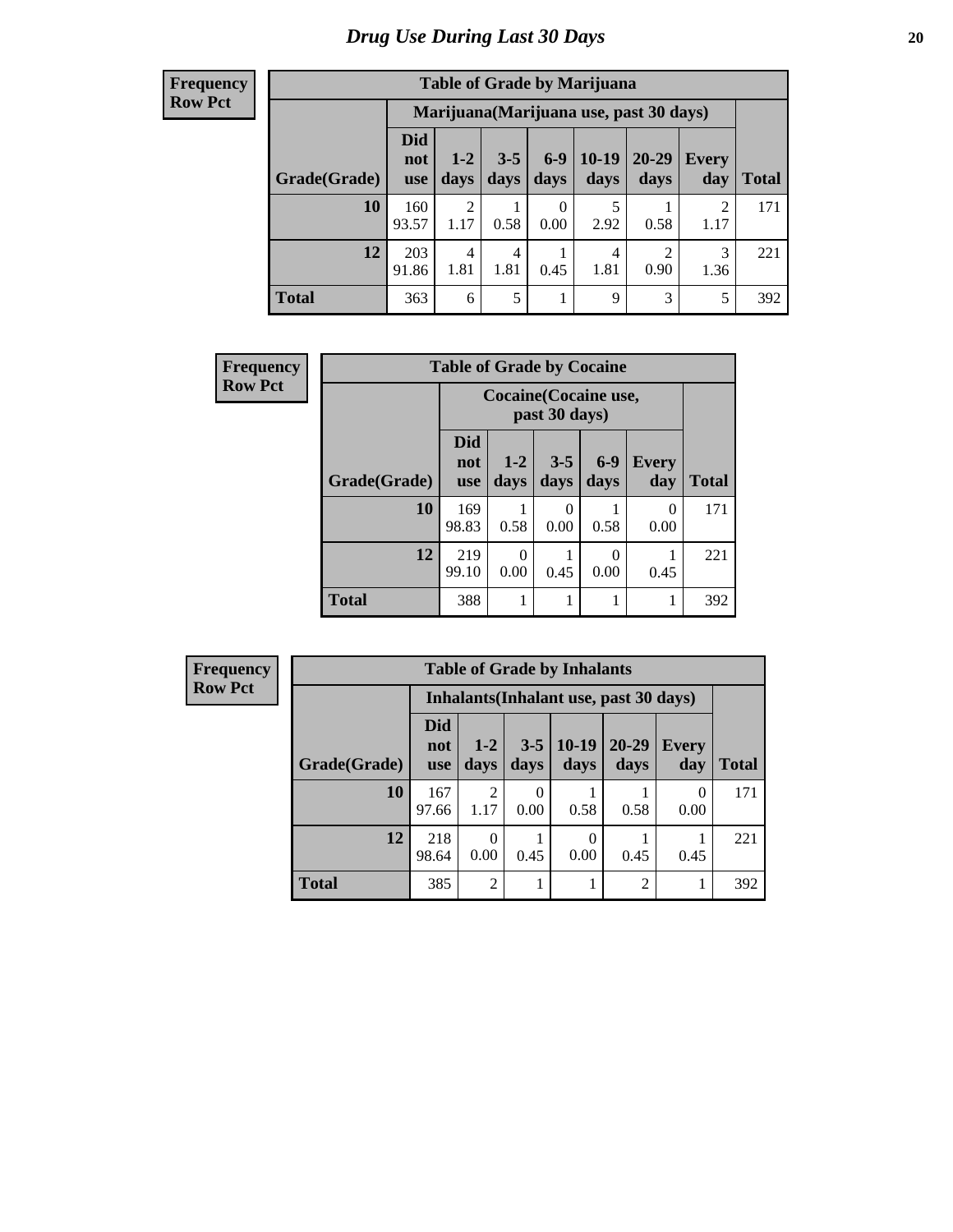| <b>Table of Grade by Steroids</b><br><b>Frequency</b> |              |                                                |                 |                   |              |
|-------------------------------------------------------|--------------|------------------------------------------------|-----------------|-------------------|--------------|
| <b>Row Pct</b>                                        |              | <b>Steroids</b> (Steroid<br>use, past 30 days) |                 |                   |              |
|                                                       | Grade(Grade) | Did<br>not<br><b>use</b>                       | $1 - 2$<br>days | $20 - 29$<br>days | <b>Total</b> |
|                                                       | 10           | 170<br>99.42                                   | ∩<br>0.00       | 0.58              | 171          |
|                                                       | 12           | 220<br>99.55                                   | 0.45            | 0.00              | 221          |
|                                                       | <b>Total</b> | 390                                            | 1               |                   | 392          |

| Frequency      | <b>Table of Grade by Ecstasy</b> |                                        |               |               |                     |              |  |
|----------------|----------------------------------|----------------------------------------|---------------|---------------|---------------------|--------------|--|
| <b>Row Pct</b> |                                  | Ecstasy (Ecstasy use,<br>past 30 days) |               |               |                     |              |  |
|                | Grade(Grade)                     | <b>Did</b><br>not<br>use               | $1-2$<br>days | 20-29<br>days | <b>Every</b><br>day | <b>Total</b> |  |
|                | 10                               | 169<br>98.83                           | 0.58          | 0<br>0.00     | 0.58                | 171          |  |
|                | 12                               | 220<br>99.55                           | 0<br>0.00     | 0.45          | 0<br>0.00           | 221          |  |
|                | <b>Total</b>                     | 389                                    |               |               |                     | 392          |  |

| <b>Frequency</b> |              | <b>Table of Grade by Meth</b>                      |            |              |
|------------------|--------------|----------------------------------------------------|------------|--------------|
| <b>Row Pct</b>   |              | <b>Meth</b> (Methamphetamine<br>use, past 30 days) |            |              |
|                  | Grade(Grade) | Did not use                                        | $1-2$ days | <b>Total</b> |
|                  | 10           | 170<br>99.42                                       | 0.58       | 171          |
|                  | 12           | 221<br>100.00                                      | 0<br>0.00  | 221          |
|                  | <b>Total</b> | 391                                                |            | 392          |

| <b>Frequency</b> | <b>Table of Grade by Hallucinogens</b> |                                                   |            |              |  |  |
|------------------|----------------------------------------|---------------------------------------------------|------------|--------------|--|--|
| <b>Row Pct</b>   |                                        | Hallucinogens (Hallucinogen<br>use, past 30 days) |            |              |  |  |
|                  | Grade(Grade)                           | Did not use                                       | $3-5$ days | <b>Total</b> |  |  |
|                  | 10                                     | 170<br>99.42                                      | 0.58       | 171          |  |  |
|                  | 12                                     | 221<br>100.00                                     | 0.00       | 221          |  |  |
|                  | <b>Total</b>                           | 391                                               |            | 392          |  |  |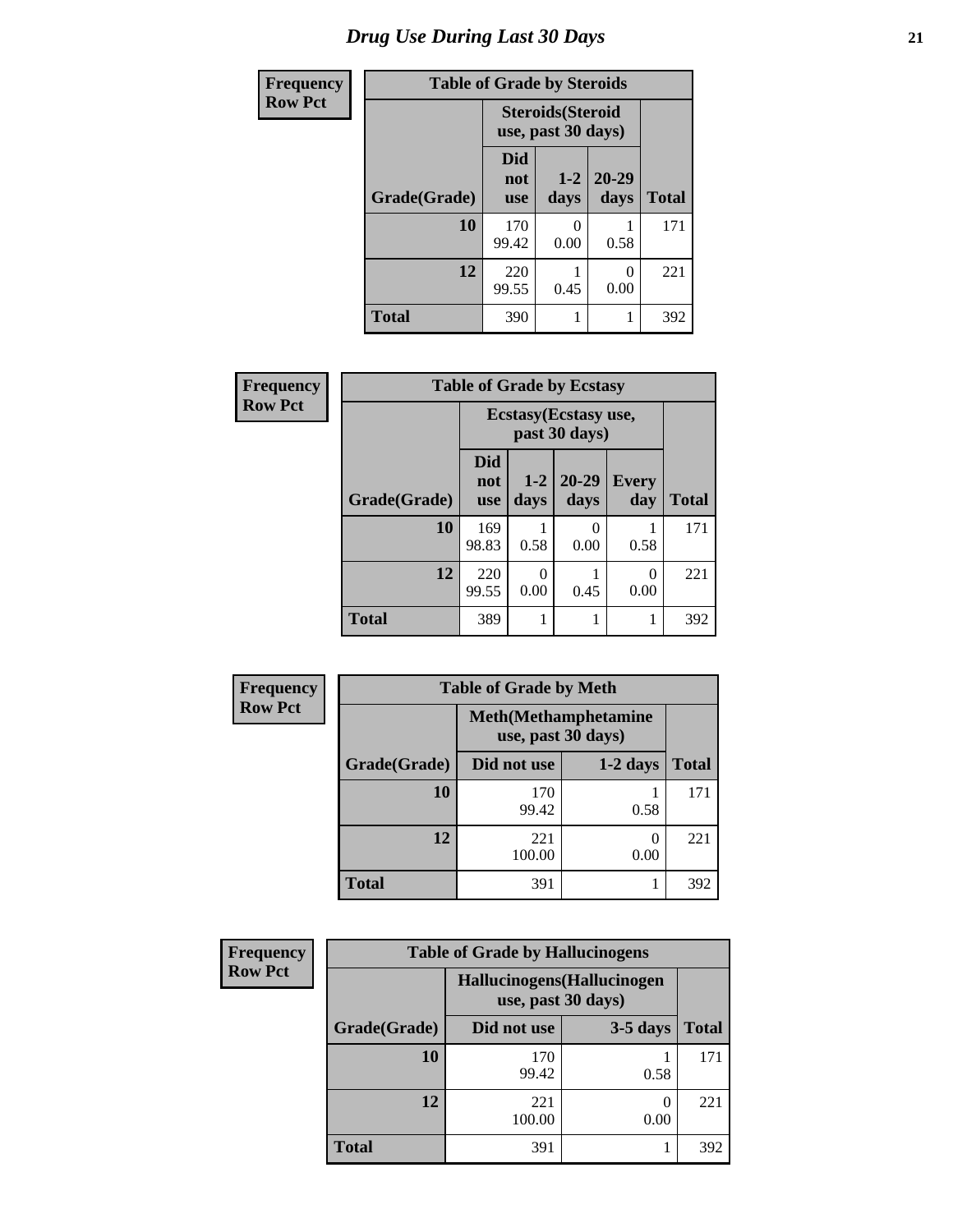| <b>Table of Grade by Prescription</b> |                          |                                                                                |                 |                 |                   |                     |              |  |
|---------------------------------------|--------------------------|--------------------------------------------------------------------------------|-----------------|-----------------|-------------------|---------------------|--------------|--|
|                                       |                          | <b>Prescription</b> (Prescription drugs not<br>prescribed to me, past 30 days) |                 |                 |                   |                     |              |  |
| Grade(Grade)                          | Did<br>not<br><b>use</b> | $1 - 2$<br>days                                                                | $3 - 5$<br>days | $6 - 9$<br>days | $20 - 29$<br>days | <b>Every</b><br>day | <b>Total</b> |  |
| 10                                    | 163<br>95.32             | 3<br>1.75                                                                      | 0.58            | 0.58            | 2<br>1.17         | 0.58                | 171          |  |
| 12                                    | 211<br>95.48             | 3<br>1.36                                                                      | 0.45            | 0.45            | 4<br>1.81         | 0.45                | 221          |  |
| <b>Total</b>                          | 374                      | 6                                                                              | $\overline{2}$  | $\mathfrak{D}$  | 6                 | 2                   | 392          |  |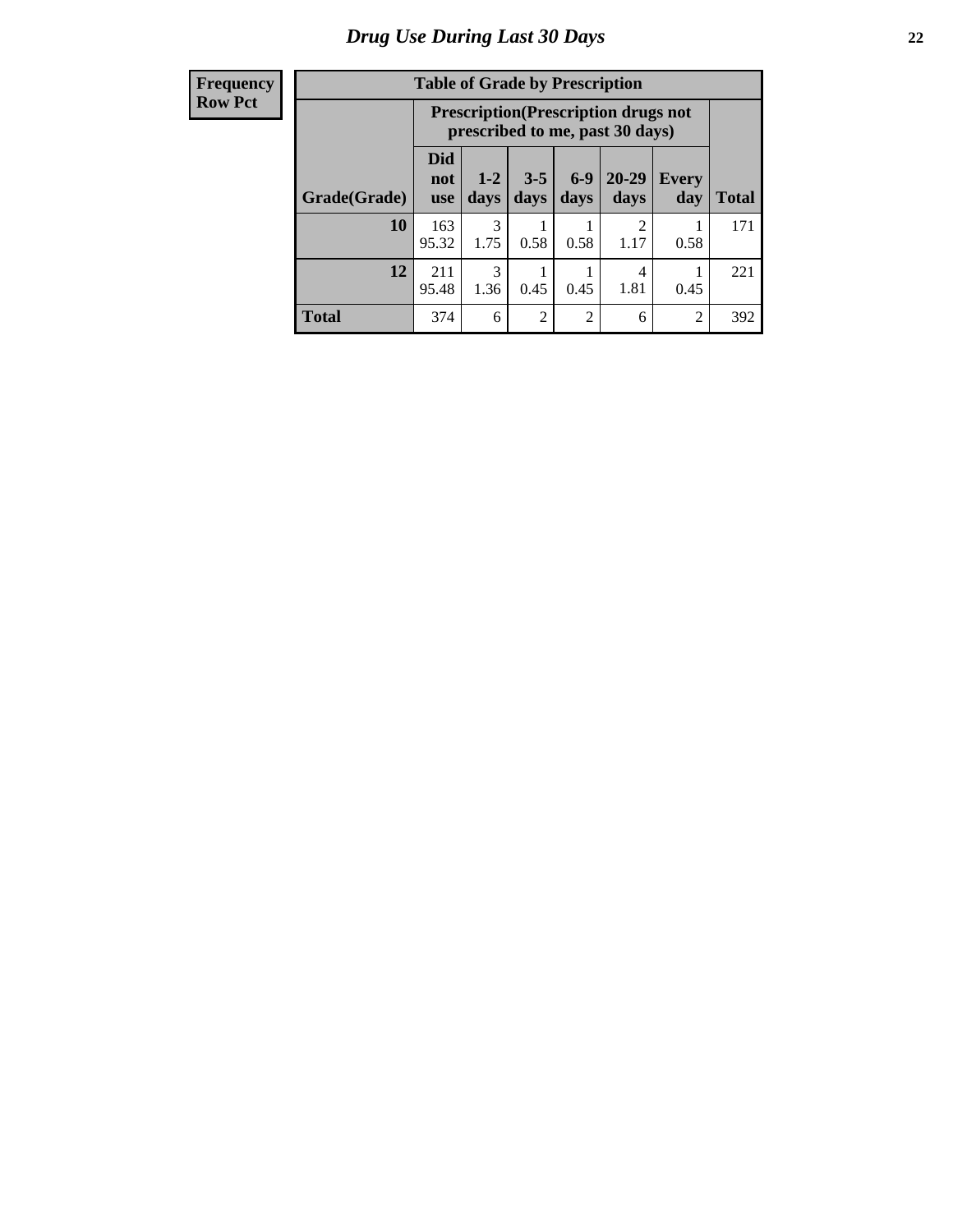| Frequency      | <b>Table of Alcoholease by Grade</b>              |                    |             |              |  |  |
|----------------|---------------------------------------------------|--------------------|-------------|--------------|--|--|
| <b>Col Pct</b> | <b>Alcoholease</b> (It is<br>easy to get alcohol) | Grade(Grade)<br>10 | 12          | <b>Total</b> |  |  |
|                | <b>Strongly Agree</b>                             | 50<br>29.24        | 88<br>39.82 | 138          |  |  |
|                | <b>Somewhat Agree</b>                             | 70<br>40.94        | 75<br>33.94 | 145          |  |  |
|                | <b>Somewhat Disagree</b>                          | 21<br>12.28        | 22<br>9.95  | 43           |  |  |
|                | <b>Strongly Disagree</b>                          | 30<br>17.54        | 36<br>16.29 | 66           |  |  |
|                | <b>Total</b>                                      | 171                | 221         | 392          |  |  |

| Frequency      | <b>Table of Cigarettesease by Grade</b>     |              |              |              |  |
|----------------|---------------------------------------------|--------------|--------------|--------------|--|
| <b>Col Pct</b> | Cigarettesease(It is<br>easy to get smoking | Grade(Grade) |              |              |  |
|                | tobacco)                                    | 10           | 12           | <b>Total</b> |  |
|                | <b>Strongly Agree</b>                       | 51<br>29.82  | 117<br>52.94 | 168          |  |
|                | <b>Somewhat Agree</b>                       | 51<br>29.82  | 46<br>20.81  | 97           |  |
|                | <b>Somewhat Disagree</b>                    | 26<br>15.20  | 17<br>7.69   | 43           |  |
|                | <b>Strongly Disagree</b>                    | 43<br>25.15  | 41<br>18.55  | 84           |  |
|                | <b>Total</b>                                | 171          | 221          | 392          |  |

| Frequency      | <b>Table of Smokelessease by Grade</b>                         |                           |              |              |  |
|----------------|----------------------------------------------------------------|---------------------------|--------------|--------------|--|
| <b>Col Pct</b> | <b>Smokelessease</b> (It is<br>easy to get chewing<br>tobacco) | Grade(Grade)<br><b>10</b> | 12           | <b>Total</b> |  |
|                | <b>Strongly Agree</b>                                          | 37<br>21.64               | 102<br>46.15 | 139          |  |
|                | <b>Somewhat Agree</b>                                          | 51<br>29.82               | 43<br>19.46  | 94           |  |
|                | <b>Somewhat Disagree</b>                                       | 25<br>14.62               | 31<br>14.03  | 56           |  |
|                | <b>Strongly Disagree</b>                                       | 58<br>33.92               | 45<br>20.36  | 103          |  |
|                | <b>Total</b>                                                   | 171                       | 221          | 392          |  |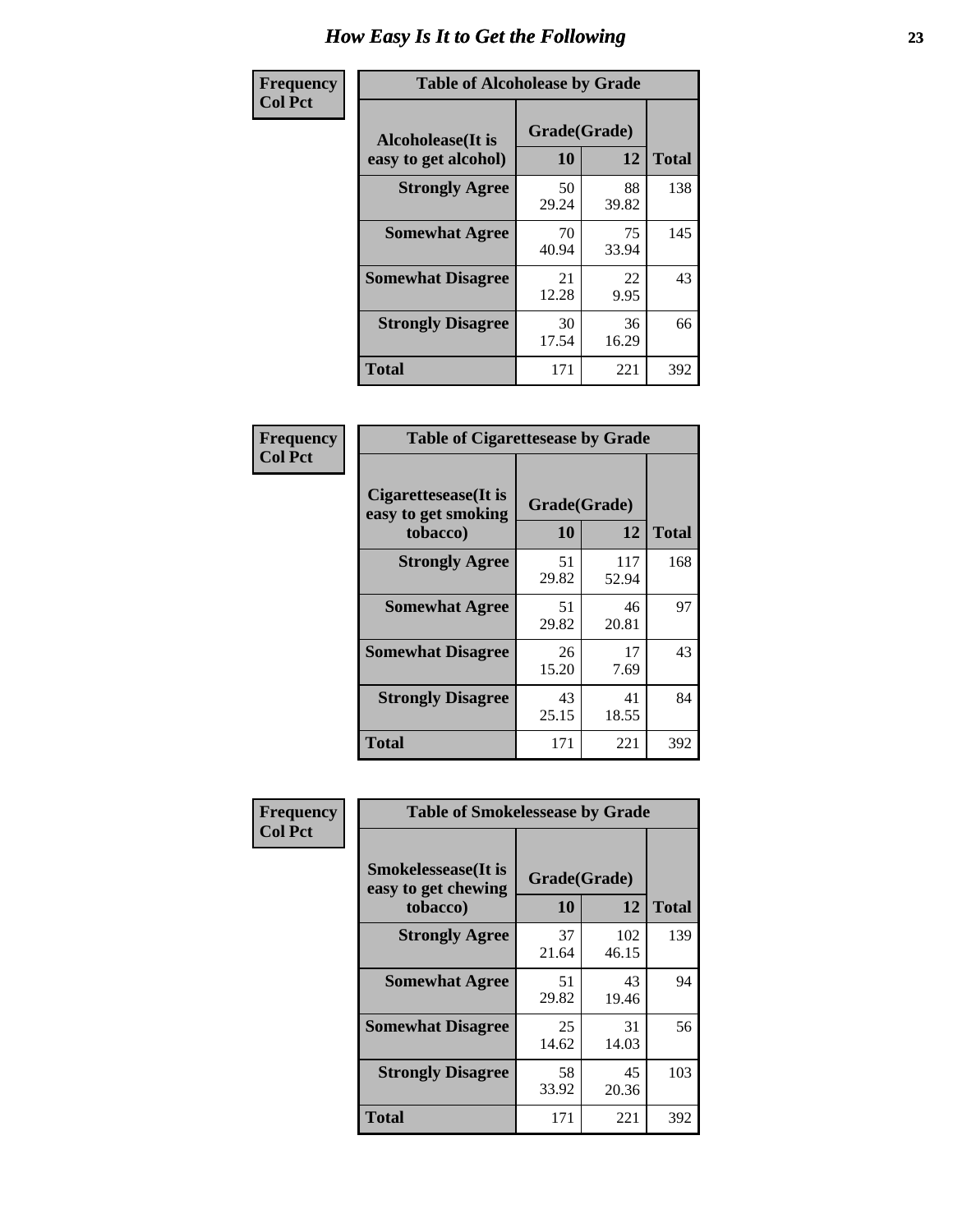| Frequency      | <b>Table of Marijuanaease by Grade</b>           |                    |             |              |  |
|----------------|--------------------------------------------------|--------------------|-------------|--------------|--|
| <b>Col Pct</b> | Marijuanaease(It is<br>easy to get<br>marijuana) | Grade(Grade)<br>10 | 12          | <b>Total</b> |  |
|                | <b>Strongly Agree</b>                            | 53<br>30.99        | 82<br>37.10 | 135          |  |
|                | <b>Somewhat Agree</b>                            | 39<br>22.81        | 63<br>28.51 | 102          |  |
|                | <b>Somewhat Disagree</b>                         | 24<br>14.04        | 27<br>12.22 | 51           |  |
|                | <b>Strongly Disagree</b>                         | 55<br>32.16        | 49<br>22.17 | 104          |  |
|                | <b>Total</b>                                     | 171                | 221         | 392          |  |

| <b>Table of Cocaineease by Grade</b>      |                    |              |     |  |  |  |
|-------------------------------------------|--------------------|--------------|-----|--|--|--|
| Cocaineease(It is<br>easy to get cocaine) | Grade(Grade)<br>10 | <b>Total</b> |     |  |  |  |
| <b>Strongly Agree</b>                     | 16<br>9.36         | 42<br>19.00  | 58  |  |  |  |
| <b>Somewhat Agree</b>                     | 37<br>21.64        | 33<br>14.93  | 70  |  |  |  |
| <b>Somewhat Disagree</b>                  | 39<br>22.81        | 53<br>23.98  | 92  |  |  |  |
| <b>Strongly Disagree</b>                  | 79<br>46.20        | 93<br>42.08  | 172 |  |  |  |
| <b>Total</b>                              | 171                | 221          | 392 |  |  |  |

| Frequency      | <b>Table of Inhalantsease by Grade</b>                   |                    |              |     |
|----------------|----------------------------------------------------------|--------------------|--------------|-----|
| <b>Col Pct</b> | <b>Inhalantsease</b> (It is<br>easy to get<br>inhalants) | Grade(Grade)<br>10 | <b>Total</b> |     |
|                | <b>Strongly Agree</b>                                    | 41<br>23.98        | 74<br>33.48  | 115 |
|                | <b>Somewhat Agree</b>                                    | 35<br>20.47        | 40<br>18.10  | 75  |
|                | <b>Somewhat Disagree</b>                                 | 25<br>14.62        | 27<br>12.22  | 52  |
|                | <b>Strongly Disagree</b>                                 | 70<br>40.94        | 80<br>36.20  | 150 |
|                | <b>Total</b>                                             | 171                | 221          | 392 |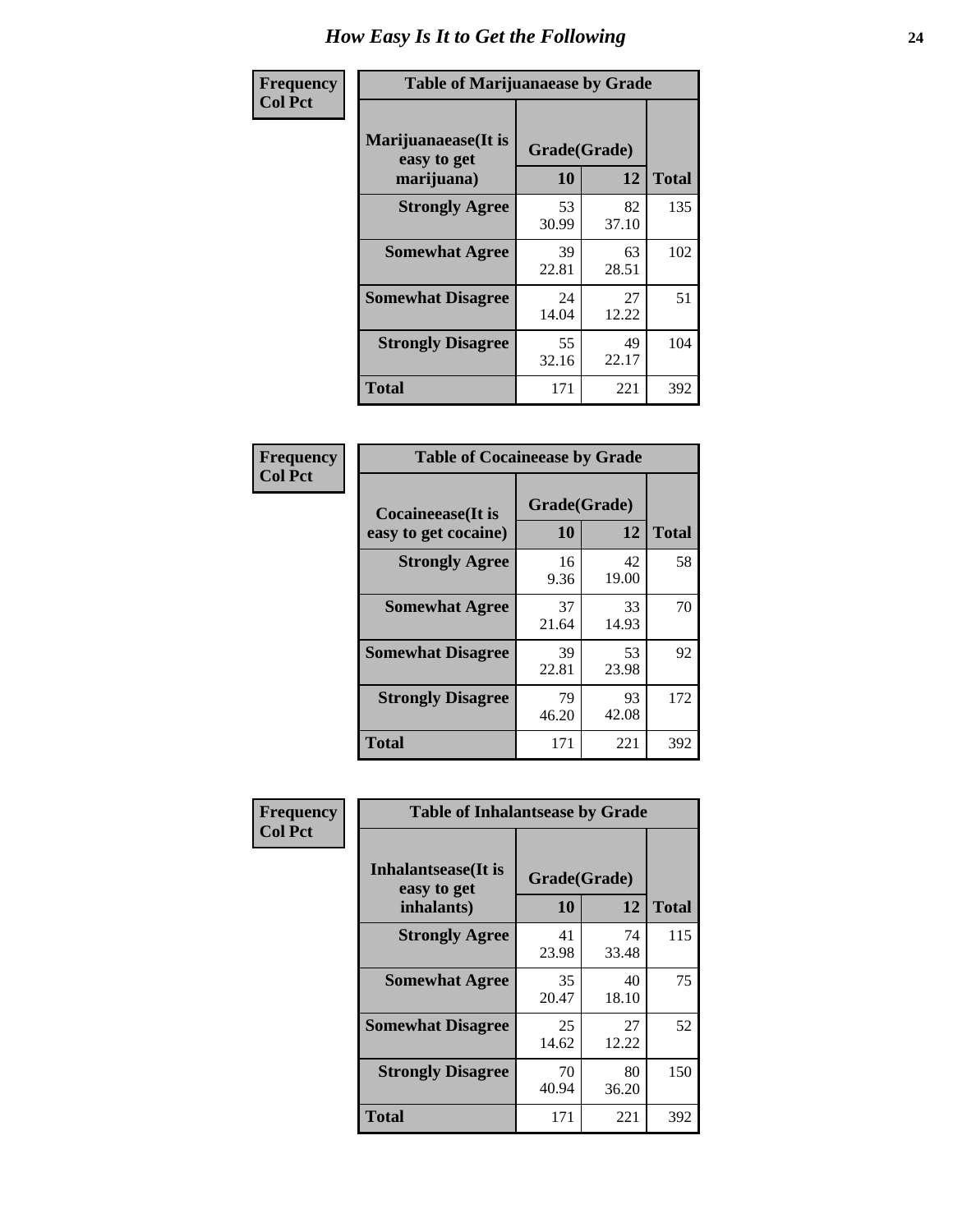| Frequency      | <b>Table of Steroidsease by Grade</b>               |                    |              |     |
|----------------|-----------------------------------------------------|--------------------|--------------|-----|
| <b>Col Pct</b> | <b>Steroidsease</b> (It is<br>easy to get steroids) | Grade(Grade)<br>10 | <b>Total</b> |     |
|                | <b>Strongly Agree</b>                               | 17<br>9.94         | 40<br>18.10  | 57  |
|                | <b>Somewhat Agree</b>                               | 42<br>24.56        | 59<br>26.70  | 101 |
|                | <b>Somewhat Disagree</b>                            | 29<br>16.96        | 36<br>16.29  | 65  |
|                | <b>Strongly Disagree</b>                            | 83<br>48.54        | 86<br>38.91  | 169 |
|                | <b>Total</b>                                        | 171                | 221          | 392 |

| Frequency      | <b>Table of Ecstasyease by Grade</b>              |                           |             |              |
|----------------|---------------------------------------------------|---------------------------|-------------|--------------|
| <b>Col Pct</b> | <b>Ecstasyease</b> (It is<br>easy to get ecstasy) | Grade(Grade)<br><b>10</b> | 12          | <b>Total</b> |
|                | <b>Strongly Agree</b>                             | 17<br>9.94                | 39<br>17.65 | 56           |
|                | <b>Somewhat Agree</b>                             | 44<br>25.73               | 46<br>20.81 | 90           |
|                | <b>Somewhat Disagree</b>                          | 29<br>16.96               | 44<br>19.91 | 73           |
|                | <b>Strongly Disagree</b>                          | 81<br>47.37               | 92<br>41.63 | 173          |
|                | <b>Total</b>                                      | 171                       | 221         | 392          |

| Frequency      | <b>Table of Methease by Grade</b>     |              |              |              |
|----------------|---------------------------------------|--------------|--------------|--------------|
| <b>Col Pct</b> | <b>Methease</b> (It is easy<br>to get | Grade(Grade) |              |              |
|                | methamphetamines)                     | <b>10</b>    | 12           | <b>Total</b> |
|                | <b>Strongly Agree</b>                 | 16<br>9.36   | 37<br>16.74  | 53           |
|                | <b>Somewhat Agree</b>                 | 27<br>15.79  | 39<br>17.65  | 66           |
|                | <b>Somewhat Disagree</b>              | 37<br>21.64  | 42<br>19.00  | 79           |
|                | <b>Strongly Disagree</b>              | 91<br>53.22  | 103<br>46.61 | 194          |
|                | Total                                 | 171          | 221          | 392          |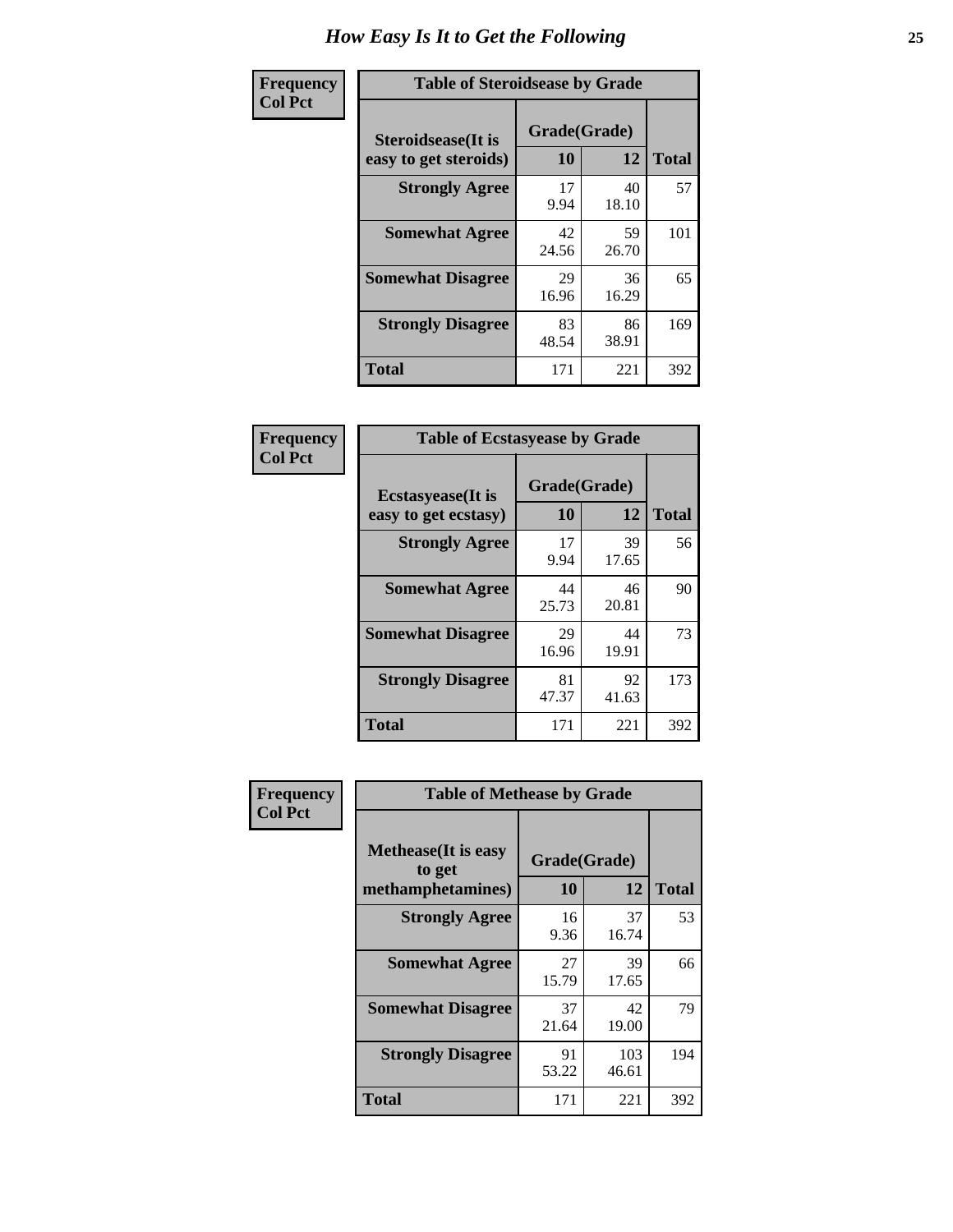| <b>Frequency</b> | <b>Table of Hallucinogensease by Grade</b>               |                    |              |              |
|------------------|----------------------------------------------------------|--------------------|--------------|--------------|
| <b>Col Pct</b>   | Hallucinogensease(It<br>is easy to get<br>hallucinogens) | Grade(Grade)<br>10 | 12           | <b>Total</b> |
|                  | <b>Strongly Agree</b>                                    | 12<br>7.02         | 37<br>16.74  | 49           |
|                  | <b>Somewhat Agree</b>                                    | 31<br>18.13        | 39<br>17.65  | 70           |
|                  | <b>Somewhat Disagree</b>                                 | 38<br>22.22        | 39<br>17.65  | 77           |
|                  | <b>Strongly Disagree</b>                                 | 90<br>52.63        | 106<br>47.96 | 196          |
|                  | <b>Total</b>                                             | 171                | 221          | 392          |

| Frequency<br>Col Pct |
|----------------------|
|                      |

| <b>Table of Prescriptionease by Grade</b>                                                |             |              |              |
|------------------------------------------------------------------------------------------|-------------|--------------|--------------|
| <b>Prescriptionease</b> (It<br>is easy to get<br>prescription drugs<br>not prescribed to |             | Grade(Grade) |              |
| me)                                                                                      | 10          | 12           | <b>Total</b> |
| <b>Strongly Agree</b>                                                                    | 60<br>35.09 | 95<br>42.99  | 155          |
| <b>Somewhat Agree</b>                                                                    | 30<br>17.54 | 46<br>20.81  | 76           |
| <b>Somewhat Disagree</b>                                                                 | 30<br>17.54 | 24<br>10.86  | 54           |
| <b>Strongly Disagree</b>                                                                 | 51<br>29.82 | 56<br>25.34  | 107          |
| Total                                                                                    | 171         | 221          | 392          |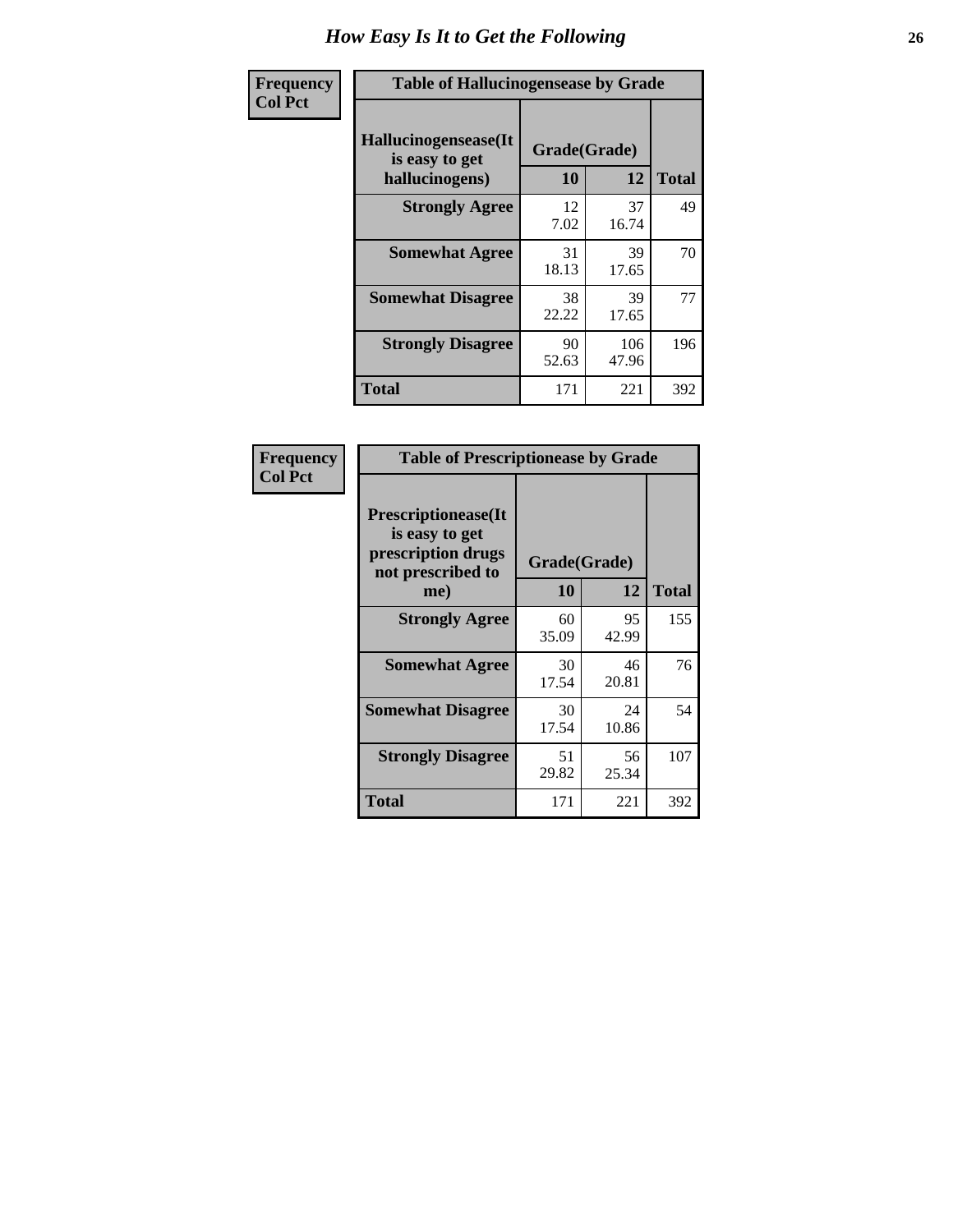### *Age at Onset of Use* **27** *Results for "Age at Onset of Use" questions exclude students who said they did not use that substance*

| Frequency      |                        |           |      |           |                  |             | <b>Table of Grade by Alcoholinit</b>             |             |             |             |                  |              |
|----------------|------------------------|-----------|------|-----------|------------------|-------------|--------------------------------------------------|-------------|-------------|-------------|------------------|--------------|
| <b>Row Pct</b> |                        |           |      |           |                  |             | Alcoholinit (I started using alcohol when I was) |             |             |             |                  |              |
|                | Grade(Grade)   younger | 8 or      | 9    | <b>10</b> | <b>11</b>        | 12          | 13                                               | 14          | 15          | 16          | 17               | <b>Total</b> |
|                | 10                     | 6<br>9.52 | 3.17 | 6<br>9.52 | 1.59             | 11<br>17.46 | 13<br>20.63                                      | 16<br>25.40 | ⇁<br>11.11  | 1.59        | $\Omega$<br>0.00 | 63           |
|                | 12                     | 7<br>7.53 | 1.08 | 2<br>2.15 | $\Omega$<br>0.00 | 11<br>11.83 | 4<br>4.30                                        | 16<br>17.20 | 17<br>18.28 | 22<br>23.66 | 13<br>13.98      | 93           |
|                | <b>Total</b>           | 13        | 3    | 8         |                  | 22          | 17                                               | 32          | 24          | 23          | 13               | 156          |
|                |                        |           |      |           |                  |             | Frequency Missing $= 236$                        |             |             |             |                  |              |

| <b>Frequency</b> | <b>Table of Grade by Cigarettesinit</b> |             |            |           |      |       |                                                      |            |            |                        |                  |                       |              |
|------------------|-----------------------------------------|-------------|------------|-----------|------|-------|------------------------------------------------------|------------|------------|------------------------|------------------|-----------------------|--------------|
| <b>Row Pct</b>   |                                         |             |            |           |      |       | Cigarettesinit(I started smoking tobacco when I was) |            |            |                        |                  |                       |              |
|                  | Grade(Grade)   younger                  | <b>8 or</b> | 9          | 10        | 11   | 12    | 13                                                   | 14         | 15         | 16                     | <b>17</b>        | <b>18 or</b><br>older | <b>Total</b> |
|                  | 10                                      | 3.85        | 3<br>11.54 | 7.69      | 3.85 | 19.23 | 11.54                                                | 6<br>23.08 | 19.23      | $\Omega$<br>0.00       | $\Omega$<br>0.00 | 0.00                  | 26           |
|                  | 12                                      | 3<br>6.38   | 2<br>4.26  | 2<br>4.26 | 2.13 | 10.64 | 3<br>6.38                                            | 14.89      | Q<br>19.15 | $\mathcal{I}$<br>14.89 | 10.64            | 3<br>6.38             | 47           |
|                  | <b>Total</b>                            | 4           | 5          | 4         | 2    | 10    | 6                                                    | 13         | 14         | 7                      |                  | 3                     | 73           |
|                  |                                         |             |            |           |      |       | <b>Frequency Missing = 319</b>                       |            |            |                        |                  |                       |              |

|                        | <b>Table of Grade by Smokelessinit</b> |                  |                                                      |                |                |                  |       |               |                       |              |  |  |
|------------------------|----------------------------------------|------------------|------------------------------------------------------|----------------|----------------|------------------|-------|---------------|-----------------------|--------------|--|--|
|                        |                                        |                  | Smokelessinit (I started chewing tobacco when I was) |                |                |                  |       |               |                       |              |  |  |
| Grade(Grade)   younger | 8 or                                   | <b>10</b>        | 12                                                   | 13             | 14             | 15               | 16    | 17            | <b>18 or</b><br>older | <b>Total</b> |  |  |
| <b>10</b>              | 0<br>0.00                              | $\Omega$<br>0.00 | 25.00                                                | 25.00          | 25.00          | $\Omega$<br>0.00 | 0.00  | 25.00         | 0.00                  |              |  |  |
| 12                     | $\overline{2}$<br>11.11                | 5.56             | $\theta$<br>0.00                                     | 5.56           | 3<br>16.67     | 4<br>22.22       | 27.78 | 5.56          | 5.56                  | 18           |  |  |
| <b>Total</b>           | $\overline{2}$                         |                  |                                                      | $\overline{2}$ | $\overline{4}$ | 4                |       | $\mathcal{D}$ |                       | 22           |  |  |
|                        |                                        |                  | Frequency Missing $= 370$                            |                |                |                  |       |               |                       |              |  |  |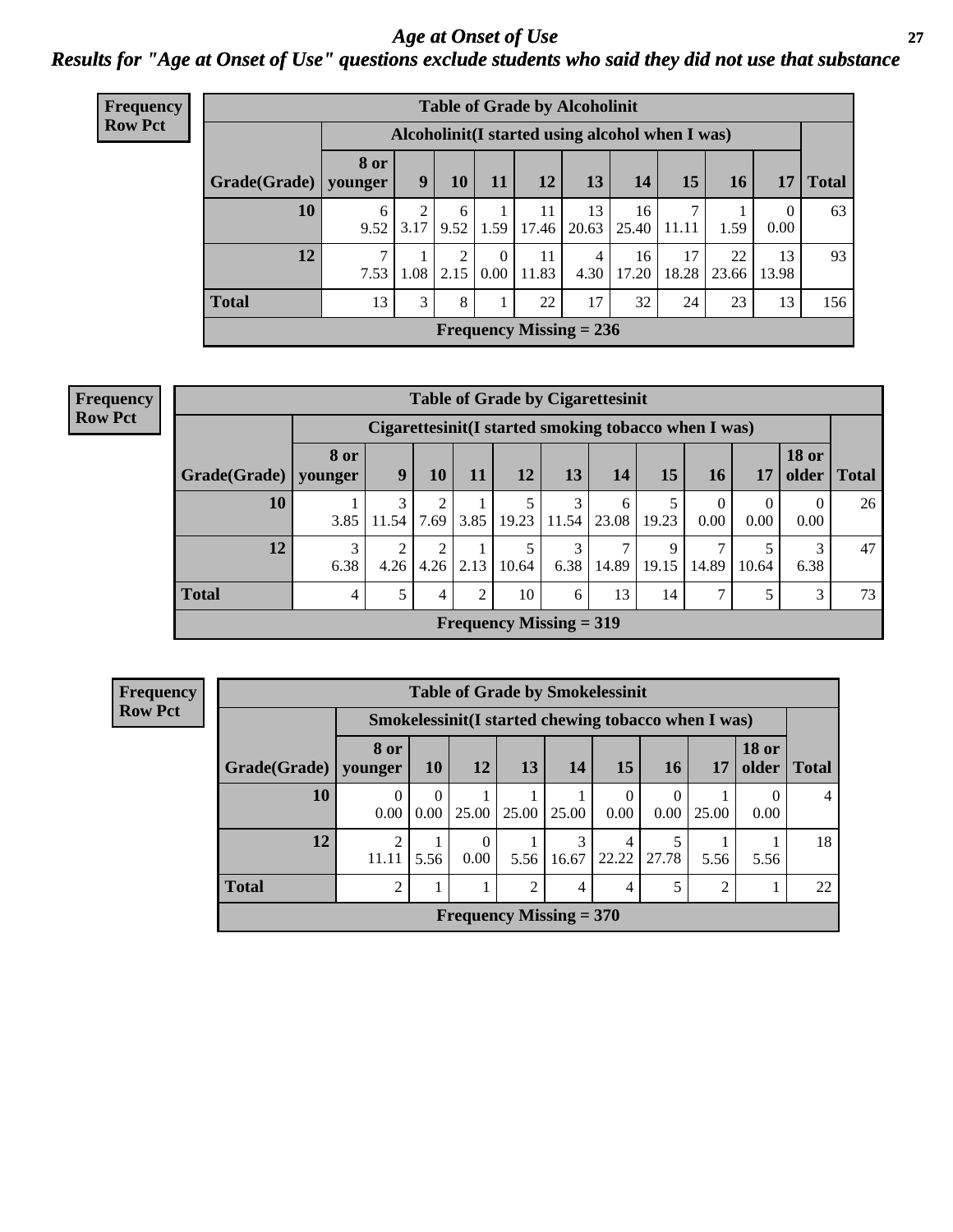#### *Age at Onset of Use* **28**

*Results for "Age at Onset of Use" questions exclude students who said they did not use that substance*

| Frequency      |                        |             |           |               |       |                        | <b>Table of Grade by Marijuanainit</b>               |             |             |           |                       |              |
|----------------|------------------------|-------------|-----------|---------------|-------|------------------------|------------------------------------------------------|-------------|-------------|-----------|-----------------------|--------------|
| <b>Row Pct</b> |                        |             |           |               |       |                        | Marijuanainit (I started using marijuana when I was) |             |             |           |                       |              |
|                | Grade(Grade)   younger | <b>8 or</b> | <b>10</b> | 11            | 12    | 13                     | 14                                                   | 15          | 16          | 17        | <b>18 or</b><br>older | <b>Total</b> |
|                | 10                     | 4.00        | 8.00      | 8.00          | 28.00 | 8.00                   | 20.00                                                | 4<br>16.00  | 4.00        | 4.00      | $\theta$<br>0.00      | 25           |
|                | 12                     | 3<br>6.38   |           | $2.13$   2.13 | 10.64 | $\overline{4}$<br>8.51 | 4<br>8.51                                            | 14<br>29.79 | 10<br>21.28 | 4<br>8.51 | 2.13                  | 47           |
|                | <b>Total</b>           | 4           | 3         | 3             | 12    | 6                      | 9                                                    | 18          | 11          | 5         |                       | 72           |
|                |                        |             |           |               |       |                        | <b>Frequency Missing = <math>320</math></b>          |             |             |           |                       |              |

| Frequency      | <b>Table of Grade by Cocaineinit</b> |                                     |                                      |                |                       |                |  |  |  |
|----------------|--------------------------------------|-------------------------------------|--------------------------------------|----------------|-----------------------|----------------|--|--|--|
| <b>Row Pct</b> |                                      | <b>Cocaineinit</b> (I started using | cocaine when I was)                  |                |                       |                |  |  |  |
|                | Grade(Grade)                         | 8 or<br>younger                     | <b>12</b>                            | 16             | <b>18 or</b><br>older | <b>Total</b>   |  |  |  |
|                | 10                                   | 0<br>0.00                           | 50.00                                | 50.00          | $\Omega$<br>0.00      | $\overline{2}$ |  |  |  |
|                | 12                                   | $\overline{c}$<br>33.33             | $\mathcal{D}_{\mathcal{L}}$<br>33.33 | 16.67          | 16.67                 | 6              |  |  |  |
|                | <b>Total</b>                         | $\overline{c}$                      | 3                                    | $\overline{2}$ |                       | 8              |  |  |  |
|                |                                      | Frequency Missing $=$ 384           |                                      |                |                       |                |  |  |  |

| <b>Frequency</b> |                                                         | <b>Table of Grade by Inhalantsinit</b> |                  |                           |           |       |                  |              |  |
|------------------|---------------------------------------------------------|----------------------------------------|------------------|---------------------------|-----------|-------|------------------|--------------|--|
| <b>Row Pct</b>   | Inhalantsinit (I started using inhalants<br>when I was) |                                        |                  |                           |           |       |                  |              |  |
|                  | Grade(Grade)                                            | 8 or<br>younger                        | 10               | <b>12</b>                 | 13        | 14    | <b>15</b>        | <b>Total</b> |  |
|                  | 10                                                      | 50.00                                  | 25.00            | 0<br>0.00                 | 0<br>0.00 | 25.00 | $\Omega$<br>0.00 | 4            |  |
|                  | 12                                                      | 3<br>42.86                             | $\theta$<br>0.00 | 2<br>28.57                | 14.29     | 0.00  | 14.29            | 7            |  |
|                  | <b>Total</b><br>5<br>$\overline{2}$<br>1                |                                        |                  |                           |           |       |                  |              |  |
|                  |                                                         |                                        |                  | Frequency Missing $= 381$ |           |       |                  |              |  |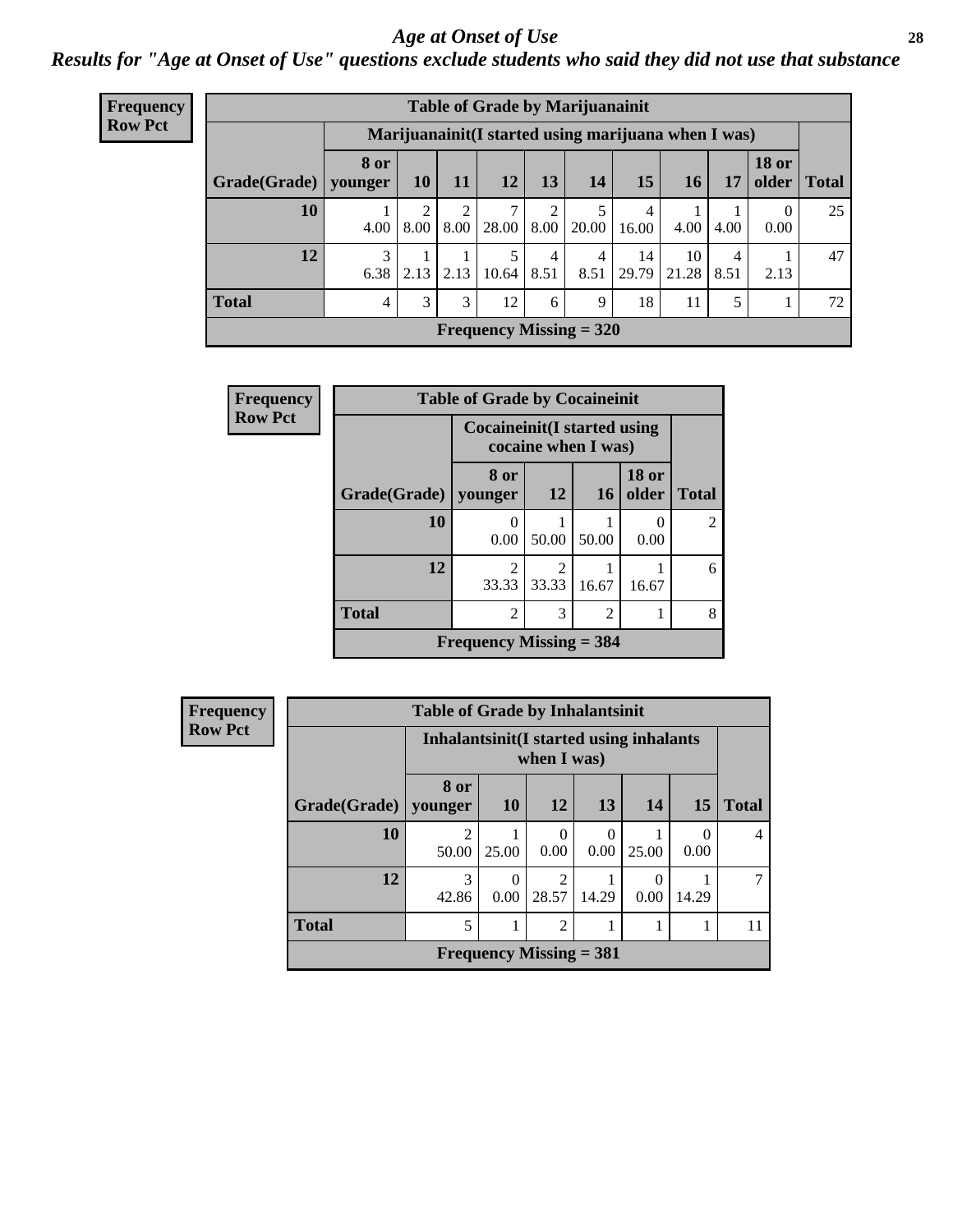#### *Age at Onset of Use* **29**

### *Results for "Age at Onset of Use" questions exclude students who said they did not use that substance*

| <b>Frequency</b> |                                                       | <b>Table of Grade by Steroidsinit</b> |       |                           |           |           |                       |                |  |  |  |
|------------------|-------------------------------------------------------|---------------------------------------|-------|---------------------------|-----------|-----------|-----------------------|----------------|--|--|--|
| <b>Row Pct</b>   | Steroidsinit (I started using steroids when<br>I was) |                                       |       |                           |           |           |                       |                |  |  |  |
|                  | Grade(Grade)                                          | 8 or<br>younger                       | 13    | 14                        | <b>16</b> | 17        | <b>18 or</b><br>older | <b>Total</b>   |  |  |  |
|                  | 10                                                    | $\Omega$<br>0.00                      | 50.00 | 50.00                     | 0<br>0.00 | 0<br>0.00 | $\left($<br>0.00      | $\mathfrak{D}$ |  |  |  |
|                  | 12                                                    | 4<br>44.44                            | 11.11 |                           |           | 11.11     | 11.11                 | 9              |  |  |  |
|                  | <b>Total</b>                                          | 4                                     | 2     | $\overline{2}$            |           |           |                       | 11             |  |  |  |
|                  |                                                       |                                       |       | Frequency Missing $= 381$ |           |           |                       |                |  |  |  |

| Frequency      |                        | <b>Table of Grade by Ecstasyinit</b>                                 |                                                     |                           |       |                  |                  |              |  |
|----------------|------------------------|----------------------------------------------------------------------|-----------------------------------------------------|---------------------------|-------|------------------|------------------|--------------|--|
| <b>Row Pct</b> |                        |                                                                      | Ecstasyinit (I started using ecstasy when<br>I was) |                           |       |                  |                  |              |  |
|                | Grade(Grade)   younger | 8 or                                                                 | <b>12</b>                                           | 14                        | 15    | <b>16</b>        | <b>17</b>        | <b>Total</b> |  |
|                | 10                     | 0<br>0.00                                                            | 33.33                                               | 33.33                     | 33.33 | $\Omega$<br>0.00 | $\Omega$<br>0.00 | 3            |  |
|                | 12                     | $\overline{2}$<br>28.57                                              | $\Omega$<br>0.00                                    | 14.29                     | 14.29 | 2<br>28.57       | 14.29            | 7            |  |
|                | <b>Total</b>           | $\overline{2}$<br>$\overline{2}$<br>$\overline{2}$<br>$\overline{2}$ |                                                     |                           |       |                  |                  |              |  |
|                |                        |                                                                      |                                                     | Frequency Missing $=$ 382 |       |                  |                  |              |  |

| <b>Frequency</b> |                                | <b>Table of Grade by Methinit</b>                                     |           |              |  |  |  |  |
|------------------|--------------------------------|-----------------------------------------------------------------------|-----------|--------------|--|--|--|--|
| <b>Row Pct</b>   |                                | <b>Methinit(I started</b><br>using<br>methamphetamines<br>when I was) |           |              |  |  |  |  |
|                  | Grade(Grade)                   | 8 or<br>younger                                                       | <b>16</b> | <b>Total</b> |  |  |  |  |
|                  | 10                             | 0                                                                     | $\theta$  |              |  |  |  |  |
|                  | 12                             | $\mathfrak{D}$<br>66.67                                               | 33.33     | 3            |  |  |  |  |
|                  | <b>Total</b>                   | $\overline{2}$                                                        |           | 3            |  |  |  |  |
|                  | <b>Frequency Missing = 389</b> |                                                                       |           |              |  |  |  |  |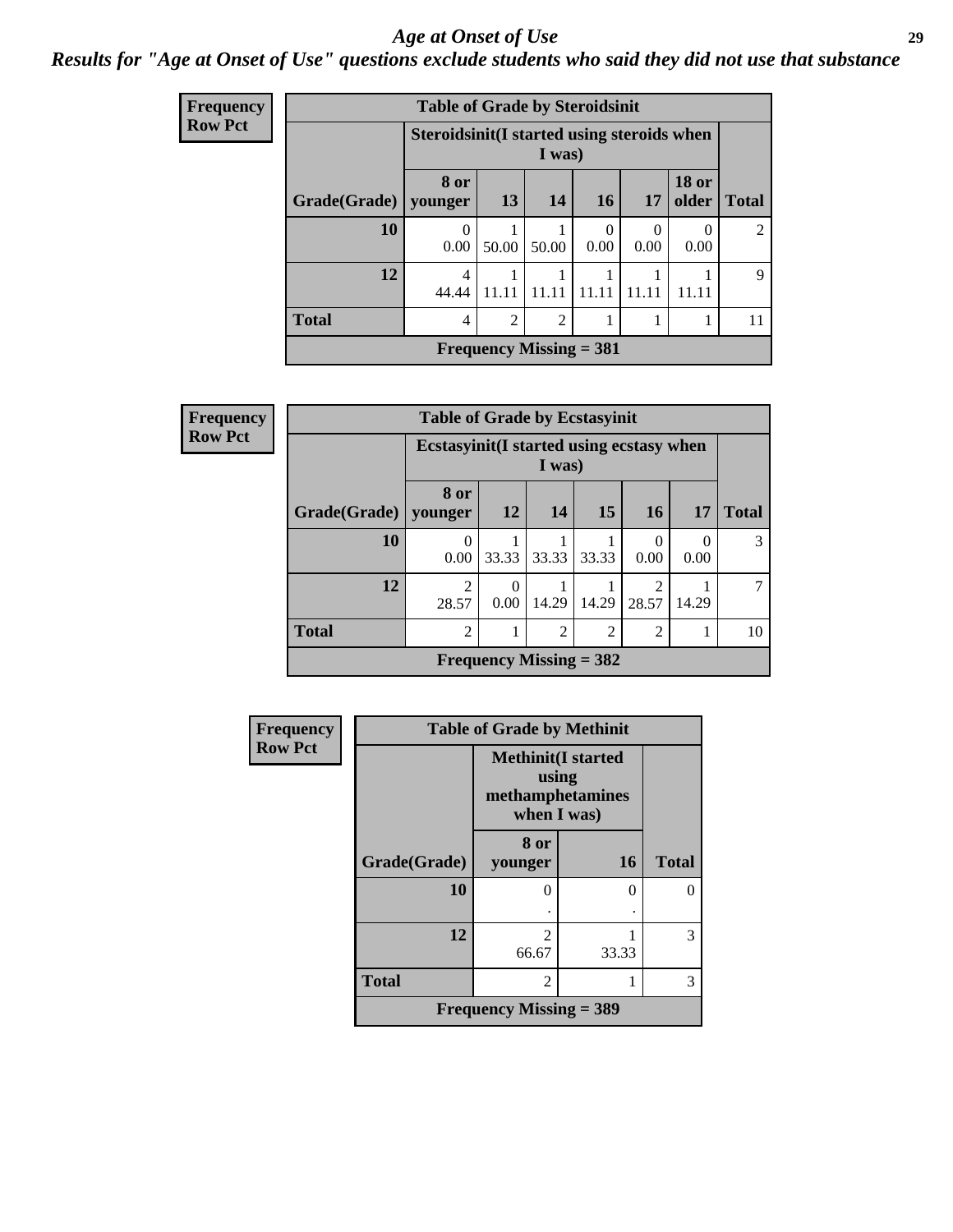#### Age at Onset of Use **30**

### *Results for "Age at Onset of Use" questions exclude students who said they did not use that substance*

| Frequency      |                                                                 | <b>Table of Grade by Hallucinogensinit</b> |           |                  |       |           |              |
|----------------|-----------------------------------------------------------------|--------------------------------------------|-----------|------------------|-------|-----------|--------------|
| <b>Row Pct</b> | Hallucinogensinit (I started using<br>hallucinogens when I was) |                                            |           |                  |       |           |              |
|                | Grade(Grade)                                                    | 8 or<br>vounger                            | <b>12</b> | 15               | 16    | <b>17</b> | <b>Total</b> |
|                | 10                                                              | $\theta$<br>0.00                           | 100.00    | $\Omega$<br>0.00 | 0.00  | 0.00      |              |
|                | 12                                                              | $\mathfrak{D}$<br>40.00                    | 0.00      | 20.00            | 20.00 | 20.00     | 5            |
|                | <b>Total</b>                                                    | $\overline{2}$                             | 1         |                  |       |           | 6            |
|                |                                                                 | Frequency Missing $=$ 386                  |           |                  |       |           |              |

| <b>Frequency</b> |
|------------------|
| <b>Row Pct</b>   |

| <b>Table of Grade by Prescriptioninit</b> |                           |                                                                                          |            |            |                |                         |            |                               |           |                       |              |
|-------------------------------------------|---------------------------|------------------------------------------------------------------------------------------|------------|------------|----------------|-------------------------|------------|-------------------------------|-----------|-----------------------|--------------|
|                                           |                           | Prescriptioninit (I started using prescription drugs not prescribed<br>to me when I was) |            |            |                |                         |            |                               |           |                       |              |
| Grade(Grade)   younger                    | 8 or                      | 9                                                                                        | 10         | 12         | 13             | 14                      | 15         | <b>16</b>                     | 17        | <b>18 or</b><br>older | <b>Total</b> |
| 10                                        | $\overline{c}$<br>13.33   | 13.33                                                                                    | 3<br>20.00 | 3<br>20.00 | 6.67           | $\overline{2}$<br>13.33 | 2<br>13.33 | $\Omega$<br>0.00 <sub>1</sub> | 0<br>0.00 | $\Omega$<br>0.00      | 15           |
| 12                                        | 3<br>20.00                | 0<br>0.00                                                                                | 6.67       | 2<br>13.33 | 6.67           | $\Omega$<br>0.00        | 3<br>20.00 | 6.67                          | 20.00     | 6.67                  | 15           |
| <b>Total</b>                              | 5                         | 2                                                                                        | 4          | 5          | $\overline{c}$ | $\overline{2}$          | 5          | 1                             | 3         |                       | 30           |
|                                           | Frequency Missing $= 362$ |                                                                                          |            |            |                |                         |            |                               |           |                       |              |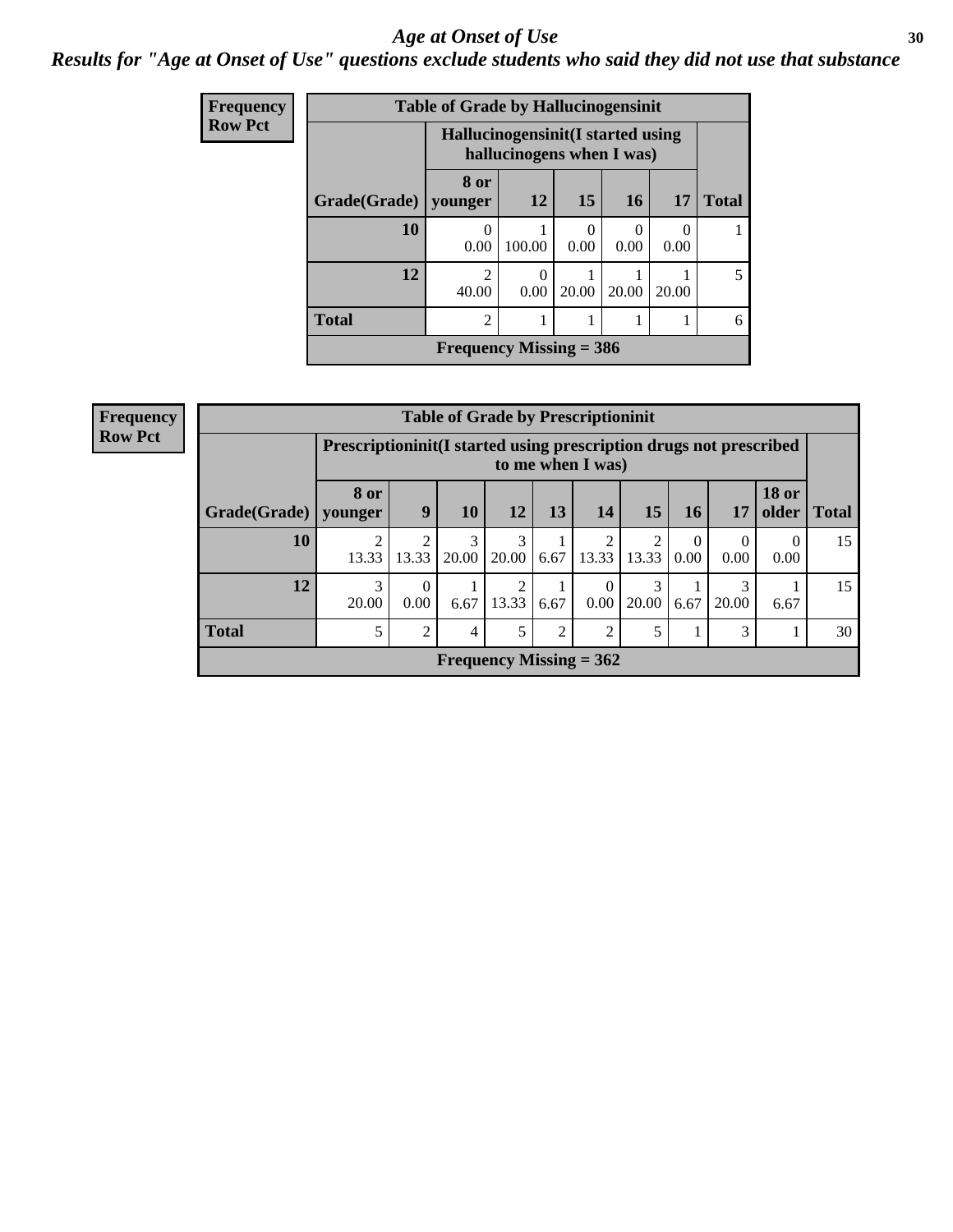| Frequency      | <b>Table of Alcoholharm by Grade</b>          |                    |              |              |  |  |
|----------------|-----------------------------------------------|--------------------|--------------|--------------|--|--|
| <b>Col Pct</b> | Alcoholharm(I<br>think alcohol is<br>harmful) | Grade(Grade)<br>10 | 12           | <b>Total</b> |  |  |
|                | <b>Strongly Agree</b>                         | 90<br>52.63        | 111<br>50.23 | 201          |  |  |
|                | <b>Somewhat Agree</b>                         | 49<br>28.65        | 62<br>28.05  | 111          |  |  |
|                | <b>Somewhat Disagree</b>                      | 19<br>11.11        | 34<br>15.38  | 53           |  |  |
|                | <b>Strongly Disagree</b>                      | 13<br>7.60         | 14<br>6.33   | 27           |  |  |
|                | <b>Total</b>                                  | 171                | 221          | 392          |  |  |

| <b>Table of Cigarettesharm by Grade</b>                  |                           |              |              |  |  |  |  |
|----------------------------------------------------------|---------------------------|--------------|--------------|--|--|--|--|
| Cigarettesharm(I<br>think smoking<br>tobacco is harmful) | Grade(Grade)<br><b>10</b> | 12           | <b>Total</b> |  |  |  |  |
| <b>Strongly Agree</b>                                    | 143<br>83.63              | 173<br>78.28 | 316          |  |  |  |  |
| <b>Somewhat Agree</b>                                    | 15<br>8.77                | 29<br>13.12  | 44           |  |  |  |  |
| <b>Somewhat Disagree</b>                                 | 3<br>1.75                 | 9<br>4.07    | 12           |  |  |  |  |
| <b>Strongly Disagree</b>                                 | 10<br>5.85                | 10<br>4.52   | 20           |  |  |  |  |
| <b>Total</b>                                             | 171                       | 221          | 392          |  |  |  |  |

| Frequency      |                                                         | <b>Table of Smokelessharm by Grade</b> |              |              |  |  |  |  |
|----------------|---------------------------------------------------------|----------------------------------------|--------------|--------------|--|--|--|--|
| <b>Col Pct</b> | Smokelessharm(I<br>think chewing<br>tobacco is harmful) | Grade(Grade)<br>10                     | 12           | <b>Total</b> |  |  |  |  |
|                | <b>Strongly Agree</b>                                   | 141<br>82.46                           | 171<br>77.38 | 312          |  |  |  |  |
|                | <b>Somewhat Agree</b>                                   | 18<br>10.53                            | 31<br>14.03  | 49           |  |  |  |  |
|                | <b>Somewhat Disagree</b>                                | 0.58                                   | 10<br>4.52   | 11           |  |  |  |  |
|                | <b>Strongly Disagree</b>                                | 11<br>6.43                             | 9<br>4.07    | 20           |  |  |  |  |
|                | <b>Total</b>                                            | 171                                    | 221          | 392          |  |  |  |  |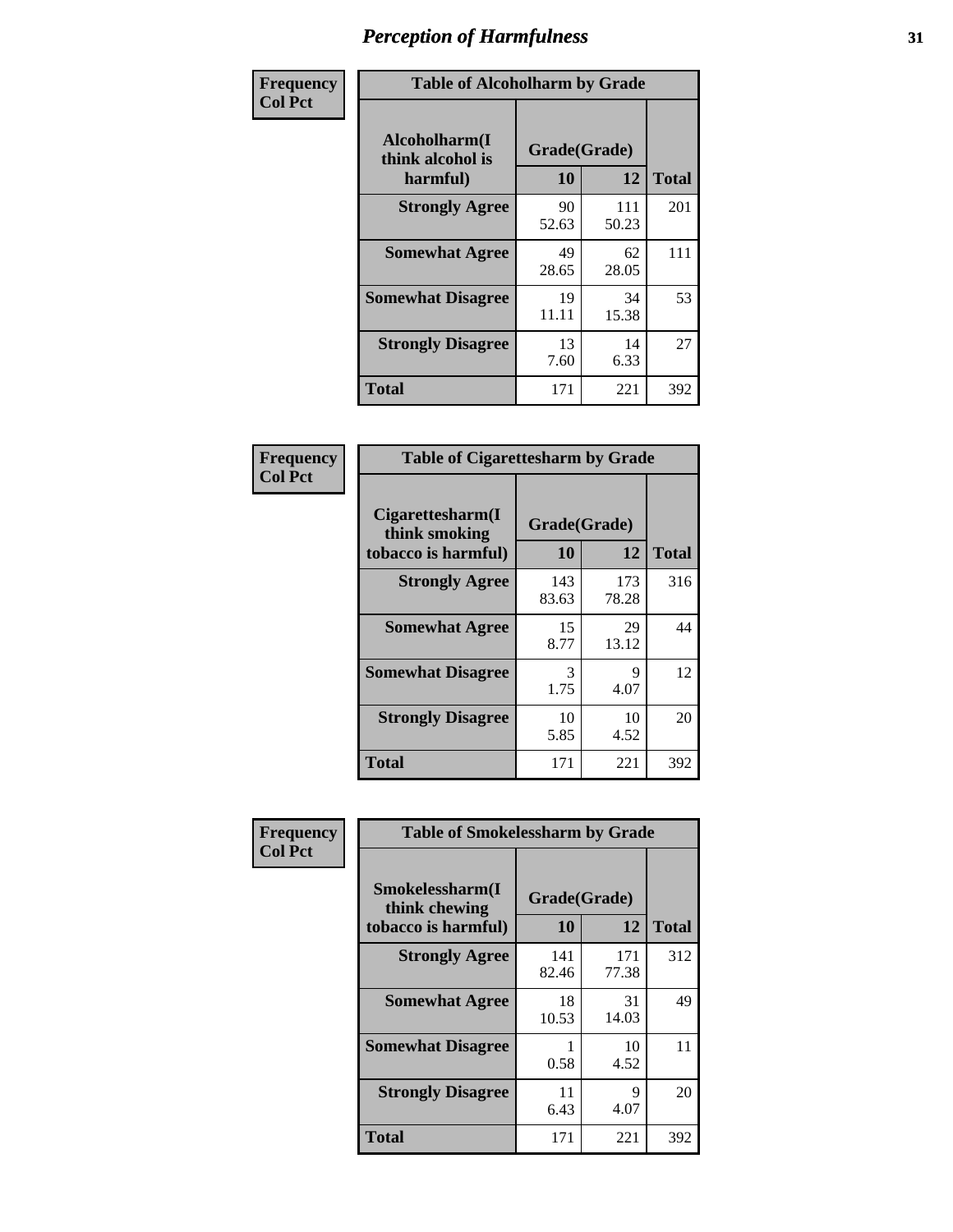| Frequency      | <b>Table of Marijuanaharm by Grade</b>            |                    |              |              |  |  |
|----------------|---------------------------------------------------|--------------------|--------------|--------------|--|--|
| <b>Col Pct</b> | Marijuanaharm(I<br>think marijuana is<br>harmful) | Grade(Grade)<br>10 | 12           | <b>Total</b> |  |  |
|                | <b>Strongly Agree</b>                             | 126<br>73.68       | 154<br>69.68 | 280          |  |  |
|                | <b>Somewhat Agree</b>                             | 17<br>9.94         | 21<br>9.50   | 38           |  |  |
|                | <b>Somewhat Disagree</b>                          | 13<br>7.60         | 15<br>6.79   | 28           |  |  |
|                | <b>Strongly Disagree</b>                          | 15<br>8.77         | 31<br>14.03  | 46           |  |  |
|                | <b>Total</b>                                      | 171                | 221          | 392          |  |  |

| <b>Table of Cocaineharm by Grade</b>          |                    |              |              |  |  |  |  |
|-----------------------------------------------|--------------------|--------------|--------------|--|--|--|--|
| Cocaineharm(I<br>think cocaine is<br>harmful) | Grade(Grade)<br>10 | 12           | <b>Total</b> |  |  |  |  |
| <b>Strongly Agree</b>                         | 151<br>88.30       | 207<br>93.67 | 358          |  |  |  |  |
| <b>Somewhat Agree</b>                         | 9<br>5.26          | 4<br>1.81    | 13           |  |  |  |  |
| <b>Somewhat Disagree</b>                      | 0.58               | 0<br>0.00    | 1            |  |  |  |  |
| <b>Strongly Disagree</b>                      | 10<br>5.85         | 10<br>4.52   | 20           |  |  |  |  |
| Total                                         | 171                | 221          | 392          |  |  |  |  |

| Frequency      | <b>Table of Inhalantsharm by Grade</b>             |                           |              |              |
|----------------|----------------------------------------------------|---------------------------|--------------|--------------|
| <b>Col Pct</b> | Inhalantsharm(I<br>think inhalants are<br>harmful) | Grade(Grade)<br><b>10</b> | 12           | <b>Total</b> |
|                | <b>Strongly Agree</b>                              | 145<br>84.80              | 199<br>90.05 | 344          |
|                | <b>Somewhat Agree</b>                              | 12<br>7.02                | 13<br>5.88   | 25           |
|                | <b>Somewhat Disagree</b>                           | 0.58                      | 0.45         | 2            |
|                | <b>Strongly Disagree</b>                           | 13<br>7.60                | 8<br>3.62    | 21           |
|                | Total                                              | 171                       | 221          | 392          |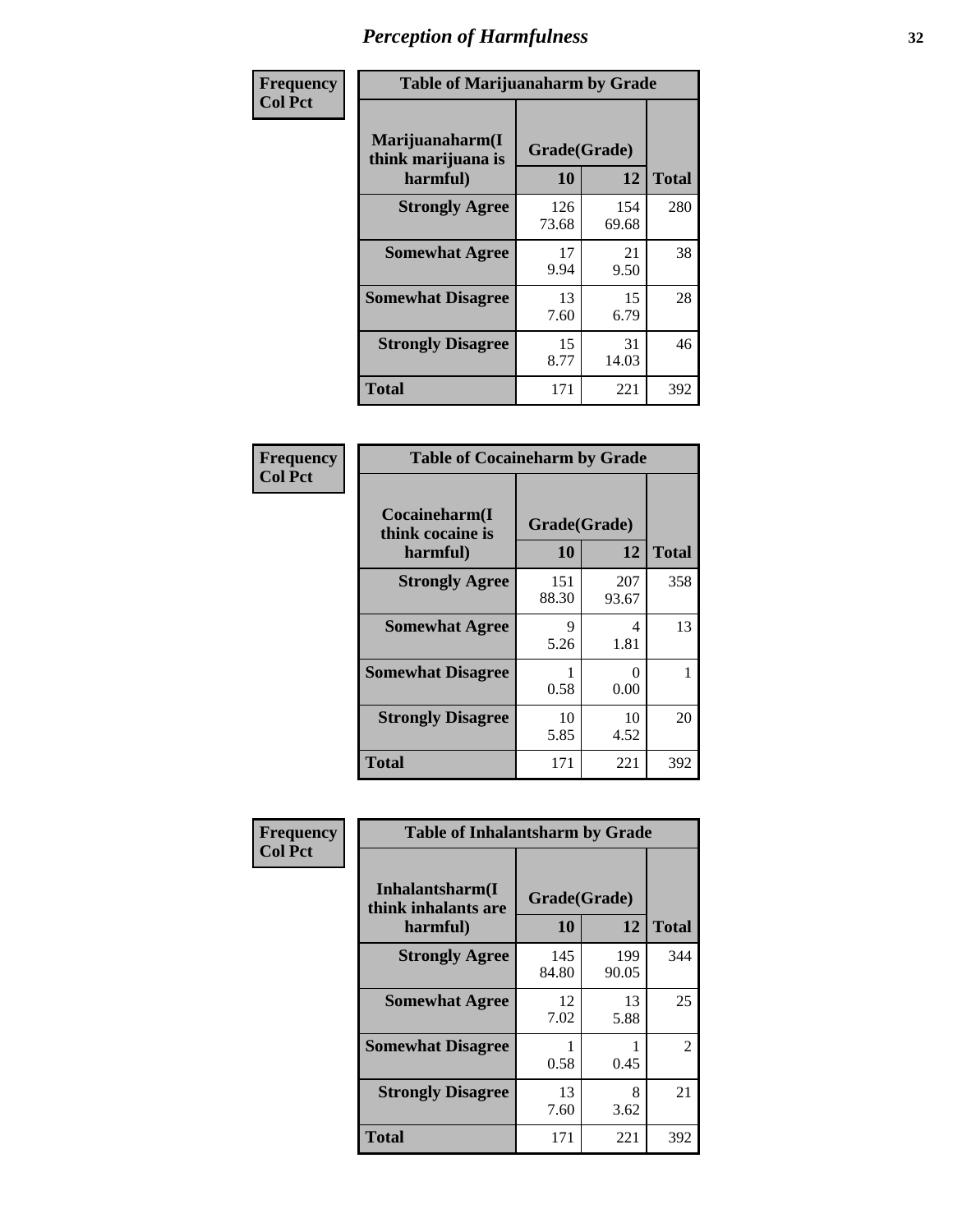| Frequency      | <b>Table of Steroidsharm by Grade</b>            |                    |              |              |
|----------------|--------------------------------------------------|--------------------|--------------|--------------|
| <b>Col Pct</b> | Steroidsharm(I<br>think steroids are<br>harmful) | Grade(Grade)<br>10 | 12           | <b>Total</b> |
|                | <b>Strongly Agree</b>                            | 132<br>77.19       | 185<br>83.71 | 317          |
|                | <b>Somewhat Agree</b>                            | 23<br>13.45        | 20<br>9.05   | 43           |
|                | <b>Somewhat Disagree</b>                         | 6<br>3.51          | 7<br>3.17    | 13           |
|                | <b>Strongly Disagree</b>                         | 10<br>5.85         | 9<br>4.07    | 19           |
|                | <b>Total</b>                                     | 171                | 221          | 392          |

| <b>Table of Ecstasyharm by Grade</b>                |                    |              |     |  |  |
|-----------------------------------------------------|--------------------|--------------|-----|--|--|
| $E$ cstasyharm $(I$<br>think ecstasy is<br>harmful) | Grade(Grade)<br>10 | <b>Total</b> |     |  |  |
| <b>Strongly Agree</b>                               | 141<br>82.46       | 201<br>90.95 | 342 |  |  |
| <b>Somewhat Agree</b>                               | 12<br>7.02         | 11<br>4.98   | 23  |  |  |
| <b>Somewhat Disagree</b>                            | 6<br>3.51          | 0.45         | 7   |  |  |
| <b>Strongly Disagree</b>                            | 12<br>7.02         | 8<br>3.62    | 20  |  |  |
| Total                                               | 171                | 221          | 392 |  |  |

| Frequency      | <b>Table of Methharm by Grade</b>                            |                           |              |              |
|----------------|--------------------------------------------------------------|---------------------------|--------------|--------------|
| <b>Col Pct</b> | <b>Methharm</b> (I think<br>methamphetamines<br>are harmful) | Grade(Grade)<br><b>10</b> | 12           | <b>Total</b> |
|                | <b>Strongly Agree</b>                                        | 151<br>88.30              | 209<br>94.57 | 360          |
|                | <b>Somewhat Agree</b>                                        | 4.09                      | 4<br>1.81    | 11           |
|                | <b>Somewhat Disagree</b>                                     | 0.58                      | 0<br>0.00    |              |
|                | <b>Strongly Disagree</b>                                     | 12<br>7.02                | 8<br>3.62    | 20           |
|                | <b>Total</b>                                                 | 171                       | 221          | 392          |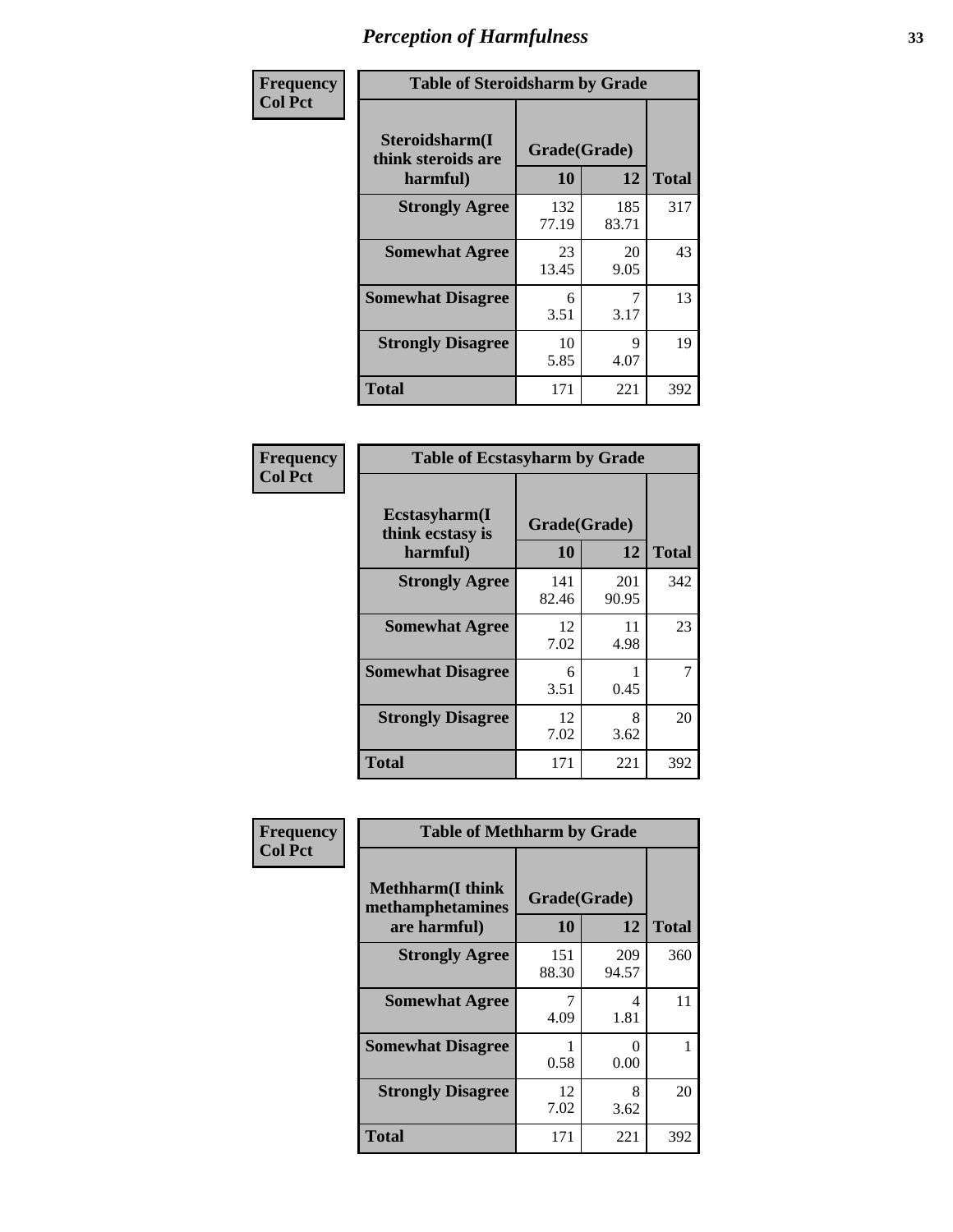| Frequency      | <b>Table of Hallucinogensharm by Grade</b>                 |                    |              |                |
|----------------|------------------------------------------------------------|--------------------|--------------|----------------|
| <b>Col Pct</b> | Hallucinogensharm(I<br>think hallucinogens<br>are harmful) | Grade(Grade)<br>10 | 12           | <b>Total</b>   |
|                | <b>Strongly Agree</b>                                      | 147<br>85.96       | 205<br>92.76 | 352            |
|                | <b>Somewhat Agree</b>                                      | 9<br>5.26          | 6<br>2.71    | 15             |
|                | <b>Somewhat Disagree</b>                                   | 3<br>1.75          | 0.45         | $\overline{4}$ |
|                | <b>Strongly Disagree</b>                                   | 12<br>7.02         | 9<br>4.07    | 21             |
|                | <b>Total</b>                                               | 171                | 221          | 392            |

| <b>Table of Prescriptionharm by Grade</b>                                         |              |              |              |  |  |
|-----------------------------------------------------------------------------------|--------------|--------------|--------------|--|--|
| <b>Prescriptionharm</b> (I<br>think prescription<br>drugs not<br>prescribed to me | Grade(Grade) |              |              |  |  |
| are harmful)                                                                      | 10           | 12           | <b>Total</b> |  |  |
| <b>Strongly Agree</b>                                                             | 127<br>74.27 | 178<br>80.54 | 305          |  |  |
| <b>Somewhat Agree</b>                                                             | 22<br>12.87  | 22<br>9.95   | 44           |  |  |
| <b>Somewhat Disagree</b>                                                          | 10<br>5.85   | 13<br>5.88   | 23           |  |  |
| <b>Strongly Disagree</b>                                                          | 12<br>7.02   | 8<br>3.62    | 20           |  |  |
| Total                                                                             | 171          | 221          | 392          |  |  |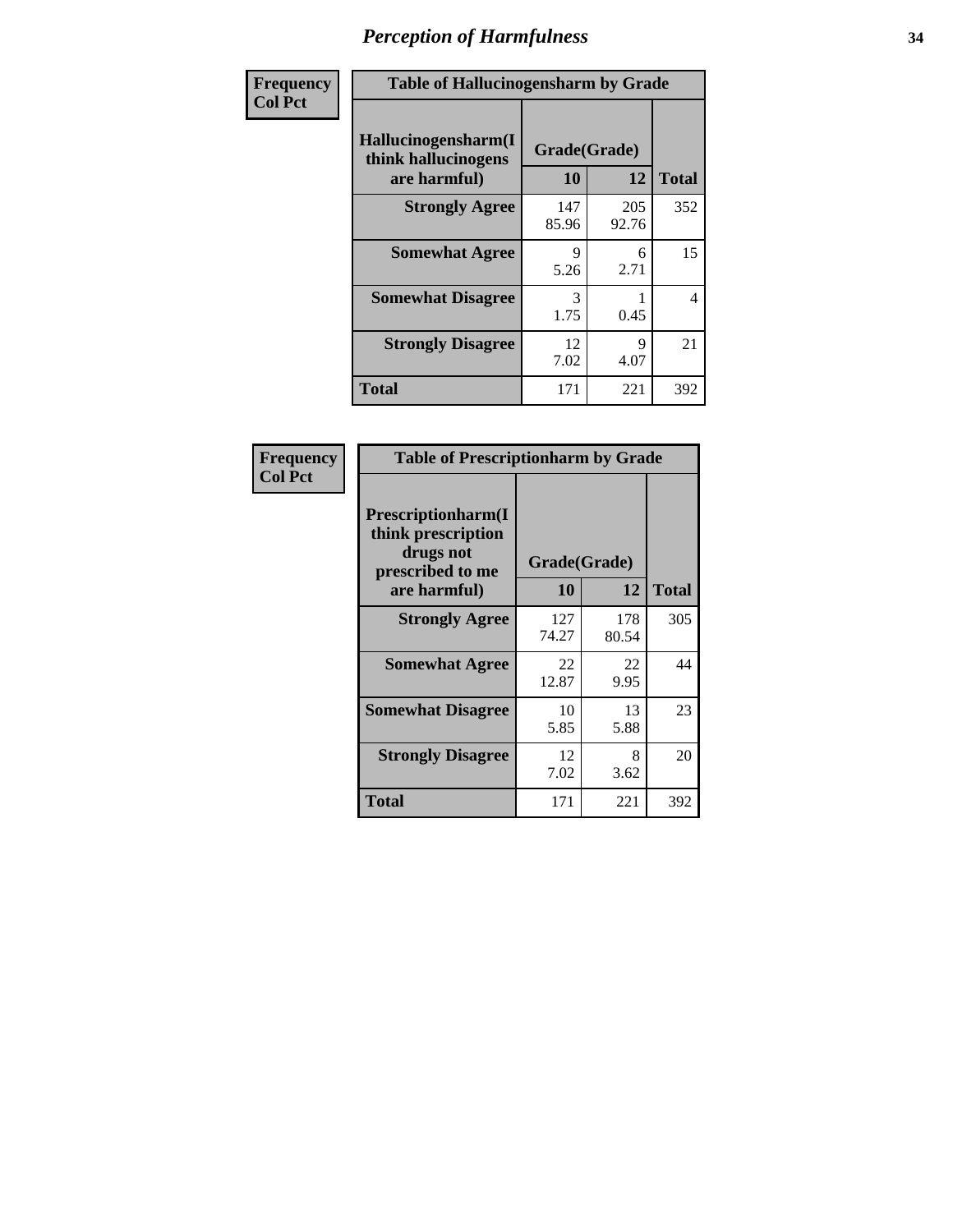# *Disapproval by Adults* **35**

| Frequency      | <b>Table of Alcoholadult by Grade</b>                                 |                    |              |              |
|----------------|-----------------------------------------------------------------------|--------------------|--------------|--------------|
| <b>Col Pct</b> | <b>Alcoholadult</b> (Adults<br>would disapprove if<br>I used alcohol) | Grade(Grade)<br>10 | 12           | <b>Total</b> |
|                | <b>Strongly Agree</b>                                                 | 99<br>57.89        | 114<br>51.58 | 213          |
|                | <b>Somewhat Agree</b>                                                 | 32<br>18.71        | 57<br>25.79  | 89           |
|                | <b>Somewhat Disagree</b>                                              | 34<br>19.88        | 35<br>15.84  | 69           |
|                | <b>Strongly Disagree</b>                                              | 6<br>3.51          | 15<br>6.79   | 21           |
|                | <b>Total</b>                                                          | 171                | 221          | 392          |

| <b>Table of Tobaccoadult by Grade</b>                                 |              |                    |              |  |  |
|-----------------------------------------------------------------------|--------------|--------------------|--------------|--|--|
| <b>Tobaccoadult</b> (Adults<br>would disapprove if<br>I used tobacco) | 10           | Grade(Grade)<br>12 | <b>Total</b> |  |  |
| <b>Strongly Agree</b>                                                 | 144<br>84.21 | 156<br>70.59       | 300          |  |  |
| <b>Somewhat Agree</b>                                                 | 13<br>7.60   | 37<br>16.74        | 50           |  |  |
| <b>Somewhat Disagree</b>                                              | 4<br>2.34    | 13<br>5.88         | 17           |  |  |
| <b>Strongly Disagree</b>                                              | 10<br>5.85   | 15<br>6.79         | 25           |  |  |
| Total                                                                 | 171          | 221                | 392          |  |  |

| Frequency      | <b>Table of Marijuanaadult by Grade</b>                           |                    |              |              |
|----------------|-------------------------------------------------------------------|--------------------|--------------|--------------|
| <b>Col Pct</b> | Marijuanaadult(Adults<br>would disapprove if I<br>used marijuana) | Grade(Grade)<br>10 | 12           | <b>Total</b> |
|                | <b>Strongly Agree</b>                                             | 143<br>83.63       | 174<br>78.73 | 317          |
|                | <b>Somewhat Agree</b>                                             | 14<br>8.19         | 21<br>9.50   | 35           |
|                | <b>Somewhat Disagree</b>                                          | 6<br>3.51          | 10<br>4.52   | 16           |
|                | <b>Strongly Disagree</b>                                          | 8<br>4.68          | 16<br>7.24   | 24           |
|                | <b>Total</b>                                                      | 171                | 221          | 392          |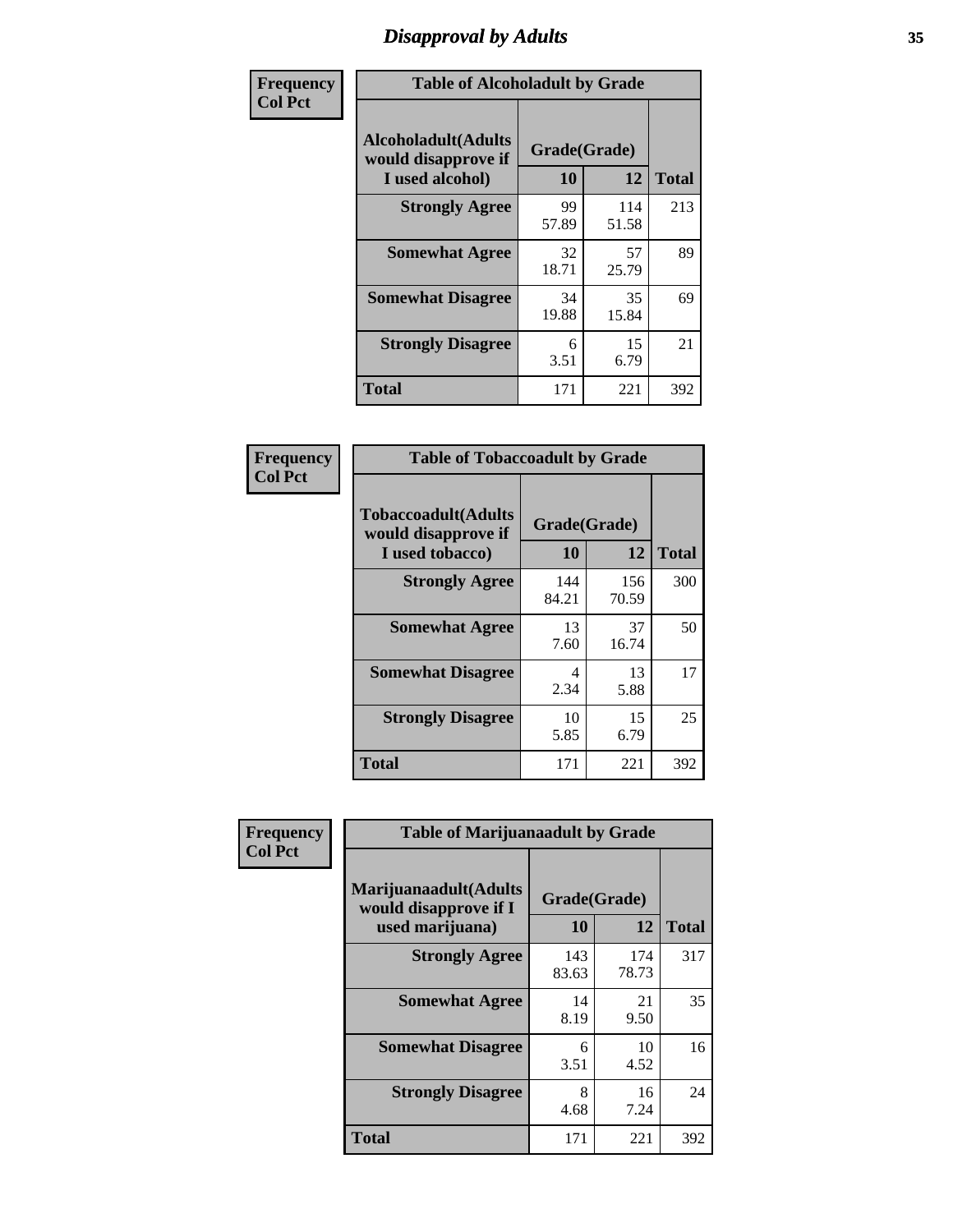# *Disapproval by Adults* **36**

| <b>Frequency</b> | <b>Table of Otherdrugadult by Grade</b>                |                                     |                               |              |
|------------------|--------------------------------------------------------|-------------------------------------|-------------------------------|--------------|
| <b>Col Pct</b>   | <b>Otherdrugadult</b> (Adults<br>would disapprove if I | Grade(Grade)                        |                               |              |
|                  | used other drugs)                                      | 10                                  | 12                            | <b>Total</b> |
|                  | <b>Strongly Agree</b>                                  | 157<br>91.81                        | 195<br>88.24                  | 352          |
|                  | <b>Somewhat Agree</b>                                  | $\mathcal{D}_{\mathcal{L}}$<br>1.17 | 6<br>2.71                     | 8            |
|                  | <b>Somewhat Disagree</b>                               | 4<br>2.34                           | $\mathcal{D}_{\cdot}$<br>0.90 | 6            |
|                  | <b>Strongly Disagree</b>                               | 8<br>4.68                           | 18<br>8.14                    | 26           |
|                  | <b>Total</b>                                           | 171                                 | 221                           | 392          |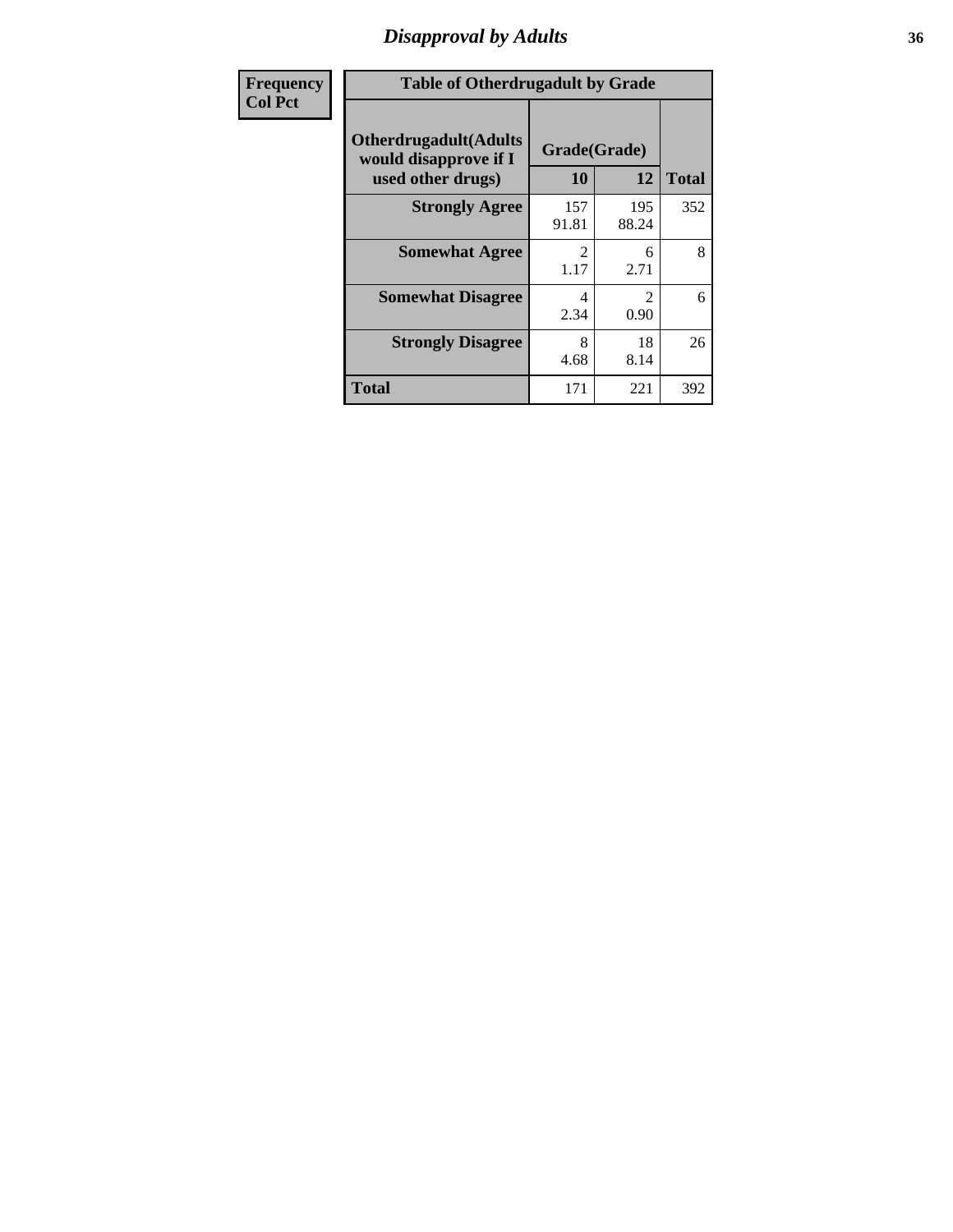# *Disapproval by Peers* **37**

| Frequency      | <b>Table of Alcoholpeer by Grade</b>                    |              |             |              |  |
|----------------|---------------------------------------------------------|--------------|-------------|--------------|--|
| <b>Col Pct</b> | Alcoholpeer(My<br>friends would<br>disapprove if I used | Grade(Grade) |             |              |  |
|                | alcohol)                                                | 10           | 12          | <b>Total</b> |  |
|                | <b>Strongly Agree</b>                                   | 38<br>22.22  | 47<br>21.27 | 85           |  |
|                | <b>Somewhat Agree</b>                                   | 40<br>23.39  | 44<br>19.91 | 84           |  |
|                | <b>Somewhat Disagree</b>                                | 43<br>25.15  | 47<br>21.27 | 90           |  |
|                | <b>Strongly Disagree</b>                                | 50<br>29.24  | 83<br>37.56 | 133          |  |
|                | Total                                                   | 171          | 221         | 392          |  |

| Frequency      | <b>Table of Tobaccopeer by Grade</b>                                |                    |             |              |  |
|----------------|---------------------------------------------------------------------|--------------------|-------------|--------------|--|
| <b>Col Pct</b> | Tobaccopeer(My<br>friends would<br>disapprove if I used<br>tobacco) | Grade(Grade)<br>10 | 12          | <b>Total</b> |  |
|                | <b>Strongly Agree</b>                                               | 71<br>41.52        | 87<br>39.37 | 158          |  |
|                | <b>Somewhat Agree</b>                                               | 41<br>23.98        | 45<br>20.36 | 86           |  |
|                | <b>Somewhat Disagree</b>                                            | 27<br>15.79        | 37<br>16.74 | 64           |  |
|                | <b>Strongly Disagree</b>                                            | 32<br>18.71        | 52<br>23.53 | 84           |  |
|                | Total                                                               | 171                | 221         | 392          |  |

| Frequency      | <b>Table of Marijuanapeer by Grade</b>                    |              |             |              |
|----------------|-----------------------------------------------------------|--------------|-------------|--------------|
| <b>Col Pct</b> | Marijuanapeer(My<br>friends would<br>disapprove if I used | Grade(Grade) |             |              |
|                | marijuana)                                                | <b>10</b>    | 12          | <b>Total</b> |
|                | <b>Strongly Agree</b>                                     | 79<br>46.20  | 88<br>39.82 | 167          |
|                | <b>Somewhat Agree</b>                                     | 32<br>18.71  | 45<br>20.36 | 77           |
|                | <b>Somewhat Disagree</b>                                  | 26<br>15.20  | 33<br>14.93 | 59           |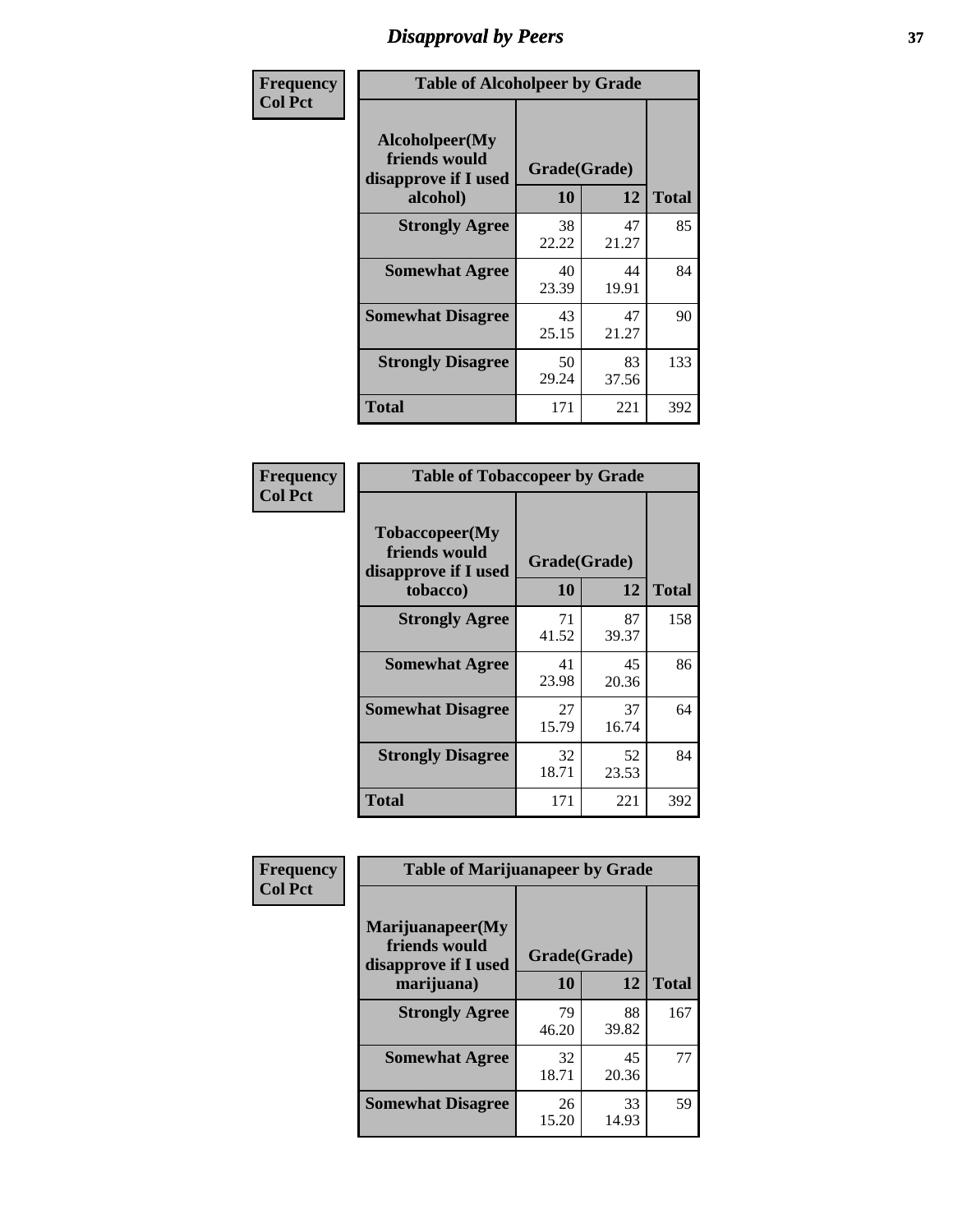# *Disapproval by Peers* **38**

| Frequency<br><b>Col Pct</b> | <b>Table of Marijuanapeer by Grade</b>                                  |                    |             |              |
|-----------------------------|-------------------------------------------------------------------------|--------------------|-------------|--------------|
|                             | Marijuanapeer(My<br>friends would<br>disapprove if I used<br>marijuana) | Grade(Grade)<br>10 | 12          | <b>Total</b> |
|                             | <b>Strongly Disagree</b>                                                | 34<br>19.88        | 55<br>24.89 | 89           |
|                             | Total                                                                   | 171                | 221         | 392          |

| Frequency      | <b>Table of Otherdrugpeer by Grade</b>                                    |                    |              |              |
|----------------|---------------------------------------------------------------------------|--------------------|--------------|--------------|
| <b>Col Pct</b> | Otherdrugpeer(My<br>friends would<br>disapprove if I used<br>other drugs) | Grade(Grade)<br>10 | 12           | <b>Total</b> |
|                | <b>Strongly Agree</b>                                                     | 101<br>59.06       | 140<br>63.35 | 241          |
|                | <b>Somewhat Agree</b>                                                     | 27<br>15.79        | 32<br>14.48  | 59           |
|                | <b>Somewhat Disagree</b>                                                  | 16<br>9.36         | 18<br>8.14   | 34           |
|                | <b>Strongly Disagree</b>                                                  | 27<br>15.79        | 31<br>14.03  | 58           |
|                | <b>Total</b>                                                              | 171                | 221          | 392          |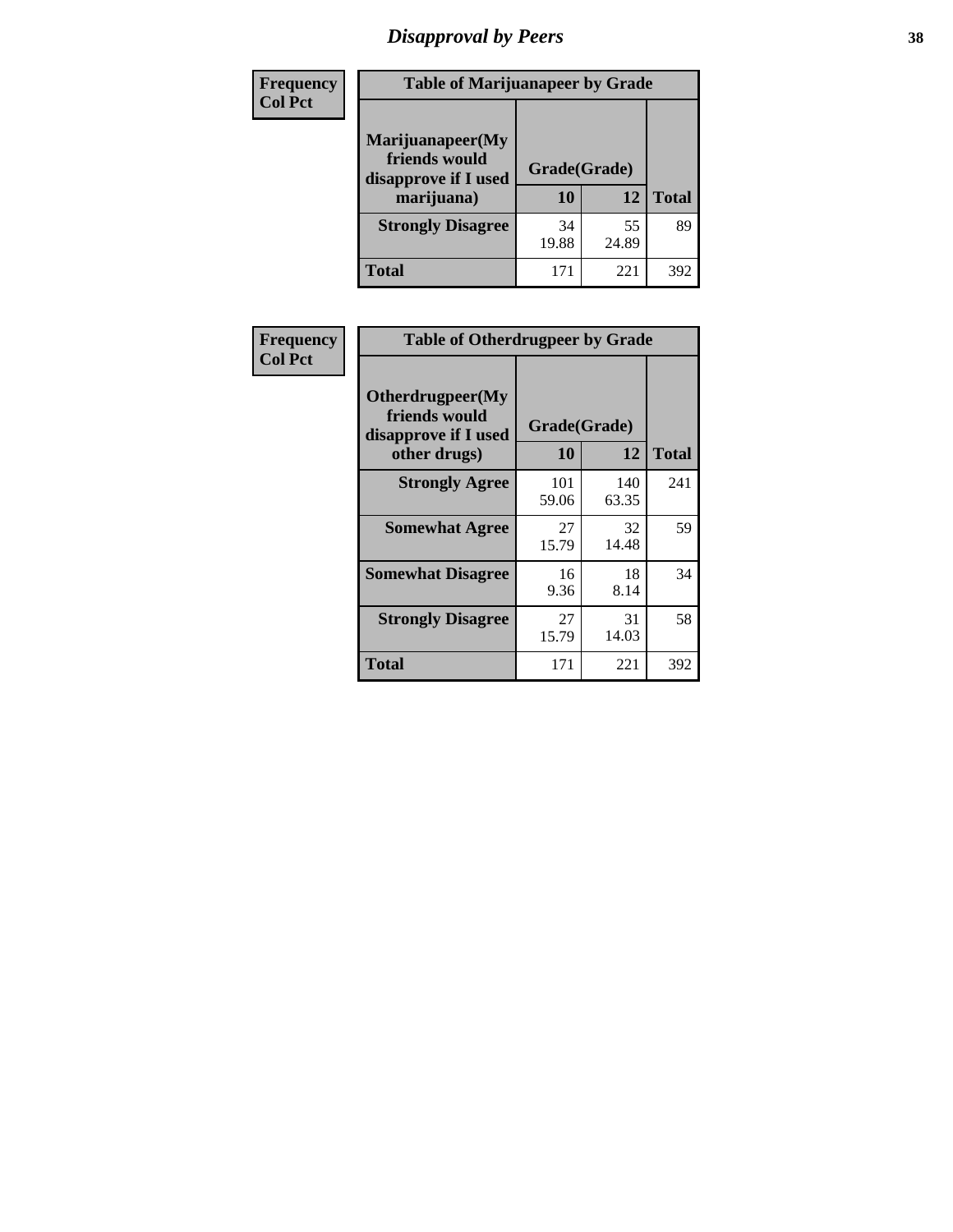| Frequency      | <b>Table of Alcohollocation1 by Grade</b> |              |              |              |
|----------------|-------------------------------------------|--------------|--------------|--------------|
| <b>Col Pct</b> | <b>Alcohollocation1(Places</b>            | Grade(Grade) |              |              |
|                | <b>Friends Use Alcohol)</b>               | 10           | 12           | <b>Total</b> |
|                |                                           | 103<br>60.23 | 140<br>63.35 | 243          |
|                | Do Not Use                                | 68<br>39.77  | 81<br>36.65  | 149          |
|                | <b>Total</b>                              | 171          | 221          | 392          |

| Frequency      | <b>Table of Alcohollocation2 by Grade</b>                     |                    |              |              |
|----------------|---------------------------------------------------------------|--------------------|--------------|--------------|
| <b>Col Pct</b> | <b>Alcohollocation2(Places</b><br><b>Friends Use Alcohol)</b> | Grade(Grade)<br>10 | 12           | <b>Total</b> |
|                |                                                               | 100<br>58.48       | 119<br>53.85 | 219          |
|                | Home                                                          | 71<br>41.52        | 102<br>46.15 | 173          |
|                | Total                                                         | 171                | 221          | 392          |

| Frequency<br><b>Col Pct</b> | <b>Table of Alcohollocation 3 by Grade</b>                    |                    |              |              |  |
|-----------------------------|---------------------------------------------------------------|--------------------|--------------|--------------|--|
|                             | <b>Alcohollocation3(Places</b><br><b>Friends Use Alcohol)</b> | Grade(Grade)<br>10 | 12           | <b>Total</b> |  |
|                             |                                                               | 162<br>94.74       | 196<br>88.69 | 358          |  |
|                             | <b>School</b>                                                 | 9<br>5.26          | 25<br>11.31  | 34           |  |
|                             | <b>Total</b>                                                  | 171                | 221          | 392          |  |

| <b>Frequency</b> | <b>Table of Alcohollocation4 by Grade</b> |              |              |              |  |
|------------------|-------------------------------------------|--------------|--------------|--------------|--|
| <b>Col Pct</b>   | <b>Alcohollocation4(Places</b>            | Grade(Grade) |              |              |  |
|                  | <b>Friends Use Alcohol)</b>               | 10           | 12           | <b>Total</b> |  |
|                  |                                           | 146<br>85.38 | 185<br>83.71 | 331          |  |
|                  | Car                                       | 25<br>14.62  | 36<br>16.29  | 61           |  |
|                  | <b>Total</b>                              | 171          | 221          | 392          |  |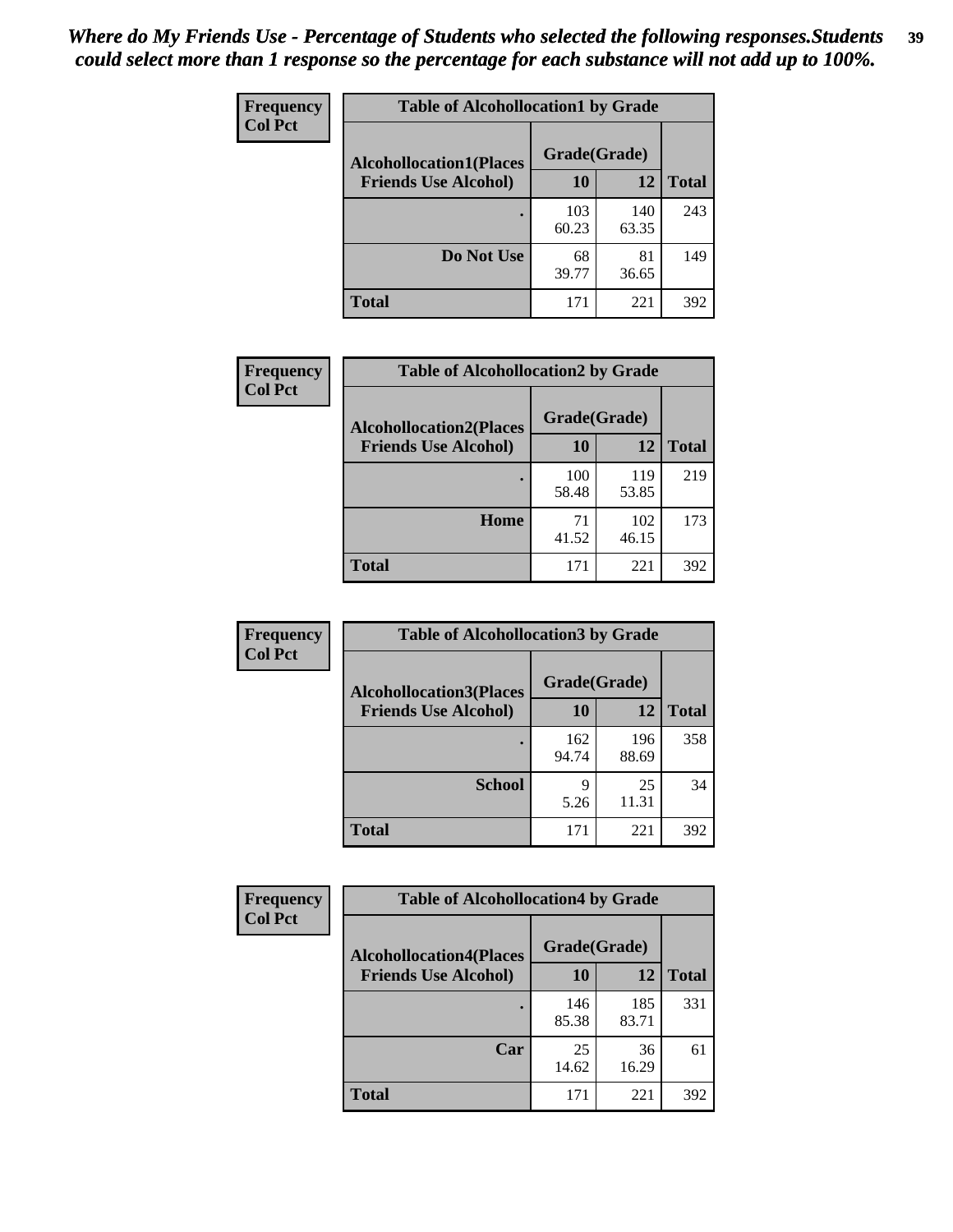| Frequency<br><b>Col Pct</b> | <b>Table of Alcohollocation5 by Grade</b> |              |              |              |  |
|-----------------------------|-------------------------------------------|--------------|--------------|--------------|--|
|                             | <b>Alcohollocation5(Places</b>            | Grade(Grade) |              |              |  |
|                             | <b>Friends Use Alcohol)</b>               | 10           | 12           | <b>Total</b> |  |
|                             |                                           | 95<br>55.56  | 102<br>46.15 | 197          |  |
|                             | <b>Friend's House</b>                     | 76<br>44.44  | 119<br>53.85 | 195          |  |
|                             | Total                                     | 171          | 221          | 392          |  |

| <b>Frequency</b> | <b>Table of Alcohollocation6 by Grade</b> |              |              |              |
|------------------|-------------------------------------------|--------------|--------------|--------------|
| <b>Col Pct</b>   | <b>Alcohollocation6(Places</b>            | Grade(Grade) |              |              |
|                  | <b>Friends Use Alcohol)</b>               | 10           | 12           | <b>Total</b> |
|                  |                                           | 127<br>74.27 | 158<br>71.49 | 285          |
|                  | <b>Other</b>                              | 44<br>25.73  | 63<br>28.51  | 107          |
|                  | <b>Total</b>                              | 171          | 221          | 392          |

| <b>Frequency</b> | <b>Table of Tobaccolocation1 by Grade</b> |              |              |              |
|------------------|-------------------------------------------|--------------|--------------|--------------|
| <b>Col Pct</b>   | <b>Tobaccolocation1(Places</b>            | Grade(Grade) |              |              |
|                  | <b>Friends Use Tobacco)</b>               | 10           | 12           | <b>Total</b> |
|                  |                                           | 70<br>40.94  | 98<br>44.34  | 168          |
|                  | Do Not Use                                | 101<br>59.06 | 123<br>55.66 | 224          |
|                  | <b>Total</b>                              | 171          | 221          | 392          |

| <b>Frequency</b> | <b>Table of Tobaccolocation2 by Grade</b> |              |              |              |  |
|------------------|-------------------------------------------|--------------|--------------|--------------|--|
| <b>Col Pct</b>   | <b>Tobaccolocation2(Places</b>            | Grade(Grade) |              |              |  |
|                  | <b>Friends Use Tobacco)</b>               | 10           | 12           | <b>Total</b> |  |
|                  |                                           | 116<br>67.84 | 153<br>69.23 | 269          |  |
|                  | Home                                      | 55<br>32.16  | 68<br>30.77  | 123          |  |
|                  | <b>Total</b>                              | 171          | 221          | 392          |  |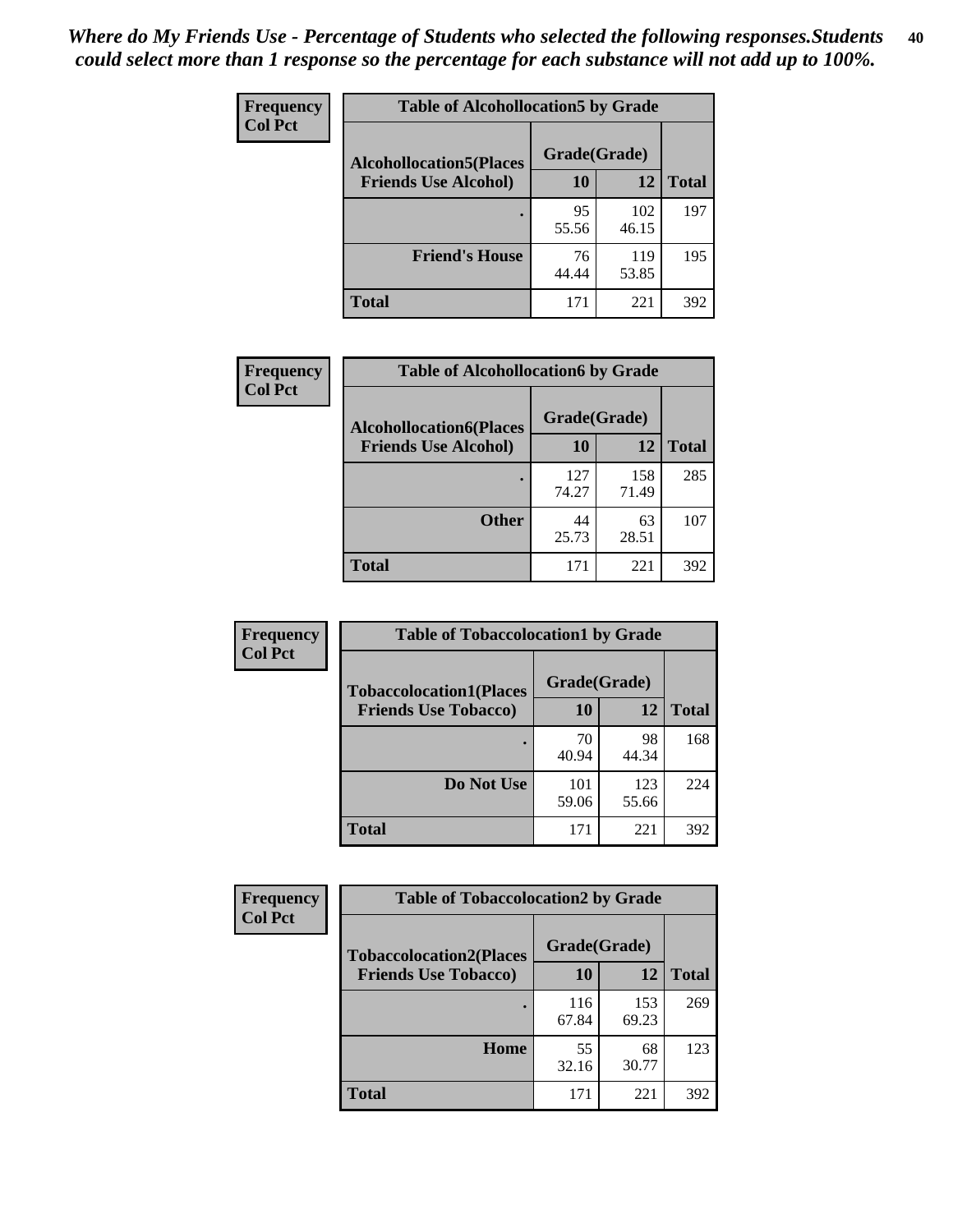| Frequency      | <b>Table of Tobaccolocation 3 by Grade</b> |              |              |              |
|----------------|--------------------------------------------|--------------|--------------|--------------|
| <b>Col Pct</b> | <b>Tobaccolocation3(Places</b>             | Grade(Grade) |              |              |
|                | <b>Friends Use Tobacco)</b>                | 10           | 12           | <b>Total</b> |
|                |                                            | 158<br>92.40 | 189<br>85.52 | 347          |
|                | <b>School</b>                              | 13<br>7.60   | 32<br>14.48  | 45           |
|                | <b>Total</b>                               | 171          | 221          | 392          |

| Frequency      | <b>Table of Tobaccolocation4 by Grade</b> |              |              |              |
|----------------|-------------------------------------------|--------------|--------------|--------------|
| <b>Col Pct</b> | <b>Tobaccolocation4(Places</b>            | Grade(Grade) |              |              |
|                | <b>Friends Use Tobacco)</b>               | 10           | 12           | <b>Total</b> |
|                |                                           | 132<br>77.19 | 155<br>70.14 | 287          |
|                | Car                                       | 39<br>22.81  | 66<br>29.86  | 105          |
|                | <b>Total</b>                              | 171          | 221          | 392          |

| Frequency<br><b>Col Pct</b> | <b>Table of Tobaccolocation5 by Grade</b> |              |              |              |
|-----------------------------|-------------------------------------------|--------------|--------------|--------------|
|                             | <b>Tobaccolocation5(Places</b>            | Grade(Grade) |              |              |
|                             | <b>Friends Use Tobacco)</b>               | 10           | <b>12</b>    | <b>Total</b> |
|                             |                                           | 119<br>69.59 | 157<br>71.04 | 276          |
|                             | <b>Friend's House</b>                     | 52<br>30.41  | 64<br>28.96  | 116          |
|                             | <b>Total</b>                              | 171          | 221          | 392          |

| <b>Frequency</b> | <b>Table of Tobaccolocation6 by Grade</b> |              |              |              |  |
|------------------|-------------------------------------------|--------------|--------------|--------------|--|
| <b>Col Pct</b>   | <b>Tobaccolocation6(Places</b>            | Grade(Grade) |              |              |  |
|                  | <b>Friends Use Tobacco)</b>               | 10           | 12           | <b>Total</b> |  |
|                  |                                           | 129<br>75.44 | 169<br>76.47 | 298          |  |
|                  | <b>Other</b>                              | 42<br>24.56  | 52<br>23.53  | 94           |  |
|                  | <b>Total</b>                              | 171          | 221          | 392          |  |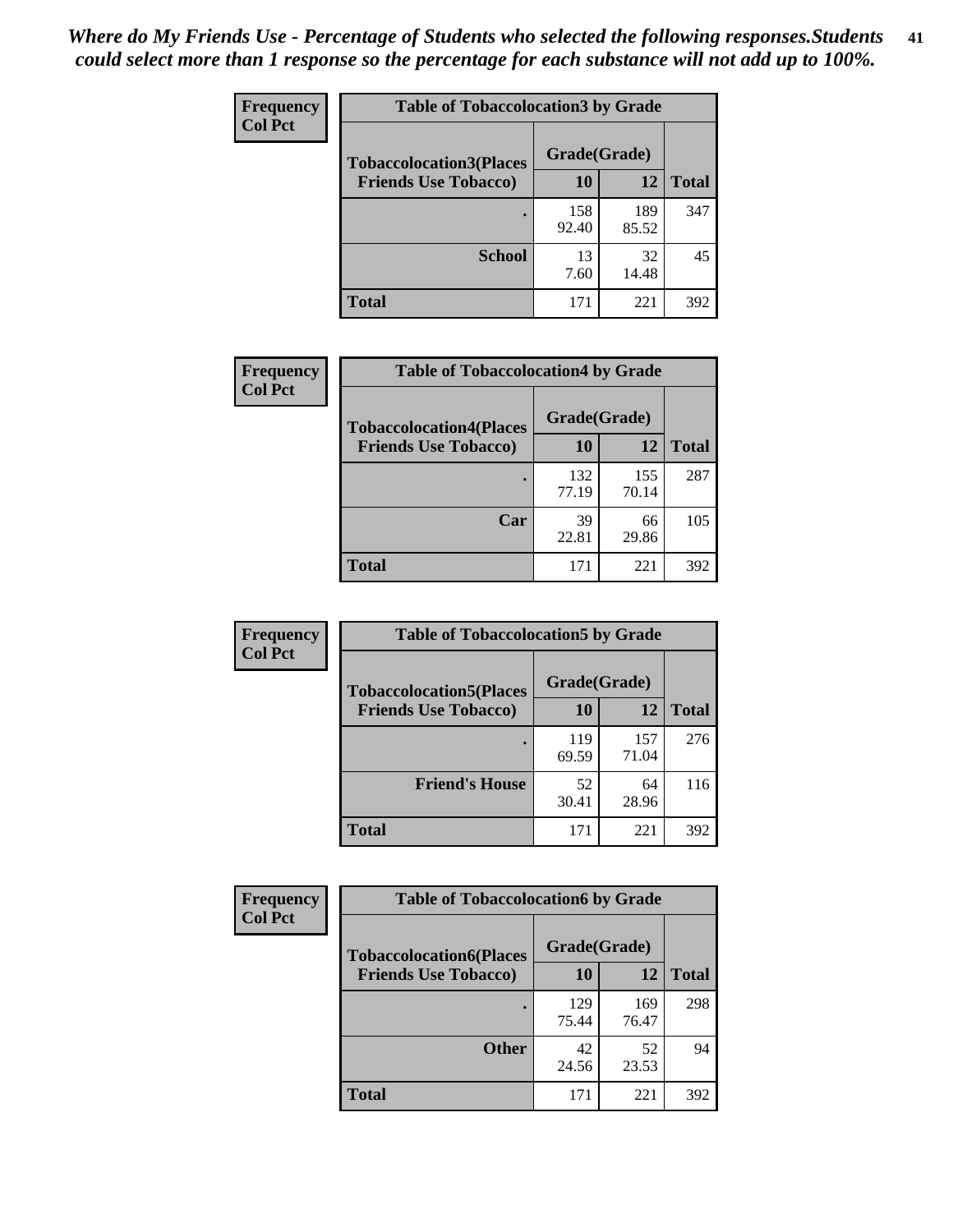| <b>Frequency</b> | <b>Table of Marijuanalocation1 by Grade</b> |              |              |              |
|------------------|---------------------------------------------|--------------|--------------|--------------|
| <b>Col Pct</b>   | <b>Marijuanalocation1(Places</b>            | Grade(Grade) |              |              |
|                  | <b>Friends Use Marijuana</b> )              | 10           | 12           | <b>Total</b> |
|                  |                                             | 80<br>46.78  | 97<br>43.89  | 177          |
|                  | Do Not Use                                  | 91<br>53.22  | 124<br>56.11 | 215          |
|                  | <b>Total</b>                                | 171          | 221          | 392          |

| <b>Frequency</b> | <b>Table of Marijuanalocation2 by Grade</b>                        |                           |              |              |
|------------------|--------------------------------------------------------------------|---------------------------|--------------|--------------|
| <b>Col Pct</b>   | <b>Marijuanalocation2(Places</b><br><b>Friends Use Marijuana</b> ) | Grade(Grade)<br><b>10</b> | 12           | <b>Total</b> |
|                  |                                                                    | 111<br>64.91              | 145<br>65.61 | 256          |
|                  | Home                                                               | 60<br>35.09               | 76<br>34.39  | 136          |
|                  | <b>Total</b>                                                       | 171                       | 221          | 392          |

| Frequency<br><b>Col Pct</b> | <b>Table of Marijuanalocation3 by Grade</b> |              |              |              |
|-----------------------------|---------------------------------------------|--------------|--------------|--------------|
|                             | <b>Marijuanalocation3(Places</b>            | Grade(Grade) |              |              |
|                             | <b>Friends Use Marijuana</b> )              | 10           | 12           | <b>Total</b> |
|                             |                                             | 151<br>88.30 | 191<br>86.43 | 342          |
|                             | <b>School</b>                               | 20<br>11.70  | 30<br>13.57  | 50           |
|                             | <b>Total</b>                                | 171          | 221          | 392          |

| <b>Frequency</b> | <b>Table of Marijuanalocation4 by Grade</b> |              |              |              |
|------------------|---------------------------------------------|--------------|--------------|--------------|
| <b>Col Pct</b>   | <b>Marijuanalocation4(Places</b>            | Grade(Grade) |              |              |
|                  | <b>Friends Use Marijuana</b> )              | <b>10</b>    | 12           | <b>Total</b> |
|                  |                                             | 128<br>74.85 | 167<br>75.57 | 295          |
|                  | Car                                         | 43<br>25.15  | 54<br>24.43  | 97           |
|                  | <b>Total</b>                                | 171          | 221          | 392          |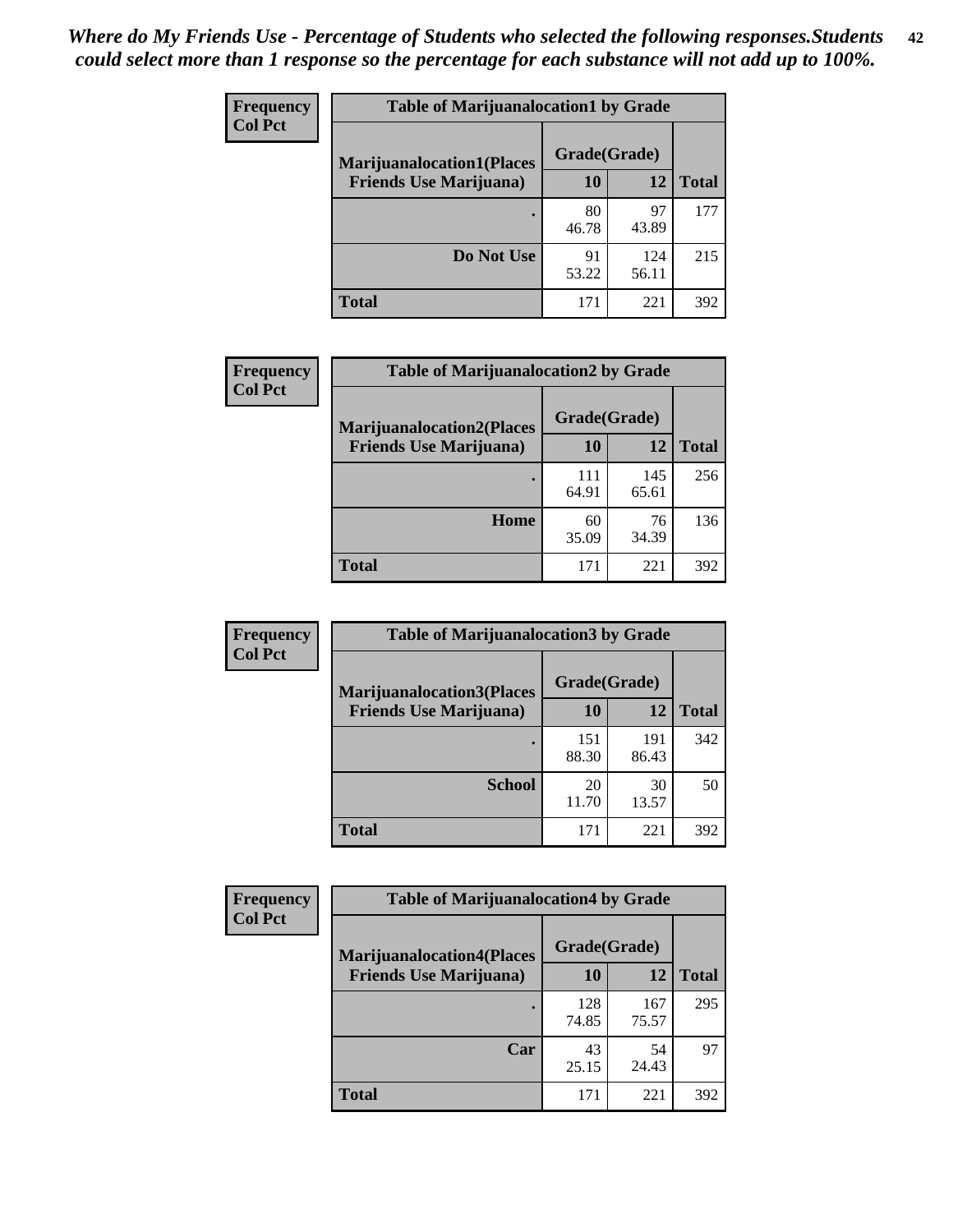| <b>Frequency</b> | <b>Table of Marijuanalocation5 by Grade</b> |              |              |              |
|------------------|---------------------------------------------|--------------|--------------|--------------|
| <b>Col Pct</b>   | <b>Marijuanalocation5</b> (Places           | Grade(Grade) |              |              |
|                  | <b>Friends Use Marijuana</b> )              | 10           | 12           | <b>Total</b> |
|                  |                                             | 115<br>67.25 | 142<br>64.25 | 257          |
|                  | <b>Friend's House</b>                       | 56<br>32.75  | 79<br>35.75  | 135          |
|                  | <b>Total</b>                                | 171          | 221          | 392          |

| <b>Frequency</b> | <b>Table of Marijuanalocation6 by Grade</b>                        |                    |              |              |
|------------------|--------------------------------------------------------------------|--------------------|--------------|--------------|
| <b>Col Pct</b>   | <b>Marijuanalocation6(Places</b><br><b>Friends Use Marijuana</b> ) | Grade(Grade)<br>10 | 12           | <b>Total</b> |
|                  |                                                                    | 129<br>75.44       | 168<br>76.02 | 297          |
|                  | <b>Other</b>                                                       | 42<br>24.56        | 53<br>23.98  | 95           |
|                  | <b>Total</b>                                                       | 171                | 221          | 392          |

| <b>Frequency</b> | <b>Table of Otherdruglocation1 by Grade</b>                          |              |              |              |
|------------------|----------------------------------------------------------------------|--------------|--------------|--------------|
| <b>Col Pct</b>   | <b>Otherdruglocation1(Places</b><br><b>Friends Use Other Illegal</b> | Grade(Grade) |              |              |
|                  | Drugs)                                                               | 10           | 12           | <b>Total</b> |
|                  |                                                                      | 43<br>25.15  | 47<br>21.27  | 90           |
|                  | Do Not Use                                                           | 128<br>74.85 | 174<br>78.73 | 302          |
|                  | <b>Total</b>                                                         | 171          | 221          | 392          |

| Frequency      | <b>Table of Otherdruglocation2 by Grade</b>                          |              |              |              |
|----------------|----------------------------------------------------------------------|--------------|--------------|--------------|
| <b>Col Pct</b> | <b>Otherdruglocation2(Places</b><br><b>Friends Use Other Illegal</b> | Grade(Grade) |              |              |
|                | Drugs)                                                               | 10           | 12           | <b>Total</b> |
|                |                                                                      | 144<br>84.21 | 186<br>84.16 | 330          |
|                | Home                                                                 | 27<br>15.79  | 35<br>15.84  | 62           |
|                | <b>Total</b>                                                         | 171          | 221          | 392          |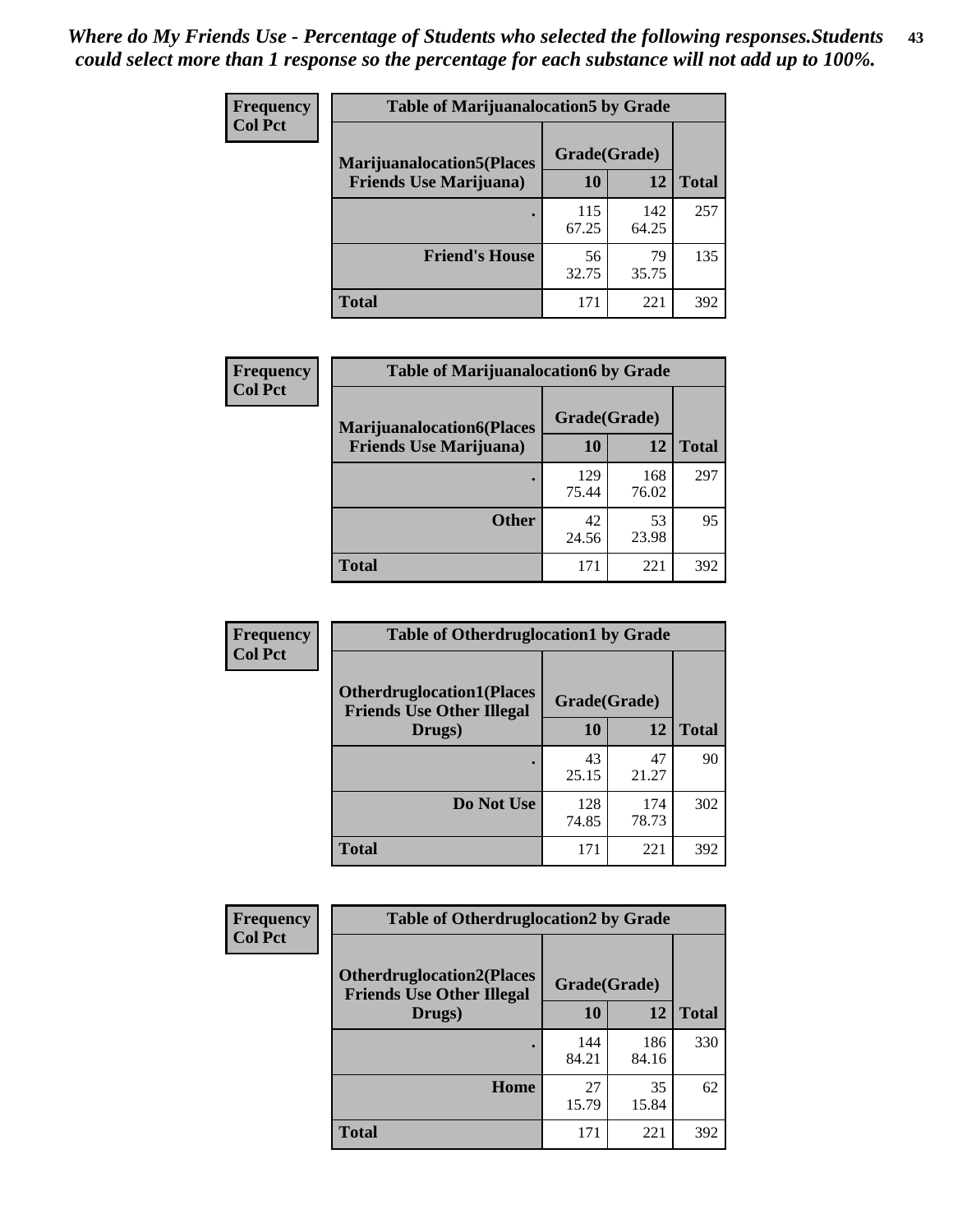| <b>Frequency</b> | <b>Table of Otherdruglocation3 by Grade</b>                          |              |              |              |
|------------------|----------------------------------------------------------------------|--------------|--------------|--------------|
| <b>Col Pct</b>   | <b>Otherdruglocation3(Places</b><br><b>Friends Use Other Illegal</b> | Grade(Grade) |              |              |
|                  | Drugs)                                                               | 10           | 12           | <b>Total</b> |
|                  |                                                                      | 158<br>92.40 | 204<br>92.31 | 362          |
|                  | <b>School</b>                                                        | 13<br>7.60   | 17<br>7.69   | 30           |
|                  | <b>Total</b>                                                         | 171          | 221          | 392          |

| <b>Frequency</b> | <b>Table of Otherdruglocation4 by Grade</b>                          |              |              |              |
|------------------|----------------------------------------------------------------------|--------------|--------------|--------------|
| <b>Col Pct</b>   | <b>Otherdruglocation4(Places</b><br><b>Friends Use Other Illegal</b> | Grade(Grade) |              |              |
|                  | Drugs)                                                               | 10           | 12           | <b>Total</b> |
|                  |                                                                      | 152<br>88.89 | 194<br>87.78 | 346          |
|                  | Car                                                                  | 19<br>11.11  | 27<br>12.22  | 46           |
|                  | <b>Total</b>                                                         | 171          | 221          | 392          |

| Frequency      | <b>Table of Otherdruglocation5 by Grade</b>                          |              |              |              |
|----------------|----------------------------------------------------------------------|--------------|--------------|--------------|
| <b>Col Pct</b> | <b>Otherdruglocation5(Places</b><br><b>Friends Use Other Illegal</b> | Grade(Grade) |              |              |
|                | Drugs)                                                               | 10           | 12           | <b>Total</b> |
|                |                                                                      | 139<br>81.29 | 185<br>83.71 | 324          |
|                | <b>Friend's House</b>                                                | 32<br>18.71  | 36<br>16.29  | 68           |
|                | <b>Total</b>                                                         | 171          | 221          | 392          |

| <b>Frequency</b> | <b>Table of Otherdruglocation6 by Grade</b>                          |              |              |              |
|------------------|----------------------------------------------------------------------|--------------|--------------|--------------|
| <b>Col Pct</b>   | <b>Otherdruglocation6(Places</b><br><b>Friends Use Other Illegal</b> | Grade(Grade) |              |              |
|                  | Drugs)                                                               | <b>10</b>    | 12           | <b>Total</b> |
|                  |                                                                      | 143<br>83.63 | 190<br>85.97 | 333          |
|                  | <b>Other</b>                                                         | 28<br>16.37  | 31<br>14.03  | 59           |
|                  | <b>Total</b>                                                         | 171          | 221          | 392          |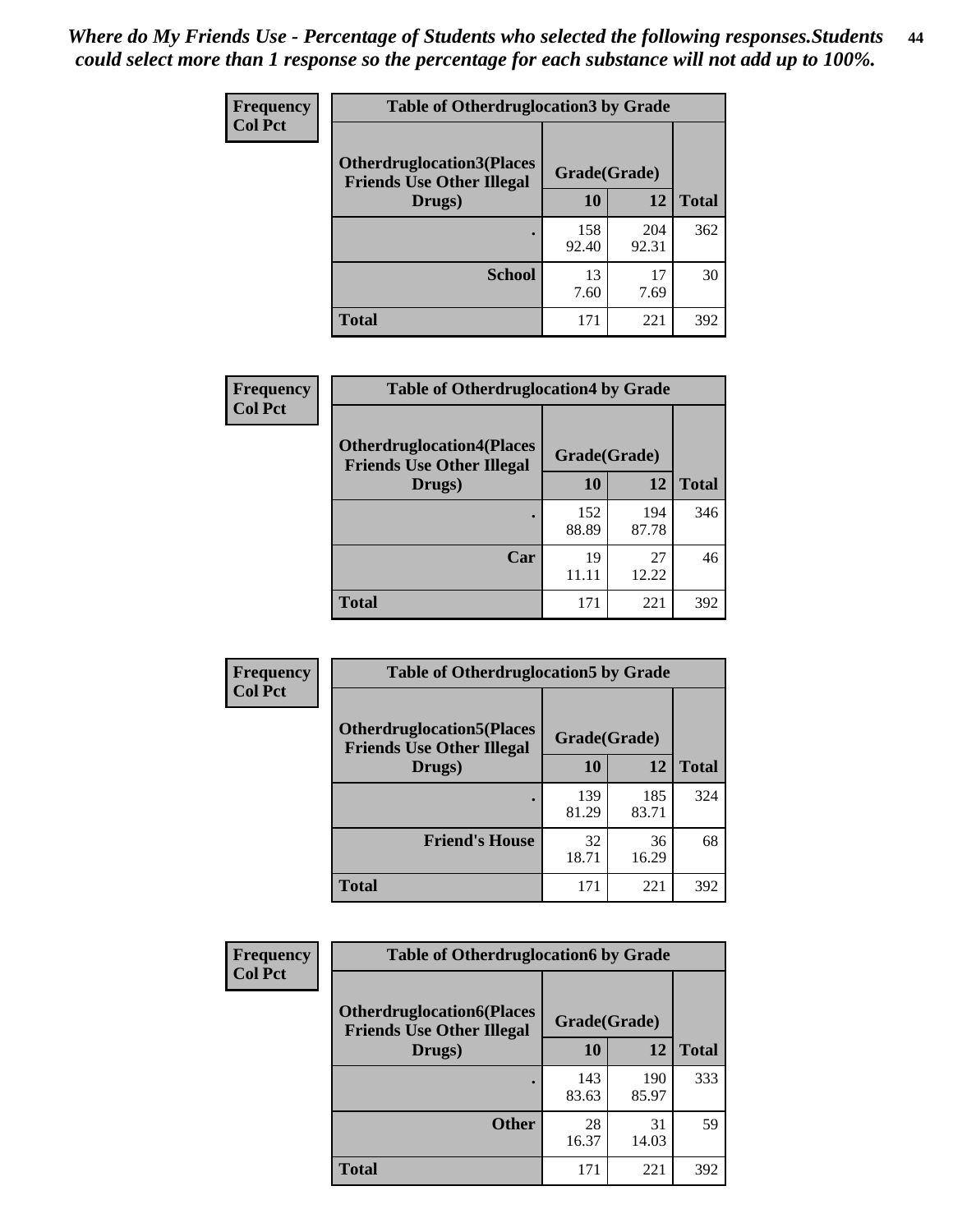| Frequency      | <b>Table of Alcoholtime1 by Grade</b>           |              |              |              |
|----------------|-------------------------------------------------|--------------|--------------|--------------|
| <b>Col Pct</b> | <b>Alcoholtime1(Times</b><br><b>Friends Use</b> | Grade(Grade) |              |              |
|                | Alcohol)                                        | 10           | 12           | <b>Total</b> |
|                |                                                 | 98<br>57.31  | 142<br>64.25 | 240          |
|                | Do Not Use                                      | 73<br>42.69  | 79<br>35.75  | 152          |
|                | <b>Total</b>                                    | 171          | 221          | 392          |

| Frequency      | <b>Table of Alcoholtime2 by Grade</b>           |              |              |              |
|----------------|-------------------------------------------------|--------------|--------------|--------------|
| <b>Col Pct</b> | <b>Alcoholtime2(Times</b><br><b>Friends Use</b> | Grade(Grade) |              |              |
|                | Alcohol)                                        | 10           | 12           | <b>Total</b> |
|                |                                                 | 152<br>88.89 | 199<br>90.05 | 351          |
|                | <b>On Way to School</b>                         | 19<br>11.11  | 22<br>9.95   | 41           |
|                | <b>Total</b>                                    | 171          | 221          | 392          |

| Frequency      | <b>Table of Alcoholtime3 by Grade</b>           |              |              |              |
|----------------|-------------------------------------------------|--------------|--------------|--------------|
| <b>Col Pct</b> | <b>Alcoholtime3(Times</b><br><b>Friends Use</b> | Grade(Grade) |              |              |
|                | Alcohol)                                        | 10           | 12           | <b>Total</b> |
|                |                                                 | 160<br>93.57 | 209<br>94.57 | 369          |
|                | <b>During School</b>                            | 11<br>6.43   | 12<br>5.43   | 23           |
|                | <b>Total</b>                                    | 171          | 221          | 392          |

| Frequency<br><b>Col Pct</b> | <b>Table of Alcoholtime4 by Grade</b> |              |              |              |
|-----------------------------|---------------------------------------|--------------|--------------|--------------|
|                             | <b>Alcoholtime4(Times</b>             | Grade(Grade) |              |              |
|                             | <b>Friends Use Alcohol)</b>           | 10           | 12           | <b>Total</b> |
|                             |                                       | 154<br>90.06 | 201<br>90.95 | 355          |
|                             | <b>On Way Home From School</b>        | 17<br>9.94   | 20<br>9.05   | 37           |
|                             | <b>Total</b>                          | 171          | 221          | 392          |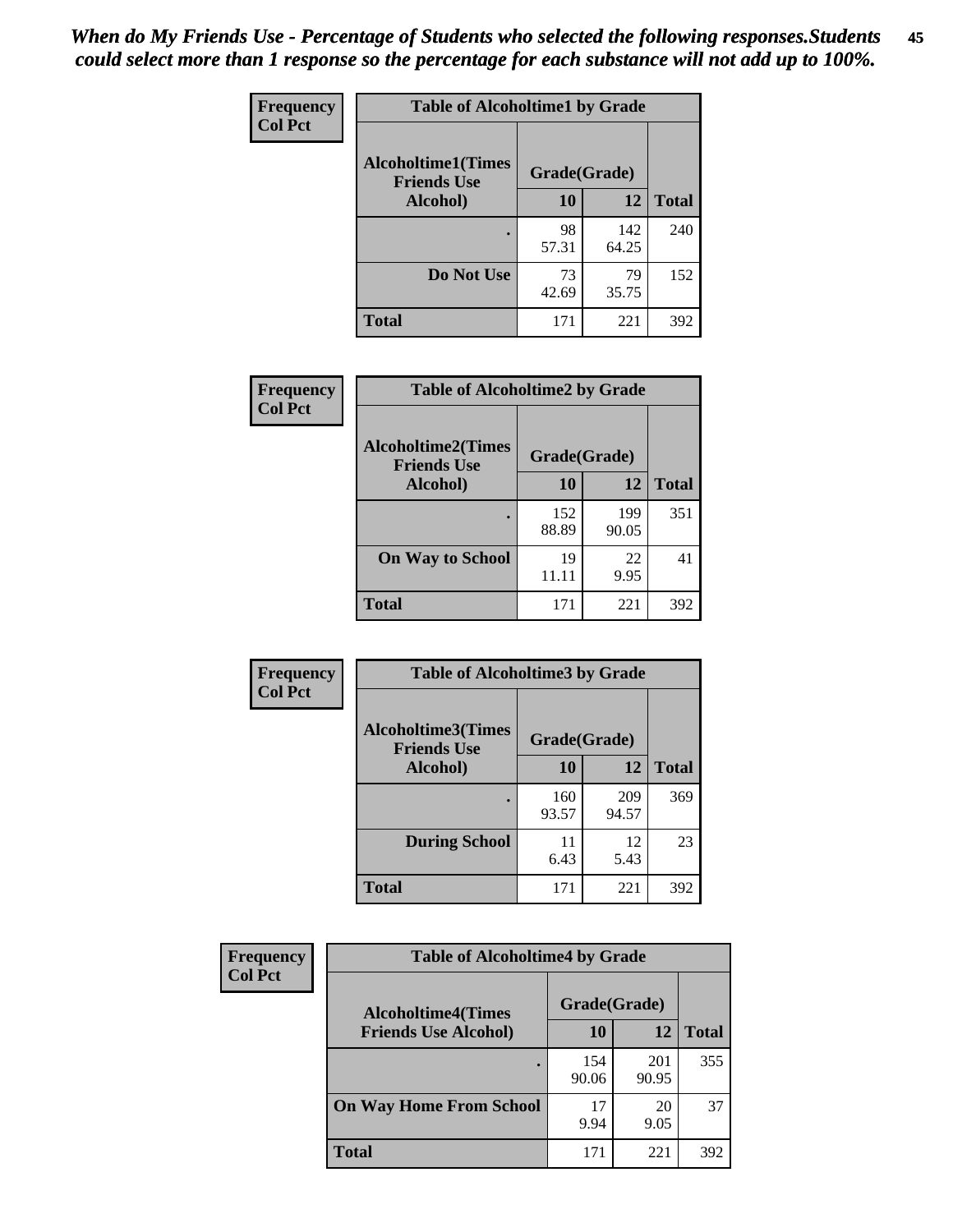*When do My Friends Use - Percentage of Students who selected the following responses.Students could select more than 1 response so the percentage for each substance will not add up to 100%.* **46**

| Frequency      | <b>Table of Alcoholtime5 by Grade</b>           |              |              |              |
|----------------|-------------------------------------------------|--------------|--------------|--------------|
| <b>Col Pct</b> | <b>Alcoholtime5(Times</b><br><b>Friends Use</b> | Grade(Grade) |              |              |
|                | Alcohol)                                        | 10           | 12           | <b>Total</b> |
|                |                                                 | 125<br>73.10 | 170<br>76.92 | 295          |
|                | Weeknights                                      | 46<br>26.90  | 51<br>23.08  | 97           |
|                | <b>Total</b>                                    | 171          | 221          | 392          |

| Frequency      | <b>Table of Alcoholtime6 by Grade</b>           |              |              |              |
|----------------|-------------------------------------------------|--------------|--------------|--------------|
| <b>Col Pct</b> | <b>Alcoholtime6(Times</b><br><b>Friends Use</b> | Grade(Grade) |              |              |
|                | Alcohol)                                        | 10           | 12           | <b>Total</b> |
|                |                                                 | 70<br>40.94  | 80<br>36.20  | 150          |
|                | Weekends                                        | 101<br>59.06 | 141<br>63.80 | 242          |
|                | <b>Total</b>                                    | 171          | 221          | 392          |

| Frequency      | <b>Table of Tobaccotime1 by Grade</b>           |              |              |              |
|----------------|-------------------------------------------------|--------------|--------------|--------------|
| <b>Col Pct</b> | <b>Tobaccotime1(Times</b><br><b>Friends Use</b> | Grade(Grade) |              |              |
|                | <b>Tobacco</b> )                                | 10           | 12           | <b>Total</b> |
|                | ٠                                               | 67<br>39.18  | 91<br>41.18  | 158          |
|                | Do Not Use                                      | 104<br>60.82 | 130<br>58.82 | 234          |
|                | <b>Total</b>                                    | 171          | 221          | 392          |

| <b>Frequency</b> |                                                 | <b>Table of Tobaccotime2 by Grade</b> |              |              |  |
|------------------|-------------------------------------------------|---------------------------------------|--------------|--------------|--|
| <b>Col Pct</b>   | <b>Tobaccotime2(Times</b><br><b>Friends Use</b> | Grade(Grade)                          |              |              |  |
|                  | <b>Tobacco</b> )                                | 10                                    | 12           | <b>Total</b> |  |
|                  |                                                 | 142<br>83.04                          | 175<br>79.19 | 317          |  |
|                  | <b>On Way to School</b>                         | 29<br>16.96                           | 46<br>20.81  | 75           |  |
|                  | <b>Total</b>                                    | 171                                   | 221          | 392          |  |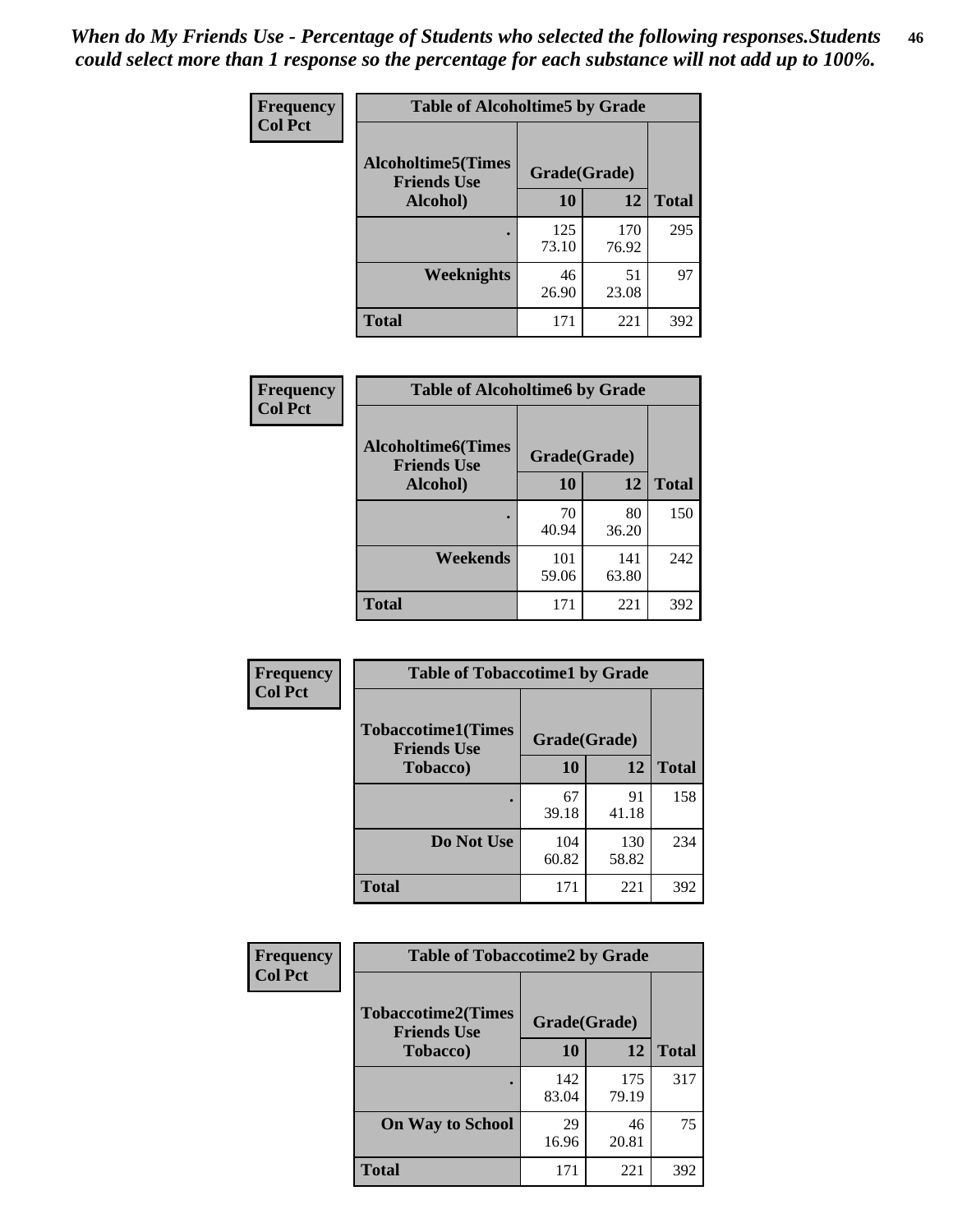*When do My Friends Use - Percentage of Students who selected the following responses.Students could select more than 1 response so the percentage for each substance will not add up to 100%.* **47**

| <b>Frequency</b> | <b>Table of Tobaccotime3 by Grade</b>           |              |              |              |  |
|------------------|-------------------------------------------------|--------------|--------------|--------------|--|
| <b>Col Pct</b>   | <b>Tobaccotime3(Times</b><br><b>Friends Use</b> | Grade(Grade) |              |              |  |
|                  | <b>Tobacco</b> )                                | 10           | 12           | <b>Total</b> |  |
|                  |                                                 | 159<br>92.98 | 199<br>90.05 | 358          |  |
|                  | <b>During School</b>                            | 12<br>7.02   | 22<br>9.95   | 34           |  |
|                  | <b>Total</b>                                    | 171          | 221          | 392          |  |

| <b>Frequency</b> | <b>Table of Tobaccotime4 by Grade</b> |              |              |              |
|------------------|---------------------------------------|--------------|--------------|--------------|
| <b>Col Pct</b>   | <b>Tobaccotime4(Times</b>             | Grade(Grade) |              |              |
|                  | <b>Friends Use Tobacco)</b>           | 10           | 12           | <b>Total</b> |
|                  |                                       | 154<br>90.06 | 201<br>90.95 | 355          |
|                  | <b>On Way Home From School</b>        | 17<br>9.94   | 20<br>9.05   | 37           |
|                  | <b>Total</b>                          | 171          | 221          | 392          |

| <b>Frequency</b> | <b>Table of Tobaccotime5 by Grade</b>           |              |              |              |
|------------------|-------------------------------------------------|--------------|--------------|--------------|
| <b>Col Pct</b>   | <b>Tobaccotime5(Times</b><br><b>Friends Use</b> | Grade(Grade) |              |              |
|                  | <b>Tobacco</b> )                                | 10           | 12           | <b>Total</b> |
|                  |                                                 | 118<br>69.01 | 147<br>66.52 | 265          |
|                  | Weeknights                                      | 53<br>30.99  | 74<br>33.48  | 127          |
|                  | <b>Total</b>                                    | 171          | 221          | 392          |

| Frequency<br><b>Col Pct</b> | <b>Table of Tobaccotime6 by Grade</b>           |              |              |              |
|-----------------------------|-------------------------------------------------|--------------|--------------|--------------|
|                             | <b>Tobaccotime6(Times</b><br><b>Friends Use</b> | Grade(Grade) |              |              |
|                             | <b>Tobacco</b> )                                | 10           | 12           | <b>Total</b> |
|                             |                                                 | 106<br>61.99 | 138<br>62.44 | 244          |
|                             | Weekends                                        | 65<br>38.01  | 83<br>37.56  | 148          |
|                             | <b>Total</b>                                    | 171          | 221          | 392          |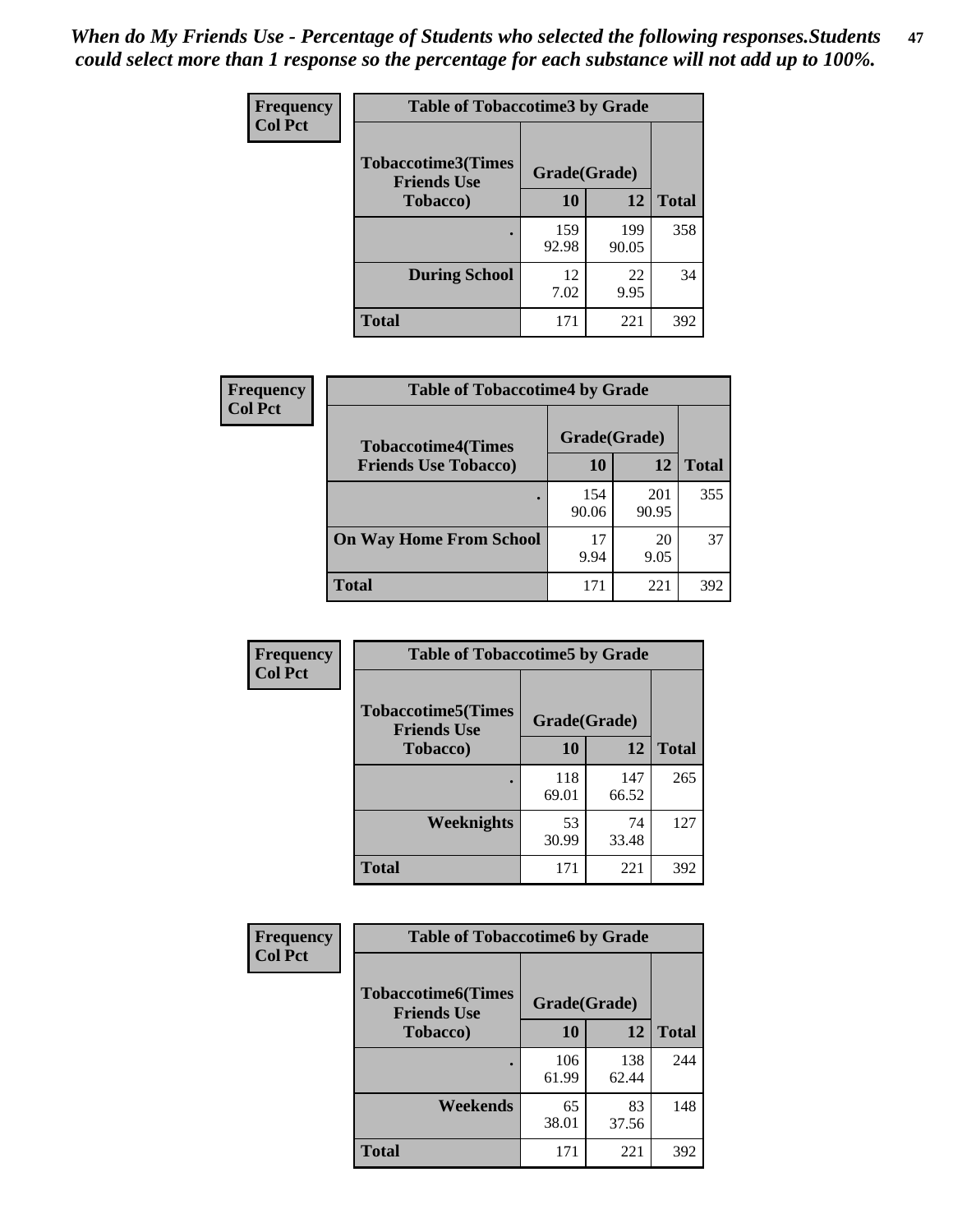| Frequency      | <b>Table of Marijuanatime1 by Grade</b>           |              |              |              |
|----------------|---------------------------------------------------|--------------|--------------|--------------|
| <b>Col Pct</b> | <b>Marijuanatime1(Times</b><br><b>Friends Use</b> | Grade(Grade) |              |              |
|                | Marijuana)                                        | 10           | 12           | <b>Total</b> |
|                |                                                   | 75<br>43.86  | 93<br>42.08  | 168          |
|                | Do Not Use                                        | 96<br>56.14  | 128<br>57.92 | 224          |
|                | <b>Total</b>                                      | 171          | 221          | 392          |

| Frequency      | <b>Table of Marijuanatime2 by Grade</b>           |              |              |              |
|----------------|---------------------------------------------------|--------------|--------------|--------------|
| <b>Col Pct</b> | <b>Marijuanatime2(Times</b><br><b>Friends Use</b> | Grade(Grade) |              |              |
|                | Marijuana)                                        | 10           | 12           | <b>Total</b> |
|                |                                                   | 144<br>84.21 | 183<br>82.81 | 327          |
|                | <b>On Way to School</b>                           | 27<br>15.79  | 38<br>17.19  | 65           |
|                | <b>Total</b>                                      | 171          | 221          | 392          |

| Frequency      | <b>Table of Marijuanatime3 by Grade</b>    |              |              |              |
|----------------|--------------------------------------------|--------------|--------------|--------------|
| <b>Col Pct</b> | Marijuanatime3(Times<br><b>Friends Use</b> | Grade(Grade) |              |              |
|                | Marijuana)                                 | 10           | 12           | <b>Total</b> |
|                |                                            | 158<br>92.40 | 200<br>90.50 | 358          |
|                | <b>During School</b>                       | 13<br>7.60   | 21<br>9.50   | 34           |
|                | <b>Total</b>                               | 171          | 221          | 392          |

| <b>Frequency</b> | <b>Table of Marijuanatime4 by Grade</b> |              |              |              |
|------------------|-----------------------------------------|--------------|--------------|--------------|
| <b>Col Pct</b>   | <b>Marijuanatime4(Times</b>             | Grade(Grade) |              |              |
|                  | <b>Friends Use Marijuana</b> )          | 10           | 12           | <b>Total</b> |
|                  |                                         | 146<br>85.38 | 183<br>82.81 | 329          |
|                  | <b>On Way Home From School</b>          | 25<br>14.62  | 38<br>17.19  | 63           |
|                  | <b>Total</b>                            | 171          | 221          | 392          |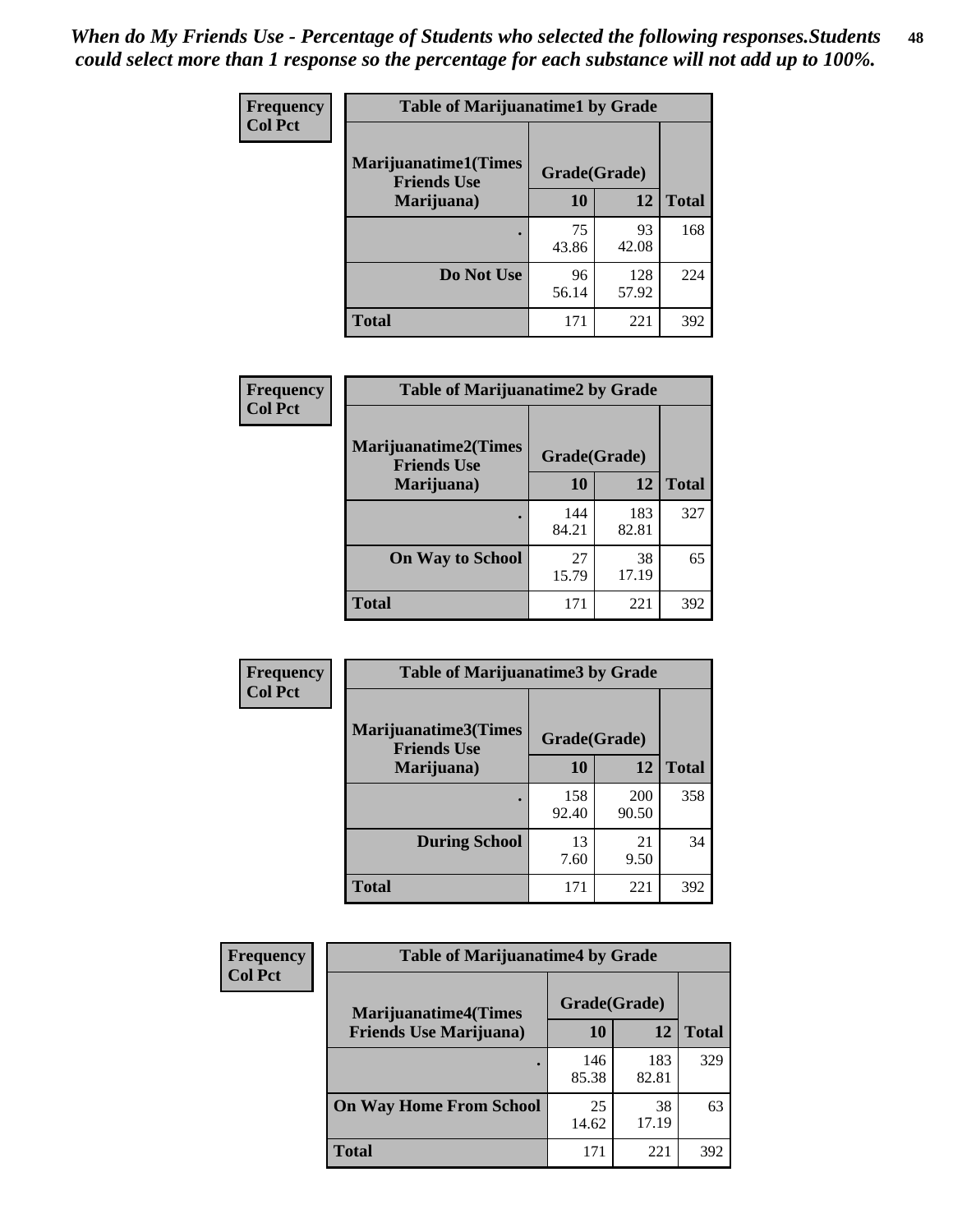| Frequency      | <b>Table of Marijuanatime5 by Grade</b>            |              |              |              |
|----------------|----------------------------------------------------|--------------|--------------|--------------|
| <b>Col Pct</b> | <b>Marijuanatime5</b> (Times<br><b>Friends Use</b> | Grade(Grade) |              |              |
|                | Marijuana)                                         | 10           | 12           | <b>Total</b> |
|                |                                                    | 122<br>71.35 | 161<br>72.85 | 283          |
|                | Weeknights                                         | 49<br>28.65  | 60<br>27.15  | 109          |
|                | <b>Total</b>                                       | 171          | 221          | 392          |

| Frequency      | <b>Table of Marijuanatime6 by Grade</b>           |              |              |              |
|----------------|---------------------------------------------------|--------------|--------------|--------------|
| <b>Col Pct</b> | <b>Marijuanatime6(Times</b><br><b>Friends Use</b> | Grade(Grade) |              |              |
|                | Marijuana)                                        | 10           | 12           | <b>Total</b> |
|                |                                                   | 99<br>57.89  | 135<br>61.09 | 234          |
|                | Weekends                                          | 72<br>42.11  | 86<br>38.91  | 158          |
|                | <b>Total</b>                                      | 171          | 221          | 392          |

| Frequency      | <b>Table of Otherdrugtime1 by Grade</b>                 |              |              |              |
|----------------|---------------------------------------------------------|--------------|--------------|--------------|
| <b>Col Pct</b> | <b>Otherdrugtime1(Times</b><br><b>Friends Use Other</b> | Grade(Grade) |              |              |
|                | <b>Illegal Drugs</b> )                                  | 10           | 12           | <b>Total</b> |
|                |                                                         | 41<br>23.98  | 46<br>20.81  | 87           |
|                | Do Not Use                                              | 130<br>76.02 | 175<br>79.19 | 305          |
|                | Total                                                   | 171          | 221          | 392          |

| Frequency      | <b>Table of Otherdrugtime2 by Grade</b>                                 |              |              |              |  |  |
|----------------|-------------------------------------------------------------------------|--------------|--------------|--------------|--|--|
| <b>Col Pct</b> | <b>Otherdrugtime2(Times</b><br>Grade(Grade)<br><b>Friends Use Other</b> |              |              |              |  |  |
|                | <b>Illegal Drugs</b> )                                                  |              | 12           | <b>Total</b> |  |  |
|                |                                                                         | 159<br>92.98 | 202<br>91.40 | 361          |  |  |
|                | <b>On Way to School</b>                                                 | 12<br>7.02   | 19<br>8.60   | 31           |  |  |
|                | <b>Total</b>                                                            | 171          | 221          | 392          |  |  |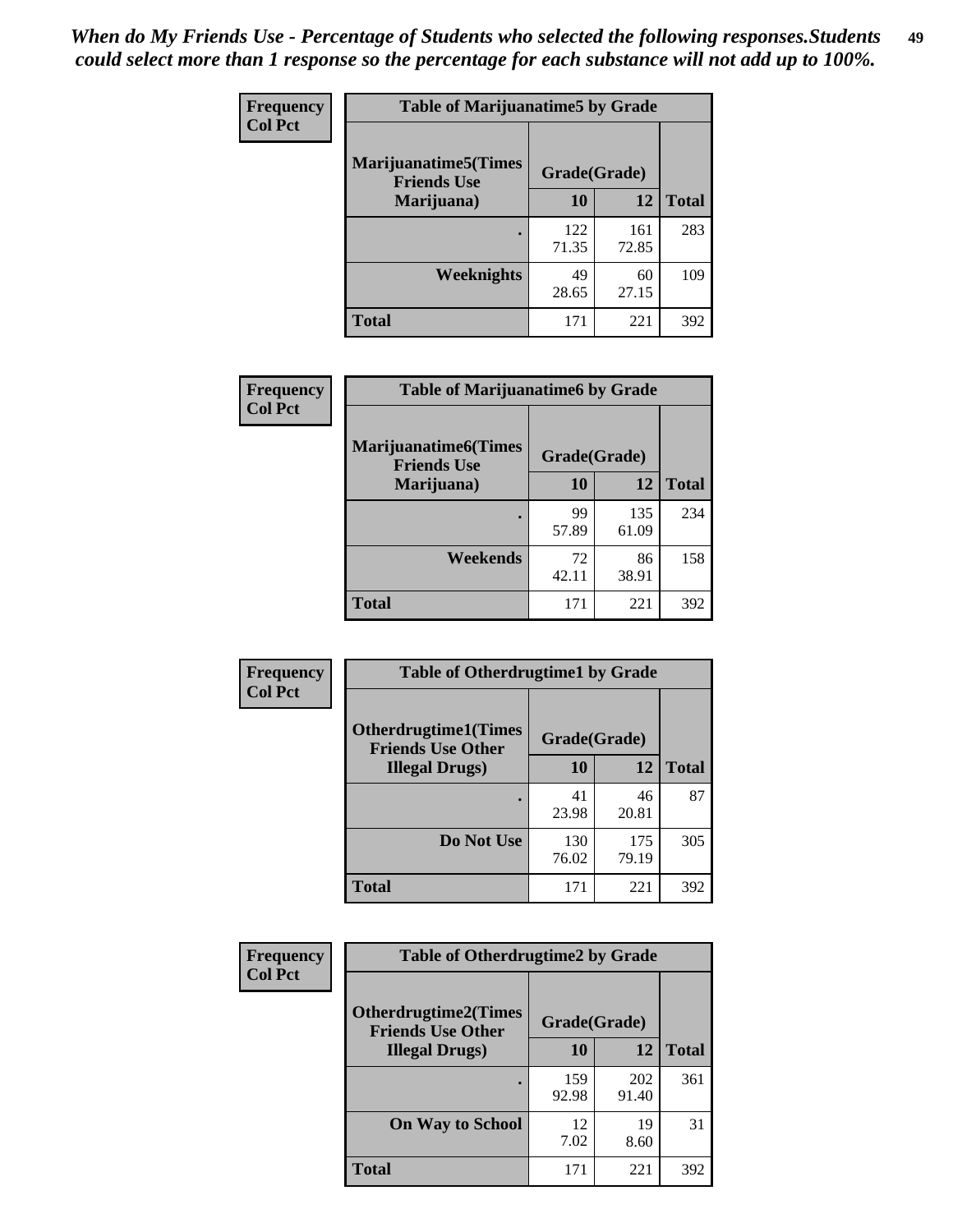| <b>Frequency</b>       | <b>Table of Otherdrugtime3 by Grade</b>          |              |              |              |  |  |
|------------------------|--------------------------------------------------|--------------|--------------|--------------|--|--|
| <b>Col Pct</b>         | Otherdrugtime3(Times<br><b>Friends Use Other</b> | Grade(Grade) |              |              |  |  |
| <b>Illegal Drugs</b> ) |                                                  | 10           | 12           | <b>Total</b> |  |  |
|                        |                                                  | 162<br>94.74 | 207<br>93.67 | 369          |  |  |
|                        | <b>During School</b>                             | 9<br>5.26    | 14<br>6.33   | 23           |  |  |
|                        | Total                                            | 171          | 221          | 392          |  |  |

| Frequency      | <b>Table of Otherdrugtime4 by Grade</b>                         |              |              |              |  |  |  |
|----------------|-----------------------------------------------------------------|--------------|--------------|--------------|--|--|--|
| <b>Col Pct</b> | <b>Otherdrugtime4(Times</b><br><b>Friends Use Other Illegal</b> | Grade(Grade) |              |              |  |  |  |
|                | Drugs)                                                          | 10           | 12           | <b>Total</b> |  |  |  |
|                |                                                                 | 157<br>91.81 | 198<br>89.59 | 355          |  |  |  |
|                | <b>On Way Home From School</b>                                  | 14<br>8.19   | 23<br>10.41  | 37           |  |  |  |
|                | <b>Total</b>                                                    | 171          | 221          | 392          |  |  |  |

| <b>Frequency</b> | <b>Table of Otherdrugtime5 by Grade</b>                  |              |              |              |  |  |
|------------------|----------------------------------------------------------|--------------|--------------|--------------|--|--|
| <b>Col Pct</b>   | <b>Otherdrugtime5</b> (Times<br><b>Friends Use Other</b> | Grade(Grade) |              |              |  |  |
|                  | <b>Illegal Drugs</b> )                                   | 10           | 12           | <b>Total</b> |  |  |
|                  |                                                          | 143<br>83.63 | 192<br>86.88 | 335          |  |  |
|                  | <b>Weeknights</b>                                        | 28<br>16.37  | 29<br>13.12  | 57           |  |  |
|                  | Total                                                    | 171          | 221          | 392          |  |  |

| Frequency<br><b>Col Pct</b> | <b>Table of Otherdrugtime6 by Grade</b>                 |              |              |              |  |  |
|-----------------------------|---------------------------------------------------------|--------------|--------------|--------------|--|--|
|                             | <b>Otherdrugtime6(Times</b><br><b>Friends Use Other</b> | Grade(Grade) |              |              |  |  |
|                             | <b>Illegal Drugs</b> )                                  | 10           | 12           | <b>Total</b> |  |  |
|                             |                                                         | 131<br>76.61 | 177<br>80.09 | 308          |  |  |
|                             | Weekends                                                | 40<br>23.39  | 44<br>19.91  | 84           |  |  |
|                             | <b>Total</b>                                            | 171          | 221          | 392          |  |  |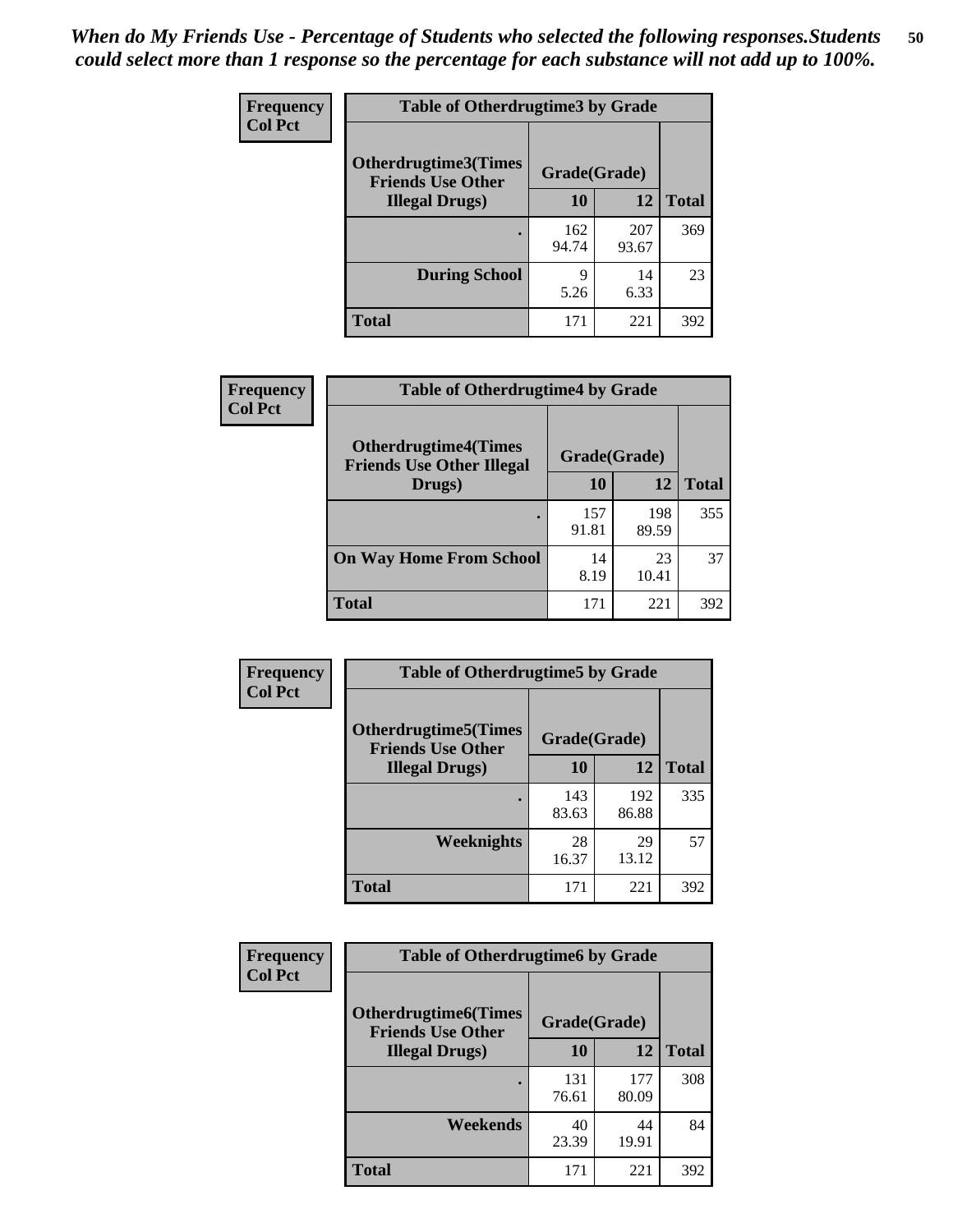| Frequency      | <b>Table of Educationalcohol by Grade</b>                                                                  |              |              |              |  |  |
|----------------|------------------------------------------------------------------------------------------------------------|--------------|--------------|--------------|--|--|
| <b>Col Pct</b> | Educationalcohol(I<br>have been taught<br>about alcohol,<br>tobacco,<br>and other drugs<br>within the last | Grade(Grade) |              |              |  |  |
|                | year at school)                                                                                            | 10           | 12           | <b>Total</b> |  |  |
|                | Yes                                                                                                        | 108<br>63.16 | 103<br>46.61 | 211          |  |  |
|                | N <sub>0</sub>                                                                                             | 63<br>36.84  | 118<br>53.39 | 181          |  |  |
|                | <b>Total</b>                                                                                               | 171          | 221          | 392          |  |  |

| Frequency      | <b>Table of Eversmoked by Grade</b> |              |              |              |  |  |
|----------------|-------------------------------------|--------------|--------------|--------------|--|--|
| <b>Col Pct</b> | Eversmoked(I<br>have smoked         | Grade(Grade) |              |              |  |  |
|                | a cigarette)                        | 10           | 12           | <b>Total</b> |  |  |
|                | <b>Yes</b>                          | 43<br>25.15  | 74<br>33.48  | 117          |  |  |
|                | N <sub>0</sub>                      | 128<br>74.85 | 147<br>66.52 | 275          |  |  |
|                | <b>Total</b>                        | 171          | 221          | 392          |  |  |

| Frequency      | <b>Table of Drovedrinking by Grade</b>                                                                              |                    |              |              |  |  |  |
|----------------|---------------------------------------------------------------------------------------------------------------------|--------------------|--------------|--------------|--|--|--|
| <b>Col Pct</b> | Drovedrinking(In<br>the past 30 days I<br>have driven a car<br>or other vehicle<br>while I was<br>drinking alcohol) | Grade(Grade)<br>10 | 12           | <b>Total</b> |  |  |  |
|                | <b>Yes</b>                                                                                                          | 2<br>1.17          | 10<br>4.52   | 12           |  |  |  |
|                | N <sub>0</sub>                                                                                                      | 169<br>98.83       | 211<br>95.48 | 380          |  |  |  |
|                | <b>Total</b>                                                                                                        | 171                | 221          | 392          |  |  |  |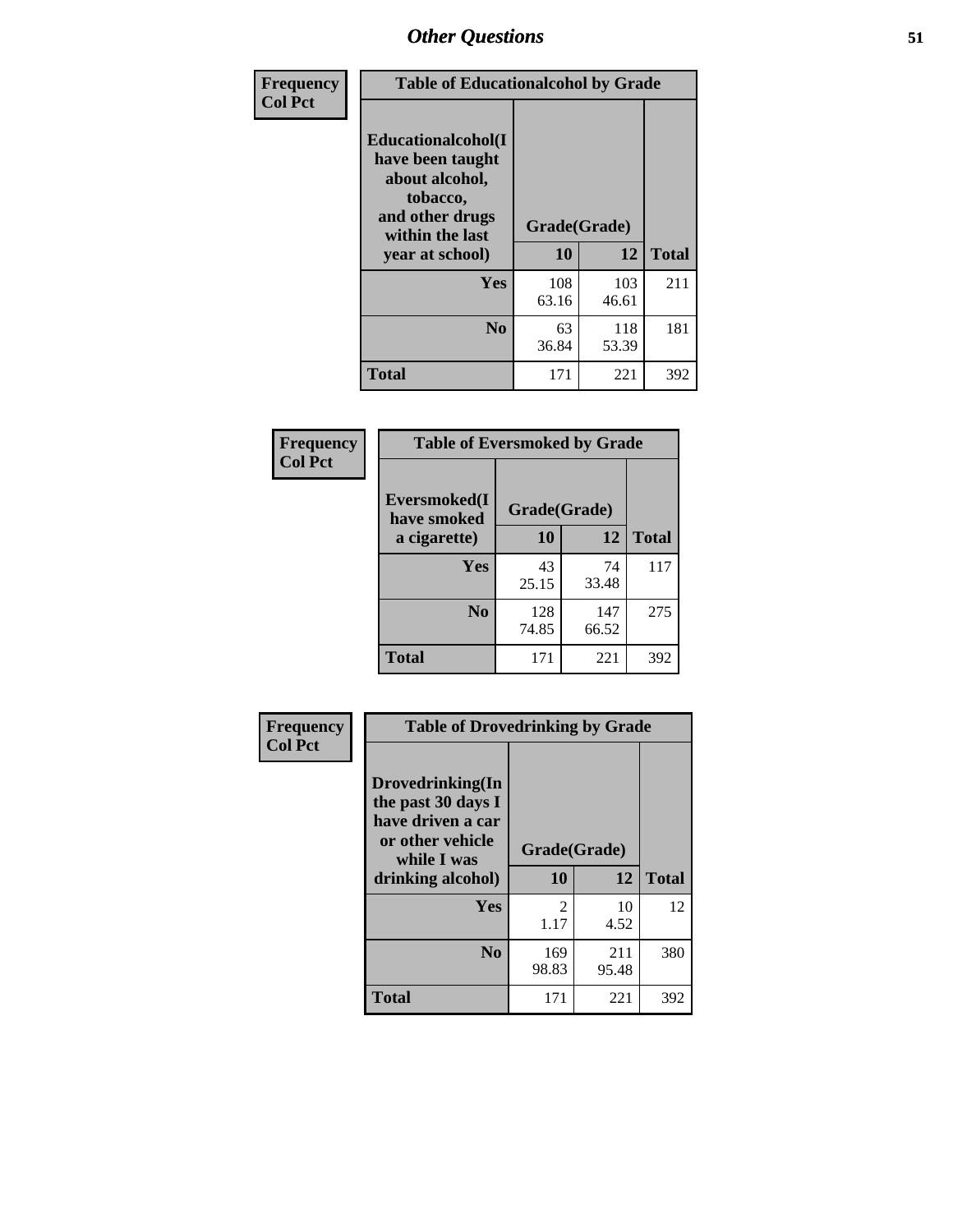| Frequency<br><b>Col Pct</b> | <b>Table of Rodedrinking by Grade</b>                                                                      |              |              |              |  |  |
|-----------------------------|------------------------------------------------------------------------------------------------------------|--------------|--------------|--------------|--|--|
|                             | Rodedrinking(In<br>the past 30 days<br>I have ridden in<br>a car with a<br>driver who had<br>been drinking | Grade(Grade) |              |              |  |  |
|                             | alcohol)                                                                                                   | 10           | 12           | <b>Total</b> |  |  |
|                             | <b>Yes</b>                                                                                                 | 24<br>14.04  | 34<br>15.38  | 58           |  |  |
|                             | N <sub>0</sub>                                                                                             | 147<br>85.96 | 187<br>84.62 | 334          |  |  |
|                             | <b>Total</b>                                                                                               | 171          | 221          | 392          |  |  |

#### **Frequency Col Pct**

| <b>Table of Drugsschool by Grade</b>                                                                                      |              |              |              |  |  |  |  |
|---------------------------------------------------------------------------------------------------------------------------|--------------|--------------|--------------|--|--|--|--|
| <b>Drugsschool</b> (During<br>the past 12 months,<br>I have been offered,<br>sold,<br>or given illegal<br>drugs on school | Grade(Grade) |              |              |  |  |  |  |
| property)                                                                                                                 | 10           | 12           | <b>Total</b> |  |  |  |  |
| Yes                                                                                                                       | 31<br>18.13  | 37<br>16.74  | 68           |  |  |  |  |
| N <sub>0</sub>                                                                                                            | 140<br>81.87 | 184<br>83.26 | 324          |  |  |  |  |
| <b>Total</b>                                                                                                              | 171          | 221          | 392          |  |  |  |  |

| Frequency      | <b>Table of Helpbullied by Grade</b>                                   |                                 |              |              |  |  |  |
|----------------|------------------------------------------------------------------------|---------------------------------|--------------|--------------|--|--|--|
| <b>Col Pct</b> | $Helpb$ ullied $(I$<br>would help<br>someone who was<br>being bullied) | Grade(Grade)<br><b>10</b><br>12 |              | <b>Total</b> |  |  |  |
|                |                                                                        |                                 |              |              |  |  |  |
|                | <b>Strongly Agree</b>                                                  | 68<br>39.77                     | 107<br>48.42 | 175          |  |  |  |
|                | <b>Somewhat Agree</b>                                                  | 80<br>46.78                     | 79<br>35.75  | 159          |  |  |  |
|                | <b>Somewhat Disagree</b>                                               | 14<br>8.19                      | 22<br>9.95   | 36           |  |  |  |
|                | <b>Strongly Disagree</b>                                               | 9<br>5.26                       | 13<br>5.88   | 22           |  |  |  |
|                | <b>Total</b>                                                           | 171                             | 221          | 392          |  |  |  |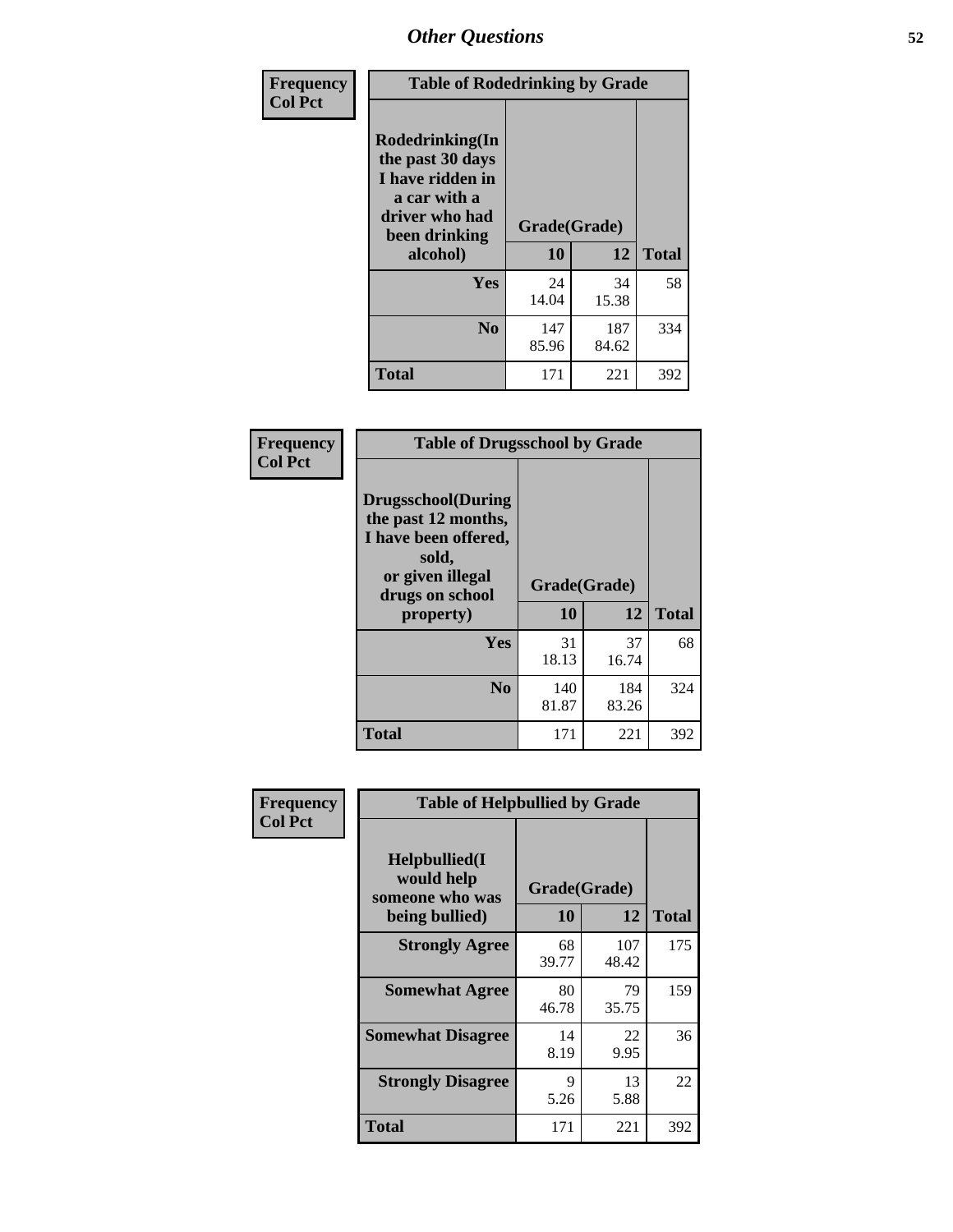| <b>Frequency</b><br><b>Row Pct</b> | <b>Table of Grade by Bingedrinking</b><br><b>Bingedrinking(I have drunk five or more</b><br>drinks of alcohol at one sitting during the<br>last 30 days) |              |                    |                         |                        |                                  |                               |                   |              |
|------------------------------------|----------------------------------------------------------------------------------------------------------------------------------------------------------|--------------|--------------------|-------------------------|------------------------|----------------------------------|-------------------------------|-------------------|--------------|
|                                    | Grade(Grade)   Days                                                                                                                                      | $\mathbf{0}$ | $1$ or $ $<br>days | 3 <sub>to</sub><br>days | $6$ to<br>9<br>days    | 10<br>$\mathbf{t}$<br>19<br>days | <b>20</b><br>to<br>29<br>days | All<br>30<br>days | <b>Total</b> |
|                                    | 10                                                                                                                                                       | 159<br>92.98 | 3<br>1.75          | 3<br>1.75               | $\mathfrak{D}$<br>1.17 | 0.58                             | 3<br>1.75                     | $\Omega$<br>0.00  | 171          |
|                                    | 12                                                                                                                                                       | 195<br>88.24 | 9<br>4.07          | $\overline{4}$<br>1.81  | 2<br>0.90              | 6<br>2.71                        | 3<br>1.36                     | 2<br>0.90         | 221          |
|                                    | <b>Total</b>                                                                                                                                             | 354          | 12                 | 7                       | 4                      | 7                                | 6                             | $\mathfrak{D}$    | 392          |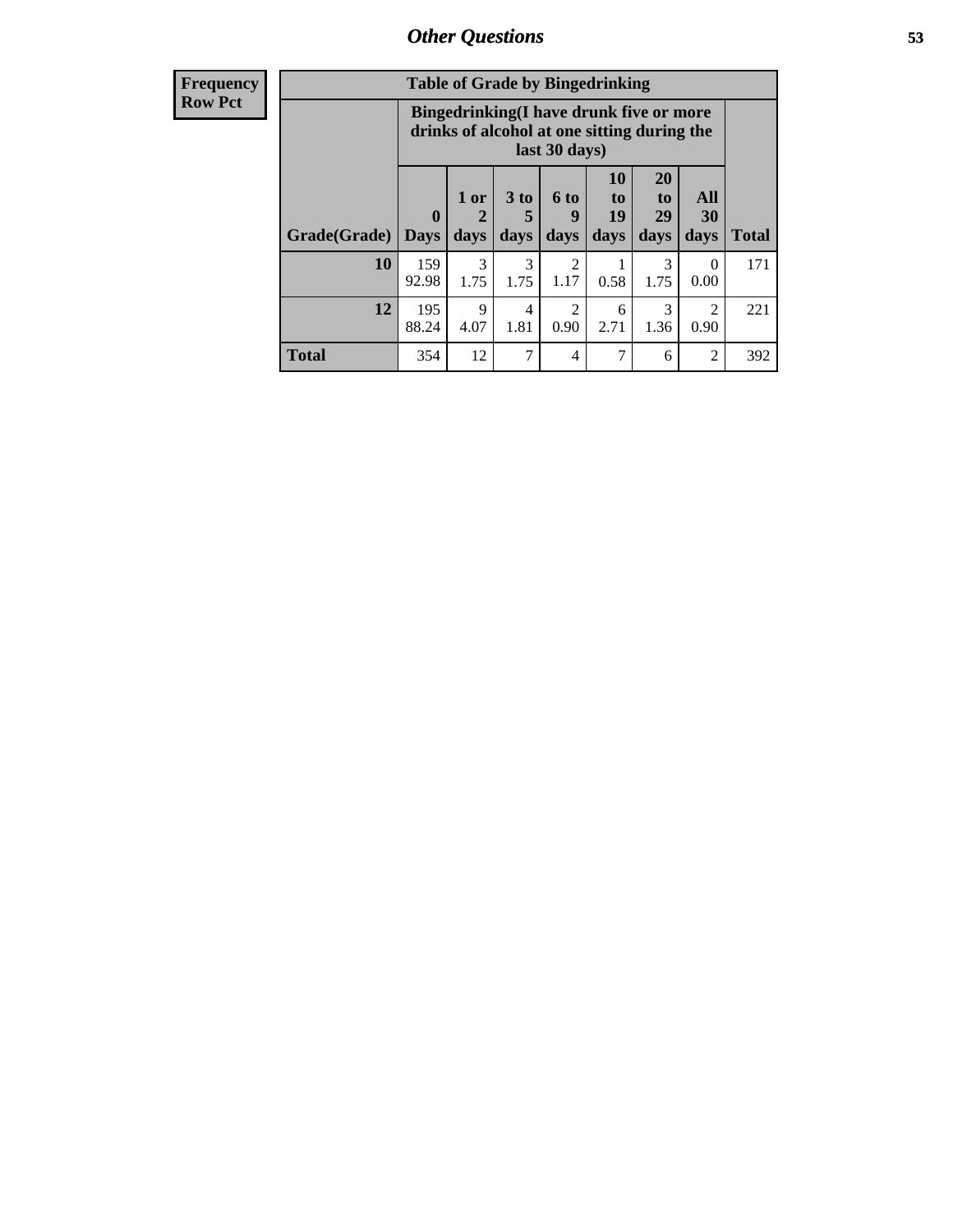### *Nutrition* **54**

| <b>Frequency</b> |
|------------------|
| <b>Row Pct</b>   |

| <b>Table of Grade by Dairy</b> |                          |                                                                 |                             |                                    |              |  |  |
|--------------------------------|--------------------------|-----------------------------------------------------------------|-----------------------------|------------------------------------|--------------|--|--|
|                                |                          | Dairy (I eat at least 3 servings of dairy<br>products each day) |                             |                                    |              |  |  |
| Grade(Grade)                   | <b>Strongly</b><br>Agree | <b>Somewhat</b><br>Agree                                        | <b>Somewhat</b><br>Disagree | <b>Strongly</b><br><b>Disagree</b> | <b>Total</b> |  |  |
| 10                             | 47<br>27.49              | 72<br>42.11                                                     | 30<br>17.54                 | 22<br>12.87                        | 171          |  |  |
| 12                             | 61<br>27.60              | 86<br>38.91                                                     | 43<br>19.46                 | 31<br>14.03                        | 221          |  |  |
| <b>Total</b>                   | 108                      | 158                                                             | 73                          | 53                                 | 392          |  |  |

| <b>Frequency</b> |  |
|------------------|--|
| <b>Row Pct</b>   |  |

| <b>Table of Grade by Fruitveg</b>                                                                                        |             |             |             |             |              |  |
|--------------------------------------------------------------------------------------------------------------------------|-------------|-------------|-------------|-------------|--------------|--|
| Fruitveg(I eat at least 5 servings of fruits<br>and vegetables each day)                                                 |             |             |             |             |              |  |
| Somewhat Somewhat<br><b>Strongly</b><br><b>Strongly</b><br><b>Disagree</b><br>Grade(Grade)<br>Agree<br>Disagree<br>Agree |             |             |             |             | <b>Total</b> |  |
| 10                                                                                                                       | 22<br>12.87 | 61<br>35.67 | 51<br>29.82 | 37<br>21.64 | 171          |  |
| 12                                                                                                                       | 37<br>16.74 | 56<br>25.34 | 78<br>35.29 | 50<br>22.62 | 221          |  |
| <b>Total</b>                                                                                                             | 59          | 117         | 129         | 87          | 392          |  |

| Frequency      | <b>Table of Grade by Cafeteriahealthy</b> |                          |             |                                                                       |                                    |              |  |
|----------------|-------------------------------------------|--------------------------|-------------|-----------------------------------------------------------------------|------------------------------------|--------------|--|
| <b>Row Pct</b> |                                           |                          |             | Cafeteriahealthy (School meals in my<br>school cafeteria are healthy) |                                    |              |  |
|                | Grade(Grade)                              | <b>Strongly</b><br>Agree | Agree       | Somewhat   Somewhat  <br>Disagree                                     | <b>Strongly</b><br><b>Disagree</b> | <b>Total</b> |  |
|                | 10                                        | 8<br>4.68                | 47<br>27.49 | 58<br>33.92                                                           | 58<br>33.92                        | 171          |  |
|                | 12                                        | 8<br>3.62                | 48<br>21.72 | 66<br>29.86                                                           | 99<br>44.80                        | 221          |  |
|                | <b>Total</b>                              | 16                       | 95          | 124                                                                   | 157                                | 392          |  |

| <b>Frequency</b> |
|------------------|
| <b>Row Pct</b>   |

| <b>Table of Grade by Cafeterianutrition</b>                                               |                          |                          |                             |                                    |              |  |  |
|-------------------------------------------------------------------------------------------|--------------------------|--------------------------|-----------------------------|------------------------------------|--------------|--|--|
| <b>Cafeterianutrition</b> (Facts about nutrition<br>are available in my school cafeteria) |                          |                          |                             |                                    |              |  |  |
| Grade(Grade)                                                                              | <b>Strongly</b><br>Agree | <b>Somewhat</b><br>Agree | <b>Somewhat</b><br>Disagree | <b>Strongly</b><br><b>Disagree</b> | <b>Total</b> |  |  |
| 10                                                                                        | 25<br>14.62              | 49<br>28.65              | 47<br>27.49                 | 50<br>29.24                        | 171          |  |  |
| 12                                                                                        | 22<br>9.95               | 70<br>31.67              | 69<br>31.22                 | 60<br>27.15                        | 221          |  |  |
| <b>Total</b>                                                                              | 47                       | 119                      | 116                         | 110                                | 392          |  |  |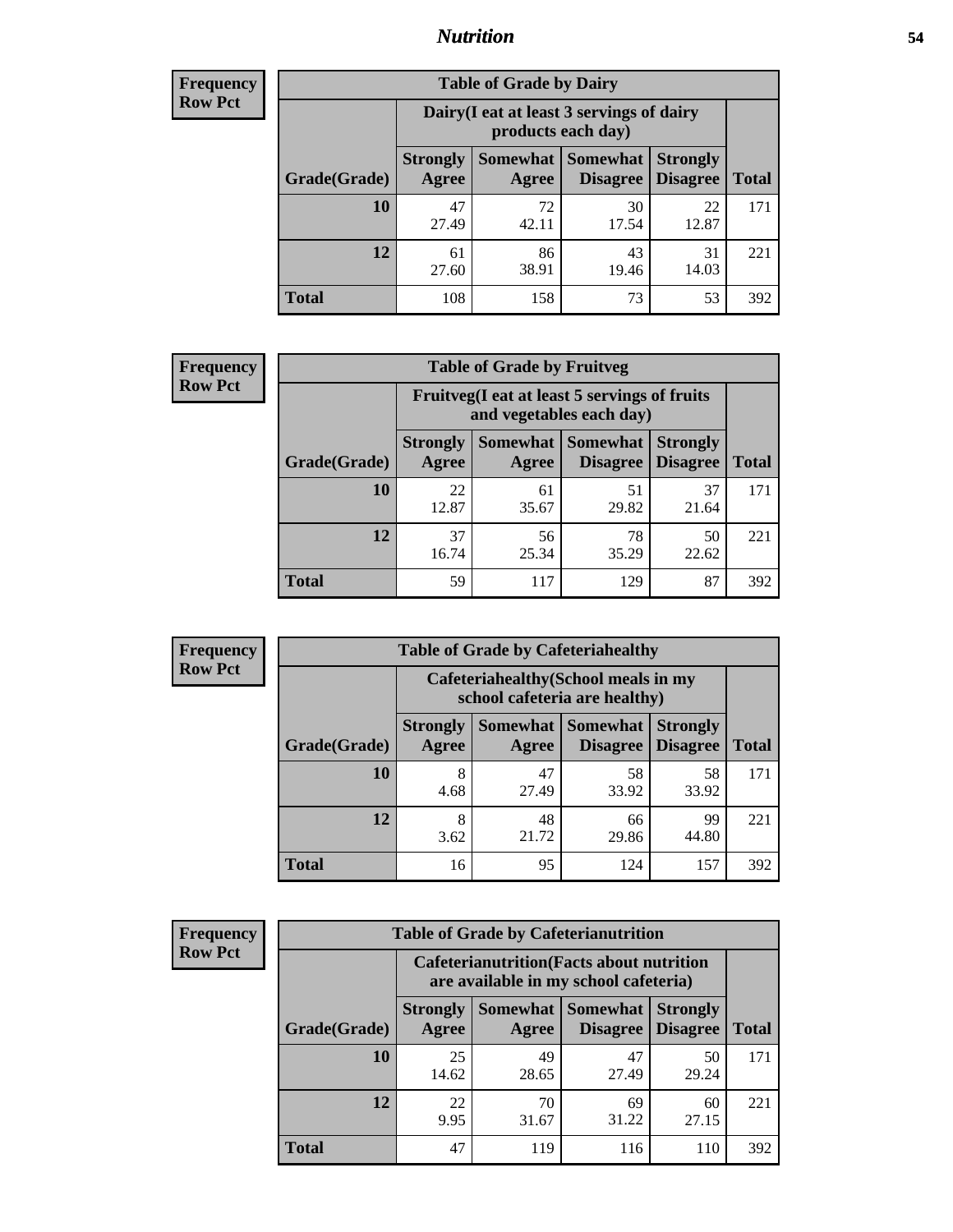### *Nutrition* **55**

| Frequency |
|-----------|
| Row Pct   |

| <b>Table of Grade by Schoollunch</b> |                          |                                                                 |                             |                                    |              |  |  |
|--------------------------------------|--------------------------|-----------------------------------------------------------------|-----------------------------|------------------------------------|--------------|--|--|
|                                      |                          | Schoollunch(I eat school lunch three or<br>more times per week) |                             |                                    |              |  |  |
| Grade(Grade)                         | <b>Strongly</b><br>Agree | Somewhat  <br>Agree                                             | <b>Somewhat</b><br>Disagree | <b>Strongly</b><br><b>Disagree</b> | <b>Total</b> |  |  |
| 10                                   | 90<br>52.63              | 29<br>16.96                                                     | 14<br>8.19                  | 38<br>22.22                        | 171          |  |  |
| 12                                   | 93<br>42.08              | 46<br>20.81                                                     | 16<br>7.24                  | 66<br>29.86                        | 221          |  |  |
| <b>Total</b>                         | 183                      | 75                                                              | 30                          | 104                                | 392          |  |  |

| <b>Frequency</b> |  |
|------------------|--|
| <b>Row Pct</b>   |  |

| <b>Table of Grade by Foodchoices</b>                                |                          |             |                                      |                                    |              |
|---------------------------------------------------------------------|--------------------------|-------------|--------------------------------------|------------------------------------|--------------|
| Foodchoices (I make healthy food choices in<br>my school cafeteria) |                          |             |                                      |                                    |              |
| Grade(Grade)                                                        | <b>Strongly</b><br>Agree | Agree       | Somewhat Somewhat<br><b>Disagree</b> | <b>Strongly</b><br><b>Disagree</b> | <b>Total</b> |
| 10                                                                  | 28<br>16.37              | 66<br>38.60 | 33<br>19.30                          | 44<br>25.73                        | 171          |
| 12                                                                  | 29<br>13.12              | 65<br>29.41 | 54<br>24.43                          | 73<br>33.03                        | 221          |
| <b>Total</b>                                                        | 57                       | 131         | 87                                   | 117                                | 392          |

| Frequency      | <b>Table of Grade by Wholewheat</b>                                                                                |                          |             |                                          |                                    |              |  |  |
|----------------|--------------------------------------------------------------------------------------------------------------------|--------------------------|-------------|------------------------------------------|------------------------------------|--------------|--|--|
| <b>Row Pct</b> | <b>Wholewheat</b> (There are whole wheat and<br>multigrain breads and cereals available in<br>my school cafeteria) |                          |             |                                          |                                    |              |  |  |
|                | Grade(Grade)                                                                                                       | <b>Strongly</b><br>Agree | Agree       | Somewhat   Somewhat  <br><b>Disagree</b> | <b>Strongly</b><br><b>Disagree</b> | <b>Total</b> |  |  |
|                | 10                                                                                                                 | 33<br>19.30              | 54<br>31.58 | 36<br>21.05                              | 48<br>28.07                        | 171          |  |  |
|                | 12                                                                                                                 | 43<br>19.46              | 74<br>33.48 | 50<br>22.62                              | 54<br>24.43                        | 221          |  |  |
|                | <b>Total</b>                                                                                                       | 76                       | 128         | 86                                       | 102                                | 392          |  |  |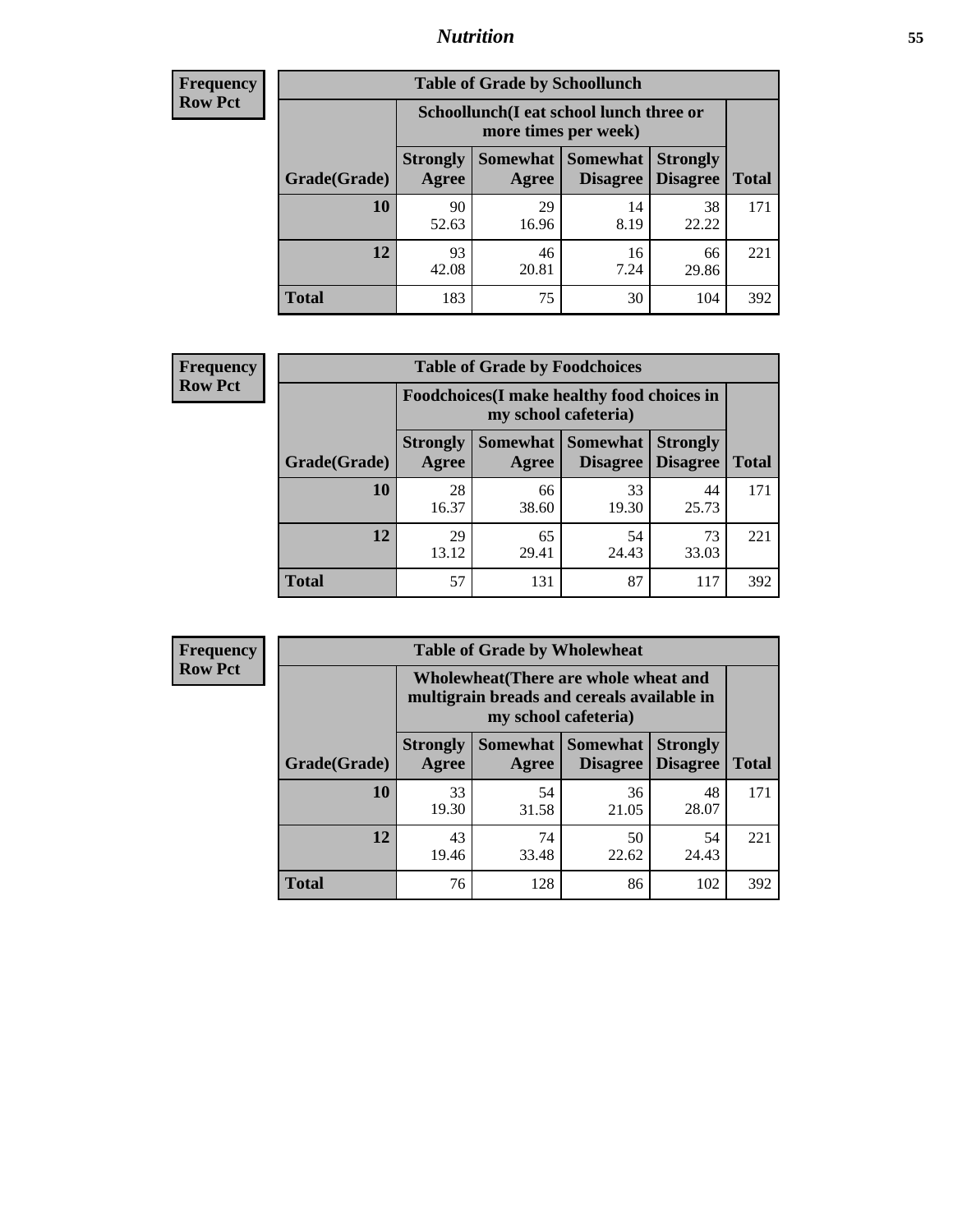### *Nutrition* **56**

**Frequency Row Pct**

| <b>Table of Grade by Healthyvending</b> |                                                                                                                                               |                          |                                    |                                    |              |  |
|-----------------------------------------|-----------------------------------------------------------------------------------------------------------------------------------------------|--------------------------|------------------------------------|------------------------------------|--------------|--|
|                                         | Healthyvending (If only healthy snacks and<br>beverages were available in the vending<br>machines during the school day,<br>I would buy them) |                          |                                    |                                    |              |  |
| Grade(Grade)                            | <b>Strongly</b><br>Agree                                                                                                                      | <b>Somewhat</b><br>Agree | <b>Somewhat</b><br><b>Disagree</b> | <b>Strongly</b><br><b>Disagree</b> | <b>Total</b> |  |
| 10                                      | 25<br>14.62                                                                                                                                   | 50<br>29.24              | 38<br>22.22                        | 58<br>33.92                        | 171          |  |
| 12                                      | 51<br>23.08                                                                                                                                   | 63<br>28.51              | 34<br>15.38                        | 73<br>33.03                        | 221          |  |
| <b>Total</b>                            | 76                                                                                                                                            | 113                      | 72                                 | 131                                | 392          |  |

**Frequency Row Pct**

| <b>Table of Grade by Schoolbreakfast</b> |                                                                                                                                         |             |                   |                                        |              |  |
|------------------------------------------|-----------------------------------------------------------------------------------------------------------------------------------------|-------------|-------------------|----------------------------------------|--------------|--|
|                                          | Schoolbreakfast (If breakfast were<br>available at school,<br>but outside the cafeteria,<br>I would eat breakfast at school more often) |             |                   |                                        |              |  |
| Grade(Grade)                             | <b>Strongly</b><br>Agree                                                                                                                | Agree       | Somewhat Somewhat | <b>Strongly</b><br>Disagree   Disagree | <b>Total</b> |  |
| 10                                       | 48<br>28.07                                                                                                                             | 50<br>29.24 | 37<br>21.64       | 36<br>21.05                            | 171          |  |
| 12                                       | 74<br>33.48                                                                                                                             | 75<br>33.94 | 36<br>16.29       | 36<br>16.29                            | 221          |  |
| <b>Total</b>                             | 122                                                                                                                                     | 125         | 73                | 72                                     | 392          |  |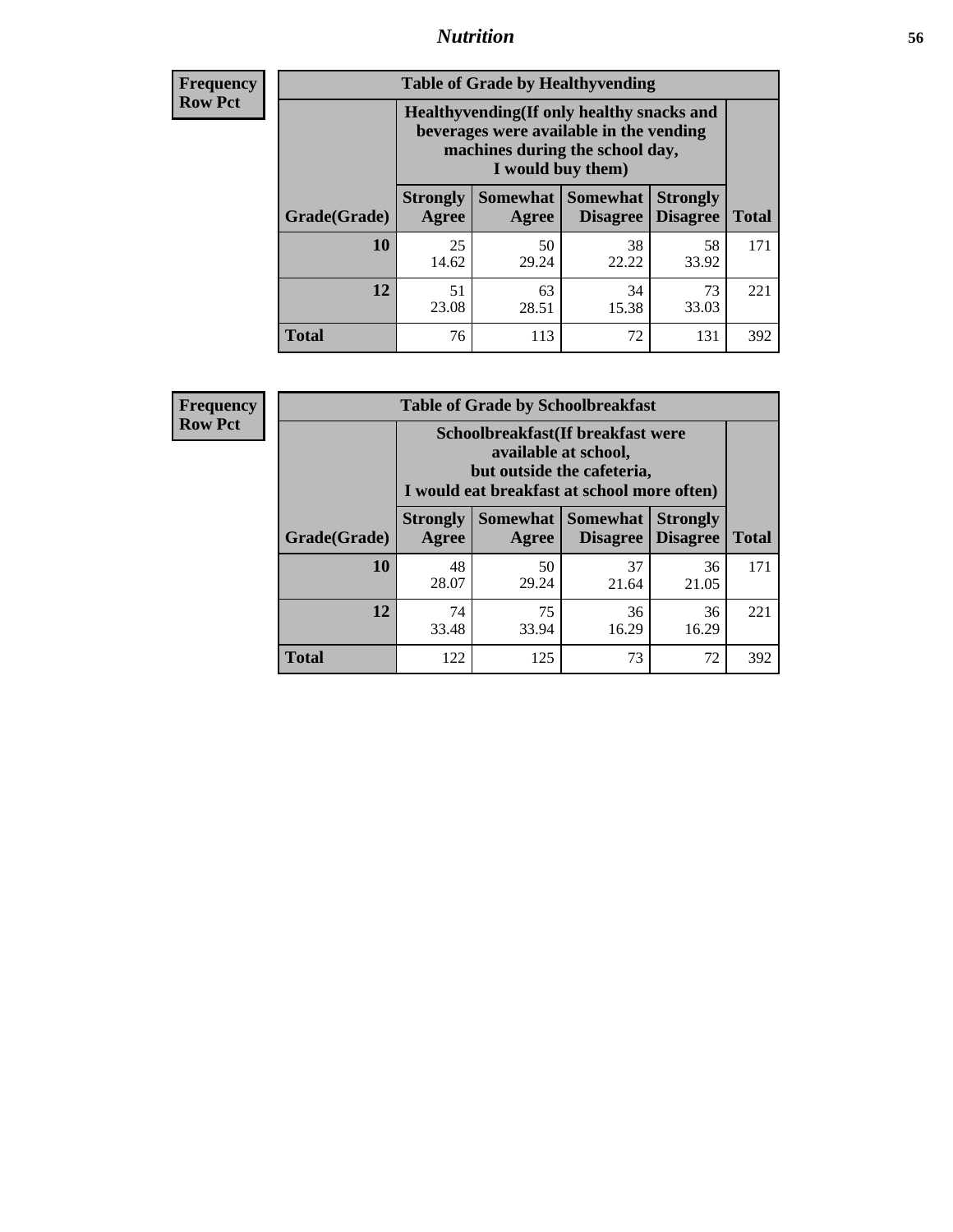| Frequency<br><b>Col Pct</b> | <b>Table of Educationaids by Grade</b>                                                      |                    |             |              |
|-----------------------------|---------------------------------------------------------------------------------------------|--------------------|-------------|--------------|
|                             | <b>Educationaids</b> (I<br>have been<br>taught about<br><b>HIV/AIDS</b> at<br>school in the | Grade(Grade)<br>10 | 12          | <b>Total</b> |
|                             | past year)                                                                                  |                    |             |              |
|                             | Yes                                                                                         | 115                | 129         | 244          |
|                             |                                                                                             | 67.25              | 58.37       |              |
|                             | N <sub>0</sub>                                                                              | 56<br>32.75        | 92<br>41.63 | 148          |
|                             | <b>Total</b>                                                                                | 171                | 221         | 392          |

| Frequency<br><b>Col Pct</b> | <b>Table of Educationcharacter by Grade</b>                                                  |              |              |              |
|-----------------------------|----------------------------------------------------------------------------------------------|--------------|--------------|--------------|
|                             | <b>Educationcharacter(I)</b><br>have been taught<br>about character<br>education in the past | Grade(Grade) |              |              |
|                             | year at school)                                                                              | 10           | 12           | <b>Total</b> |
|                             | Yes                                                                                          | 131<br>76.61 | 148<br>66.97 | 279          |
|                             | N <sub>0</sub>                                                                               | 40<br>23.39  | 73<br>33.03  | 113          |
|                             | <b>Total</b>                                                                                 | 171          | 221          | 392          |

| Frequency      | <b>Table of Gradcoach1 by Grade</b>              |              |              |              |
|----------------|--------------------------------------------------|--------------|--------------|--------------|
| <b>Col Pct</b> | Gradcoach1(I<br>know who my<br><b>Graduation</b> | Grade(Grade) |              |              |
|                | Coach is)                                        | 10           | 12           | <b>Total</b> |
|                | <b>Yes</b>                                       | 15<br>8.77   | 117<br>52.94 | 132          |
|                | N <sub>0</sub>                                   | 156<br>91.23 | 104<br>47.06 | 260          |
|                | <b>Total</b>                                     | 171          | 221          | 392          |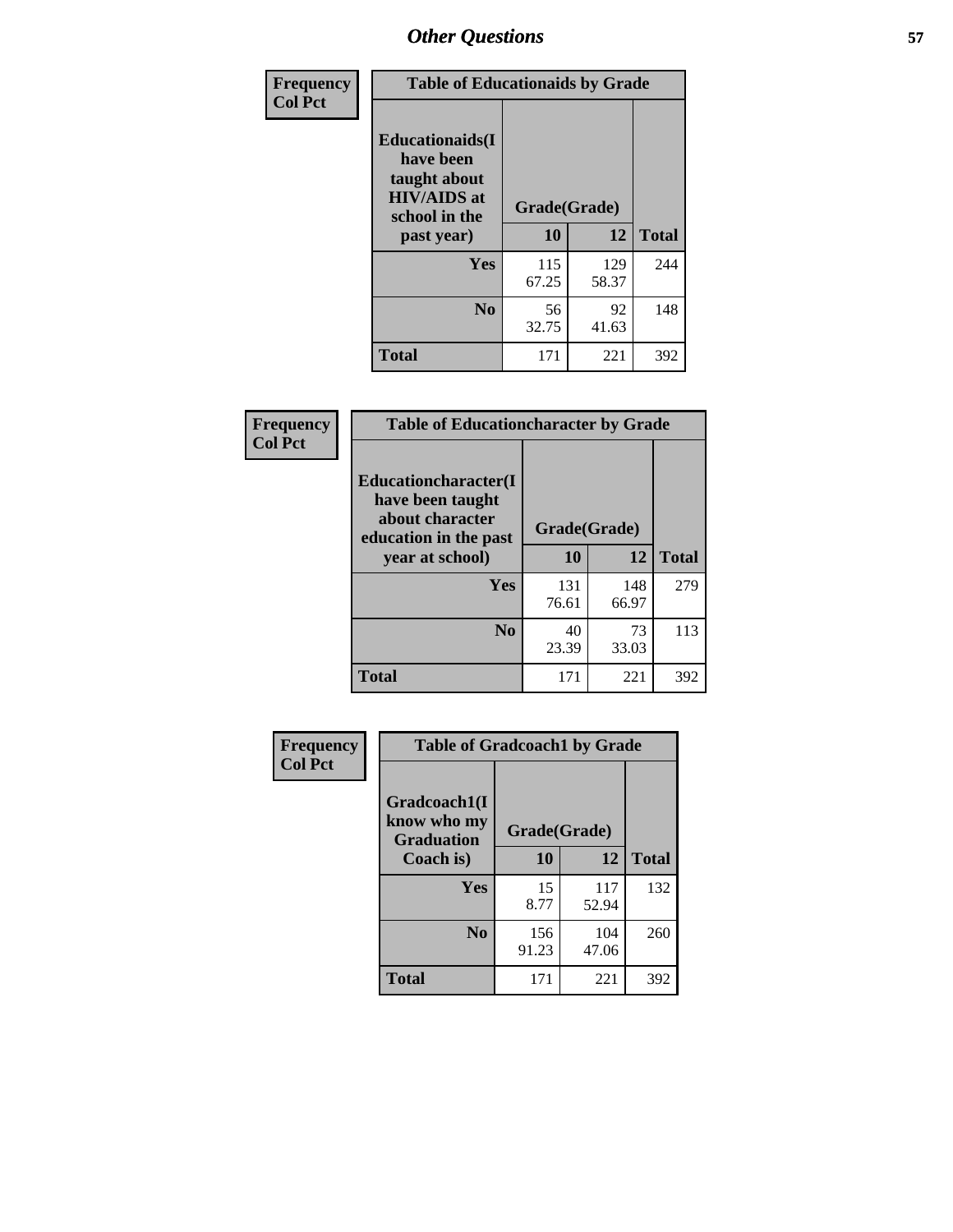| Frequency      | <b>Table of Gradcoach2 by Grade</b> |              |              |              |
|----------------|-------------------------------------|--------------|--------------|--------------|
| <b>Col Pct</b> |                                     |              |              |              |
|                | Gradcoach2(I<br>have                |              |              |              |
|                | contacted my<br><b>Graduation</b>   | Grade(Grade) |              |              |
|                | Coach)                              | 10           | 12           | <b>Total</b> |
|                | <b>Yes</b>                          | 10<br>5.85   | 34<br>15.38  | 44           |
|                | N <sub>0</sub>                      | 161<br>94.15 | 187<br>84.62 | 348          |
|                | <b>Total</b>                        | 171          | 221          | 392          |

| <b>Frequency</b><br><b>Col Pct</b> | <b>Table of Gradcoach3 by Grade</b>                                         |              |              |              |
|------------------------------------|-----------------------------------------------------------------------------|--------------|--------------|--------------|
|                                    | Gradcoach3(I<br>have received<br>assistance<br>from my<br><b>Graduation</b> | Grade(Grade) |              |              |
|                                    | Coach)                                                                      | 10           | 12           | <b>Total</b> |
|                                    | Yes                                                                         | 6<br>3.51    | 31<br>14.03  | 37           |
|                                    | N <sub>0</sub>                                                              | 51<br>29.82  | 53<br>23.98  | 104          |
|                                    | Don't know                                                                  | 114<br>66.67 | 137<br>61.99 | 251          |
|                                    | <b>Total</b>                                                                | 171          | 221          | 392          |

| Frequency      | <b>Table of Selfharm by Grade</b>                                                                                                                                          |              |              |              |
|----------------|----------------------------------------------------------------------------------------------------------------------------------------------------------------------------|--------------|--------------|--------------|
| <b>Col Pct</b> | <b>Selfharm</b> (During<br>the past 12<br>months,<br>I harmed myself<br>on purpose<br><b>Suicideconsider</b><br>During the past<br>12 months,<br>I seriously<br>considered | Grade(Grade) |              |              |
|                | suicide)                                                                                                                                                                   | 10           | 12           | <b>Total</b> |
|                | Yes                                                                                                                                                                        | 28<br>16.37  | 18<br>8.14   | 46           |
|                | N <sub>0</sub>                                                                                                                                                             | 143<br>83.63 | 203<br>91.86 | 346          |
|                | Total                                                                                                                                                                      | 171          | 221          | 392          |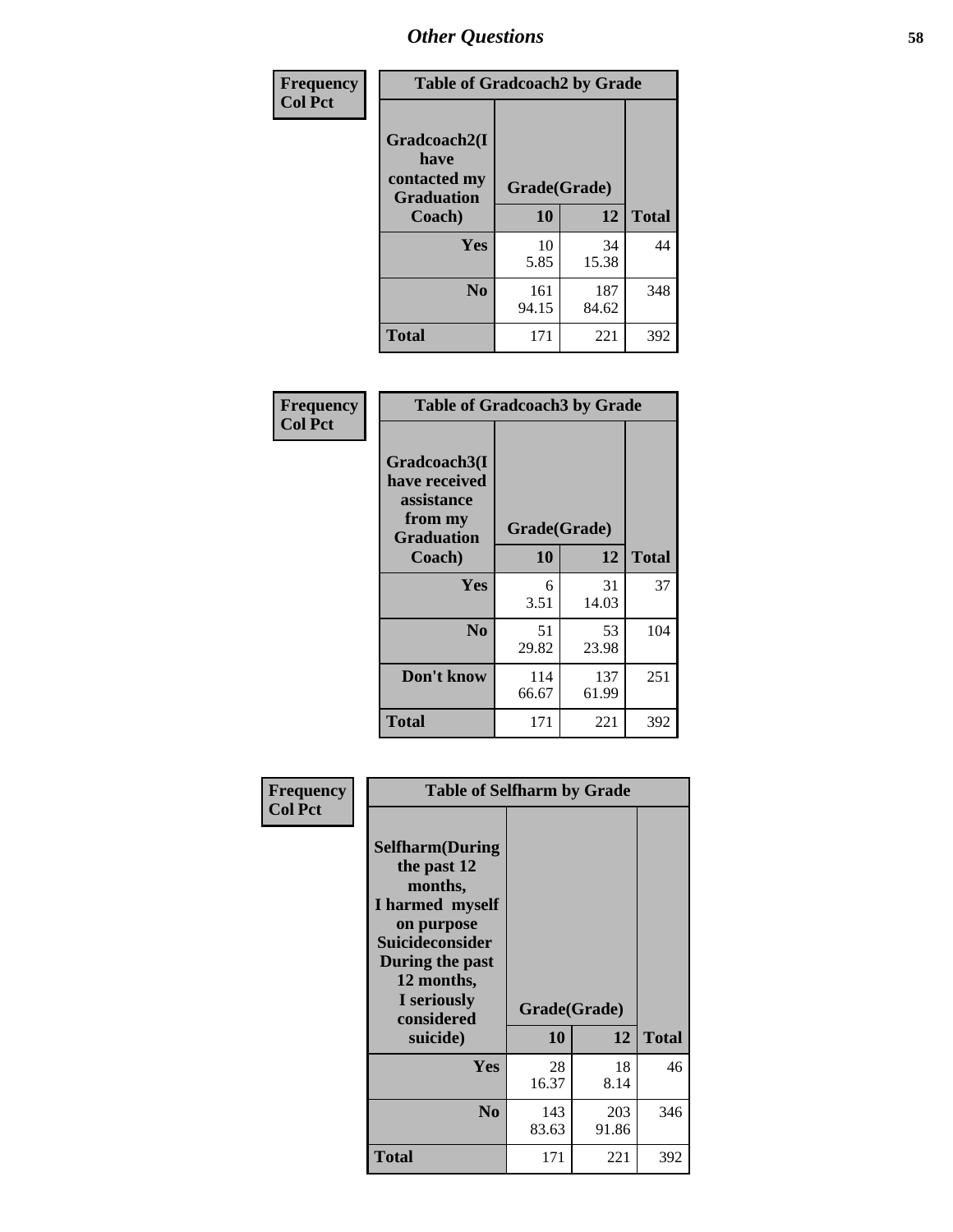| <b>Frequency</b> | <b>Table of Suicideconsider by Grade</b> |              |              |              |
|------------------|------------------------------------------|--------------|--------------|--------------|
| <b>Col Pct</b>   |                                          | Grade(Grade) |              |              |
|                  | Suicideconsider                          | <b>10</b>    | 12           | <b>Total</b> |
|                  | Yes                                      | 19<br>11.11  | 17<br>7.69   | 36           |
|                  | N <sub>0</sub>                           | 152<br>88.89 | 204<br>92.31 | 356          |
|                  | <b>Total</b>                             | 171          | 221          | 392          |

| Frequency      | <b>Table of Suicideattempt by Grade</b>              |              |              |              |
|----------------|------------------------------------------------------|--------------|--------------|--------------|
| <b>Col Pct</b> | Suicideattempt(I<br>have attempted<br>suicide in the | Grade(Grade) |              |              |
|                | last year)                                           | 10           | 12           | <b>Total</b> |
|                | Yes                                                  | 11<br>6.43   | q<br>4.07    | 20           |
|                | N <sub>0</sub>                                       | 160<br>93.57 | 212<br>95.93 | 372          |
|                | <b>Total</b>                                         | 171          | 221          | 392          |

| Frequency      | <b>Table of Instantmessaged by Grade</b>               |              |              |              |
|----------------|--------------------------------------------------------|--------------|--------------|--------------|
| <b>Col Pct</b> | Instantmessaged(I<br>have instant<br>messaged people I | Grade(Grade) |              |              |
|                | do not even know)                                      | 10           | 12           | <b>Total</b> |
|                | Yes                                                    | 52<br>30.41  | 73<br>33.03  | 125          |
|                | N <sub>0</sub>                                         | 119<br>69.59 | 148<br>66.97 | 267          |
|                | <b>Total</b>                                           | 171          | 221          | 392          |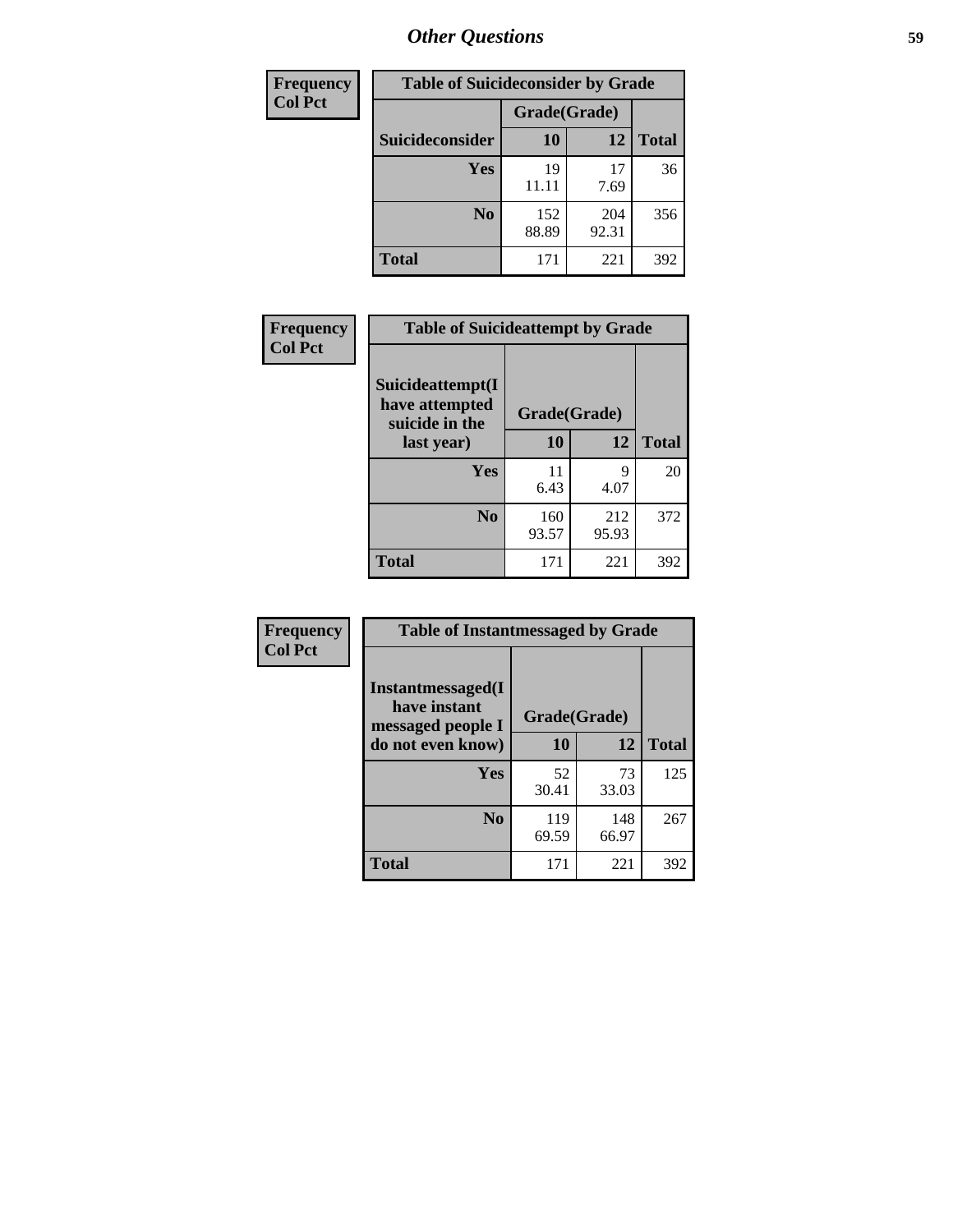| Frequency      | <b>Table of Getsalong by Grade</b>                          |              |              |              |
|----------------|-------------------------------------------------------------|--------------|--------------|--------------|
| <b>Col Pct</b> | <b>Getsalong</b> (I get<br>along with other<br>students and | Grade(Grade) |              |              |
|                | adults)                                                     | 10           | 12           | <b>Total</b> |
|                | <b>Strongly Agree</b>                                       | 79<br>46.20  | 123<br>55.66 | 202          |
|                | <b>Somewhat Agree</b>                                       | 75<br>43.86  | 82<br>37.10  | 157          |
|                | <b>Somewhat Disagree</b>                                    | 9<br>5.26    | 9<br>4.07    | 18           |
|                | <b>Strongly Disagree</b>                                    | 8<br>4.68    | 7<br>3.17    | 15           |
|                | <b>Total</b>                                                | 171          | 221          | 392          |

| Frequency      |                                  | <b>Table of Safehome by Grade</b> |              |              |  |  |  |  |
|----------------|----------------------------------|-----------------------------------|--------------|--------------|--|--|--|--|
| <b>Col Pct</b> | Safehome(I feel<br>safe at home) | Grade(Grade)<br>10                | 12           | <b>Total</b> |  |  |  |  |
|                | <b>Strongly Agree</b>            | 112<br>65.50                      | 165<br>74.66 | 277          |  |  |  |  |
|                | <b>Somewhat Agree</b>            | 43<br>25.15                       | 43<br>19.46  | 86           |  |  |  |  |
|                | <b>Somewhat Disagree</b>         | 8<br>4.68                         | 6<br>2.71    | 14           |  |  |  |  |
|                | <b>Strongly Disagree</b>         | 8<br>4.68                         | 3.17         | 15           |  |  |  |  |
|                | <b>Total</b>                     | 171                               | 221          | 392          |  |  |  |  |

| Frequency      |                                                                                      | <b>Table of Adulttalk by Grade</b> |              |              |
|----------------|--------------------------------------------------------------------------------------|------------------------------------|--------------|--------------|
| <b>Col Pct</b> | <b>Adulttalk</b> (I<br>know an<br>adult at<br>school that<br>I can talk<br>with if I | Grade(Grade)<br>10                 | 12           | <b>Total</b> |
|                | need help)                                                                           |                                    |              |              |
|                | Yes                                                                                  | 103<br>60.23                       | 147<br>66.52 | 250          |
|                | N <sub>0</sub>                                                                       | 68<br>39.77                        | 74<br>33.48  | 142          |
|                | <b>Total</b>                                                                         | 171                                | 221          | 392          |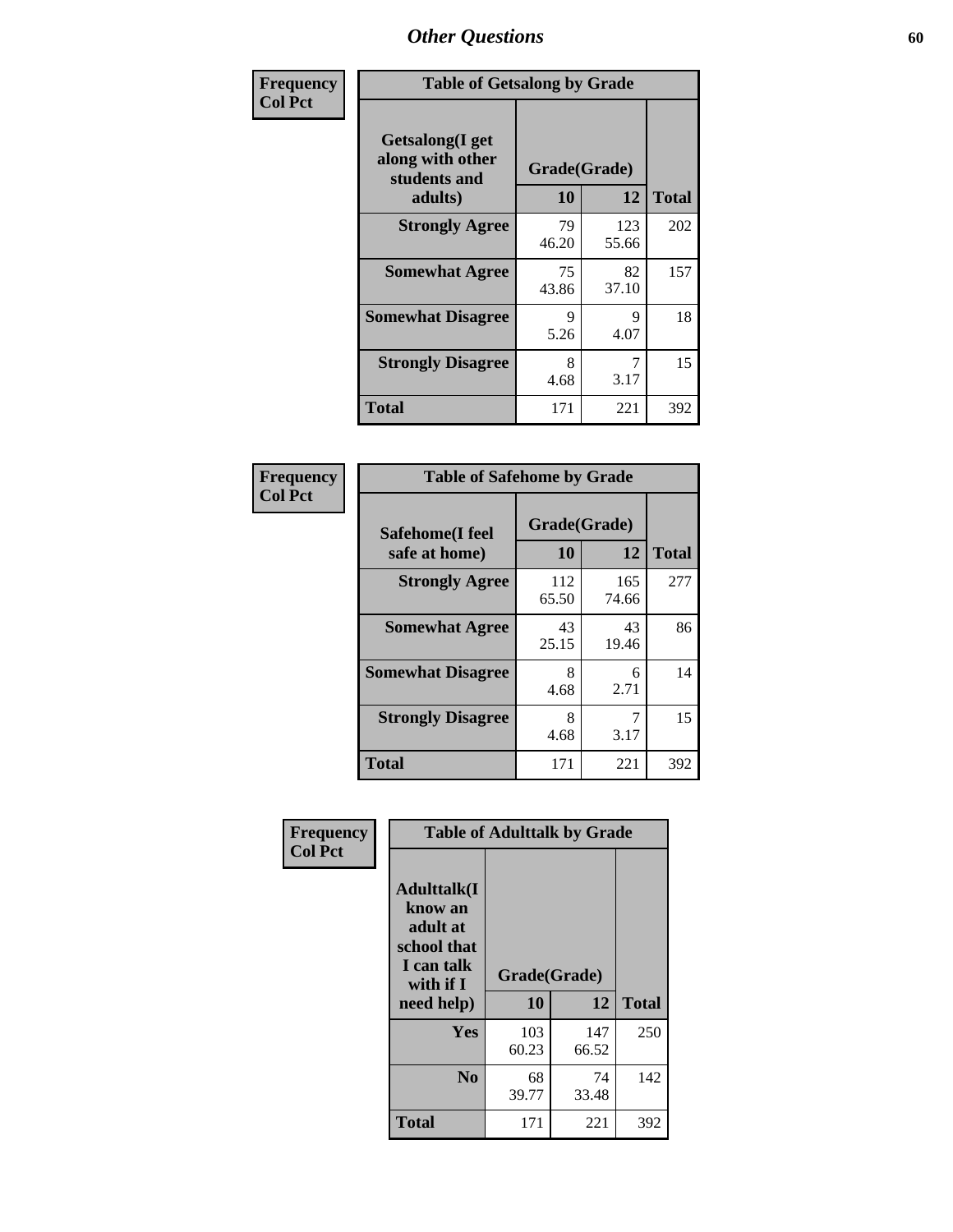**Frequency Row Pct**

| <b>Table of Grade by Tvtime</b> |             |                                                                                         |             |             |             |             |              |  |  |  |
|---------------------------------|-------------|-----------------------------------------------------------------------------------------|-------------|-------------|-------------|-------------|--------------|--|--|--|
|                                 |             | Tytime (On an average school day,<br>how much unsupervised time do I spend watching TV) |             |             |             |             |              |  |  |  |
|                                 |             | <b>Less that</b><br>$2 - 3$<br>$4 - 5$<br>$6+$                                          |             |             |             |             |              |  |  |  |
| Grade(Grade)   None             |             | hour/day                                                                                | hour/day    | hours/day   | hours/day   | hours/day   | <b>Total</b> |  |  |  |
| 10                              | 13<br>7.60  | 19<br>11.11                                                                             | 27<br>15.79 | 51<br>29.82 | 32<br>18.71 | 29<br>16.96 | 171          |  |  |  |
| 12                              | 40<br>18.10 | 25<br>11.31                                                                             | 34<br>15.38 | 60<br>27.15 | 36<br>16.29 | 26<br>11.76 | 221          |  |  |  |
| <b>Total</b>                    | 53          | 44                                                                                      | 61          | 111         | 68          | 55          | 392          |  |  |  |

**Frequency Row Pct**

| <b>Table of Grade by Computertime</b> |             |                                                                                                  |             |                      |                      |                   |              |  |  |
|---------------------------------------|-------------|--------------------------------------------------------------------------------------------------|-------------|----------------------|----------------------|-------------------|--------------|--|--|
|                                       |             | Computertime(On an average school day,<br>how much unsupervised time do I spend on the computer) |             |                      |                      |                   |              |  |  |
| Grade(Grade)                          | None        | <b>Less that</b><br>hour/day                                                                     | hour/day    | $2 - 3$<br>hours/day | $4 - 5$<br>hours/day | $6+$<br>hours/day | <b>Total</b> |  |  |
| 10                                    | 27<br>15.79 | 27<br>15.79                                                                                      | 28<br>16.37 | 50<br>29.24          | 17<br>9.94           | 22<br>12.87       | 171          |  |  |
| 12                                    | 28<br>12.67 | 45<br>40<br>63<br>18<br>27<br>18.10<br>8.14<br>20.36<br>12.22<br>28.51                           |             |                      |                      |                   |              |  |  |
| <b>Total</b>                          | 55          | 72                                                                                               | 68          | 113                  | 35                   | 49                | 392          |  |  |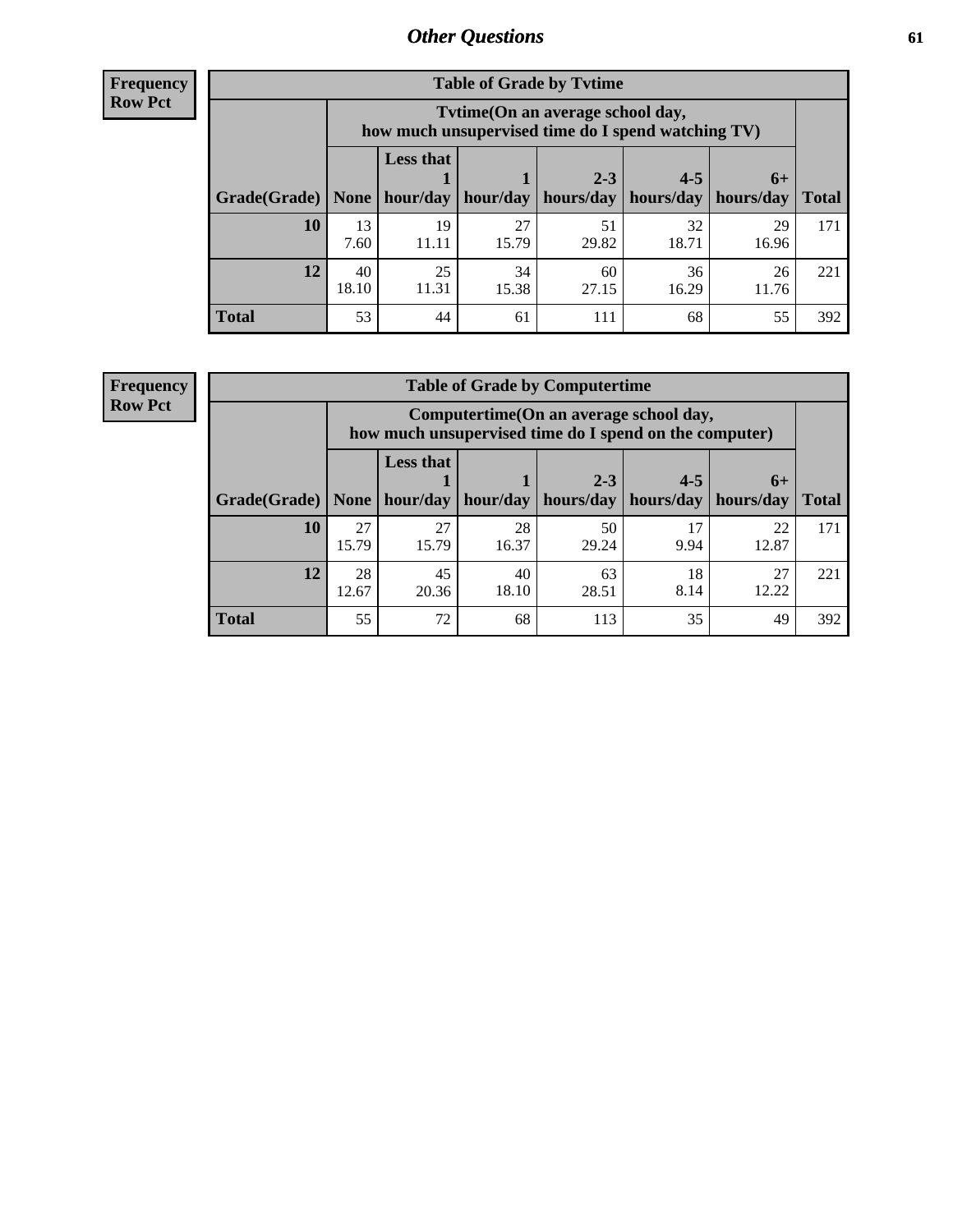#### *Questions about Driving Laws* **62** *Driving Questions were asked only of high school students.*

| <b>Frequency</b> |
|------------------|
| <b>Row Pct</b>   |

| <b>Table of Grade by License1</b> |                                                                      |                                                                                                                                           |                |            |               |              |  |  |  |
|-----------------------------------|----------------------------------------------------------------------|-------------------------------------------------------------------------------------------------------------------------------------------|----------------|------------|---------------|--------------|--|--|--|
|                                   |                                                                      | License1(During the first 6 months of driving<br>with a provisional license,<br>the only passengers who can ride with the<br>driver are:) |                |            |               |              |  |  |  |
| Grade(Grade)                      | <b>Parent or</b><br><b>Guardian</b>                                  | Family<br><b>Members</b>                                                                                                                  | <b>Friends</b> | Anyone     | Don't<br>Know | <b>Total</b> |  |  |  |
| 10                                | 73<br>42.69                                                          | 53<br>30.99                                                                                                                               | 5<br>2.92      | 10<br>5.85 | 30<br>17.54   | 171          |  |  |  |
| 12                                | 3<br>22<br>68<br>110<br>18<br>49.77<br>8.14<br>30.77<br>9.95<br>1.36 |                                                                                                                                           |                |            |               |              |  |  |  |
| <b>Total</b>                      | 141                                                                  | 163                                                                                                                                       | 8              | 28         | 52            | 392          |  |  |  |

| <b>Frequency</b> | <b>Table of Grade by License2</b>                                                                        |                           |                              |                  |                                                      |                      |              |  |
|------------------|----------------------------------------------------------------------------------------------------------|---------------------------|------------------------------|------------------|------------------------------------------------------|----------------------|--------------|--|
| <b>Row Pct</b>   | License2(17 yr old drivers with a<br>provisional driver's license cannot<br>drive between the hours of:) |                           |                              |                  |                                                      |                      |              |  |
|                  | Grade(Grade)                                                                                             | <b>Midnight</b><br>to 6am | 1am<br>t <sub>0</sub><br>5am | 1am<br>to<br>6am | N <sub>0</sub><br>curfew<br>for $17$<br>vear<br>olds | Don't<br><b>Know</b> | <b>Total</b> |  |
|                  | 10                                                                                                       | 92<br>53.80               | 16<br>9.36                   | 11<br>6.43       | 8<br>4.68                                            | 44<br>25.73          | 171          |  |
|                  | 12                                                                                                       | 133<br>60.18              | 15<br>6.79                   | 18<br>8.14       | 11<br>4.98                                           | 44<br>19.91          | 221          |  |
|                  | <b>Total</b>                                                                                             | 225                       | 31                           | 29               | 19                                                   | 88                   | 392          |  |

| Frequency      |              | <b>Table of Grade by License3</b>                                                      |             |             |            |             |               |              |
|----------------|--------------|----------------------------------------------------------------------------------------|-------------|-------------|------------|-------------|---------------|--------------|
| <b>Row Pct</b> |              | License3(For drivers under the age of 21,<br>what level of alcohol is considered DUI?) |             |             |            |             |               |              |
|                | Grade(Grade) | Any<br><b>Amount</b>                                                                   | 0.02        | 0.04        | 0.06       | 0.08        | Don't<br>know | <b>Total</b> |
|                | 10           | 32<br>18.71                                                                            | 37<br>21.64 | 21<br>12.28 | 11<br>6.43 | 20<br>11.70 | 50<br>29.24   | 171          |
|                | 12           | 55<br>24.89                                                                            | 47<br>21.27 | 23<br>10.41 | 10<br>4.52 | 21<br>9.50  | 65<br>29.41   | 221          |
|                | <b>Total</b> | 87                                                                                     | 84          | 44          | 21         | 41          | 115           | 392          |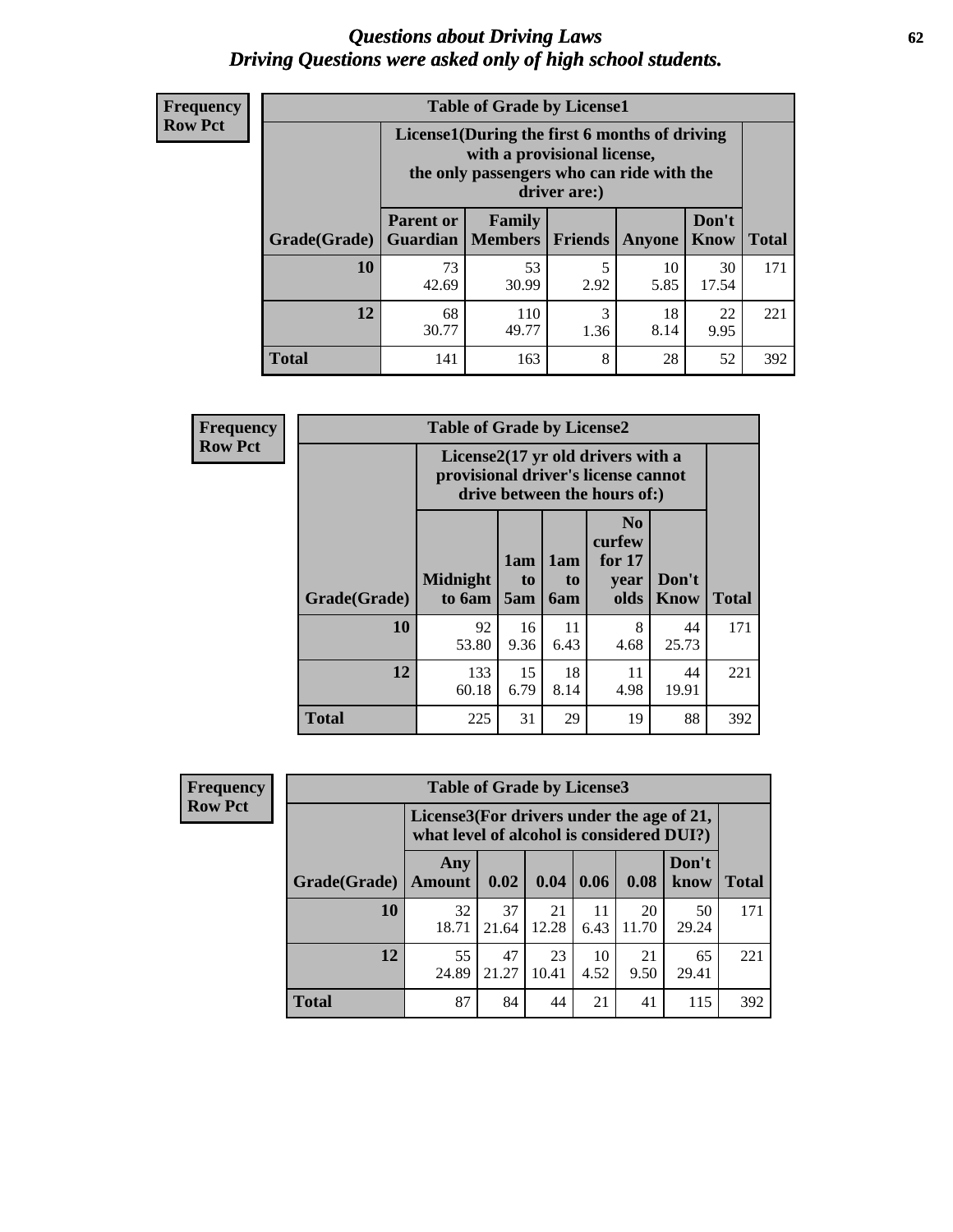#### *Questions about Driving Laws* **63** *Driving Questions were asked only of high school students.*

**Frequency Row Pct**

| <b>Table of Grade by License4</b> |             |                                                                                                                                                                                                                                                                                |             |            |            |             |     |  |
|-----------------------------------|-------------|--------------------------------------------------------------------------------------------------------------------------------------------------------------------------------------------------------------------------------------------------------------------------------|-------------|------------|------------|-------------|-----|--|
|                                   |             | License4(A driver under 21 automatically<br>loses his/her license if caught exceeding the<br>posted speet limit by:)<br>Can't<br>lose<br><b>Depends</b><br>license<br>$15+$<br>$25+$<br>$35+$<br>Don't<br>for<br>on<br>speeding<br><b>Total</b><br>mph<br>know<br>mph<br>judge |             |            |            |             |     |  |
| Grade(Grade)                      | mph         |                                                                                                                                                                                                                                                                                |             |            |            |             |     |  |
| 10                                | 36<br>21.05 | 21<br>12.28                                                                                                                                                                                                                                                                    | 14<br>8.19  | 14<br>8.19 | 13<br>7.60 | 73<br>42.69 | 171 |  |
| 12                                | 39<br>17.65 | 36<br>16.29                                                                                                                                                                                                                                                                    | 40<br>18.10 | 19<br>8.60 | 9<br>4.07  | 78<br>35.29 | 221 |  |
| <b>Total</b>                      | 75          | 57                                                                                                                                                                                                                                                                             | 54          | 33         | 22         | 151         | 392 |  |

| Frequency      | <b>Table of Grade by License5</b> |                                                                                                                                                             |                |               |       |  |
|----------------|-----------------------------------|-------------------------------------------------------------------------------------------------------------------------------------------------------------|----------------|---------------|-------|--|
| <b>Row Pct</b> |                                   | License5(A)<br>Georgia teenager<br>with family<br>connections or a<br>good lawyer can<br>break a teen<br>driving law and<br>keep their driver's<br>license) |                |               |       |  |
|                | Grade(Grade)                      | Yes                                                                                                                                                         | N <sub>0</sub> | Don't<br>know | Total |  |
|                | 10                                | 20<br>11.70                                                                                                                                                 | 87<br>50.88    | 64<br>37.43   | 171   |  |
|                | 12                                | 48<br>21.72                                                                                                                                                 | 90<br>40.72    | 83<br>37.56   | 221   |  |
|                | <b>Total</b>                      | 68                                                                                                                                                          | 177            | 147           | 392   |  |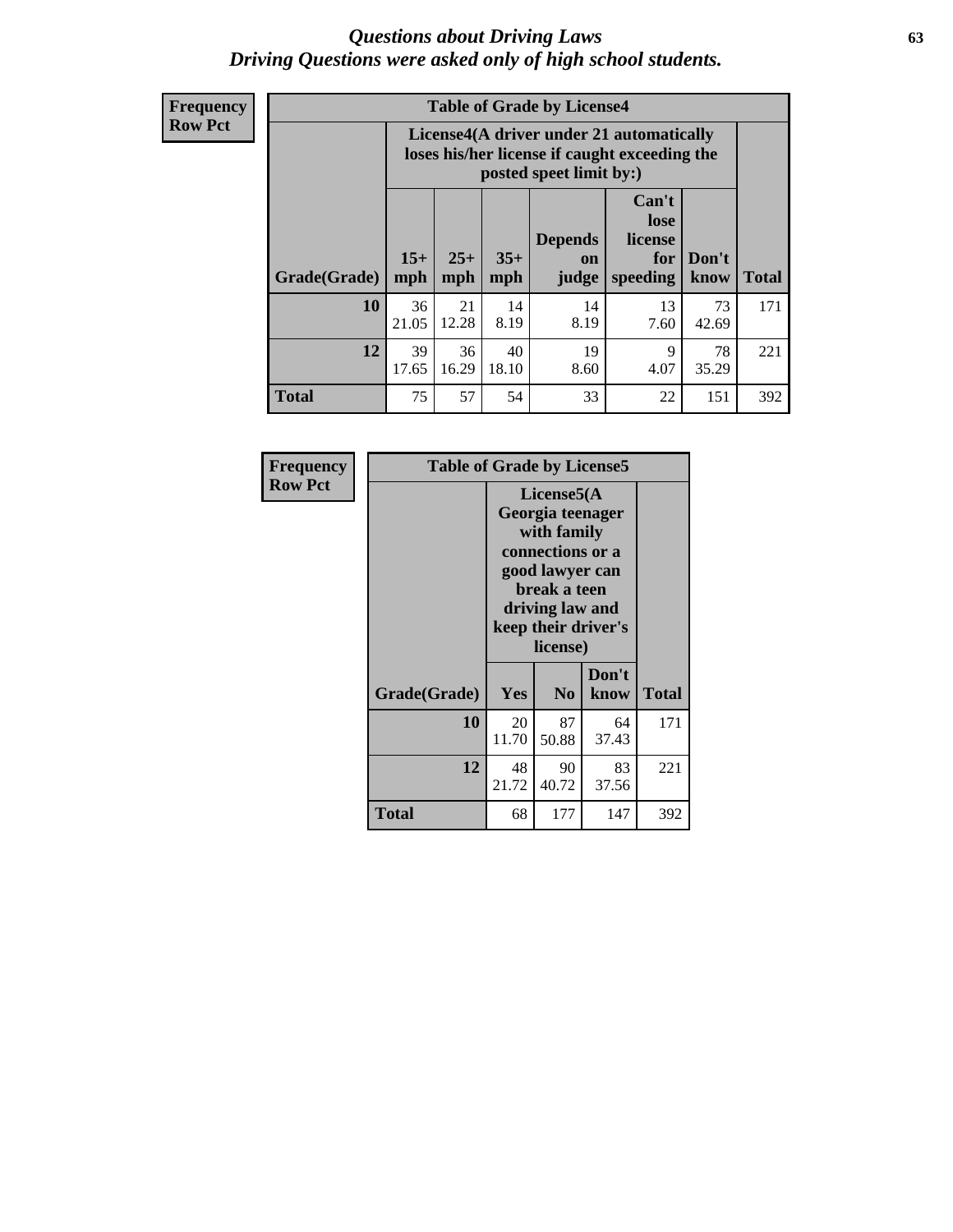#### *Questions about Driving Laws* **64** *Driving Questions were asked only of high school students.*

| <b>Frequency</b> | <b>Table of Grade by License6</b> |             |                                                                                                                           |                    |              |  |  |
|------------------|-----------------------------------|-------------|---------------------------------------------------------------------------------------------------------------------------|--------------------|--------------|--|--|
| <b>Row Pct</b>   |                                   |             | License <sub>6</sub> (I know a<br>friend or<br>classmate that<br>broke a teen<br>driving law,<br>keep his/her<br>license) | but was allowed to |              |  |  |
|                  | Grade(Grade)                      | Yes         | N <sub>0</sub>                                                                                                            | Don't<br>know      | <b>Total</b> |  |  |
|                  | 10                                | 24<br>14.04 | 97<br>56.73                                                                                                               | 50<br>29.24        | 171          |  |  |
|                  | 12                                | 66<br>29.86 | 85<br>38.46                                                                                                               | 70<br>31.67        | 221          |  |  |
|                  | <b>Total</b>                      | 90          | 182                                                                                                                       | 120                | 392          |  |  |

| <b>Frequency</b> |              |                                                                             | <b>Table of Grade by License7</b>                                                             |                                                   |                        |              |  |  |  |
|------------------|--------------|-----------------------------------------------------------------------------|-----------------------------------------------------------------------------------------------|---------------------------------------------------|------------------------|--------------|--|--|--|
| <b>Row Pct</b>   |              |                                                                             | License7(A student under the age of 18 cam loser<br>his/her driving privileges if he or she:) |                                                   |                        |              |  |  |  |
|                  | Grade(Grade) | <b>Have</b><br>more than<br>10<br>unexcused<br>absences<br>per school<br>yr | Drop out<br>without  <br>graduating                                                           | <b>Bring</b><br>alcohol/drugs/weapon<br>to school | All of<br>the<br>above | <b>Total</b> |  |  |  |
|                  | 10           | 41<br>23.98                                                                 | 6<br>3.51                                                                                     | 2.92                                              | 119<br>69.59           | 171          |  |  |  |
|                  | 12           | 51<br>23.08                                                                 | 6<br>2.71                                                                                     | 3.17                                              | 157<br>71.04           | 221          |  |  |  |
|                  | <b>Total</b> | 92                                                                          | 12                                                                                            | 12                                                | 276                    | 392          |  |  |  |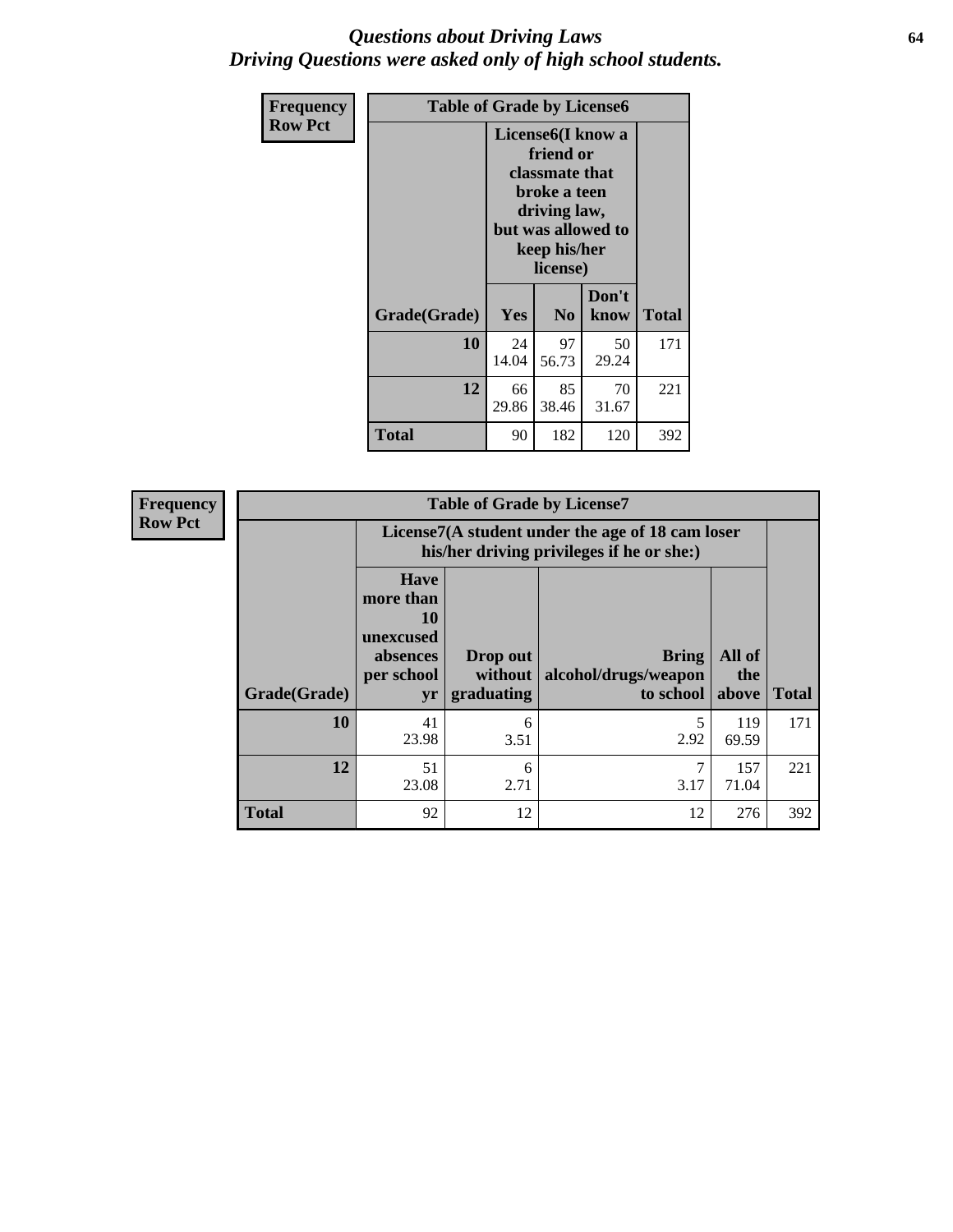# *Select Results by Gender* **65**

| Frequency      | <b>Table of SchoolClimate2 by Gender</b>          |                                 |             |              |  |
|----------------|---------------------------------------------------|---------------------------------|-------------|--------------|--|
| <b>Col Pct</b> | SchoolClimate2(I<br>feel successful at<br>school) | Gender(Gender)<br><b>Female</b> | <b>Male</b> | <b>Total</b> |  |
|                | <b>Strongly Agree</b>                             | 79<br>36.57                     | 56<br>31.82 | 135          |  |
|                | <b>Somewhat Agree</b>                             | 111<br>51.39                    | 99<br>56.25 | 210          |  |
|                | <b>Somewhat Disagree</b>                          | 21<br>9.72                      | 15<br>8.52  | 36           |  |
|                | <b>Strongly Disagree</b>                          | 5<br>2.31                       | 6<br>3.41   | 11           |  |
|                | <b>Total</b>                                      | 216                             | 176         | 392          |  |

| Frequency      | <b>Table of SchoolClimate6 by Gender</b>                 |                          |             |              |  |
|----------------|----------------------------------------------------------|--------------------------|-------------|--------------|--|
| <b>Col Pct</b> | <b>SchoolClimate6(Teachers</b><br>treat me with respect) | Gender(Gender)<br>Female | <b>Male</b> | <b>Total</b> |  |
|                | <b>Strongly Agree</b>                                    | 56<br>25.93              | 59<br>33.52 | 115          |  |
|                | <b>Somewhat Agree</b>                                    | 101<br>46.76             | 62<br>35.23 | 163          |  |
|                | <b>Somewhat Disagree</b>                                 | 39<br>18.06              | 33<br>18.75 | 72           |  |
|                | <b>Strongly Disagree</b>                                 | 20<br>9.26               | 22<br>12.50 | 42           |  |
|                | Total                                                    | 216                      | 176         | 392          |  |

| Frequency      | <b>Table of SchoolClimate8 by Gender</b>                                             |                                 |             |              |  |
|----------------|--------------------------------------------------------------------------------------|---------------------------------|-------------|--------------|--|
| <b>Col Pct</b> | <b>SchoolClimate8(Students</b><br>are frequently<br>recognized for good<br>behavior) | Gender(Gender)<br><b>Female</b> | <b>Male</b> | <b>Total</b> |  |
|                | <b>Strongly Agree</b>                                                                | 34<br>15.74                     | 26<br>14.77 | 60           |  |
|                | <b>Somewhat Agree</b>                                                                | 91<br>42.13                     | 73<br>41.48 | 164          |  |
|                | <b>Somewhat Disagree</b>                                                             | 62<br>28.70                     | 51<br>28.98 | 113          |  |
|                | <b>Strongly Disagree</b>                                                             | 29<br>13.43                     | 26<br>14.77 | 55           |  |
|                | Total                                                                                | 216                             | 176         | 392          |  |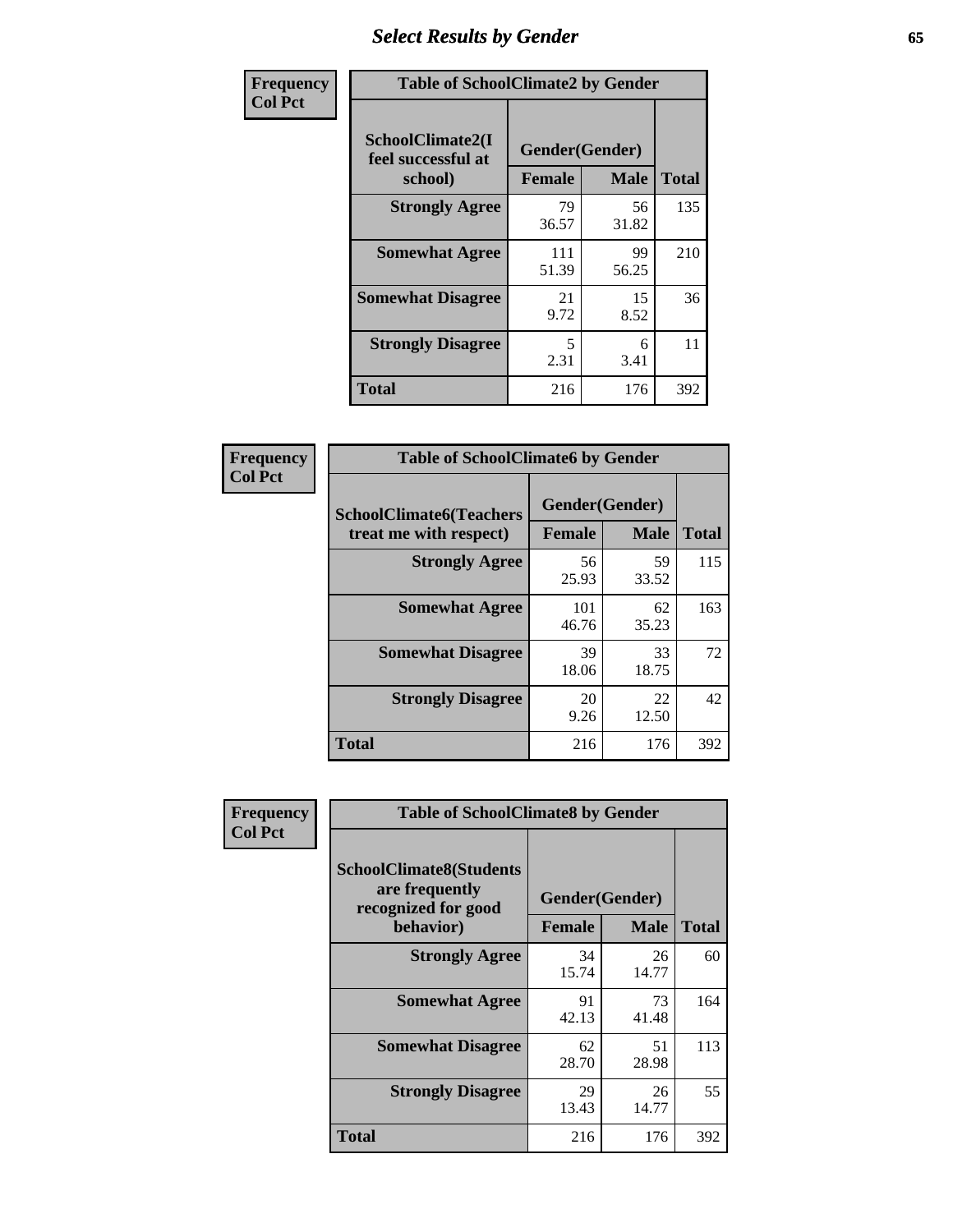# *Select Results by Gender* **66**

| Frequency      | <b>Table of Gender by Dropout</b> |                                                                        |                |              |
|----------------|-----------------------------------|------------------------------------------------------------------------|----------------|--------------|
| <b>Row Pct</b> |                                   | Dropout(I<br>have<br>thought<br>about<br>dropping<br>out of<br>school) |                |              |
|                | Gender(Gender)                    | Yes                                                                    | N <sub>0</sub> | <b>Total</b> |
|                | <b>Female</b>                     | 54<br>25.00                                                            | 162<br>75.00   | 216          |
|                | <b>Male</b>                       | 36<br>20.45                                                            | 140<br>79.55   | 176          |
|                | <b>Total</b>                      | 90                                                                     | 302            | 392          |

| <b>Frequency</b> | <b>Table of Gender by Dropoutreason</b> |                      |              |                                                                    |                                |              |              |
|------------------|-----------------------------------------|----------------------|--------------|--------------------------------------------------------------------|--------------------------------|--------------|--------------|
| <b>Row Pct</b>   |                                         |                      |              | Dropoutreason(If I dropped out the<br>reason would most likely be) |                                |              |              |
|                  | <b>Gender</b> (Gender)                  | Won't<br>Drop<br>out | <b>Bored</b> | <b>Family</b><br><b>Reasons</b>                                    | <b>Being</b><br><b>Bullied</b> | <b>Other</b> | <b>Total</b> |
|                  | Female                                  | 143<br>66.20         | 22<br>10.19  | 9<br>4.17                                                          | 0.46                           | 41<br>18.98  | 216          |
|                  | <b>Male</b>                             | 113<br>64.20         | 21<br>11.93  | 16<br>9.09                                                         | 0.57                           | 25<br>14.20  | 176          |
|                  | <b>Total</b>                            | 256                  | 43           | 25                                                                 | $\overline{2}$                 | 66           | 392          |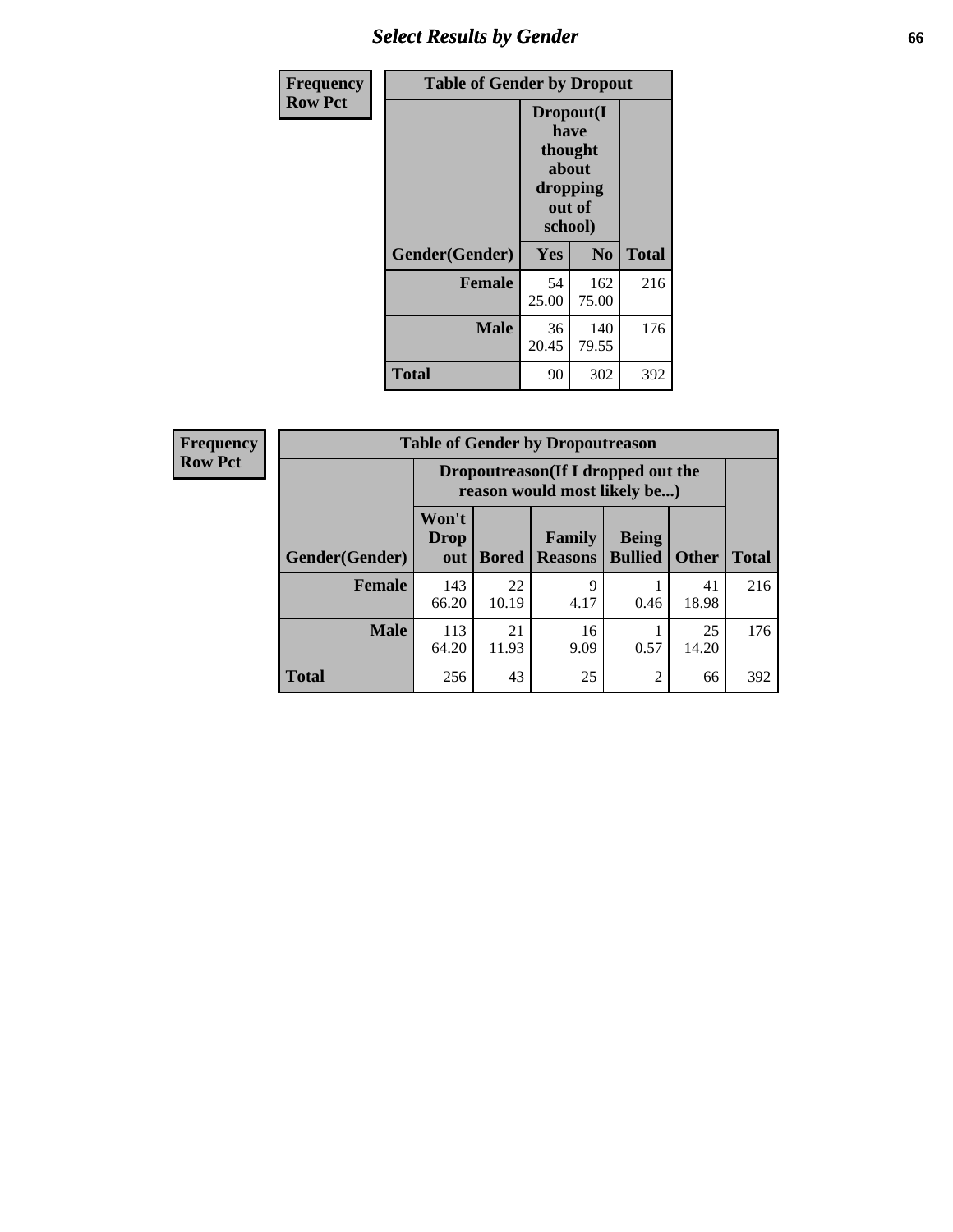*School Safety* **67**

| Frequency      | <b>Table of Gender by Bullied2</b> |                 |                |              |
|----------------|------------------------------------|-----------------|----------------|--------------|
| <b>Row Pct</b> |                                    | <b>Bullied2</b> |                |              |
|                | Gender(Gender)                     | Yes             | N <sub>0</sub> | <b>Total</b> |
|                | <b>Female</b>                      | 23<br>10.65     | 193<br>89.35   | 216          |
|                | <b>Male</b>                        | 11<br>6.25      | 165<br>93.75   | 176          |
|                | <b>Total</b>                       | 34              | 358            | 392          |

| <b>Frequency</b> | <b>Table of Gender by Bulliedothers2</b> |                       |                |              |
|------------------|------------------------------------------|-----------------------|----------------|--------------|
| <b>Row Pct</b>   |                                          | <b>Bulliedothers2</b> |                |              |
|                  | Gender(Gender)                           | Yes                   | N <sub>0</sub> | <b>Total</b> |
|                  | <b>Female</b>                            | 23<br>10.65           | 193<br>89.35   | 216          |
|                  | <b>Male</b>                              | 25<br>14.20           | 151<br>85.80   | 176          |
|                  | <b>Total</b>                             | 48                    | 344            | 392          |

| Frequency      | <b>Table of Gender by Weaponschool2</b> |               |                |              |
|----------------|-----------------------------------------|---------------|----------------|--------------|
| <b>Row Pct</b> |                                         | Weaponschool2 |                |              |
|                | Gender(Gender)                          | Yes           | N <sub>0</sub> | <b>Total</b> |
|                | <b>Female</b>                           | 1.85          | 212<br>98.15   | 216          |
|                | <b>Male</b>                             | 6<br>3.41     | 170<br>96.59   | 176          |
|                | <b>Total</b>                            | 10            | 382            | 392          |

| Frequency      | <b>Table of Gender by Absentunsafe2</b> |               |                |              |
|----------------|-----------------------------------------|---------------|----------------|--------------|
| <b>Row Pct</b> |                                         | Absentunsafe2 |                |              |
|                | Gender(Gender)                          | Yes           | N <sub>0</sub> | <b>Total</b> |
|                | <b>Female</b>                           | 12<br>5.56    | 204<br>94.44   | 216          |
|                | <b>Male</b>                             | 6<br>3.41     | 170<br>96.59   | 176          |
|                | <b>Total</b>                            | 18            | 374            | 392          |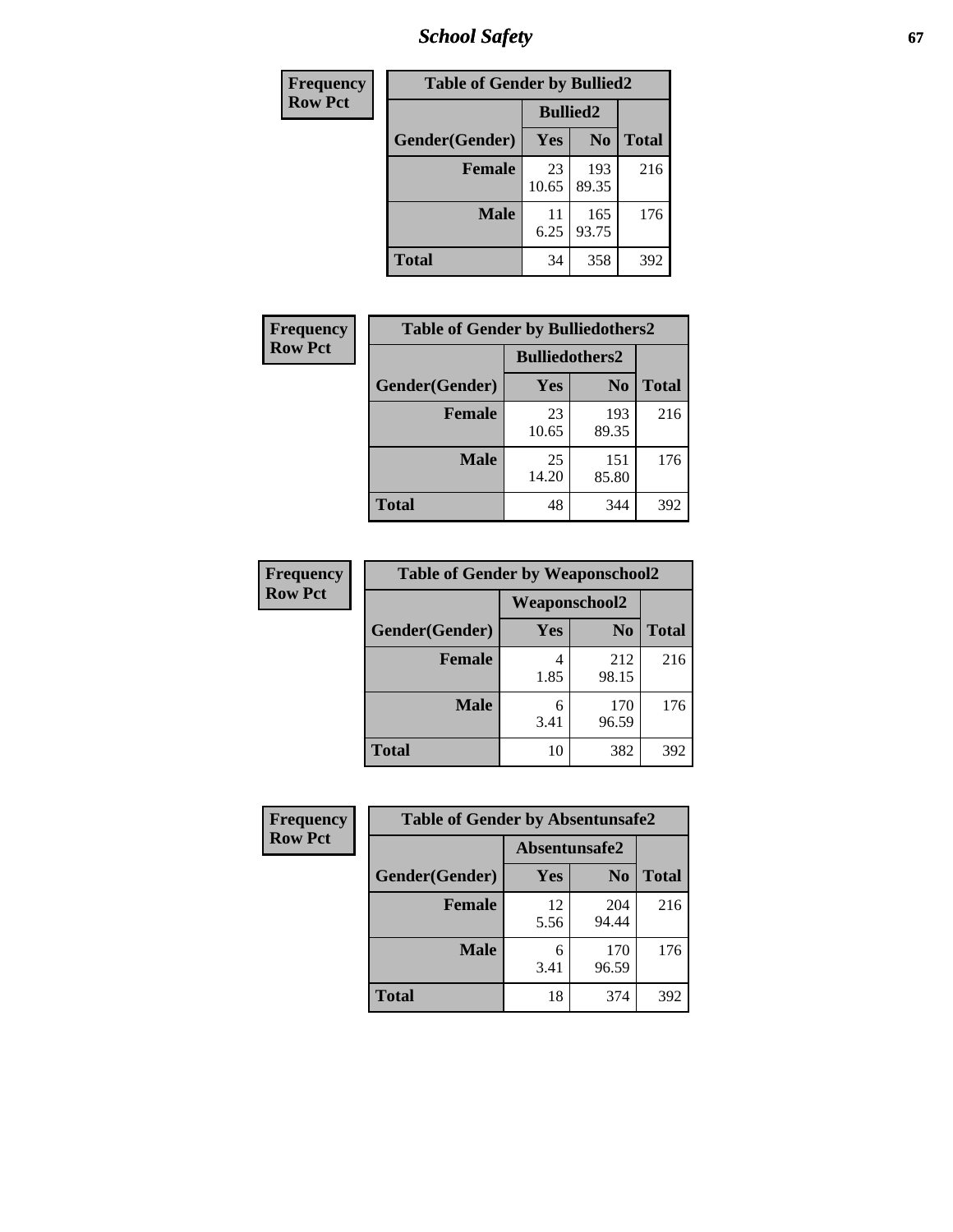*School Safety* **68**

| Frequency      | <b>Table of Gender by Gangself</b> |                                                                                                |                |              |
|----------------|------------------------------------|------------------------------------------------------------------------------------------------|----------------|--------------|
| <b>Row Pct</b> |                                    | Gangself(I<br>have<br>participated<br>in illegal gang<br>activities in<br>the past 30<br>days) |                |              |
|                | Gender(Gender)                     | Yes                                                                                            | N <sub>0</sub> | <b>Total</b> |
|                | <b>Female</b>                      | 6<br>2.78                                                                                      | 210<br>97.22   | 216          |
|                | <b>Male</b>                        | 18<br>10.23                                                                                    | 158<br>89.77   | 176          |
|                | <b>Total</b>                       | 24                                                                                             | 368            | 392          |

| Frequency      | <b>Table of Gender by Gangpeers</b> |                                                                                                                             |                |              |
|----------------|-------------------------------------|-----------------------------------------------------------------------------------------------------------------------------|----------------|--------------|
| <b>Row Pct</b> |                                     | <b>Gangpeers</b> (I<br>have friends<br>who have<br>participated<br>in illegal gang<br>activities in<br>the past 30<br>days) |                |              |
|                | Gender(Gender)                      | <b>Yes</b>                                                                                                                  | N <sub>0</sub> | <b>Total</b> |
|                | <b>Female</b>                       | 71<br>32.87                                                                                                                 | 145<br>67.13   | 216          |
|                | <b>Male</b>                         | 53<br>30.11                                                                                                                 | 123<br>69.89   | 176          |
|                | Total                               | 124                                                                                                                         | 268            | 392          |

| Frequency      | <b>Table of Gender by Pickedon2</b> |             |                |              |
|----------------|-------------------------------------|-------------|----------------|--------------|
| <b>Row Pct</b> |                                     | Pickedon2   |                |              |
|                | Gender(Gender)                      | <b>Yes</b>  | N <sub>0</sub> | <b>Total</b> |
|                | <b>Female</b>                       | 54<br>25.00 | 162<br>75.00   | 216          |
|                | <b>Male</b>                         | 27<br>15.34 | 149<br>84.66   | 176          |
|                | <b>Total</b>                        | 81          | 311            | 392          |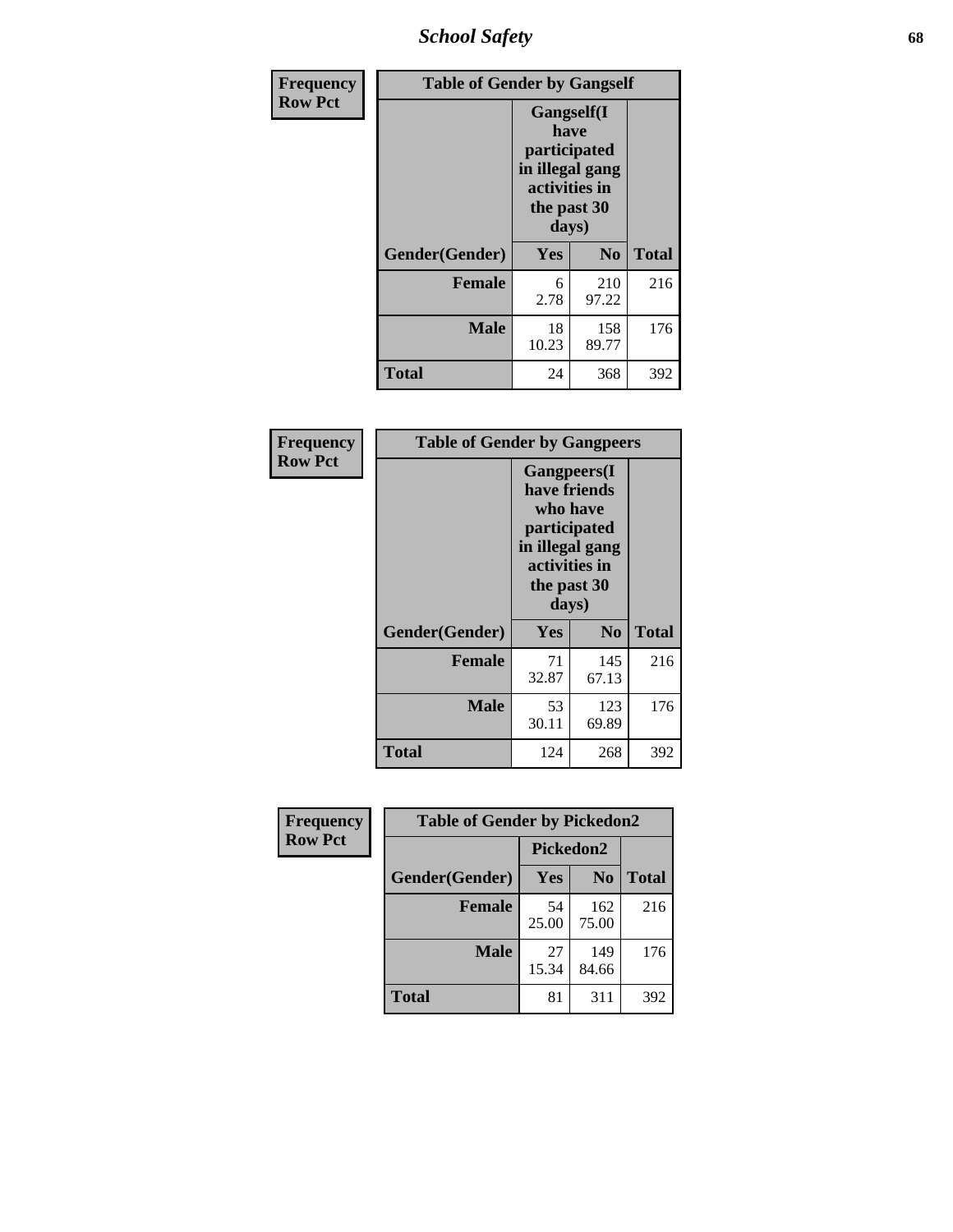*School Safety* **69**

| Frequency      | <b>Table of Gender by Safeschool2</b> |              |                |              |  |
|----------------|---------------------------------------|--------------|----------------|--------------|--|
| <b>Row Pct</b> |                                       | Safeschool2  |                |              |  |
|                | Gender(Gender)                        | <b>Yes</b>   | N <sub>0</sub> | <b>Total</b> |  |
|                | <b>Female</b>                         | 146<br>67.59 | 70<br>32.41    | 216          |  |
|                | <b>Male</b>                           | 126<br>71.59 | 50<br>28.41    | 176          |  |
|                | <b>Total</b>                          | 272          | 120            | 392          |  |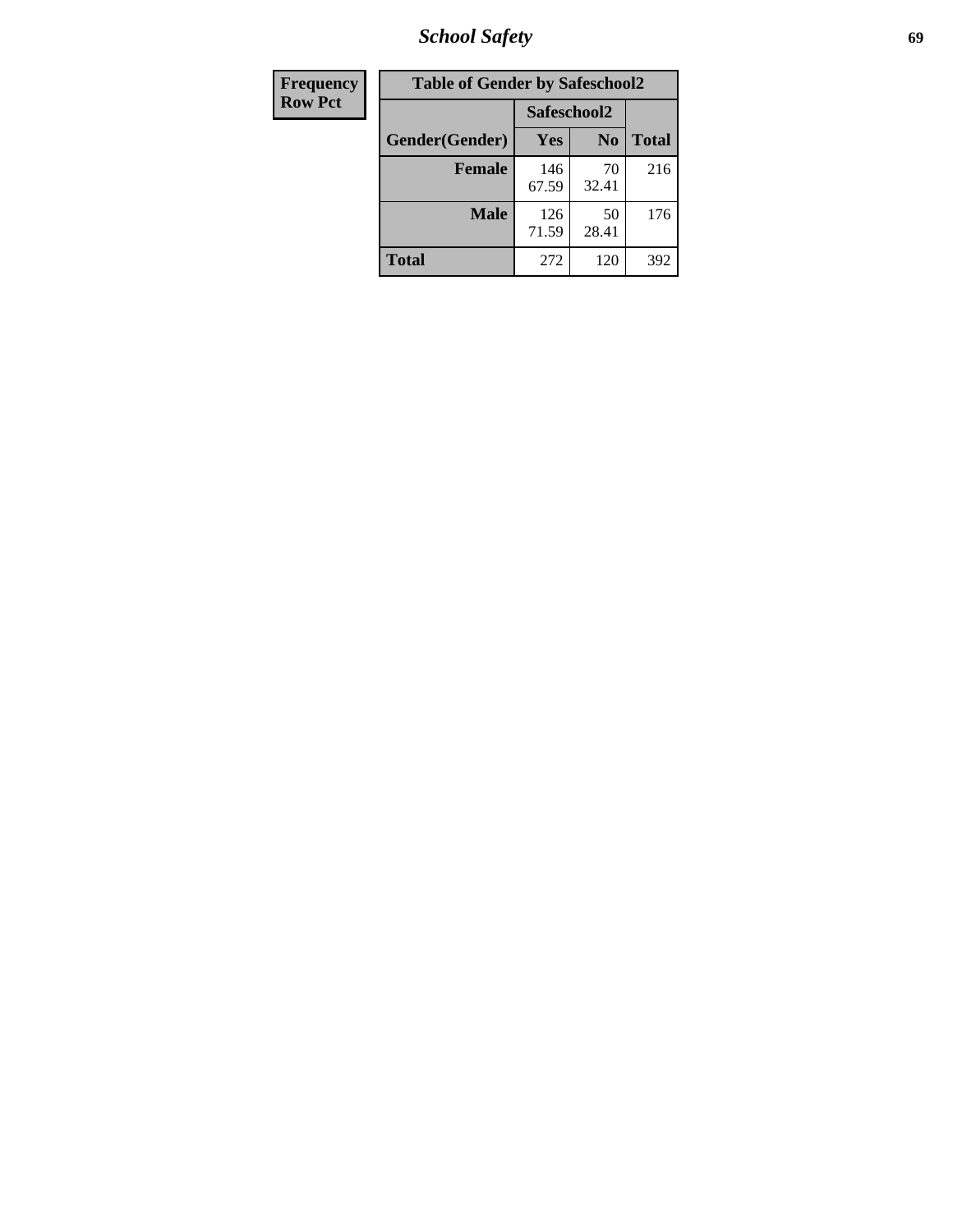# *Incidence of Drug Use* **70**

| <b>Frequency</b> | <b>Table of Gender by AlcoholAlt</b> |                                          |                |              |
|------------------|--------------------------------------|------------------------------------------|----------------|--------------|
| <b>Row Pct</b>   |                                      | AlcoholAlt(Alcohol<br>use, past 30 days) |                |              |
|                  | Gender(Gender)                       | Yes                                      | N <sub>0</sub> | <b>Total</b> |
|                  | <b>Female</b>                        | 46<br>21.30                              | 170<br>78.70   | 216          |
|                  | <b>Male</b>                          | 24<br>13.64                              | 152<br>86.36   | 176          |
|                  | <b>Total</b>                         | 70                                       | 322            | 392          |

| <b>Frequency</b> | <b>Table of Gender by TobaccoAny</b> |             |                                          |              |  |
|------------------|--------------------------------------|-------------|------------------------------------------|--------------|--|
| <b>Row Pct</b>   |                                      |             | TobaccoAny(Tobacco<br>use, past 30 days) |              |  |
|                  | Gender(Gender)                       | <b>Yes</b>  | N <sub>0</sub>                           | <b>Total</b> |  |
|                  | Female                               | 20<br>9.26  | 196<br>90.74                             | 216          |  |
|                  | <b>Male</b>                          | 26<br>14.77 | 150<br>85.23                             | 176          |  |
|                  | <b>Total</b>                         | 46          | 346                                      | 392          |  |

| <b>Frequency</b> | <b>Table of Gender by MarijuanaAlt</b> |            |                                              |       |
|------------------|----------------------------------------|------------|----------------------------------------------|-------|
| <b>Row Pct</b>   |                                        |            | MarijuanaAlt(Marijuana<br>use, past 30 days) |       |
|                  | Gender(Gender)                         | <b>Yes</b> | N <sub>0</sub>                               | Total |
|                  | <b>Female</b>                          | 17<br>7.87 | 199<br>92.13                                 | 216   |
|                  | <b>Male</b>                            | 12<br>6.82 | 164<br>93.18                                 | 176   |
|                  | <b>Total</b>                           | 29         | 363                                          | 392   |

| <b>Frequency</b> | <b>Table of Gender by OtherDrugAny</b> |                                                      |                |              |
|------------------|----------------------------------------|------------------------------------------------------|----------------|--------------|
| <b>Row Pct</b>   |                                        | <b>OtherDrugAny(Other</b><br>drug use, past 30 days) |                |              |
|                  | Gender(Gender)                         | <b>Yes</b>                                           | N <sub>0</sub> | <b>Total</b> |
|                  | <b>Female</b>                          | 12<br>5.56                                           | 204<br>94.44   | 216          |
|                  | <b>Male</b>                            | q<br>5.11                                            | 167<br>94.89   | 176          |
|                  | <b>Total</b>                           | 21                                                   | 371            | 392          |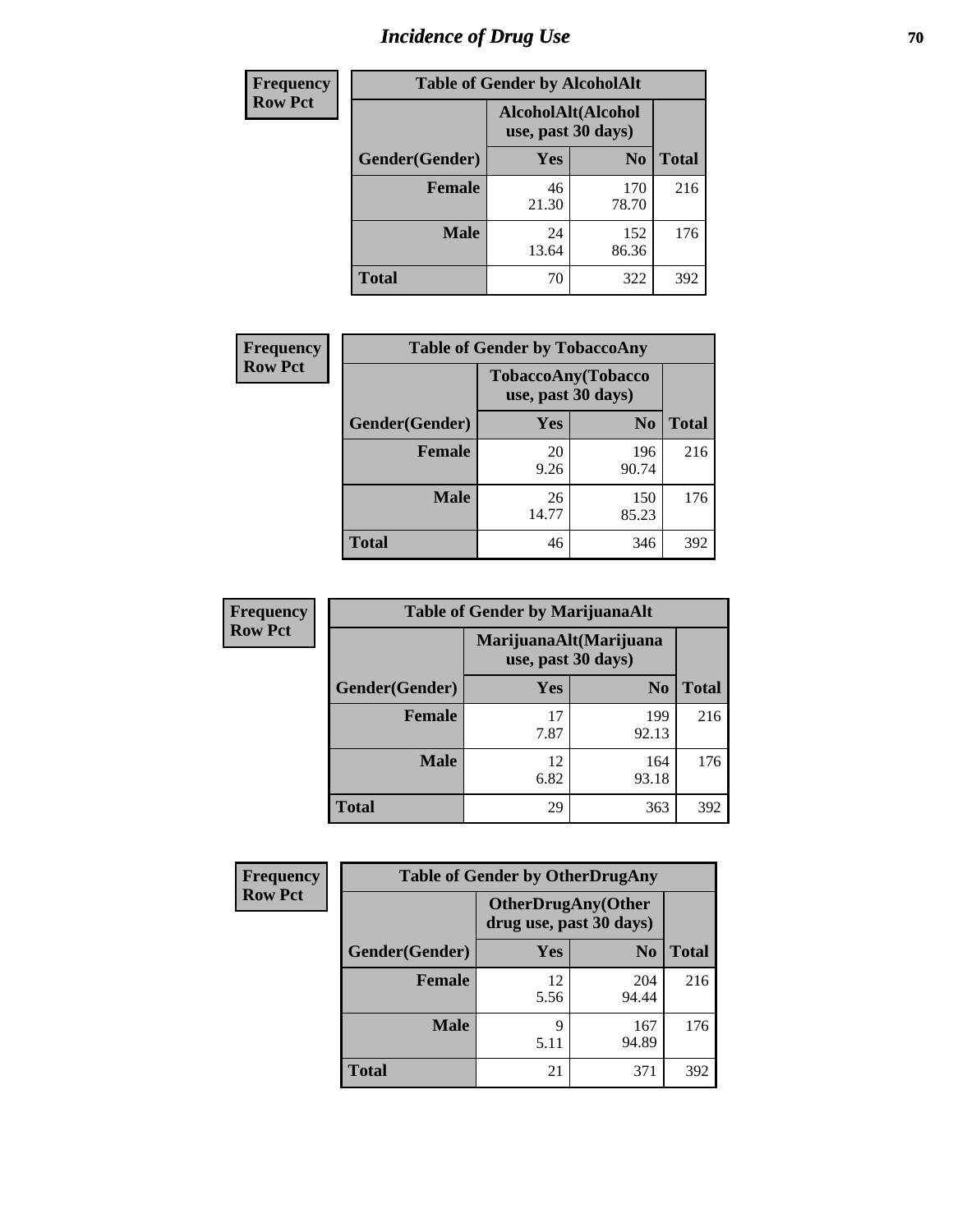#### *Average Age at Onset of Use* **71** *Results for "Average Age at Onset of Use" questions exclude students who said they did not use that substance*

#### **Gender=Female**

| Variable           | <b>Label</b>                                                       | <b>Mean</b> |
|--------------------|--------------------------------------------------------------------|-------------|
| Alcoholinit2       | I started using alcohol when I was                                 | 13.63       |
| Cigarettesinit2    | I started smoking tobacco when I was                               | 13.81       |
| Smokelessinit2     | I started chewing tobacco when I was                               | 11.50       |
| Marijuanainit2     | I started using marijuana when I was                               | 13.92       |
| Cocaineinit2       | I started using cocaine when I was                                 | 13.20       |
| Inhalantsinit2     | I started using inhalants when I was                               | 10.38       |
| Steroidsinit2      | I started using steroids when I was                                | 11.00       |
| Ecstasyinit2       | I started using ecstasy when I was                                 | 13.17       |
| Methinit2          | I started using methamphetamines when I was                        | 8.00        |
| Hallucinogensinit2 | I started using hallucinogens when I was                           | 11.75       |
| Prescription in t2 | I started using prescription drugs not prescribed to me when I was | 12.35       |

#### **Gender=Male**

| <b>Variable</b>    | Label                                                              | <b>Mean</b> |
|--------------------|--------------------------------------------------------------------|-------------|
| Alcoholinit2       | I started using alcohol when I was                                 | 13.30       |
| Cigarettesinit2    | I started smoking tobacco when I was                               | 13.05       |
| Smokelessinit2     | I started chewing tobacco when I was                               | 14.78       |
| Marijuanainit2     | I started using marijuana when I was                               | 13.62       |
| Cocaineinit2       | I started using cocaine when I was                                 | 12.00       |
| Inhalantsinit2     | I started using inhalants when I was                               | 11.00       |
| Steroidsinit2      | I started using steroids when I was                                | 15.00       |
| Ecstasyinit2       | I started using ecstasy when I was                                 | 14.00       |
| Methinit2          | I started using methamphetamines when I was                        | 16.00       |
| Hallucinogensinit2 | I started using hallucinogens when I was                           | 14.50       |
| Prescriptioninit2  | I started using prescription drugs not prescribed to me when I was | 12.50       |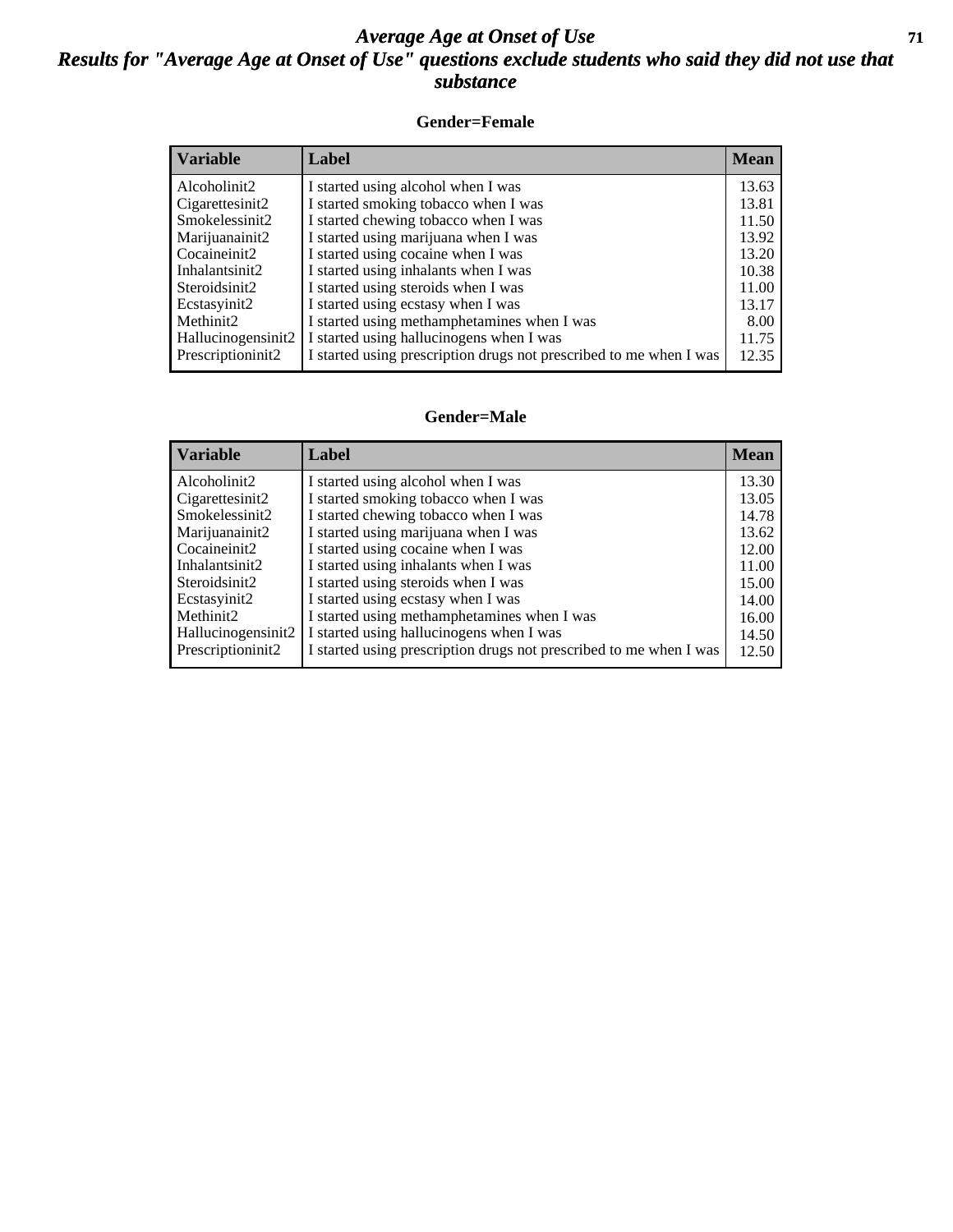# *I Think These Drugs are Harmful* **72**

| <b>Frequency</b> | <b>Table of Gender by Alcoholharmdich</b> |                              |                   |              |  |
|------------------|-------------------------------------------|------------------------------|-------------------|--------------|--|
| <b>Row Pct</b>   |                                           | think alcohol is<br>harmful) | Alcoholharmdich(I |              |  |
|                  | Gender(Gender)                            | Yes                          | N <sub>0</sub>    | <b>Total</b> |  |
|                  | <b>Female</b>                             | 166<br>76.85                 | 50<br>23.15       | 216          |  |
|                  | <b>Male</b>                               | 146<br>82.95                 | 30<br>17.05       | 176          |  |
|                  | <b>Total</b>                              | 312                          | 80                | 392          |  |

| Frequency      | <b>Table of Gender by Tobaccoharmdich</b> |                              |                   |              |
|----------------|-------------------------------------------|------------------------------|-------------------|--------------|
| <b>Row Pct</b> |                                           | think tobacco is<br>harmful) | Tobaccoharmdich(I |              |
|                | Gender(Gender)                            | Yes                          | N <sub>0</sub>    | <b>Total</b> |
|                | <b>Female</b>                             | 203<br>93.98                 | 13<br>6.02        | 216          |
|                | <b>Male</b>                               | 164<br>93.18                 | 12<br>6.82        | 176          |
|                | <b>Total</b>                              | 367                          | 25                | 392          |

| Frequency      | <b>Table of Gender by Marijuanaharmdich</b> |                                                       |                |              |  |
|----------------|---------------------------------------------|-------------------------------------------------------|----------------|--------------|--|
| <b>Row Pct</b> |                                             | Marijuanaharmdich(I<br>think marijuana is<br>harmful) |                |              |  |
|                | Gender(Gender)                              | <b>Yes</b>                                            | N <sub>0</sub> | <b>Total</b> |  |
|                | <b>Female</b>                               | 178<br>82.41                                          | 38<br>17.59    | 216          |  |
|                | <b>Male</b>                                 | 140<br>79.55                                          | 36<br>20.45    | 176          |  |
|                | <b>Total</b>                                | 318                                                   | 74             | 392          |  |

| Frequency      | <b>Table of Gender by Otherdrugharmdich</b> |                                                          |                |              |  |
|----------------|---------------------------------------------|----------------------------------------------------------|----------------|--------------|--|
| <b>Row Pct</b> |                                             | Otherdrugharmdich(I<br>think other drugs are<br>harmful) |                |              |  |
|                | Gender(Gender)                              | <b>Yes</b>                                               | N <sub>0</sub> | <b>Total</b> |  |
|                | <b>Female</b>                               | 204<br>94.44                                             | 12<br>5.56     | 216          |  |
|                | <b>Male</b>                                 | 170<br>96.59                                             | 6<br>3.41      | 176          |  |
|                | <b>Total</b>                                | 374                                                      | 18             | 392          |  |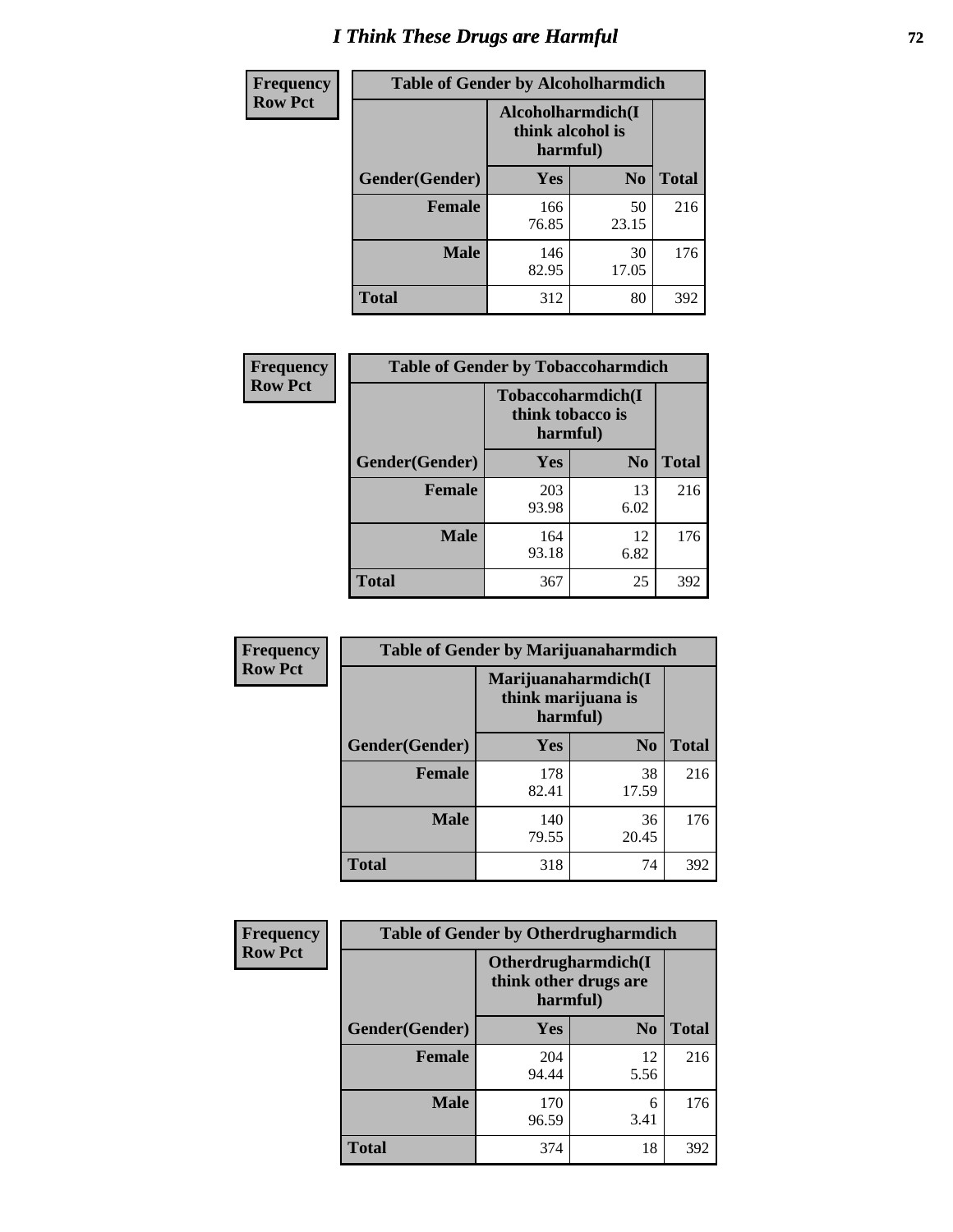| <b>Frequency</b> | <b>Table of Gender by Alcohollocation1</b> |                                                               |             |              |  |
|------------------|--------------------------------------------|---------------------------------------------------------------|-------------|--------------|--|
| <b>Row Pct</b>   |                                            | <b>Alcohollocation1(Places</b><br><b>Friends Use Alcohol)</b> |             |              |  |
|                  | Gender(Gender)                             |                                                               | Do Not Use  | <b>Total</b> |  |
|                  | <b>Female</b>                              | 138<br>63.89                                                  | 78<br>36.11 | 216          |  |
|                  | <b>Male</b>                                | 105<br>59.66                                                  | 71<br>40.34 | 176          |  |
|                  | <b>Total</b>                               | 243                                                           | 149         | 392          |  |

| <b>Frequency</b> | <b>Table of Gender by Alcohollocation2</b> |                                                               |             |              |
|------------------|--------------------------------------------|---------------------------------------------------------------|-------------|--------------|
| <b>Row Pct</b>   |                                            | <b>Alcohollocation2(Places</b><br><b>Friends Use Alcohol)</b> |             |              |
|                  | Gender(Gender)                             |                                                               | Home        | <b>Total</b> |
|                  | <b>Female</b>                              | 117<br>54.17                                                  | 99<br>45.83 | 216          |
|                  | <b>Male</b>                                | 102<br>57.95                                                  | 74<br>42.05 | 176          |
|                  | <b>Total</b>                               | 219                                                           | 173         | 392          |

| Frequency      | <b>Table of Gender by Alcohollocation3</b> |                                                               |               |              |
|----------------|--------------------------------------------|---------------------------------------------------------------|---------------|--------------|
| <b>Row Pct</b> |                                            | <b>Alcohollocation3(Places</b><br><b>Friends Use Alcohol)</b> |               |              |
|                | Gender(Gender)                             |                                                               | <b>School</b> | <b>Total</b> |
|                | <b>Female</b>                              | 192<br>88.89                                                  | 24<br>11.11   | 216          |
|                | <b>Male</b>                                | 166<br>94.32                                                  | 10<br>5.68    | 176          |
|                | <b>Total</b>                               | 358                                                           | 34            | 392          |

| <b>Frequency</b> | <b>Table of Gender by Alcohollocation4</b> |                                                               |             |              |
|------------------|--------------------------------------------|---------------------------------------------------------------|-------------|--------------|
| <b>Row Pct</b>   |                                            | <b>Alcohollocation4(Places</b><br><b>Friends Use Alcohol)</b> |             |              |
|                  | Gender(Gender)                             |                                                               | Car         | <b>Total</b> |
|                  | <b>Female</b>                              | 176<br>81.48                                                  | 40<br>18.52 | 216          |
|                  | <b>Male</b>                                | 155<br>88.07                                                  | 21<br>11.93 | 176          |
|                  | <b>Total</b>                               | 331                                                           | 61          | 392          |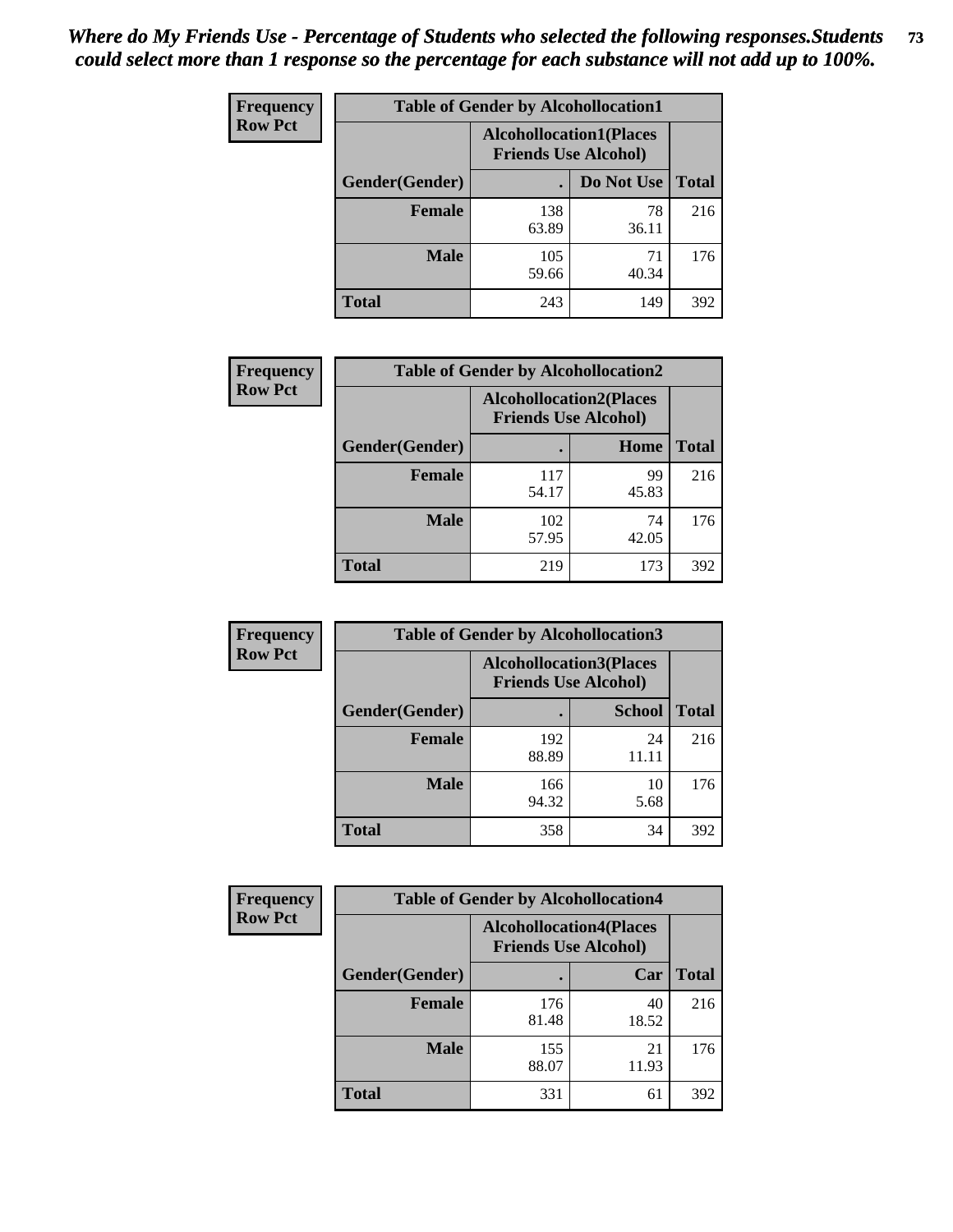| <b>Frequency</b> | <b>Table of Gender by Alcohollocation5</b> |                                                                |                                 |              |
|------------------|--------------------------------------------|----------------------------------------------------------------|---------------------------------|--------------|
| <b>Row Pct</b>   |                                            | <b>Alcohollocation5</b> (Places<br><b>Friends Use Alcohol)</b> |                                 |              |
|                  | Gender(Gender)                             |                                                                | <b>Friend's</b><br><b>House</b> | <b>Total</b> |
|                  | <b>Female</b>                              | 94<br>43.52                                                    | 122<br>56.48                    | 216          |
|                  | <b>Male</b>                                | 103<br>58.52                                                   | 73<br>41.48                     | 176          |
|                  | <b>Total</b>                               | 197                                                            | 195                             | 392          |

| Frequency      |                        | <b>Table of Gender by Alcohollocation6</b>                    |              |              |
|----------------|------------------------|---------------------------------------------------------------|--------------|--------------|
| <b>Row Pct</b> |                        | <b>Alcohollocation6(Places</b><br><b>Friends Use Alcohol)</b> |              |              |
|                | <b>Gender</b> (Gender) |                                                               | <b>Other</b> | <b>Total</b> |
|                | <b>Female</b>          | 153<br>70.83                                                  | 63<br>29.17  | 216          |
|                | <b>Male</b>            | 132<br>75.00                                                  | 44<br>25.00  | 176          |
|                | <b>Total</b>           | 285                                                           | 107          | 392          |

| Frequency      | <b>Table of Gender by Tobaccolocation1</b> |                                                               |              |              |  |
|----------------|--------------------------------------------|---------------------------------------------------------------|--------------|--------------|--|
| <b>Row Pct</b> |                                            | <b>Tobaccolocation1(Places</b><br><b>Friends Use Tobacco)</b> |              |              |  |
|                | <b>Gender</b> (Gender)                     |                                                               | Do Not Use   | <b>Total</b> |  |
|                | <b>Female</b>                              | 86<br>39.81                                                   | 130<br>60.19 | 216          |  |
|                | <b>Male</b>                                | 82<br>46.59                                                   | 94<br>53.41  | 176          |  |
|                | <b>Total</b>                               | 168                                                           | 224          | 392          |  |

| <b>Frequency</b> | <b>Table of Gender by Tobaccolocation2</b> |                             |                                |              |
|------------------|--------------------------------------------|-----------------------------|--------------------------------|--------------|
| <b>Row Pct</b>   |                                            | <b>Friends Use Tobacco)</b> | <b>Tobaccolocation2(Places</b> |              |
|                  | Gender(Gender)                             |                             | Home                           | <b>Total</b> |
|                  | Female                                     | 153<br>70.83                | 63<br>29.17                    | 216          |
|                  | <b>Male</b>                                | 116<br>65.91                | 60<br>34.09                    | 176          |
|                  | <b>Total</b>                               | 269                         | 123                            | 392          |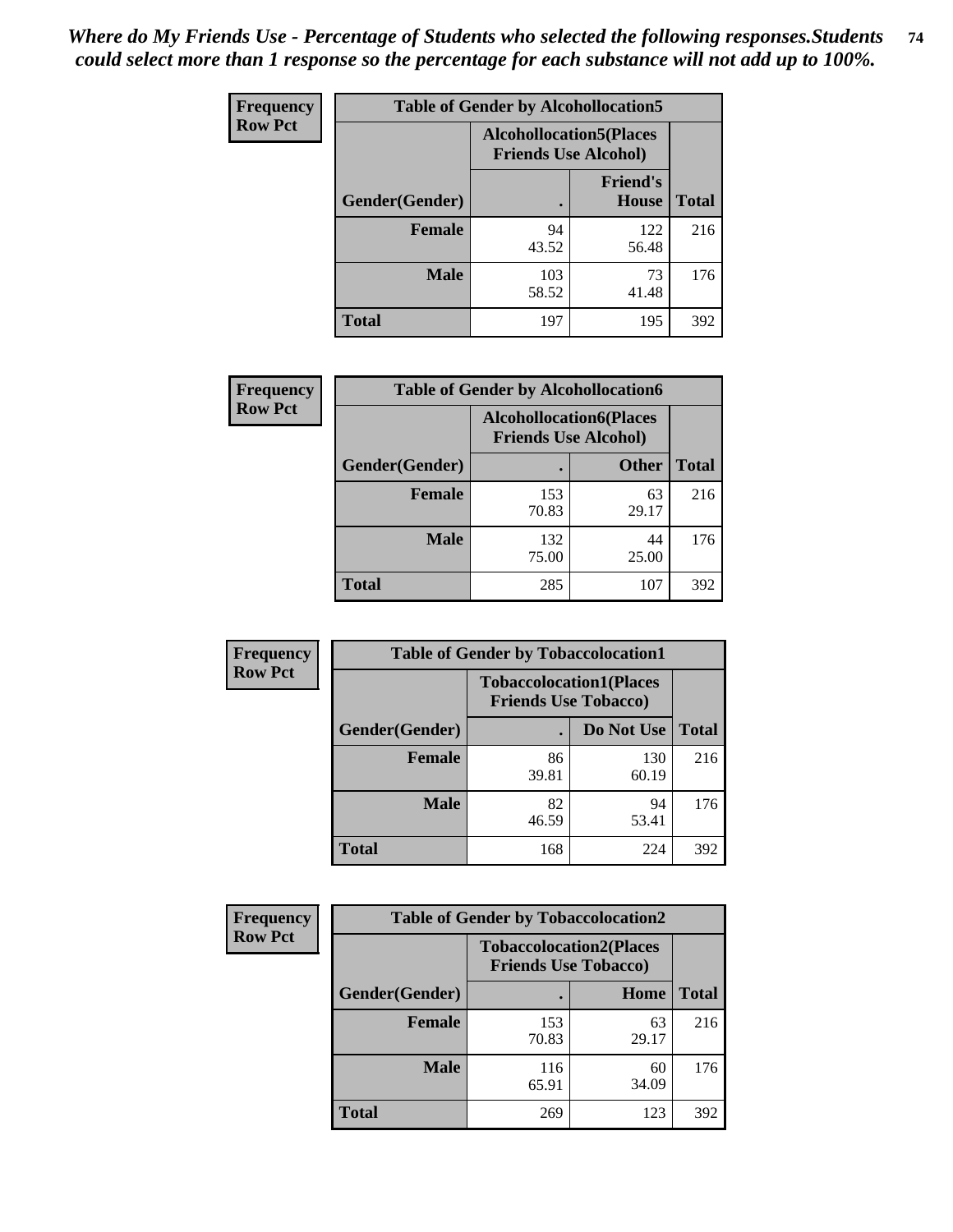| <b>Frequency</b> | <b>Table of Gender by Tobaccolocation3</b> |                                                               |               |              |  |
|------------------|--------------------------------------------|---------------------------------------------------------------|---------------|--------------|--|
| <b>Row Pct</b>   |                                            | <b>Tobaccolocation3(Places</b><br><b>Friends Use Tobacco)</b> |               |              |  |
|                  | Gender(Gender)                             |                                                               | <b>School</b> | <b>Total</b> |  |
|                  | <b>Female</b>                              | 197<br>91.20                                                  | 19<br>8.80    | 216          |  |
|                  | <b>Male</b>                                | 150<br>85.23                                                  | 26<br>14.77   | 176          |  |
|                  | <b>Total</b>                               | 347                                                           | 45            | 392          |  |

| <b>Frequency</b> | <b>Table of Gender by Tobaccolocation4</b> |                             |                                |              |
|------------------|--------------------------------------------|-----------------------------|--------------------------------|--------------|
| <b>Row Pct</b>   |                                            | <b>Friends Use Tobacco)</b> | <b>Tobaccolocation4(Places</b> |              |
|                  | Gender(Gender)                             |                             | Car                            | <b>Total</b> |
|                  | <b>Female</b>                              | 160<br>74.07                | 56<br>25.93                    | 216          |
|                  | <b>Male</b>                                | 127<br>72.16                | 49<br>27.84                    | 176          |
|                  | <b>Total</b>                               | 287                         | 105                            | 392          |

| <b>Frequency</b> | <b>Table of Gender by Tobaccolocation5</b> |                                                               |                                 |              |
|------------------|--------------------------------------------|---------------------------------------------------------------|---------------------------------|--------------|
| <b>Row Pct</b>   |                                            | <b>Tobaccolocation5(Places</b><br><b>Friends Use Tobacco)</b> |                                 |              |
|                  | Gender(Gender)                             |                                                               | <b>Friend's</b><br><b>House</b> | <b>Total</b> |
|                  | <b>Female</b>                              | 154<br>71.30                                                  | 62<br>28.70                     | 216          |
|                  | <b>Male</b>                                | 122<br>69.32                                                  | 54<br>30.68                     | 176          |
|                  | <b>Total</b>                               | 276                                                           | 116                             | 392          |

| <b>Frequency</b> | <b>Table of Gender by Tobaccolocation6</b> |                                                               |              |              |
|------------------|--------------------------------------------|---------------------------------------------------------------|--------------|--------------|
| <b>Row Pct</b>   |                                            | <b>Tobaccolocation6(Places</b><br><b>Friends Use Tobacco)</b> |              |              |
|                  | <b>Gender</b> (Gender)                     |                                                               | <b>Other</b> | <b>Total</b> |
|                  | <b>Female</b>                              | 170<br>78.70                                                  | 46<br>21.30  | 216          |
|                  | <b>Male</b>                                | 128<br>72.73                                                  | 48<br>27.27  | 176          |
|                  | <b>Total</b>                               | 298                                                           | 94           | 392          |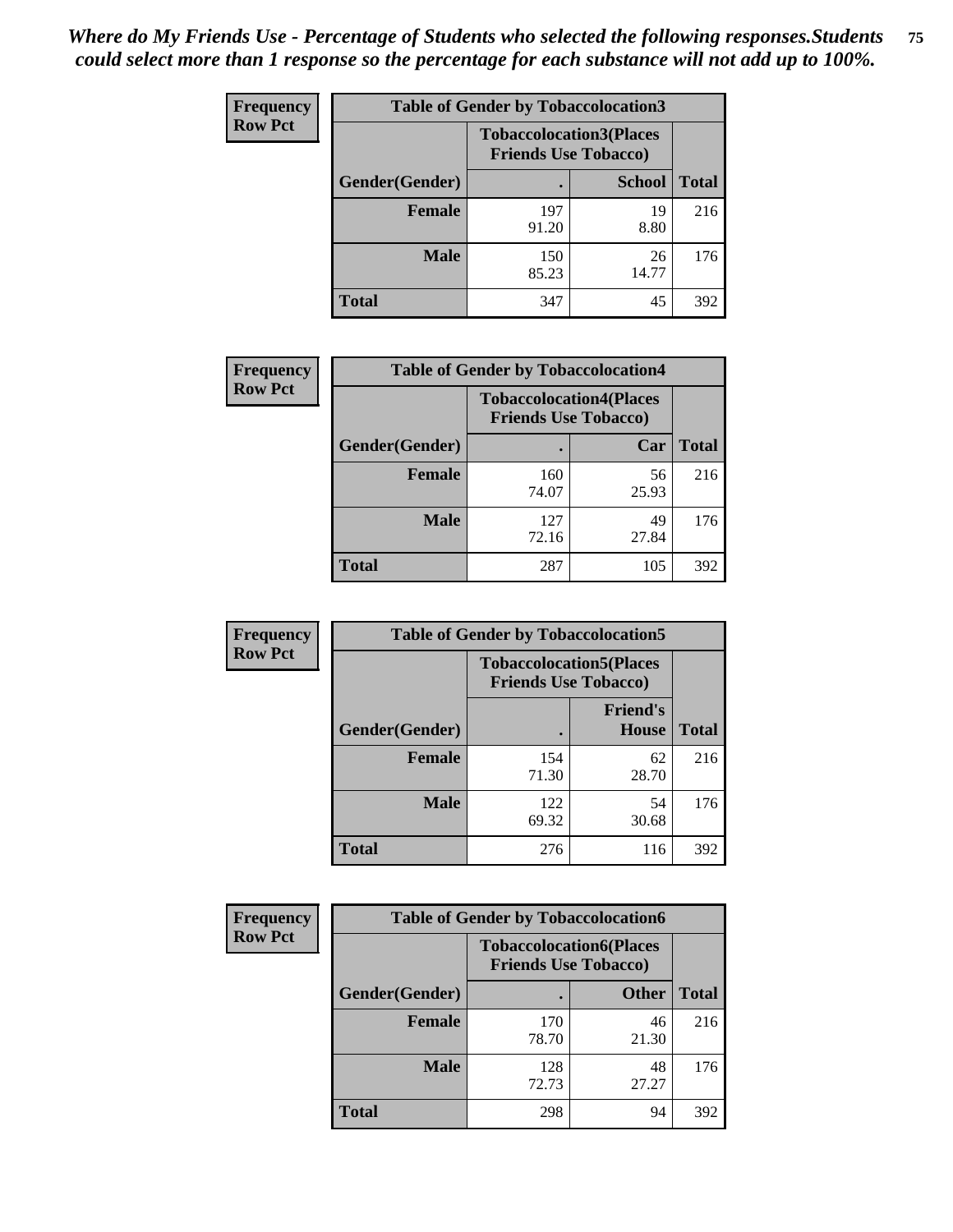| <b>Frequency</b> | <b>Table of Gender by Marijuanalocation1</b> |                                                                    |              |              |
|------------------|----------------------------------------------|--------------------------------------------------------------------|--------------|--------------|
| <b>Row Pct</b>   |                                              | <b>Marijuanalocation1(Places</b><br><b>Friends Use Marijuana</b> ) |              |              |
|                  | Gender(Gender)                               |                                                                    | Do Not Use   | <b>Total</b> |
|                  | <b>Female</b>                                | 99<br>45.83                                                        | 117<br>54.17 | 216          |
|                  | <b>Male</b>                                  | 78<br>44.32                                                        | 98<br>55.68  | 176          |
|                  | <b>Total</b>                                 | 177                                                                | 215          | 392          |

| <b>Frequency</b> | <b>Table of Gender by Marijuanalocation2</b> |                                                                    |             |              |  |
|------------------|----------------------------------------------|--------------------------------------------------------------------|-------------|--------------|--|
| <b>Row Pct</b>   |                                              | <b>Marijuanalocation2(Places</b><br><b>Friends Use Marijuana</b> ) |             |              |  |
|                  | Gender(Gender)                               |                                                                    | Home        | <b>Total</b> |  |
|                  | <b>Female</b>                                | 140<br>64.81                                                       | 76<br>35.19 | 216          |  |
|                  | <b>Male</b>                                  | 116<br>65.91                                                       | 60<br>34.09 | 176          |  |
|                  | <b>Total</b>                                 | 256                                                                | 136         | 392          |  |

| Frequency      | <b>Table of Gender by Marijuanalocation3</b> |                                                                     |               |              |
|----------------|----------------------------------------------|---------------------------------------------------------------------|---------------|--------------|
| <b>Row Pct</b> |                                              | <b>Marijuanalocation3(Places)</b><br><b>Friends Use Marijuana</b> ) |               |              |
|                | Gender(Gender)                               |                                                                     | <b>School</b> | <b>Total</b> |
|                | Female                                       | 183<br>84.72                                                        | 33<br>15.28   | 216          |
|                | <b>Male</b>                                  | 159<br>90.34                                                        | 17<br>9.66    | 176          |
|                | <b>Total</b>                                 | 342                                                                 | 50            | 392          |

| <b>Frequency</b> | <b>Table of Gender by Marijuanalocation4</b> |                                                                    |             |              |  |
|------------------|----------------------------------------------|--------------------------------------------------------------------|-------------|--------------|--|
| <b>Row Pct</b>   |                                              | <b>Marijuanalocation4(Places</b><br><b>Friends Use Marijuana</b> ) |             |              |  |
|                  | Gender(Gender)                               |                                                                    | Car         | <b>Total</b> |  |
|                  | Female                                       | 160<br>74.07                                                       | 56<br>25.93 | 216          |  |
|                  | <b>Male</b>                                  | 135<br>76.70                                                       | 41<br>23.30 | 176          |  |
|                  | <b>Total</b>                                 | 295                                                                | 97          | 392          |  |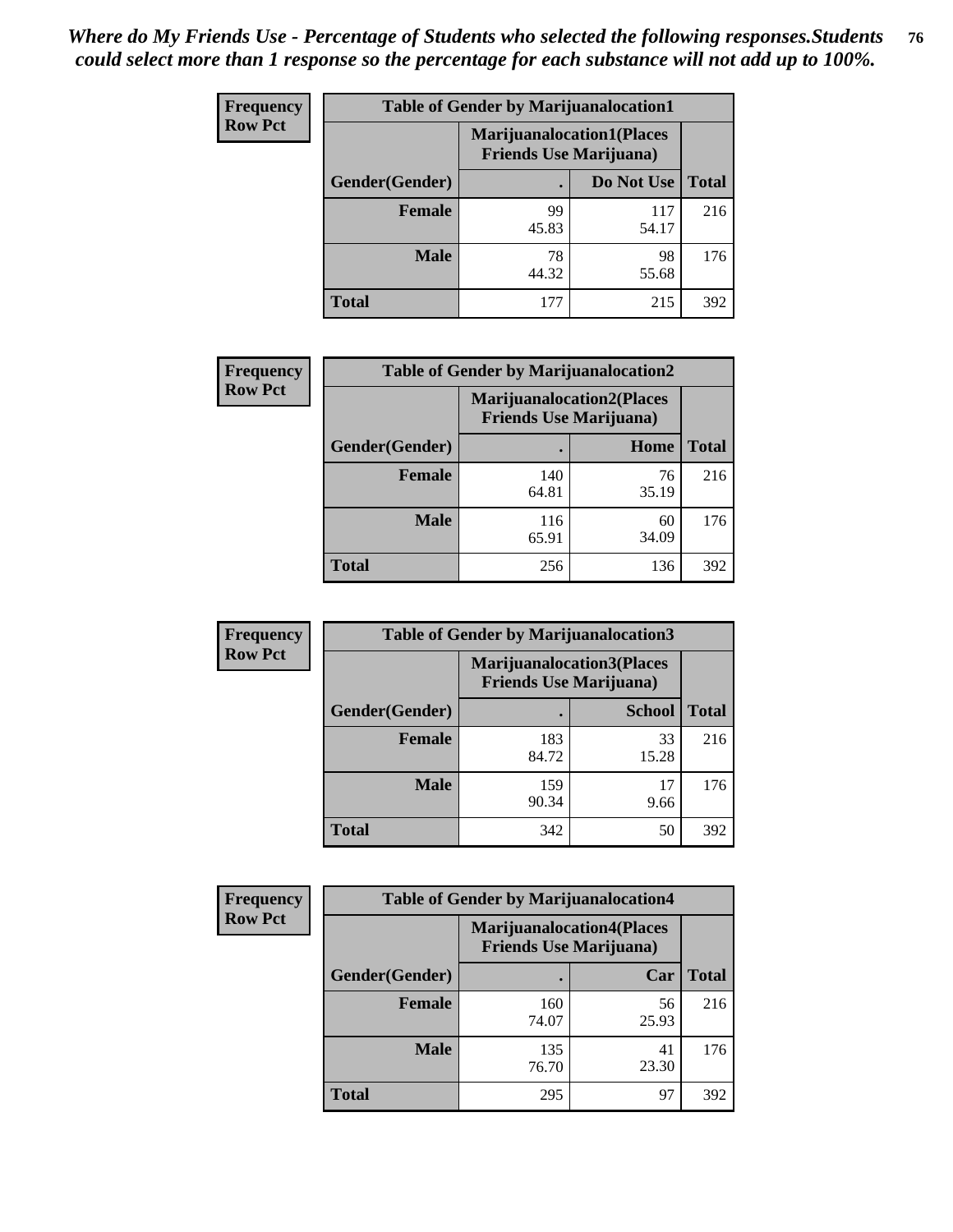| Frequency      | <b>Table of Gender by Marijuanalocation5</b> |                                                                    |                                 |              |
|----------------|----------------------------------------------|--------------------------------------------------------------------|---------------------------------|--------------|
| <b>Row Pct</b> |                                              | <b>Marijuanalocation5(Places</b><br><b>Friends Use Marijuana</b> ) |                                 |              |
|                | Gender(Gender)                               |                                                                    | <b>Friend's</b><br><b>House</b> | <b>Total</b> |
|                | Female                                       | 135<br>62.50                                                       | 81<br>37.50                     | 216          |
|                | <b>Male</b>                                  | 122<br>69.32                                                       | 54<br>30.68                     | 176          |
|                | <b>Total</b>                                 | 257                                                                | 135                             | 392          |

| <b>Frequency</b> | <b>Table of Gender by Marijuanalocation6</b> |                                |                                  |              |
|------------------|----------------------------------------------|--------------------------------|----------------------------------|--------------|
| <b>Row Pct</b>   |                                              | <b>Friends Use Marijuana</b> ) | <b>Marijuanalocation6(Places</b> |              |
|                  | <b>Gender</b> (Gender)                       |                                | <b>Other</b>                     | <b>Total</b> |
|                  | <b>Female</b>                                | 163<br>75.46                   | 53<br>24.54                      | 216          |
|                  | <b>Male</b>                                  | 134<br>76.14                   | 42<br>23.86                      | 176          |
|                  | <b>Total</b>                                 | 297                            | 95                               | 392          |

| <b>Frequency</b> | <b>Table of Gender by Otherdruglocation1</b> |                                                                                |              |              |
|------------------|----------------------------------------------|--------------------------------------------------------------------------------|--------------|--------------|
| <b>Row Pct</b>   |                                              | <b>Otherdruglocation1(Places</b><br><b>Friends Use Other Illegal</b><br>Drugs) |              |              |
|                  | Gender(Gender)                               |                                                                                | Do Not Use   | <b>Total</b> |
|                  | Female                                       | 55<br>25.46                                                                    | 161<br>74.54 | 216          |
|                  | <b>Male</b>                                  | 35<br>19.89                                                                    | 141<br>80.11 | 176          |
|                  | <b>Total</b>                                 | 90                                                                             | 302          | 392          |

| <b>Frequency</b> | <b>Table of Gender by Otherdruglocation2</b> |                                            |                                  |              |
|------------------|----------------------------------------------|--------------------------------------------|----------------------------------|--------------|
| <b>Row Pct</b>   |                                              | <b>Friends Use Other Illegal</b><br>Drugs) | <b>Otherdruglocation2(Places</b> |              |
|                  | Gender(Gender)                               |                                            | Home                             | <b>Total</b> |
|                  | Female                                       | 178<br>82.41                               | 38<br>17.59                      | 216          |
|                  | <b>Male</b>                                  | 152<br>86.36                               | 24<br>13.64                      | 176          |
|                  | <b>Total</b>                                 | 330                                        | 62                               | 392          |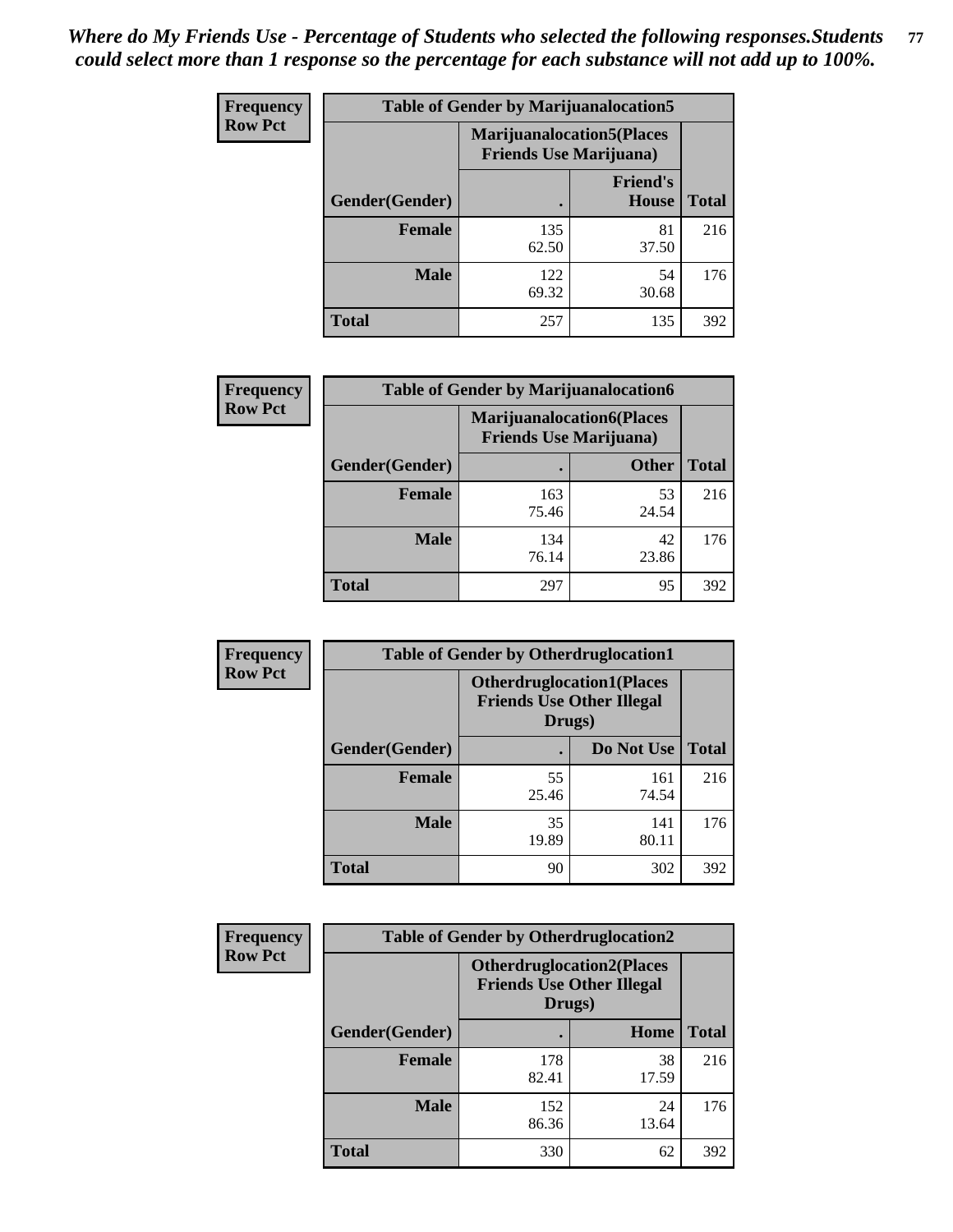| <b>Frequency</b> | <b>Table of Gender by Otherdruglocation3</b> |                                            |                                  |              |
|------------------|----------------------------------------------|--------------------------------------------|----------------------------------|--------------|
| <b>Row Pct</b>   |                                              | <b>Friends Use Other Illegal</b><br>Drugs) | <b>Otherdruglocation3(Places</b> |              |
|                  | Gender(Gender)                               |                                            | <b>School</b>                    | <b>Total</b> |
|                  | Female                                       | 197<br>91.20                               | 19<br>8.80                       | 216          |
|                  | <b>Male</b>                                  | 165<br>93.75                               | 11<br>6.25                       | 176          |
|                  | <b>Total</b>                                 | 362                                        | 30                               | 392          |

| <b>Frequency</b> | <b>Table of Gender by Otherdruglocation4</b> |                                                                                |             |              |
|------------------|----------------------------------------------|--------------------------------------------------------------------------------|-------------|--------------|
| <b>Row Pct</b>   |                                              | <b>Otherdruglocation4(Places</b><br><b>Friends Use Other Illegal</b><br>Drugs) |             |              |
|                  | Gender(Gender)                               |                                                                                | Car         | <b>Total</b> |
|                  | Female                                       | 185<br>85.65                                                                   | 31<br>14.35 | 216          |
|                  | <b>Male</b>                                  | 161<br>91.48                                                                   | 15<br>8.52  | 176          |
|                  | <b>Total</b>                                 | 346                                                                            | 46          | 392          |

| <b>Frequency</b> | <b>Table of Gender by Otherdruglocation5</b> |                                                                                |                                 |              |
|------------------|----------------------------------------------|--------------------------------------------------------------------------------|---------------------------------|--------------|
| <b>Row Pct</b>   |                                              | <b>Otherdruglocation5(Places</b><br><b>Friends Use Other Illegal</b><br>Drugs) |                                 |              |
|                  | Gender(Gender)                               |                                                                                | <b>Friend's</b><br><b>House</b> | <b>Total</b> |
|                  | <b>Female</b>                                | 170<br>78.70                                                                   | 46<br>21.30                     | 216          |
|                  | <b>Male</b>                                  | 154<br>87.50                                                                   | 22<br>12.50                     | 176          |
|                  | <b>Total</b>                                 | 324                                                                            | 68                              | 392          |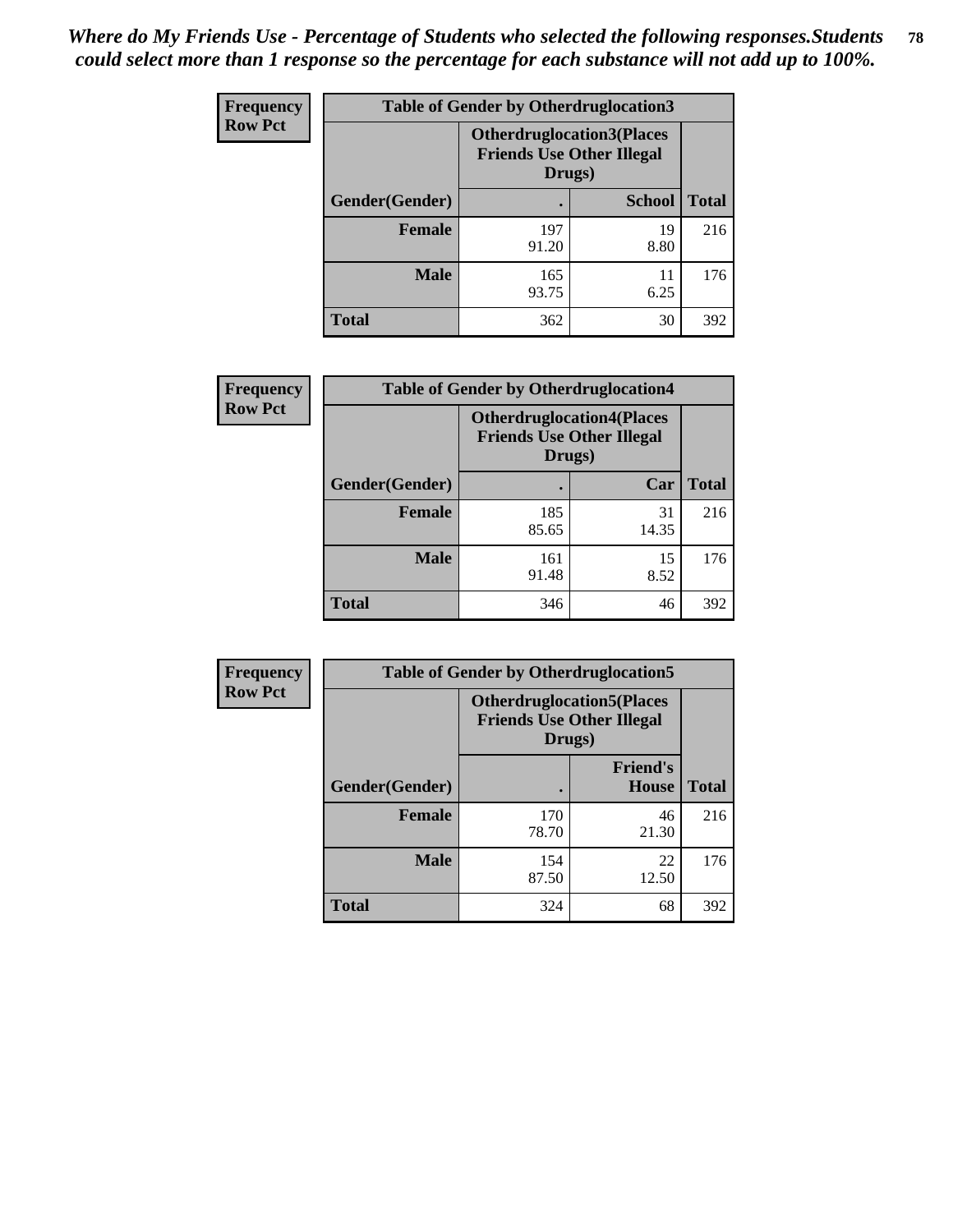| <b>Frequency</b> | <b>Table of Gender by Otherdruglocation6</b> |                                                                                |              |              |
|------------------|----------------------------------------------|--------------------------------------------------------------------------------|--------------|--------------|
| <b>Row Pct</b>   |                                              | <b>Otherdruglocation6(Places</b><br><b>Friends Use Other Illegal</b><br>Drugs) |              |              |
|                  | Gender(Gender)                               |                                                                                | <b>Other</b> | <b>Total</b> |
|                  | Female                                       | 181<br>83.80                                                                   | 35<br>16.20  | 216          |
|                  | <b>Male</b>                                  | 152<br>86.36                                                                   | 24<br>13.64  | 176          |
|                  | <b>Total</b>                                 | 333                                                                            | 59           | 392          |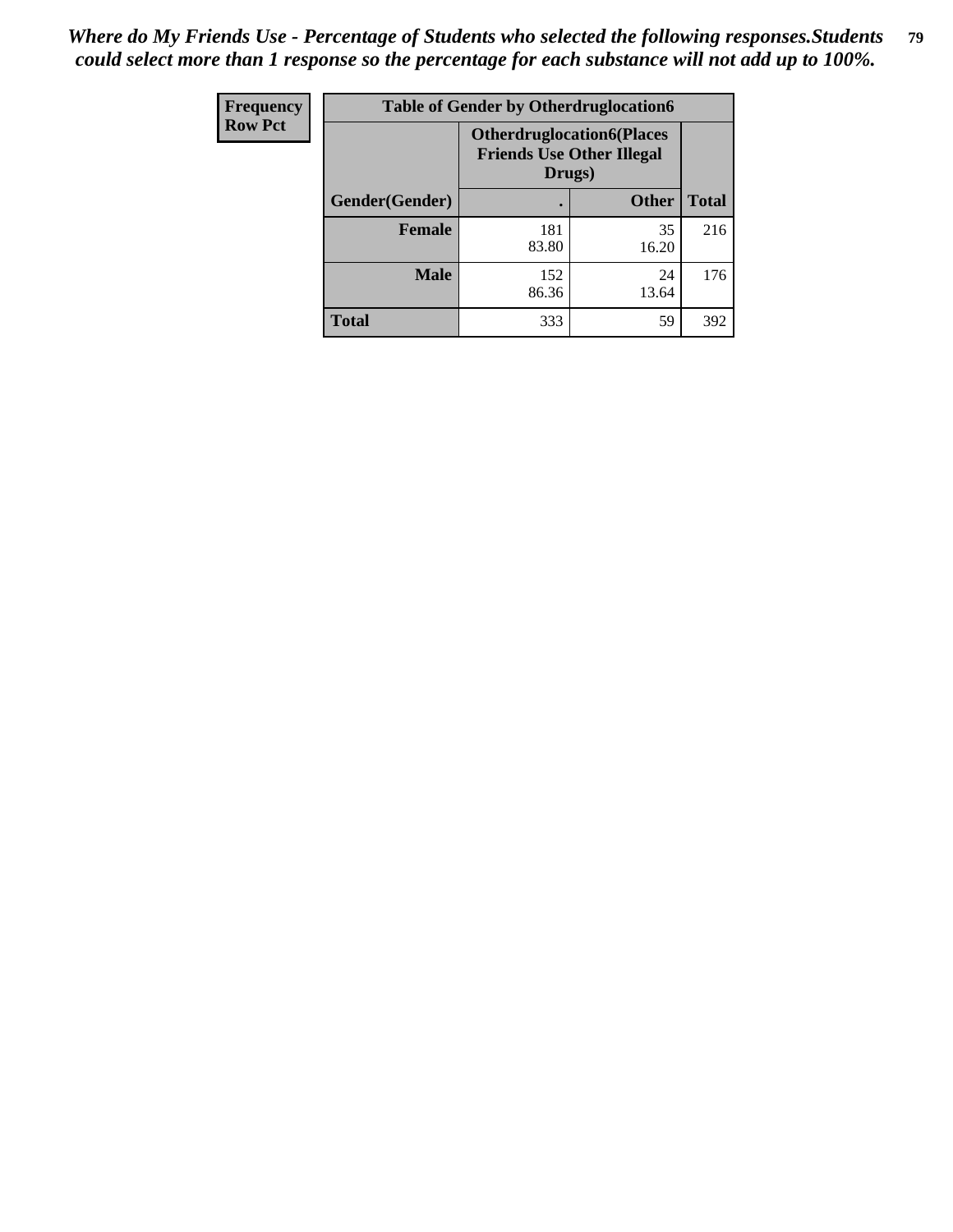| <b>Frequency</b> | <b>Table of Gender by Alcoholtime1</b> |                                                          |                      |              |
|------------------|----------------------------------------|----------------------------------------------------------|----------------------|--------------|
| <b>Row Pct</b>   |                                        | <b>Alcoholtime1(Times</b><br><b>Friends Use Alcohol)</b> |                      |              |
|                  | Gender(Gender)                         | ٠                                                        | Do Not<br><b>Use</b> | <b>Total</b> |
|                  | <b>Female</b>                          | 137<br>63.43                                             | 79<br>36.57          | 216          |
|                  | <b>Male</b>                            | 103<br>58.52                                             | 73<br>41.48          | 176          |
|                  | <b>Total</b>                           | 240                                                      | 152                  | 392          |

| <b>Frequency</b> | <b>Table of Gender by Alcoholtime2</b> |                                                          |                            |              |
|------------------|----------------------------------------|----------------------------------------------------------|----------------------------|--------------|
| <b>Row Pct</b>   |                                        | <b>Alcoholtime2(Times</b><br><b>Friends Use Alcohol)</b> |                            |              |
|                  | Gender(Gender)                         |                                                          | <b>On Way</b><br>to School | <b>Total</b> |
|                  | <b>Female</b>                          | 190<br>87.96                                             | 26<br>12.04                | 216          |
|                  | <b>Male</b>                            | 161<br>91.48                                             | 15<br>8.52                 | 176          |
|                  | <b>Total</b>                           | 351                                                      | 41                         | 392          |

| <b>Frequency</b> | <b>Table of Gender by Alcoholtime3</b> |                                                   |                                |              |
|------------------|----------------------------------------|---------------------------------------------------|--------------------------------|--------------|
| <b>Row Pct</b>   |                                        | Alcoholtime3(Times<br><b>Friends Use Alcohol)</b> |                                |              |
|                  | Gender(Gender)                         |                                                   | <b>During</b><br><b>School</b> | <b>Total</b> |
|                  | Female                                 | 203<br>93.98                                      | 13<br>6.02                     | 216          |
|                  | <b>Male</b>                            | 166<br>94.32                                      | 10<br>5.68                     | 176          |
|                  | <b>Total</b>                           | 369                                               | 23                             | 392          |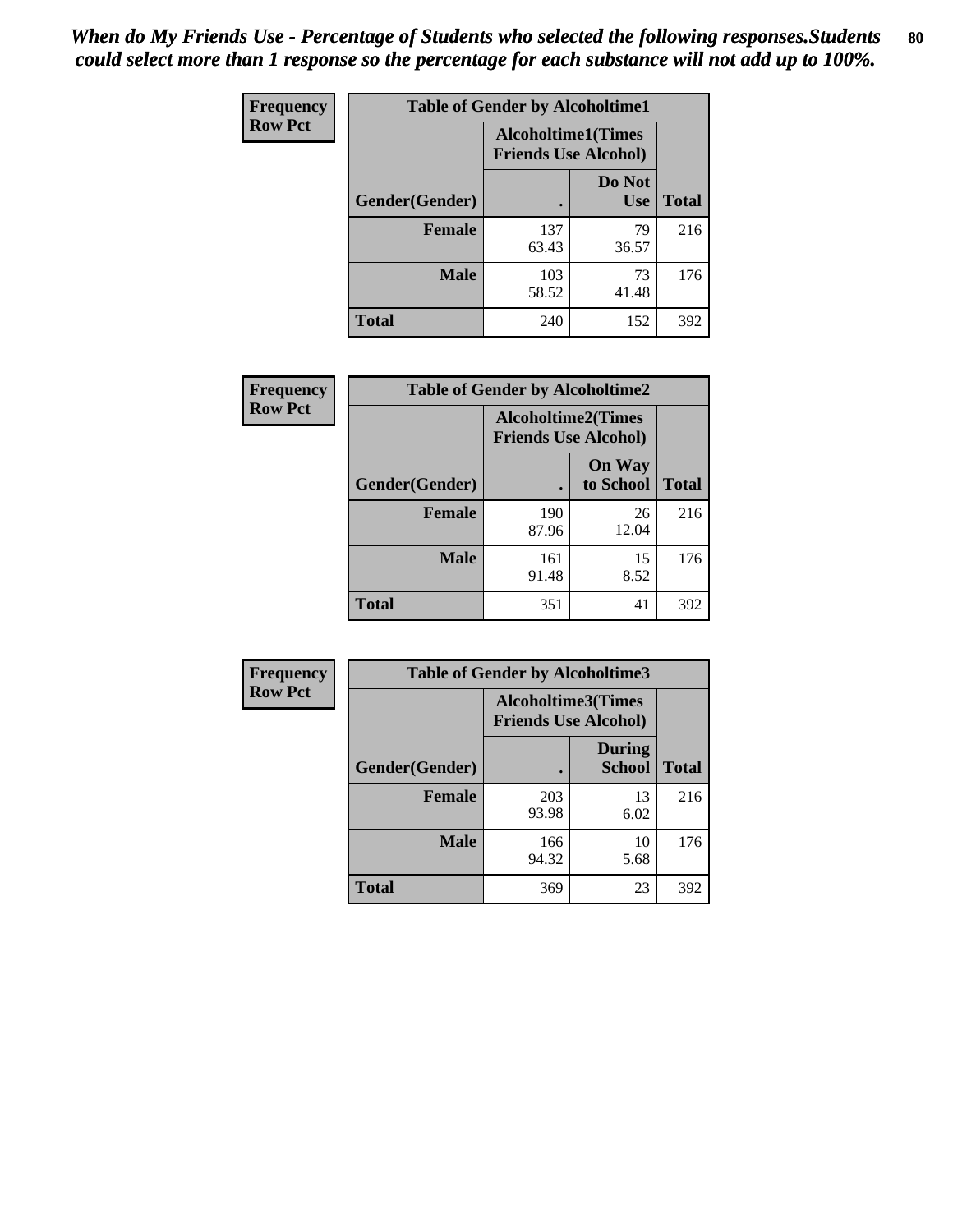*When do My Friends Use - Percentage of Students who selected the following responses.Students could select more than 1 response so the percentage for each substance will not add up to 100%.* **81**

| <b>Frequency</b> | <b>Table of Gender by Alcoholtime4</b> |                                                          |                                                |              |
|------------------|----------------------------------------|----------------------------------------------------------|------------------------------------------------|--------------|
| <b>Row Pct</b>   |                                        | <b>Alcoholtime4(Times</b><br><b>Friends Use Alcohol)</b> |                                                |              |
|                  | Gender(Gender)                         |                                                          | <b>On Way</b><br>Home<br>From<br><b>School</b> | <b>Total</b> |
|                  | <b>Female</b>                          | 193<br>89.35                                             | 23<br>10.65                                    | 216          |
|                  | <b>Male</b>                            | 162<br>92.05                                             | 14<br>7.95                                     | 176          |
|                  | <b>Total</b>                           | 355                                                      | 37                                             | 392          |

| <b>Frequency</b> | <b>Table of Gender by Alcoholtime5</b> |                                                           |                   |              |
|------------------|----------------------------------------|-----------------------------------------------------------|-------------------|--------------|
| <b>Row Pct</b>   |                                        | <b>Alcoholtime5</b> (Times<br><b>Friends Use Alcohol)</b> |                   |              |
|                  | Gender(Gender)                         |                                                           | <b>Weeknights</b> | <b>Total</b> |
|                  | <b>Female</b>                          | 156<br>72.22                                              | 60<br>27.78       | 216          |
|                  | <b>Male</b>                            | 139<br>78.98                                              | 37<br>21.02       | 176          |
|                  | <b>Total</b>                           | 295                                                       | 97                | 392          |

| <b>Frequency</b> | <b>Table of Gender by Alcoholtime6</b> |             |                                                           |              |
|------------------|----------------------------------------|-------------|-----------------------------------------------------------|--------------|
| <b>Row Pct</b>   |                                        |             | <b>Alcoholtime6</b> (Times<br><b>Friends Use Alcohol)</b> |              |
|                  | Gender(Gender)                         |             | <b>Weekends</b>                                           | <b>Total</b> |
|                  | <b>Female</b>                          | 74<br>34.26 | 142<br>65.74                                              | 216          |
|                  | <b>Male</b>                            | 76<br>43.18 | 100<br>56.82                                              | 176          |
|                  | Total                                  | 150         | 242                                                       | 392          |

| Frequency      | <b>Table of Gender by Tobaccotime1</b> |                             |                           |              |
|----------------|----------------------------------------|-----------------------------|---------------------------|--------------|
| <b>Row Pct</b> |                                        | <b>Friends Use Tobacco)</b> | <b>Tobaccotime1(Times</b> |              |
|                | Gender(Gender)                         |                             | Do Not<br><b>Use</b>      | <b>Total</b> |
|                | Female                                 | 80<br>37.04                 | 136<br>62.96              | 216          |
|                | <b>Male</b>                            | 78<br>44.32                 | 98<br>55.68               | 176          |
|                | <b>Total</b>                           | 158                         | 234                       | 392          |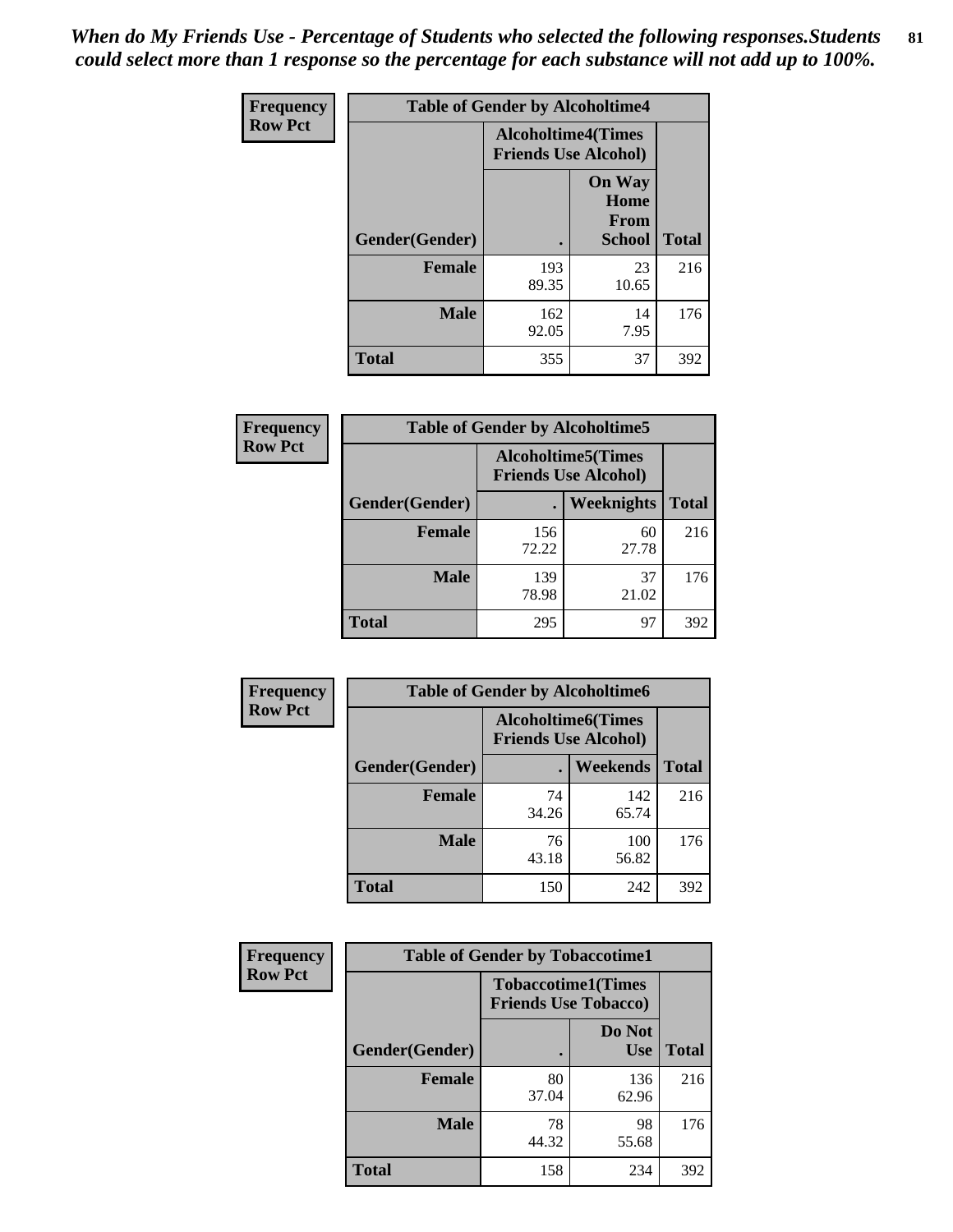*When do My Friends Use - Percentage of Students who selected the following responses.Students could select more than 1 response so the percentage for each substance will not add up to 100%.* **82**

| Frequency      | <b>Table of Gender by Tobaccotime2</b> |                                                          |                            |              |
|----------------|----------------------------------------|----------------------------------------------------------|----------------------------|--------------|
| <b>Row Pct</b> |                                        | <b>Tobaccotime2(Times</b><br><b>Friends Use Tobacco)</b> |                            |              |
|                | Gender(Gender)                         | $\bullet$                                                | <b>On Way</b><br>to School | <b>Total</b> |
|                | <b>Female</b>                          | 175<br>81.02                                             | 41<br>18.98                | 216          |
|                | <b>Male</b>                            | 142<br>80.68                                             | 34<br>19.32                | 176          |
|                | <b>Total</b>                           | 317                                                      | 75                         | 392          |

| Frequency      | <b>Table of Gender by Tobaccotime3</b> |                                                          |                                |              |
|----------------|----------------------------------------|----------------------------------------------------------|--------------------------------|--------------|
| <b>Row Pct</b> |                                        | <b>Tobaccotime3(Times</b><br><b>Friends Use Tobacco)</b> |                                |              |
|                | Gender(Gender)                         |                                                          | <b>During</b><br><b>School</b> | <b>Total</b> |
|                | Female                                 | 200<br>92.59                                             | 16<br>7.41                     | 216          |
|                | <b>Male</b>                            | 158<br>89.77                                             | 18<br>10.23                    | 176          |
|                | <b>Total</b>                           | 358                                                      | 34                             | 392          |

| Frequency      | <b>Table of Gender by Tobaccotime4</b> |                                                          |                                                |              |
|----------------|----------------------------------------|----------------------------------------------------------|------------------------------------------------|--------------|
| <b>Row Pct</b> |                                        | <b>Tobaccotime4(Times</b><br><b>Friends Use Tobacco)</b> |                                                |              |
|                | Gender(Gender)                         |                                                          | <b>On Way</b><br>Home<br>From<br><b>School</b> | <b>Total</b> |
|                | <b>Female</b>                          | 193<br>89.35                                             | 23<br>10.65                                    | 216          |
|                | <b>Male</b>                            | 162<br>92.05                                             | 14<br>7.95                                     | 176          |
|                | <b>Total</b>                           | 355                                                      | 37                                             | 392          |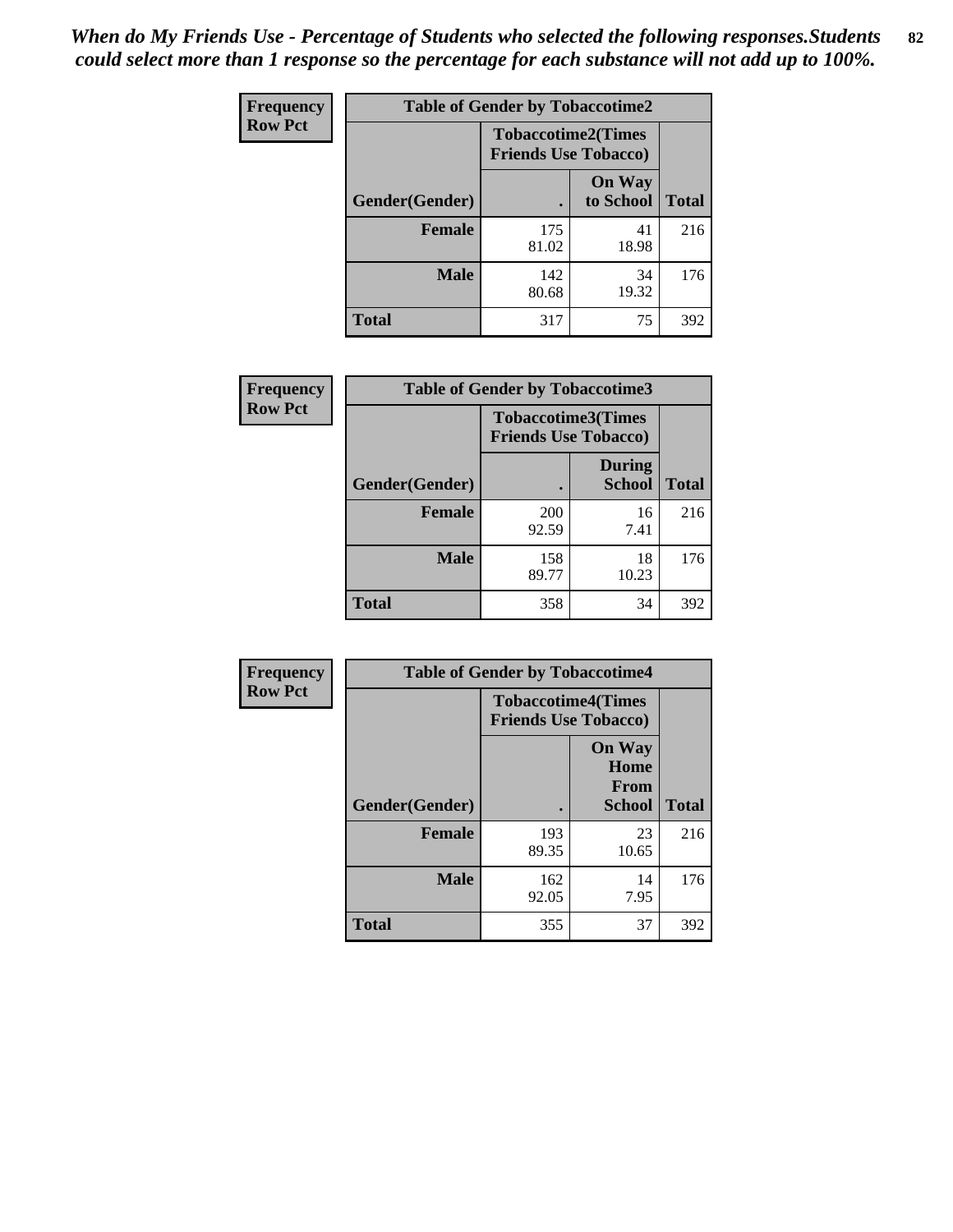| Frequency      | <b>Table of Gender by Tobaccotime5</b> |              |                                                          |              |  |
|----------------|----------------------------------------|--------------|----------------------------------------------------------|--------------|--|
| <b>Row Pct</b> |                                        |              | <b>Tobaccotime5(Times</b><br><b>Friends Use Tobacco)</b> |              |  |
|                | Gender(Gender)                         |              | Weeknights                                               | <b>Total</b> |  |
|                | <b>Female</b>                          | 147<br>68.06 | 69<br>31.94                                              | 216          |  |
|                | <b>Male</b>                            | 118<br>67.05 | 58<br>32.95                                              | 176          |  |
|                | <b>Total</b>                           | 265          | 127                                                      | 392          |  |

| <b>Frequency</b> | <b>Table of Gender by Tobaccotime6</b> |                                                          |                 |              |
|------------------|----------------------------------------|----------------------------------------------------------|-----------------|--------------|
| <b>Row Pct</b>   |                                        | <b>Tobaccotime6(Times</b><br><b>Friends Use Tobacco)</b> |                 |              |
|                  | Gender(Gender)                         |                                                          | <b>Weekends</b> | <b>Total</b> |
|                  | Female                                 | 139<br>64.35                                             | 77<br>35.65     | 216          |
|                  | <b>Male</b>                            | 105<br>59.66                                             | 71<br>40.34     | 176          |
|                  | <b>Total</b>                           | 244                                                      | 148             | 392          |

| <b>Frequency</b> | <b>Table of Gender by Marijuanatime1</b> |                                |                             |              |
|------------------|------------------------------------------|--------------------------------|-----------------------------|--------------|
| <b>Row Pct</b>   |                                          | <b>Friends Use Marijuana</b> ) | <b>Marijuanatime1(Times</b> |              |
|                  | Gender(Gender)                           |                                | Do Not Use                  | <b>Total</b> |
|                  | <b>Female</b>                            | 94<br>43.52                    | 122<br>56.48                | 216          |
|                  | <b>Male</b>                              | 74<br>42.05                    | 102<br>57.95                | 176          |
|                  | <b>Total</b>                             | 168                            | 224                         | 392          |

| <b>Frequency</b> | <b>Table of Gender by Marijuanatime2</b> |                                                               |                            |              |
|------------------|------------------------------------------|---------------------------------------------------------------|----------------------------|--------------|
| <b>Row Pct</b>   |                                          | <b>Marijuanatime2(Times</b><br><b>Friends Use Marijuana</b> ) |                            |              |
|                  | Gender(Gender)                           |                                                               | On Way to<br><b>School</b> | <b>Total</b> |
|                  | <b>Female</b>                            | 176<br>81.48                                                  | 40<br>18.52                | 216          |
|                  | <b>Male</b>                              | 151<br>85.80                                                  | 25<br>14.20                | 176          |
|                  | <b>Total</b>                             | 327                                                           | 65                         | 392          |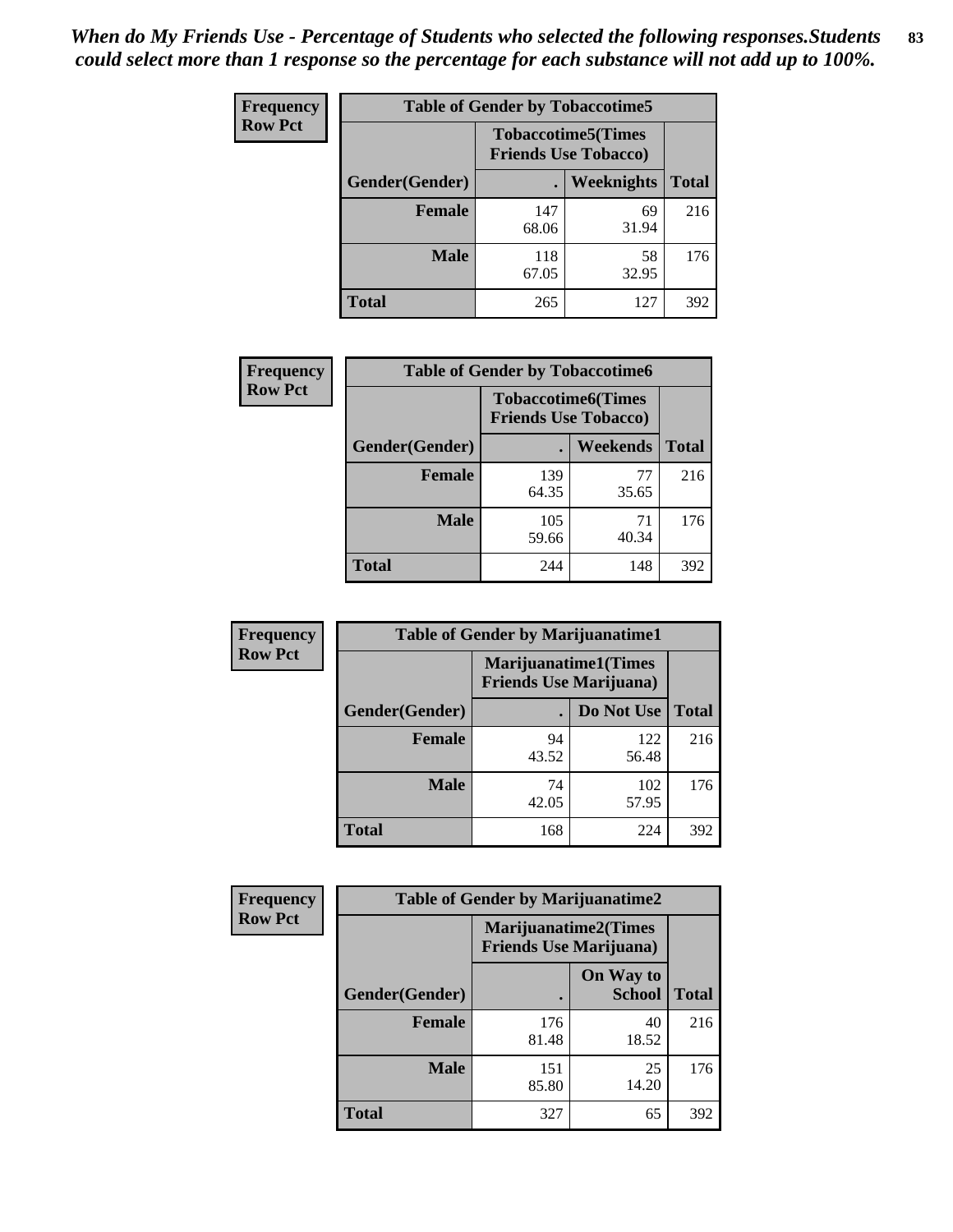*When do My Friends Use - Percentage of Students who selected the following responses.Students could select more than 1 response so the percentage for each substance will not add up to 100%.* **84**

| <b>Frequency</b> | Table of Gender by Marijuanatime3 |                                                        |                                |              |
|------------------|-----------------------------------|--------------------------------------------------------|--------------------------------|--------------|
| <b>Row Pct</b>   |                                   | Marijuanatime3(Times<br><b>Friends Use Marijuana</b> ) |                                |              |
|                  | Gender(Gender)                    |                                                        | <b>During</b><br><b>School</b> | <b>Total</b> |
|                  | <b>Female</b>                     | 195<br>90.28                                           | 21<br>9.72                     | 216          |
|                  | <b>Male</b>                       | 163<br>92.61                                           | 13<br>7.39                     | 176          |
|                  | <b>Total</b>                      | 358                                                    | 34                             | 392          |

| Frequency      | <b>Table of Gender by Marijuanatime4</b> |                                                               |                                                       |              |
|----------------|------------------------------------------|---------------------------------------------------------------|-------------------------------------------------------|--------------|
| <b>Row Pct</b> |                                          | <b>Marijuanatime4(Times</b><br><b>Friends Use Marijuana</b> ) |                                                       |              |
|                | Gender(Gender)                           |                                                               | <b>On Way</b><br>Home<br><b>From</b><br><b>School</b> | <b>Total</b> |
|                | <b>Female</b>                            | 180<br>83.33                                                  | 36<br>16.67                                           | 216          |
|                | <b>Male</b>                              | 149<br>84.66                                                  | 27<br>15.34                                           | 176          |
|                | <b>Total</b>                             | 329                                                           | 63                                                    | 392          |

| Frequency      |                | <b>Table of Gender by Marijuanatime5</b> |                                                                |              |  |
|----------------|----------------|------------------------------------------|----------------------------------------------------------------|--------------|--|
| <b>Row Pct</b> |                |                                          | <b>Marijuanatime5</b> (Times<br><b>Friends Use Marijuana</b> ) |              |  |
|                | Gender(Gender) | ٠                                        | Weeknights                                                     | <b>Total</b> |  |
|                | <b>Female</b>  | 158<br>73.15                             | 58<br>26.85                                                    | 216          |  |
|                | <b>Male</b>    | 125<br>71.02                             | 51<br>28.98                                                    | 176          |  |
|                | <b>Total</b>   | 283                                      | 109                                                            | 392          |  |

| <b>Frequency</b> | <b>Table of Gender by Marijuanatime6</b> |              |                                                               |              |
|------------------|------------------------------------------|--------------|---------------------------------------------------------------|--------------|
| <b>Row Pct</b>   |                                          |              | <b>Marijuanatime6(Times</b><br><b>Friends Use Marijuana</b> ) |              |
|                  | Gender(Gender)                           |              | <b>Weekends</b>                                               | <b>Total</b> |
|                  | <b>Female</b>                            | 128<br>59.26 | 88<br>40.74                                                   | 216          |
|                  | <b>Male</b>                              | 106<br>60.23 | 70<br>39.77                                                   | 176          |
|                  | <b>Total</b>                             | 234          | 158                                                           | 392          |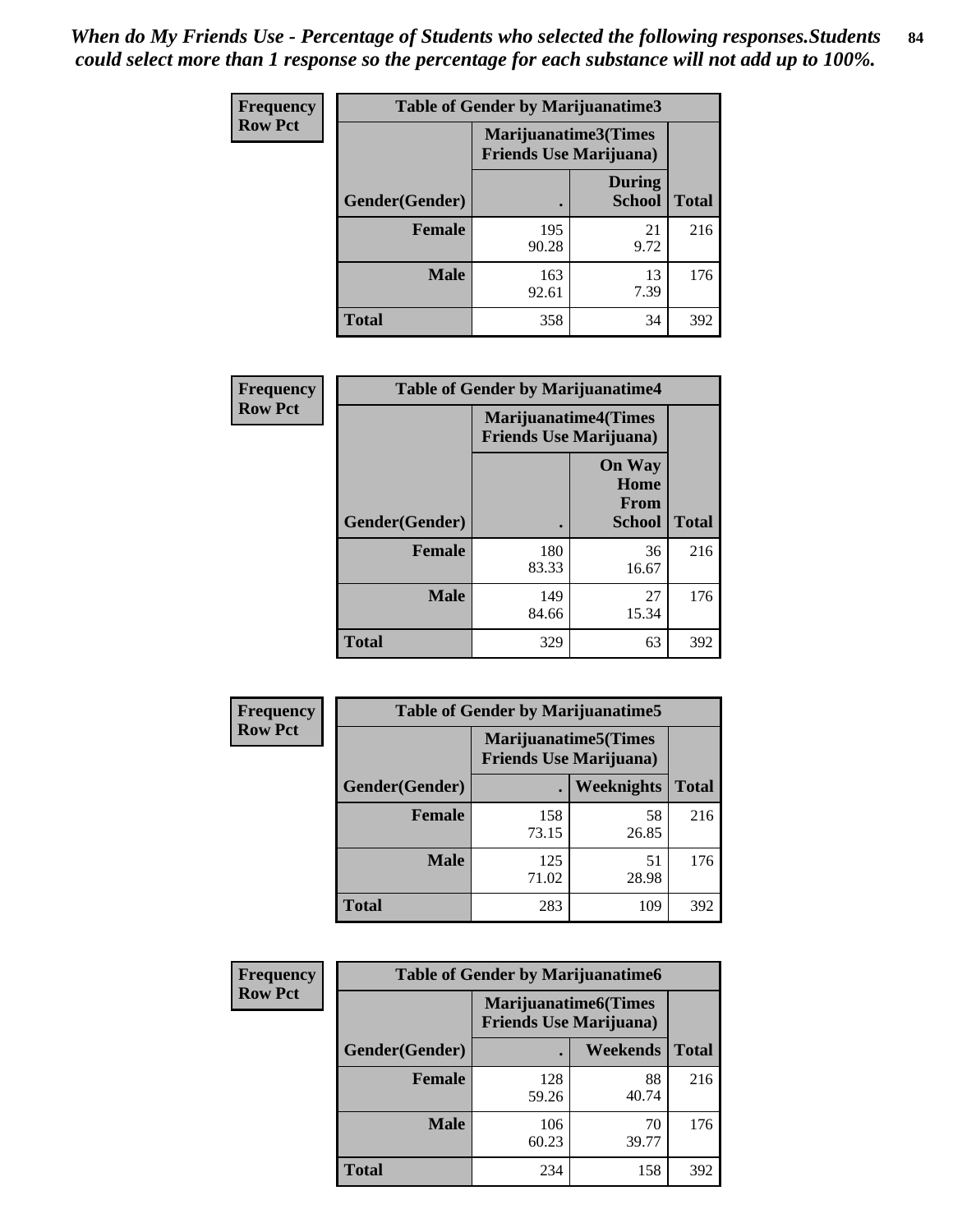| <b>Frequency</b> | <b>Table of Gender by Otherdrugtime1</b> |                                                    |                             |              |
|------------------|------------------------------------------|----------------------------------------------------|-----------------------------|--------------|
| <b>Row Pct</b>   |                                          | <b>Friends Use Other</b><br><b>Illegal Drugs</b> ) | <b>Otherdrugtime1(Times</b> |              |
|                  | Gender(Gender)                           |                                                    | Do Not Use                  | <b>Total</b> |
|                  | <b>Female</b>                            | 51<br>23.61                                        | 165<br>76.39                | 216          |
|                  | <b>Male</b>                              | 36<br>20.45                                        | 140<br>79.55                | 176          |
|                  | <b>Total</b>                             | 87                                                 | 305                         | 392          |

| Frequency      | <b>Table of Gender by Otherdrugtime2</b> |                                                                                   |                            |              |
|----------------|------------------------------------------|-----------------------------------------------------------------------------------|----------------------------|--------------|
| <b>Row Pct</b> |                                          | <b>Otherdrugtime2(Times</b><br><b>Friends Use Other</b><br><b>Illegal Drugs</b> ) |                            |              |
|                | Gender(Gender)                           |                                                                                   | On Way to<br><b>School</b> | <b>Total</b> |
|                | <b>Female</b>                            | 196<br>90.74                                                                      | 20<br>9.26                 | 216          |
|                | <b>Male</b>                              | 165<br>93.75                                                                      | 11<br>6.25                 | 176          |
|                | <b>Total</b>                             | 361                                                                               | 31                         | 392          |

| Frequency      | <b>Table of Gender by Otherdrugtime3</b> |                        |                                                         |              |
|----------------|------------------------------------------|------------------------|---------------------------------------------------------|--------------|
| <b>Row Pct</b> |                                          | <b>Illegal Drugs</b> ) | <b>Otherdrugtime3(Times</b><br><b>Friends Use Other</b> |              |
|                | Gender(Gender)                           |                        | <b>During</b><br><b>School</b>                          | <b>Total</b> |
|                | <b>Female</b>                            | 202<br>93.52           | 14<br>6.48                                              | 216          |
|                | <b>Male</b>                              | 167<br>94.89           | 9<br>5.11                                               | 176          |
|                | <b>Total</b>                             | 369                    | 23                                                      | 392          |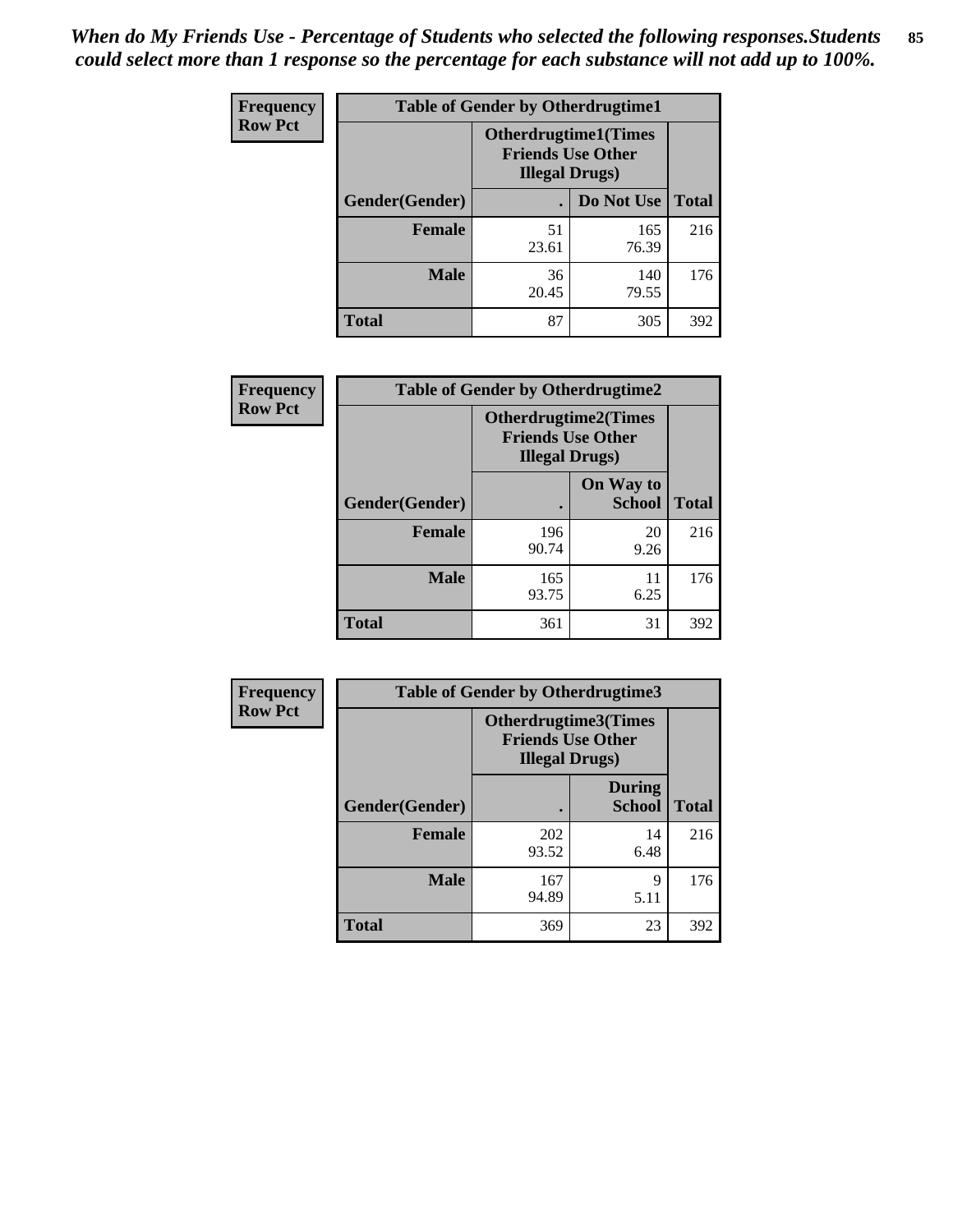*When do My Friends Use - Percentage of Students who selected the following responses.Students could select more than 1 response so the percentage for each substance will not add up to 100%.* **86**

| <b>Frequency</b> | <b>Table of Gender by Otherdrugtime4</b> |                                                                                   |                                                |              |
|------------------|------------------------------------------|-----------------------------------------------------------------------------------|------------------------------------------------|--------------|
| <b>Row Pct</b>   |                                          | <b>Otherdrugtime4(Times</b><br><b>Friends Use Other</b><br><b>Illegal Drugs</b> ) |                                                |              |
|                  | Gender(Gender)                           |                                                                                   | <b>On Way</b><br>Home<br>From<br><b>School</b> | <b>Total</b> |
|                  | Female                                   | 194<br>89.81                                                                      | 22<br>10.19                                    | 216          |
|                  | <b>Male</b>                              | 161<br>91.48                                                                      | 15<br>8.52                                     | 176          |
|                  | <b>Total</b>                             | 355                                                                               | 37                                             | 392          |

| Frequency      | <b>Table of Gender by Otherdrugtime5</b> |                                                                                    |             |              |
|----------------|------------------------------------------|------------------------------------------------------------------------------------|-------------|--------------|
| <b>Row Pct</b> |                                          | <b>Otherdrugtime5</b> (Times<br><b>Friends Use Other</b><br><b>Illegal Drugs</b> ) |             |              |
|                | Gender(Gender)                           |                                                                                    | Weeknights  | <b>Total</b> |
|                | <b>Female</b>                            | 182<br>84.26                                                                       | 34<br>15.74 | 216          |
|                | <b>Male</b>                              | 153<br>86.93                                                                       | 23<br>13.07 | 176          |
|                | <b>Total</b>                             | 335                                                                                | 57          | 392          |

| <b>Frequency</b> | <b>Table of Gender by Otherdrugtime6</b> |                                                                                   |             |              |
|------------------|------------------------------------------|-----------------------------------------------------------------------------------|-------------|--------------|
| <b>Row Pct</b>   |                                          | <b>Otherdrugtime6(Times</b><br><b>Friends Use Other</b><br><b>Illegal Drugs</b> ) |             |              |
|                  | Gender(Gender)                           |                                                                                   | Weekends    | <b>Total</b> |
|                  | <b>Female</b>                            | 166<br>76.85                                                                      | 50<br>23.15 | 216          |
|                  | <b>Male</b>                              | 142<br>80.68                                                                      | 34<br>19.32 | 176          |
|                  | <b>Total</b>                             | 308                                                                               | 84          | 392          |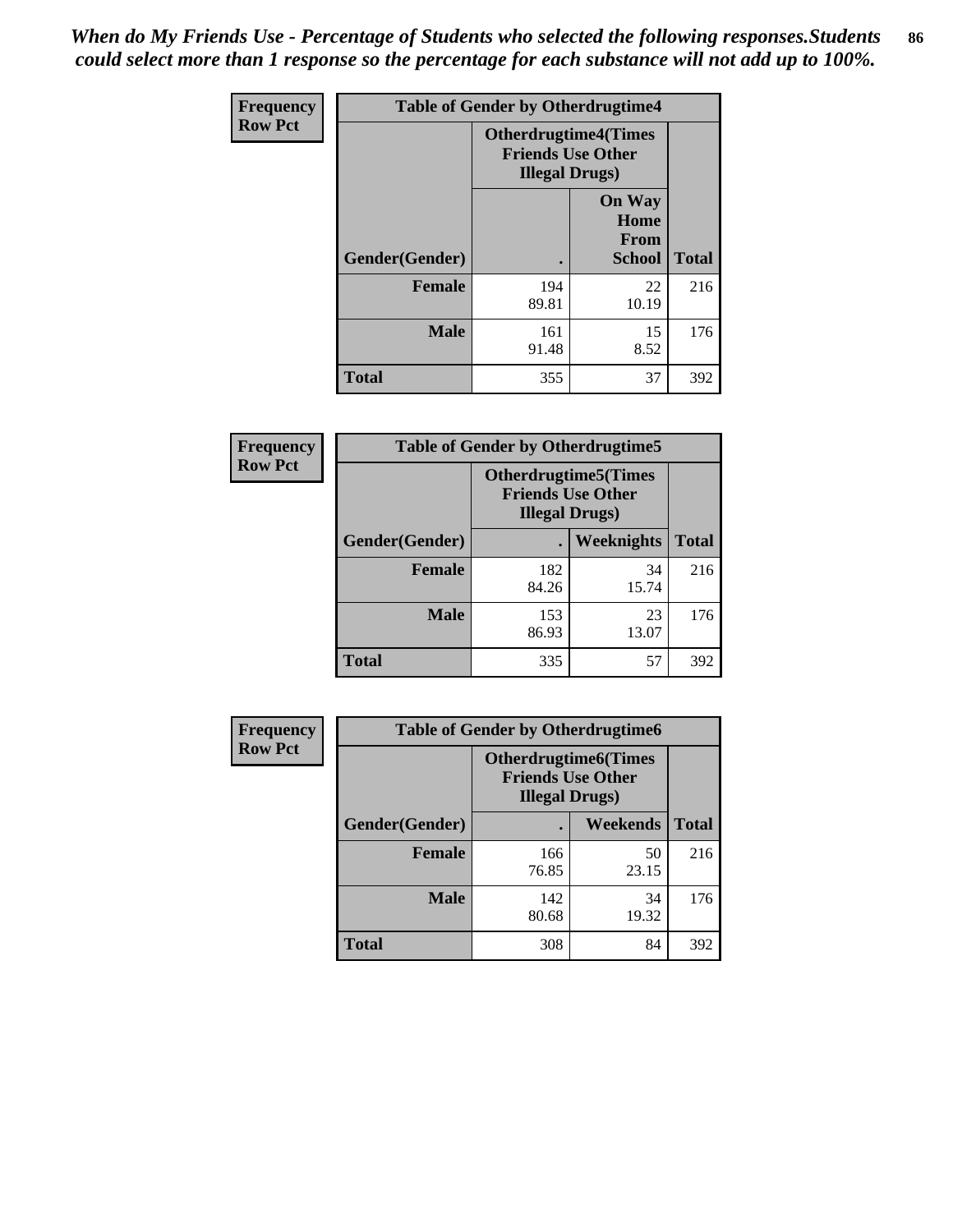# *Other Questions* **87**

| <b>Frequency</b> | <b>Table of Gender by Educationalcohol</b> |                                                                                                                                       |                |              |
|------------------|--------------------------------------------|---------------------------------------------------------------------------------------------------------------------------------------|----------------|--------------|
| <b>Row Pct</b>   |                                            | <b>Educationalcohol</b> (I<br>have been taught<br>about alcohol,<br>tobacco,<br>and other drugs<br>within the last year<br>at school) |                |              |
|                  | Gender(Gender)                             | <b>Yes</b>                                                                                                                            | N <sub>0</sub> | <b>Total</b> |
|                  | <b>Female</b>                              | 115<br>53.24                                                                                                                          | 101<br>46.76   | 216          |
|                  | <b>Male</b>                                | 96<br>54.55                                                                                                                           | 80<br>45.45    | 176          |
|                  | <b>Total</b>                               | 211                                                                                                                                   | 181            | 392          |

| Frequency      | <b>Table of Gender by Rodedrinking</b> |                                                                                                                     |                |              |
|----------------|----------------------------------------|---------------------------------------------------------------------------------------------------------------------|----------------|--------------|
| <b>Row Pct</b> |                                        | Rodedrinking(In<br>the past 30 days I<br>have ridden in a<br>car with a driver<br>who had been<br>drinking alcohol) |                |              |
|                | Gender(Gender)                         | Yes                                                                                                                 | N <sub>0</sub> | <b>Total</b> |
|                | <b>Female</b>                          | 31<br>14.35                                                                                                         | 185<br>85.65   | 216          |
|                | <b>Male</b>                            | 27<br>15.34                                                                                                         | 149<br>84.66   | 176          |
|                | <b>Total</b>                           | 58                                                                                                                  | 334            | 392          |

| Frequency      |                | <b>Table of Gender by Drugsschool</b>                                                                                               |                |              |  |
|----------------|----------------|-------------------------------------------------------------------------------------------------------------------------------------|----------------|--------------|--|
| <b>Row Pct</b> |                | <b>Drugsschool</b> (During<br>the past 12 months,<br>I have been offered,<br>sold,<br>or given illegal drugs<br>on school property) |                |              |  |
|                | Gender(Gender) | Yes                                                                                                                                 | N <sub>0</sub> | <b>Total</b> |  |
|                | <b>Female</b>  | 27<br>12.50                                                                                                                         | 189<br>87.50   | 216          |  |
|                | <b>Male</b>    | 41<br>23.30                                                                                                                         | 135<br>76.70   | 176          |  |
|                | <b>Total</b>   | 68                                                                                                                                  | 324            | 392          |  |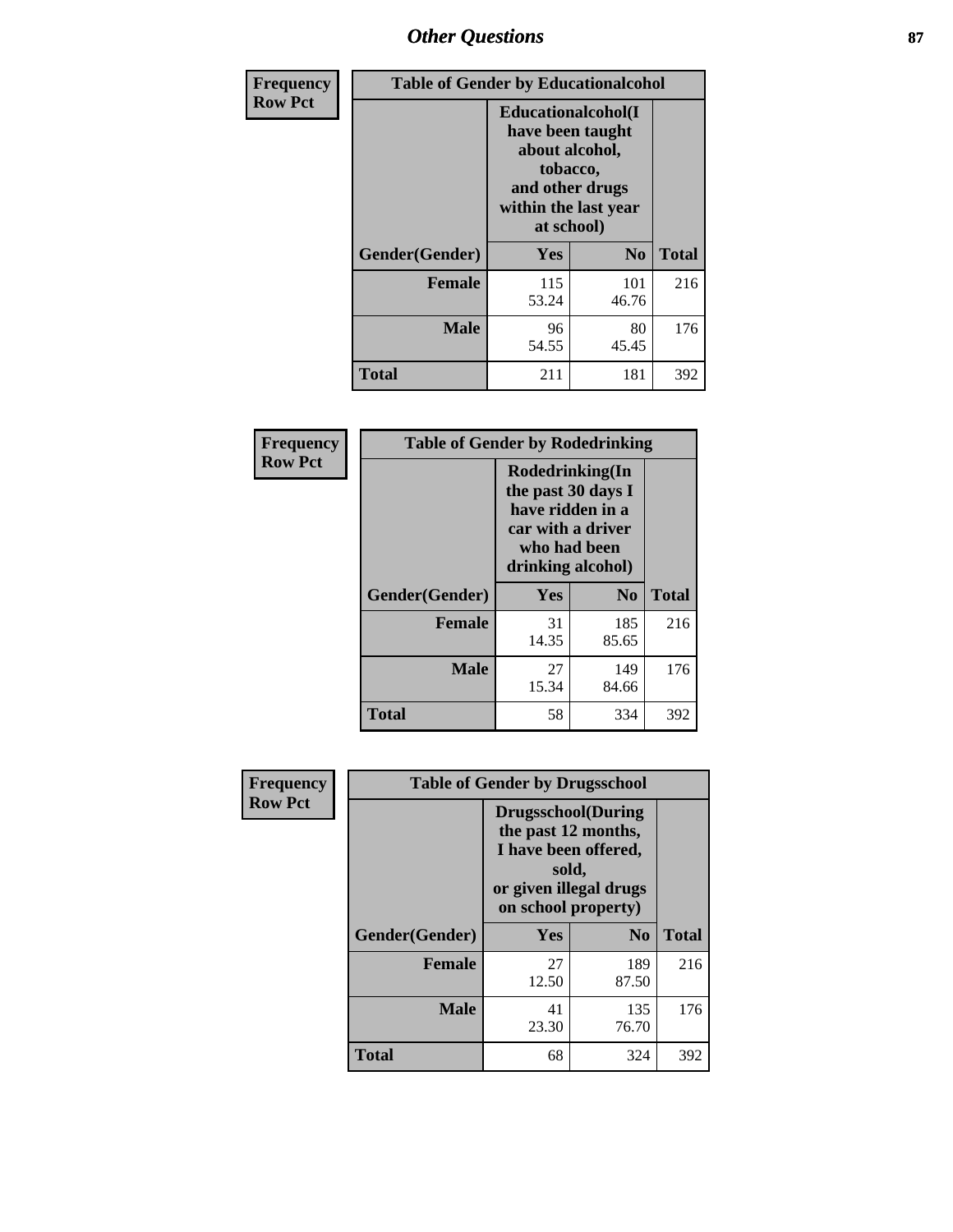## *Other Questions* **88**

**Frequency Row Pct**

| <b>Table of Gender by Bingedrinking</b> |                         |                                                                                                         |                        |                        |                        |                               |                   |              |
|-----------------------------------------|-------------------------|---------------------------------------------------------------------------------------------------------|------------------------|------------------------|------------------------|-------------------------------|-------------------|--------------|
|                                         |                         | Bingedrinking(I have drunk five or more<br>drinks of alcohol at one sitting during the<br>last 30 days) |                        |                        |                        |                               |                   |              |
| <b>Gender</b> (Gender)                  | $\bf{0}$<br><b>Days</b> | $1$ or<br>days                                                                                          | 3 to<br>5<br>days      | 6 to<br>9<br>days      | 10<br>to<br>19<br>days | <b>20</b><br>to<br>29<br>days | All<br>30<br>days | <b>Total</b> |
|                                         |                         |                                                                                                         |                        |                        |                        |                               |                   |              |
| <b>Female</b>                           | 201<br>93.06            | 5<br>2.31                                                                                               | $\overline{2}$<br>0.93 | 2<br>0.93              | 2<br>0.93              | 3<br>1.39                     | 0.46              | 216          |
| <b>Male</b>                             | 153<br>86.93            | 3.98                                                                                                    | 5<br>2.84              | $\mathfrak{D}$<br>1.14 | 5<br>2.84              | 3<br>1.70                     | 0.57              | 176          |

| Frequency      | <b>Table of Gender by Educationaids</b> |                                                                                                 |                |              |
|----------------|-----------------------------------------|-------------------------------------------------------------------------------------------------|----------------|--------------|
| <b>Row Pct</b> |                                         | <b>Educationaids</b> (I<br>have been taught<br>about HIV/AIDS<br>at school in the<br>past year) |                |              |
|                | Gender(Gender)                          | Yes                                                                                             | N <sub>0</sub> | <b>Total</b> |
|                | <b>Female</b>                           | 144<br>66.67                                                                                    | 72<br>33.33    | 216          |
|                | <b>Male</b>                             | 100<br>56.82                                                                                    | 76<br>43.18    | 176          |
|                | <b>Total</b>                            | 244                                                                                             | 148            | 392          |

| <b>Frequency</b> | <b>Table of Gender by Suicideconsider</b> |                 |                |              |  |
|------------------|-------------------------------------------|-----------------|----------------|--------------|--|
| <b>Row Pct</b>   |                                           | Suicideconsider |                |              |  |
|                  | Gender(Gender)                            | Yes             | N <sub>0</sub> | <b>Total</b> |  |
|                  | <b>Female</b>                             | 28<br>12.96     | 188<br>87.04   | 216          |  |
|                  | <b>Male</b>                               | 8<br>4.55       | 168<br>95.45   | 176          |  |
|                  | Total                                     | 36              | 356            | 392          |  |